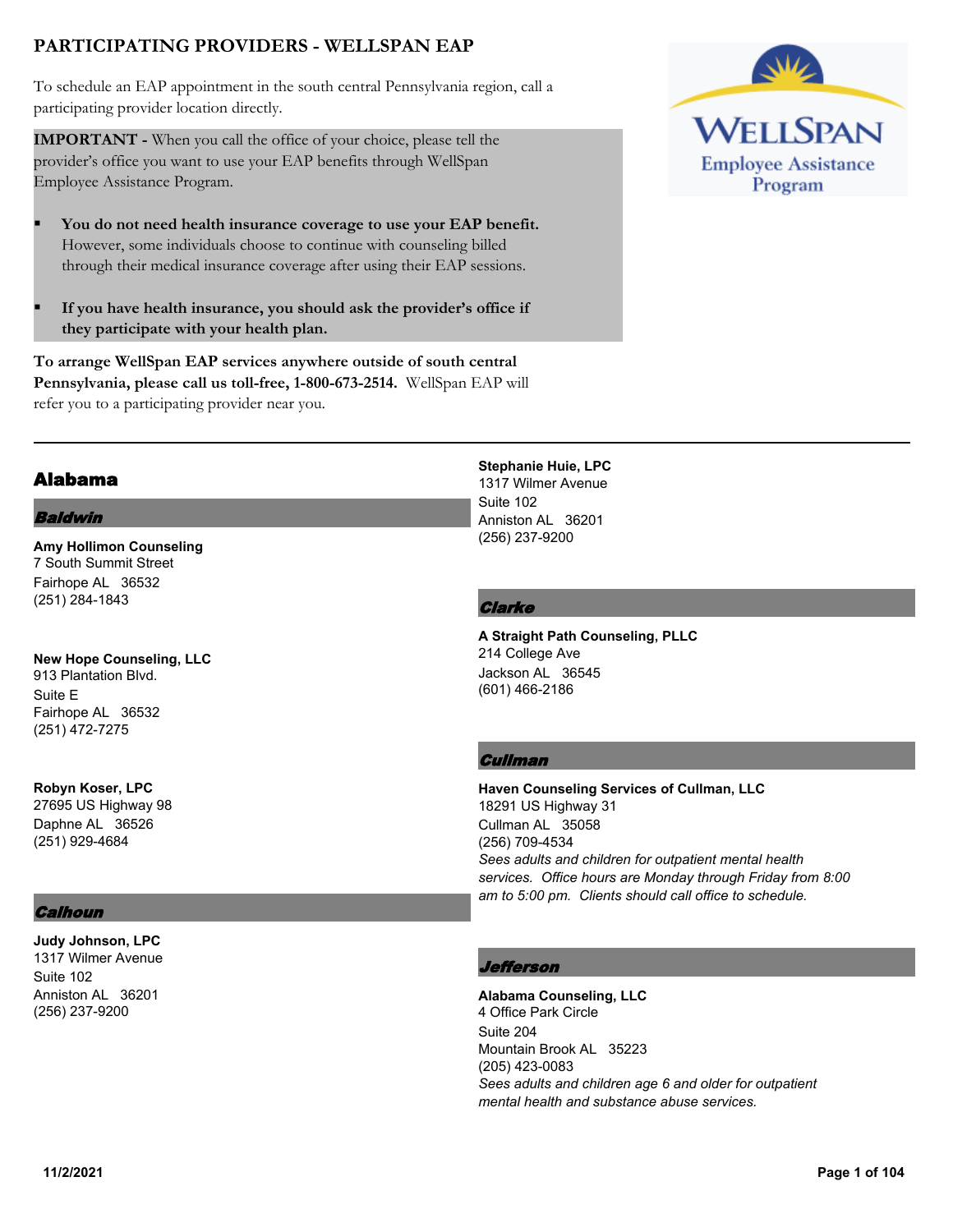# Alabama

## Jefferson

#### **Alexander Counseling Services** 300 Office Park Dr Suite 220 Mountain Brook AL 35223 (205) 538-3099 *Sees adults and children 3 year old and above for outpatient mental health and substance abuse services. Office hours are Monday-Thursday 9:00AM-6:00PM, Fridays 9:00AM-3:00PM and Saturdays by appointment only. Clients should call the office to schedule.*

#### **Emily Tucker Counseling Services**

300 Office Park Drive Suite 220 Mountain Brook AL 35223 (205) 261-1417 *Sees individuals 15 years and above for mental health issues. Does not provide substance abuse counseling.*

#### **Kenneth Wade, LPC**

3100 Highland Avenue Birmingham AL 35205 (205) 612-5078 *Sees individuals 18 years and above for mental health and substance abuse issues. Clients should call the office to schedule. Office hours 9AM- 5 PM Mon, Wed,Thur and Fri. No hours on Tues.*

## Mobile

**Michelle Edwards, LPC** 3762 Moffett Road Suite A Mobile AL 36618 (251) 447-3703 *See adults for outpatient mental health and substance abuse services. Office hours are Monday - Friday 8:00AM -5:00PM. Clients should call the office to schedule.*

## Montgomery

**The Samaritan Counseling Center Inc.** 2911 Zelda Road Montgomery AL 36106 (334) 262-7787

Shelby

**Parker Counseling and Consulting, LLC** 198 Narrows Drive Suite 103 Birmingham AL 35242 (205) 613-0214 *Sees adults and children 10 years and older for outpatient mental health. Office hours are Sundays 1PM-7PM, Mondays 4PM-9PM, Wednesdays 4PM-9PM. Clients should call the office to schedule an appointment. No Fax available.*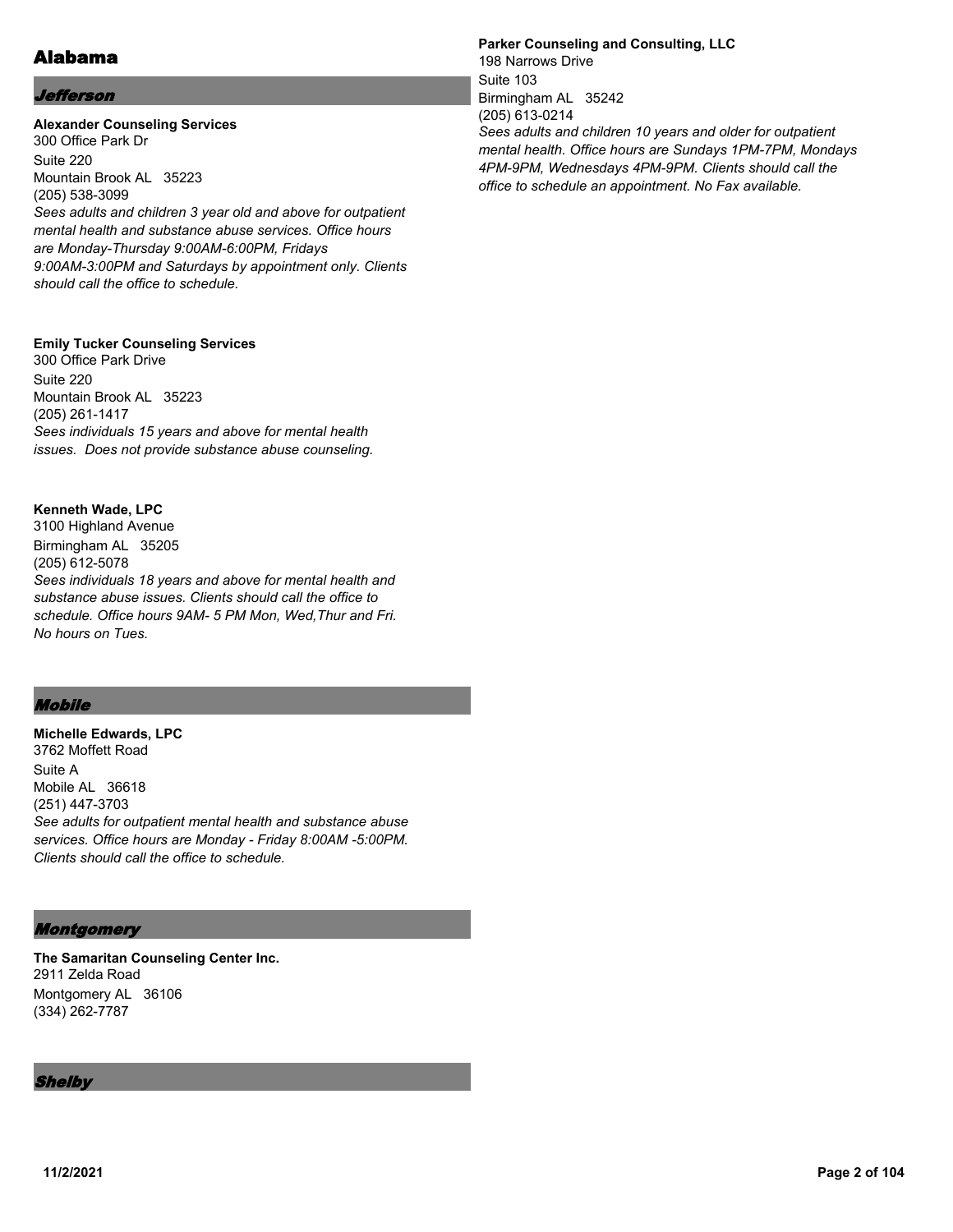# Arizona

# Maricopa

**Anna Tran, LMSW** 12211 West Bell Road Suite 104 Surprise AZ 85378 (623) 977-0677 *Sees individuals 7 years and above for outpatient mental health and substance abuse issues.*

#### **Behavioral Health Solutions**

3040 East Cactus Road Suite A Phoenix AZ 85032 (602) 494-2363

## Pima

**A Place To Talk LLC** 4646 E Ft. Lowell Road Suite 105-C Tucson AZ 85712 (520) 375-9039 *Spanish speaking provider. Provides Outpatient Mental Health and Substance Abuse Services to adults.*

## **Corella Counseling PLLC**

1955 West Grant Road Suite 125/F Tucson AZ 85745 (520) 462-7750 *Spanish speaking provider. Sees adults and children from birth and above for Outpatient Mental Health Services. Office hours are Monday and Friday 9 to 6, and Saturday 9 to 12.*

## **Jeffrey Aronson, LPC**

5210 East Pima Street Suite 115 Tucson AZ 85712 (520) 325-2035

## **Small Steps in Wellness, PLLC**

1955 W. Grant Road Suite 125E Tucson AZ 85745 (520) 518-3262 *Sees adults and children 6 years and above for outpatient mental health services. Office hours are Tuesday through Saturday, 9:00 am to 6:00 pm.*

# **Benton**

**Arkansas Christian Counseling** 1211 West Hudson Road Highway 102 Rogers AR 72756 (479) 426-3958

# Jefferson

#### **Cares Behavioral Services** 1116 State Ave Pine Bluff AR 71601 (870) 293-4478 *Sees adults and children 13 years and above for outpatient mental health and substance abuse counseling. Monday thru Thursday by appointment only. Clients should call the office to schedule an appointment.*

# Sebastian

**Preferred Counseling, P.A.** 4951 Old Greenwood Road Fort Smith AR 72903 (479) 709-9880 *Sees adults and children (age 9 and older) for outpatient mental health and substance abuse services.*

## **Richard H. Barrett, Ph.D., Psychologist**

5601 Duncan Road Fort Smith AR 72903 (479) 561-3144 *Sees adults (18 and older) for outpatient mental health and substance abuse services.*

## **Terry G. Polinskey, LCMHC, LMFT**

3706 Rogers Avenue Fort Smith AR 72903 (479) 783-7931 *Sees clients 18 and older for out-patient mental health counseling services.*

# Washington

**Arkansas Christian Counseling** 1130 East Millsap Road Suite 5 Fayetteville AR 72703 (479) 426-3958

# Arkansas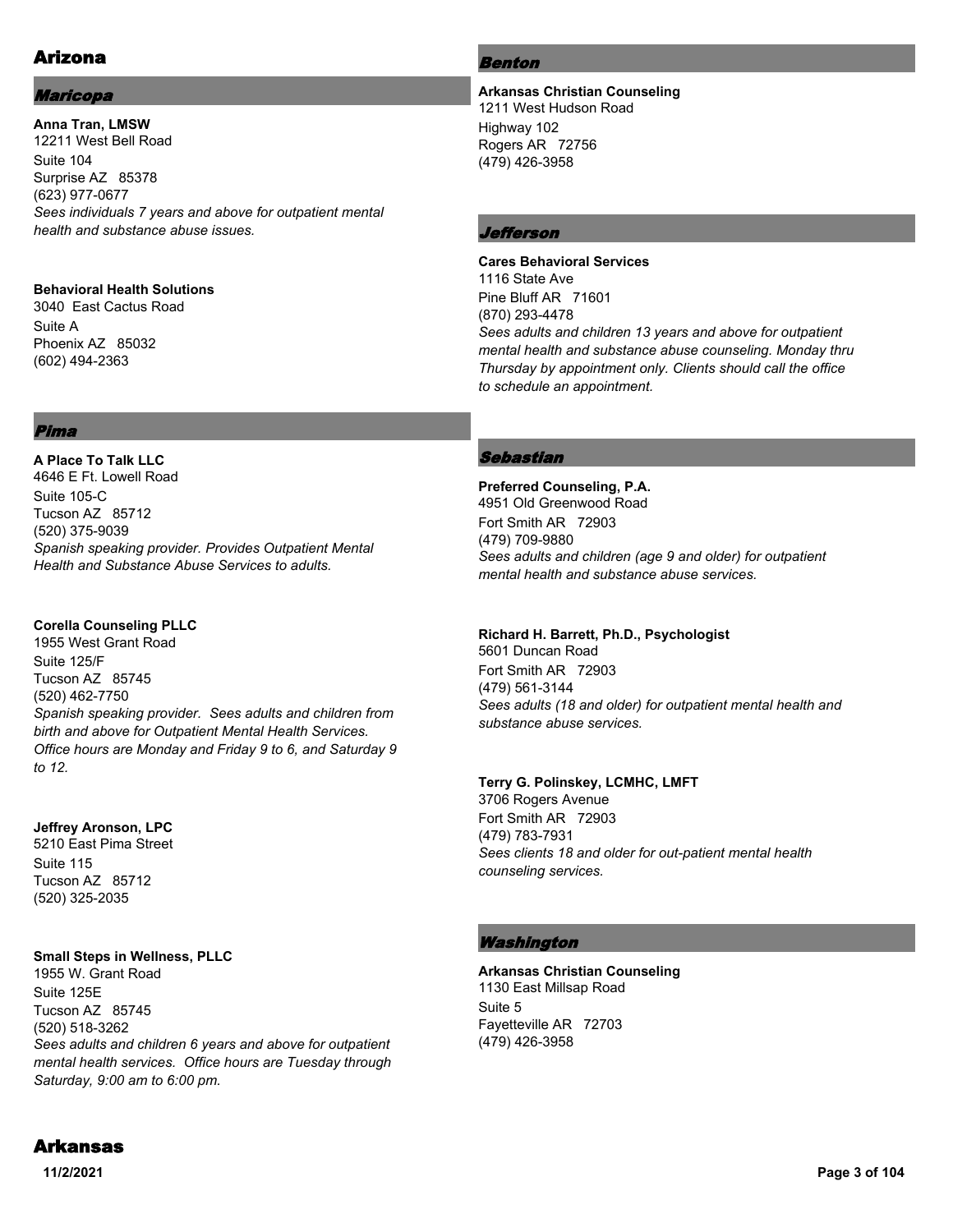# California

## Alameda

**Theodore Solomon, LCSW** 39767 Pasco Padre Pkwy Suite D Fremont CA 94538 (510) 247-2226

## Butte

**EAP Incorporated** 2251 St. George Lane Suite G Chico CA 95926 (530) 891-5571

## Contra Costa

**Milciades Morales, LCSW** 2400 Sycanore Drive Suite 19 Antioch CA 94509 (925) 439-4486

#### **Julie Barrett, LMFT** 55 Shaw Ave #120 Clovis CA 93612 (559) 462-0313 *See adults and children 3 years and above for outpatient mental health and substance abuse services. Office hours are Monday - Thursday 5pm-9pm, by appointment only. Some other times, may be availabe. Clients should call the office to schedule. No fax.*

#### **Tanja Fridolfs, MS, LMFT**

1615 Draper Street Kingsburg CA 93631 (559) 238-7464 *Sees adults and children age 5 and older for outpatient mental health services.*

## **Imperial**

**Louis Nidorf, Ph.D.** 230 South 8th Street El Centro CA 92243 (760) 353-1061

#### Fresno

**AMC Counseling Service** 5150 North 6th Street Suite 172 Fresno CA 93710 (559) 317-8286 *Sees adults and children 11 years old and above for outpatient mental health. Office hours are Monday thru Friday 4PM-8PM and Saturday 8AM-5PM. Client should call WellSpan EAP at 1-800-673-2514 to schedule an appointment with this provider.*

#### **Fresno Family Therapy**

745 E. Locust Avenue Suite 106 Fresno CA 93720 (559) 795-5990 *Sees adults and children age 11 and older for outpatient mental health and substance abuse services.*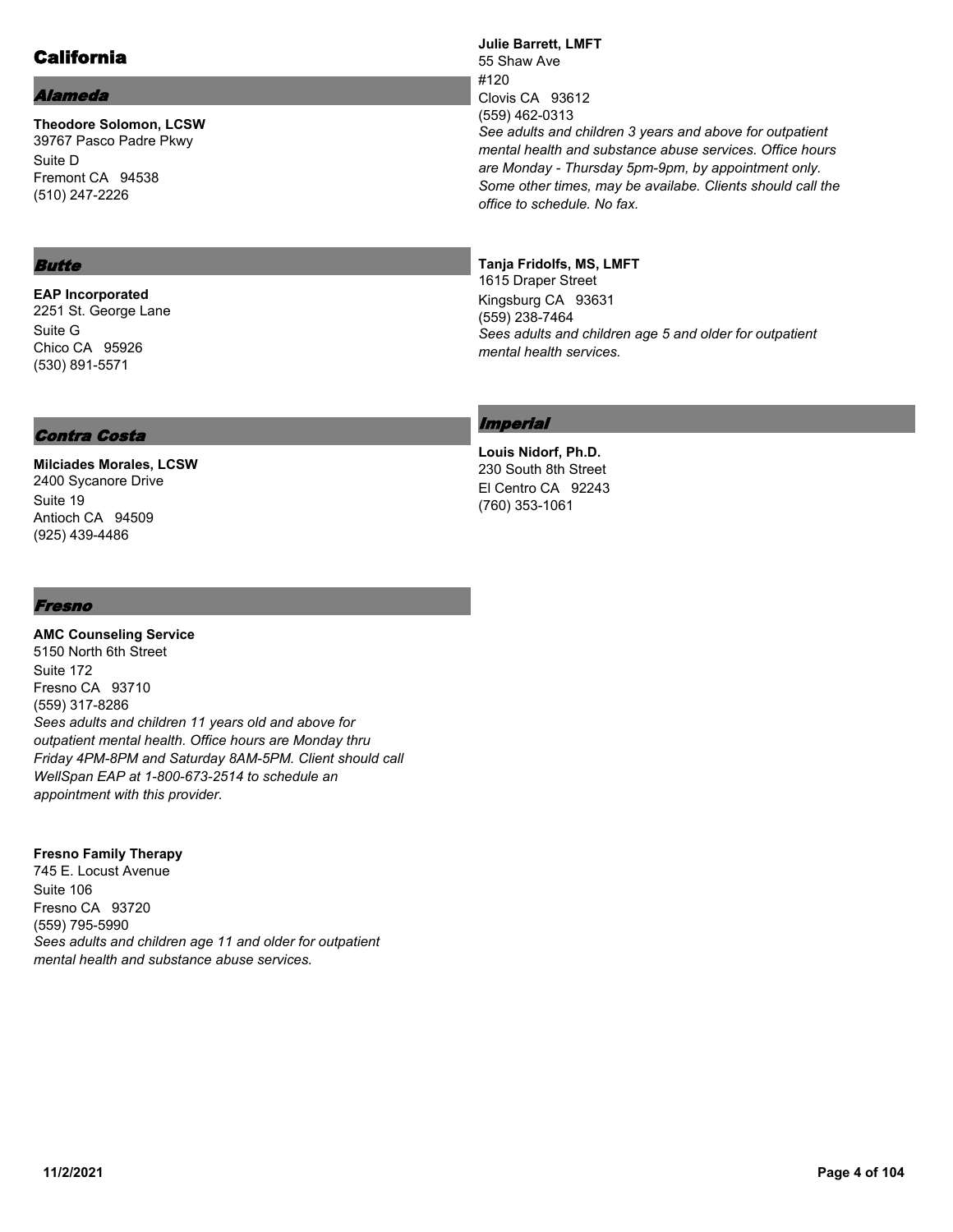# California

## Los Angeles

**Adapt Therapy Centers** 9107 Wilshire Blvd. Suite 301 Beverly Hills CA 90210 (310) 271-4003

**Becky Brown, LMFT** 16149 East Whittier Blvd. Whittier CA 90603 (562) 943-7592

**Bettye Isom** 9530 Imperial Highway Suite G Downey CA 90242 (562) 803-4433

**Dorena Truchon, CEAP** 1930 S. Brea Canyon Road Diamond Bar CA 91765 (909) 861-0012

**Robert Lark, Ph.D.** 8301 Florence Avenue Suite 315 Downey CA 90240 (562) 706-5516

## **Orange**

**Debra Brancato, LCSW** 13 Orchard Road Suite 103 Lake Forest CA 92630 (949) 837-3358

**Dorena Truchon, CEAP** 2282 N. State College Blvd. Fullerton CA 92631 (562) 367-7788

**Marlene De Rios, LMFT** 2601 E. Chapman Ave. Suite 108 Fullerton CA 92831 (714) 993-5363

Placer

**Monica Erdosh, LCSW** 11521 Blocker Drive Suite 102 Auburn CA 95603 (530) 889-0530

## **Sacramento**

**Craig Johnson, LCSW** 2740 Fulton Avenue Sacramento CA 95821 (916) 482-7058

**Julie Cropper, LCSW** 2701 Cottage Way Suite 20 Sacramento CA 95825 (916) 483-6100

**Phillip Wister, MFT** 2740 Fulton Avenue Sacramento CA 95821 (916) 834-8654

#### San Bernardino

**Robert Lark, Ph.D.** 1430 East Cooley Drive Suite 218 Colton CA 92324 (909) 783-0224

**State Street Professional Services** 537 Cajon Street Redlands CA 92373 (909) 499-8012

**Tamara Johnson, MFT** 645 Brookside Avenue Redlands CA 92373 (909) 748-7771

#### San Diego

**Louis Nidorf, Ph.D.** 3180 University Avenue Suite 210 San Diego CA 92104 (760) 353-1061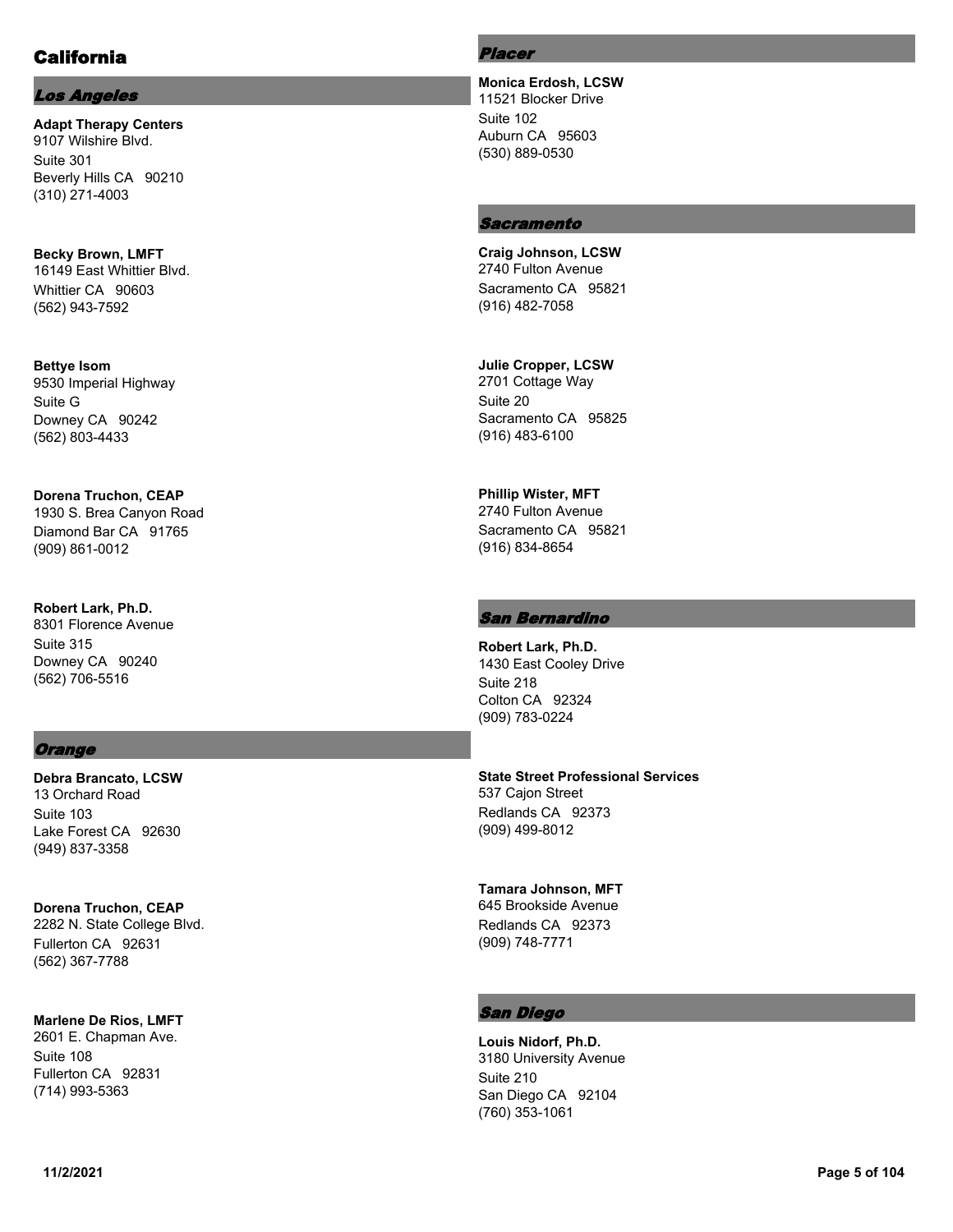# California

#### San Mateo

**Kay Coddington, LCSW** 520 S. El Camino Real #204 San Mateo CA 94402 (650) 872-0603

## Santa Clara

**The Brown Therapy Group** 197 East Hamilton Avenue Suite 203 Campbell CA 95008 (707) 217-9857 *Sees adults and children 5 year and above for outpatient mental health and substance abuse services. Offfice hours are Monday thru Friday 9AM-9PM, Saturdays and Sundays 10AM-5M by appointment only. Clients should call the office to schedule.*

#### Solano

**Positive Change Counseling Services** 2050 Peabody Road Suite 300 Vacaville CA 95687 (707) 446-8600

406 Main Street Suite H Vacaville CA 95688 (707) 446-8600

## **Tulare**

**Johnny Blackmon, LMFT** 1200 South Woodland Avenue Suite C Visalia CA 93277 (559) 697-3104

**Pablo Martinez, LMFT** 1212 West Main Street

Visalia CA 93291 (559) 799-5261

#### Ventura

**Scott Vander Zee, LCSW** 500 E. Esplanade Dr. Suite 1140 Oxnard CA 93036 (805) 988-1031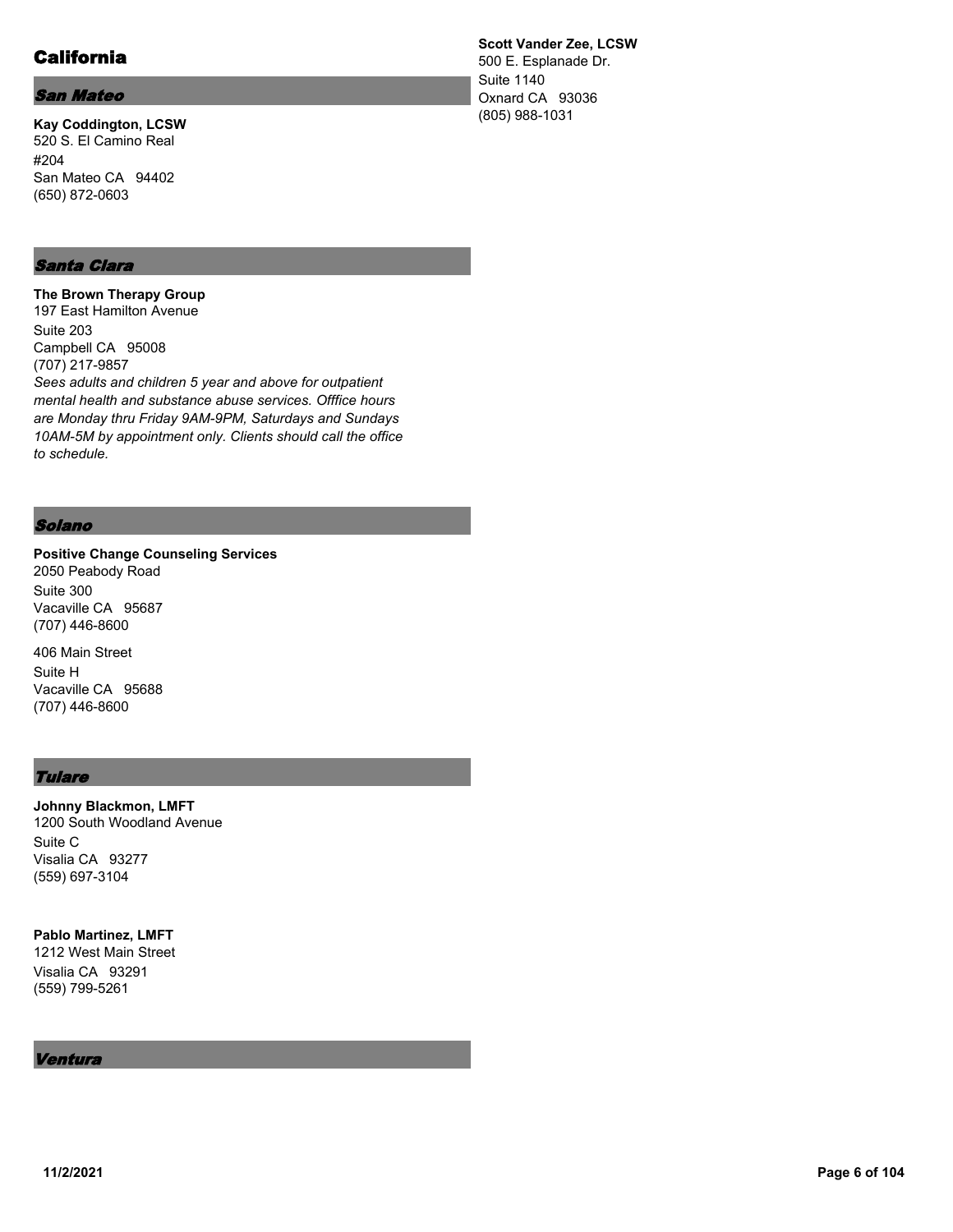# Colorado

#### dams

**Oak Tree Behavioral Services** 1499 W. 120th Ave Suite 110 Westminster CO 80234 (303) 250-1327

## Arapahoe

**Abundant Life Counseling LLC** 6105 S Main Street Suite 218 Aurora CO 80016 (720) 277-9508 *Sees adults and children ages 8 and above for outpatient mental health services. Office hours are Mondays, Wednesdays and Thursdays 10AM-8PM and every other Saturday & Sunday 10AM-5PM. Clients should call the office to schedule.*

## **Centus Counseling, Consulting and Education**

3290 S Tower Rd Aurora CO 80013 (303) 699-6634 *Sees adults for outpatient mental health services. Office hours are by appointment only. Clients should call the office to schedule.*

# **Westside Behavior Care, Inc.**

P.O. Box 461570 Aurora CO 80046 (303) 986-4197 *Sees adults and adolescents (13 and older) for outpatient mental health and substance abuse issues.*

## Denver

**Branch Counseling** 2373 Central Park Boulevard Unit 100 Denver CO 80238 (720) 466-3661 *Sees adolescents and adults for outpatient mental health services.*

**Denver Counseling Affiliate, LLC** 720 S. Colorado Blvd Penthouse North Denver CO 80246 (303) 321-1808

**Lift Colorado, LLC** 121 S. Madison Street Suite C Denver CO 80209 (720) 663-1465 *Sees adults and adolescents (13 and older) for outpatient mental health and substance abuse issues.*

## **Rebecca Drogen, LPC**

1440 Blake Street Suite 330 Denver CO 80202 (303) 910-2802 *Sees adults only for outpatient mental health services.*

#### **Westside Behavioral Care, Inc.**

121 South Madison St Suite C Denver CO 80209 (720) 663-1465

# El Paso

**Dale Schauer, LMFT** 6270 Lehman Drive Suite 200E Colorado Springs CO 80918 (719) 599-3080

## **Shadow Mountain Behavioral Health**

1155 Kelly Johnson Blvd. Suite 206 Colorado Springs CO 80920 (719) 299-5990

#### **Susanne Hays, MA, LMFT**

14415 Snowdrift Lane Colorado Springs CO 80908 (719) 439-5162

## Jefferson

**Oak Tree Behavioral Services** 1746 Cole Blvd. Golden CO 80401 (303) 250-1327 *Sees adults and children 5 years and above for outpatient mental health. Office hours are Monday-Friday 9:AM-6PM. Clients should call the office to schedule appointment. No Fax available.*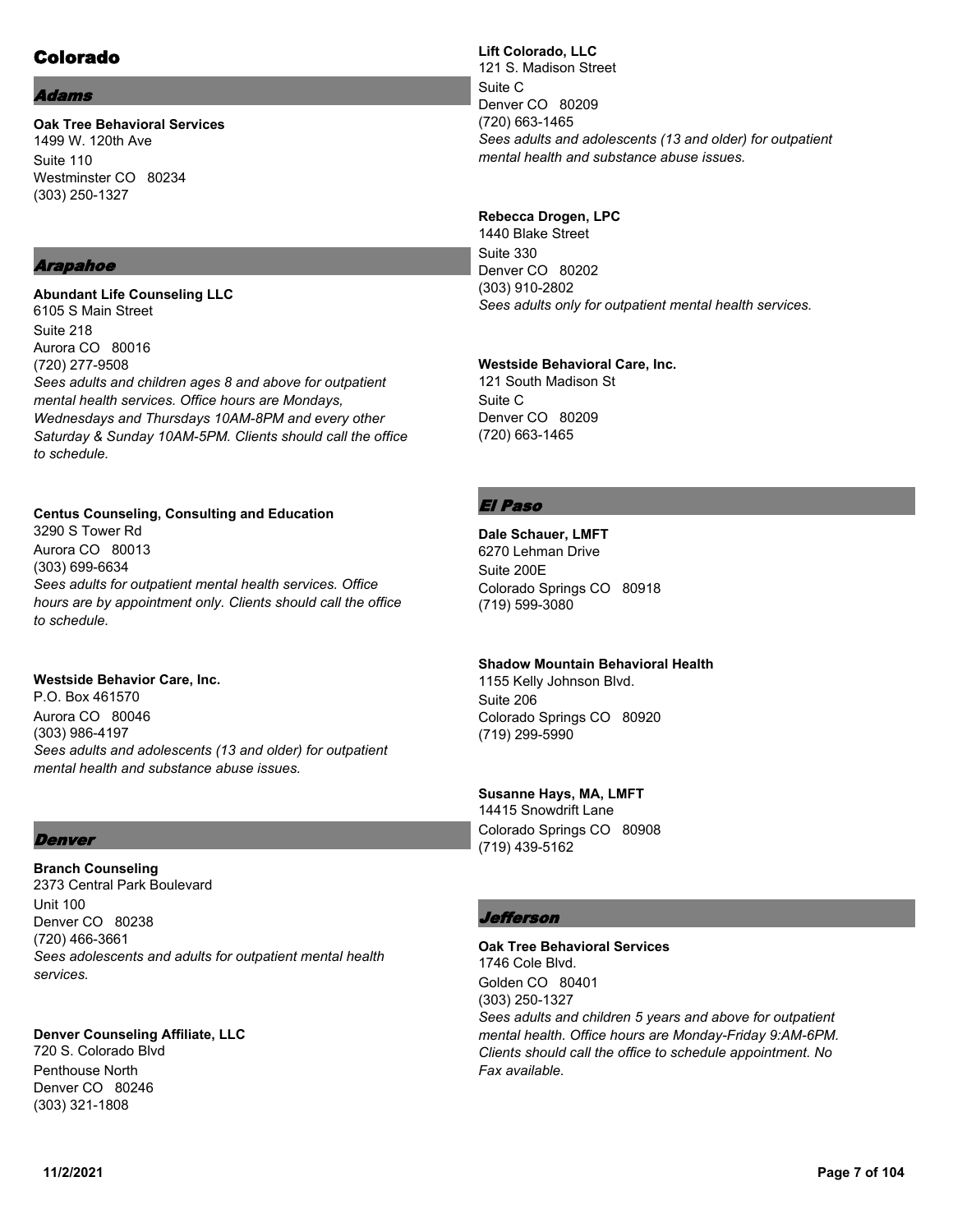# Colorado

#### Mesa

**Mind Springs Health** 715 Horizon Drive Suite 225 Grand Junction CO 81506 (970) 683-7039

# Connecticut

## Fairfield

**THA Composer - Daphne Dent-Black** 83 Wooster Heights Road Suite 125 Danbury CT 06810 (203) 433-7855 *Sees adults and children 12 year and above for outpatient mental health and substance abuse services. Office hours include day, afternoon, evening and weekends, by appointment only. Clients shloud call the office to schedule.*

## **Hartford**

**Stephen Lawrence, PhD** 139 Hazard Ave Suite 5 Enfield CT 06082 (860) 745-8225

**Equanimity You, LLC** 230 N Union Street Smyrna DE 19977 (302) 588-2233 *Sees individuals 14 years and above for outpatient mental health and substance abuse services. Spanish speaking provider available. Office hours are 8:00 am to 6:00 pm, Monday through Friday. Clients should call to schedule.*

# New Castle

#### **Counseling Services Inc.** 18-C Trolley Square Wilmington DE 19806

(302) 894-1477

## **New Perspectives, INC.**

2055 Limestone Road Wilmington DE 19808 (302) 489-0220 *Sees individuals 4 years and above for outpatient mental health issues.*

## **Teri L. Smith, LCSW**

200 Biddle Ave Suite 105 Newark DE 19702 (302) 257-2757 *See adults and children 10 years and above for outpatient mental health services. Office hours are Tuesdays through Thursdays 10:00AM -7:00PM. Clients should call the office to schedule.*

# New Haven

**Integrated Wellness Group LLC** 446A Blake Street Suite 200 New Haven CT 06515 (203) 387-9400 *Sees individuals of all ages for outpatient mental health and substance abuse issues.*

# **Delaware**

## Kent

**Choices 1st LLC** 1326 South Governors Avenue Dover DE 19904 (302) 233-4178 *Sees individuals 10 years and above for mental health and substance abuse issues. Clients should call the office to schedule. Office is open on Tuesday, Wednesday and Thursday until 6p.m.*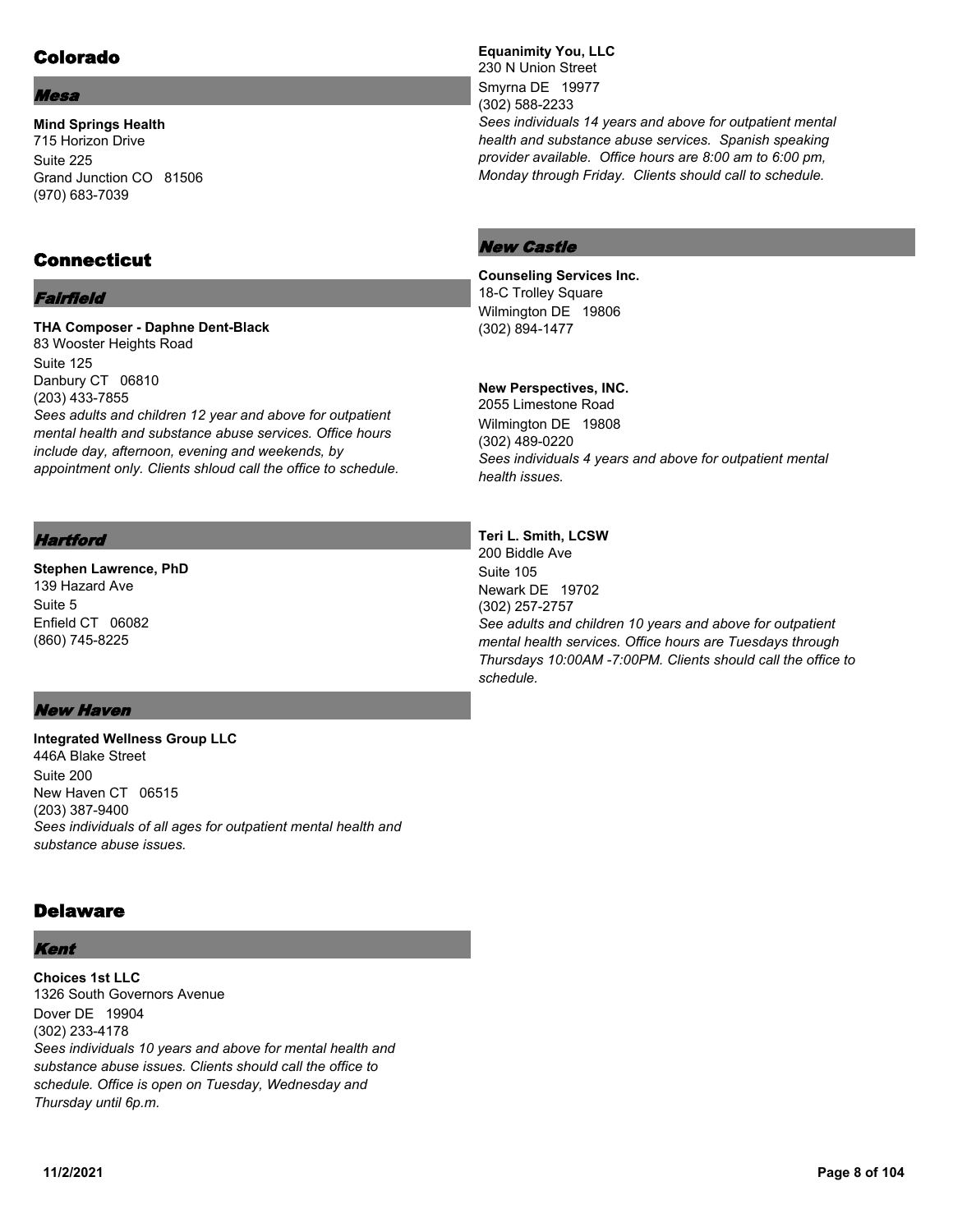## Broward

**Barbara Berger, LCSW** 1750 N. University Drive Suite 201 Coral Springs FL 33071 (954) 755-8247

2151 West Hillsboro Blvd. Suite 204 Deerfield Beach FL 33442 (954) 821-7475

**Ginny Berg** 800 East Broward Boulevard Suite 302 Ft. Lauderdale FL 33301 (954) 767-8263

# **Institute for Family Therapy**

2699 Stirling Road Suite A106 Ft. Lauderdale FL 33312 (305) 558-7400

1750 N. University Drive Suite 119 Coral Springs FL 33071 (305) 558-7400

## **Lisa Friedman LCSW,Inc.**

7376 N.W. 5th Street Plantation FL 33317 (954) 741-1099

# **Clay**

# **Leslie Termer, LMHC** 1857 Wells Road Suite 200

Orange Park FL 32073 (904) 318-1233

#### *Dade*

## **Forbes & Associates, P.A.**

555 N.E. 34th Street, Suite 1609 Miami FL 33137 (305) 576-3266

1000 Lincoln Road Suite 234A Miami Beach FL 33139 (305) 576-3266

2000 South Dixie Highway Suite 103 Coconut Grove FL 33133 (305) 576-3266

16499 N. E. 19th Avenue, Suite 213 North Miami Beach FL 33162 (305) 576-3266

#### **Mental Health Solutions, PA**

15715 South Dixie Hwy Suite 303 Miami FL 33157 (305) 753-7599

## **Deval**

**Amie Thomas, LCSW** 4651 Salisbury Road South # 428 Jacksonville FL 32256 (904) 748-9106 *Sees adolescents and adults for mental health and substance abuse services.*

## Duval

**Jacksonville Center for Counseling** 3560 Cardinal Point Drive Suite 204 Jacksonville FL 32257 (904) 737-7242

## **Hendry**

**Beyond Barriers Inc.** 133 North Bridge Street Labelle FL 33935 (239) 839-3907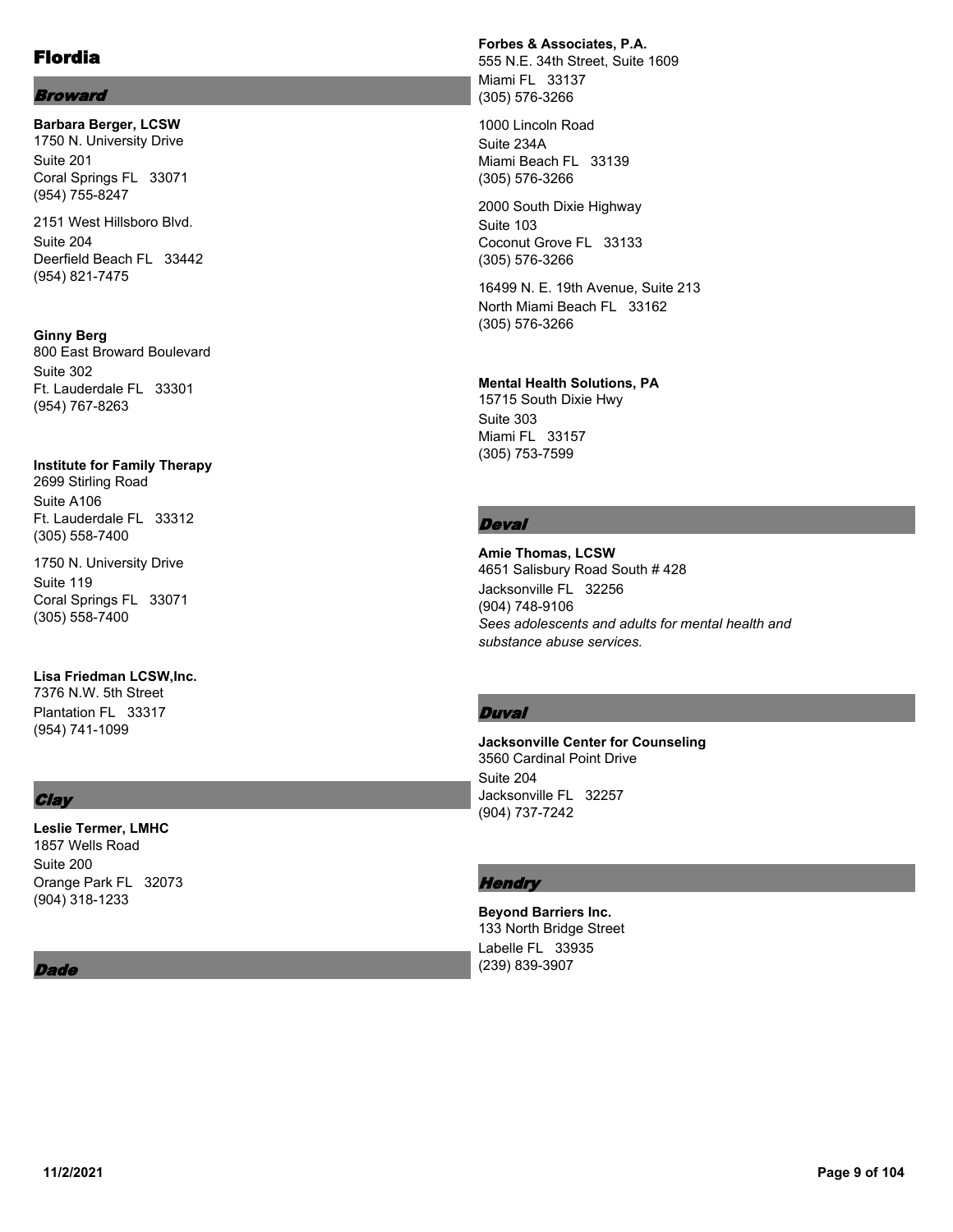## Hillsborough

**David S. La Pensee LCSW** 10906 Sheldon Road Tampa FL 33626 (978) 407-3291 *Sees adults and children 5 years and above for outpatient mental health and substance abuse issues. Office hours Mon, Tue and Wed 11am-8pm and Sat 9am-2pm.*

## **George Kastner, LCSW, SAP**

3812 W Linebaugh Ave Suite 100 Tampa FL 33613 (813) 978-3960

## **Joel Brooks, LCSW**

3500 East Fletcher Avenue Suite 129 Tampa FL 33613 (813) 978-3960

## **Mindy Duran, LMHC**

18958 N. Dale Mabry Highway Suite 102 Lutz FL 33548 (727) 849-5588

## **Psychiatric and Psychological Associates**

1211 North Westshore Blvd. Suite 100 Tampa FL 33607 (813) 281-8955 *Sees adults and children 5 years and above for outpatient mental health and substance abuse issues. Office hours Thursday 12pm-8pm.*

## Hillsbourough

**Aida Redondo Psychotherapy & Counsultation** 1201 North Habana Avenue Tampa FL 33607 (410) 835-8368

# Lee

**Beyond Barriers Inc.** 3677 Central Avenue Suite 1 Fort Myers FL 33901 (239) 839-3907 *See and adults and children 5 years and above for outpatient mental health and substance abuse services. Office hours are 8 am to 8 pm Mon. - Fri. by appointment only at the Ft. Myers location and Sat. 8 am to 2 pm at the LaBelle location.*

# Manatee

**Todd Snyder, LMHC, NCC, MAC** Wildewood Professional Park 3657 Cortez Road West Bradenton FL 34210 (941) 506-1674

## Martin

**Caroline Edwards, PsyD, MFT** 819 SE Federal Highway Suite 200 B Stuart FL 34994 (772) 219-9566

## **Kevin Braley Counseling Service**

819 SE Federal Highway Suite 200 B Stuart FL 34994 (772) 286-4613

## **Pamela Jett, LCSW**

819 SW Federal Highway Suite 200B Stuart FL 34994 (772) 529-7403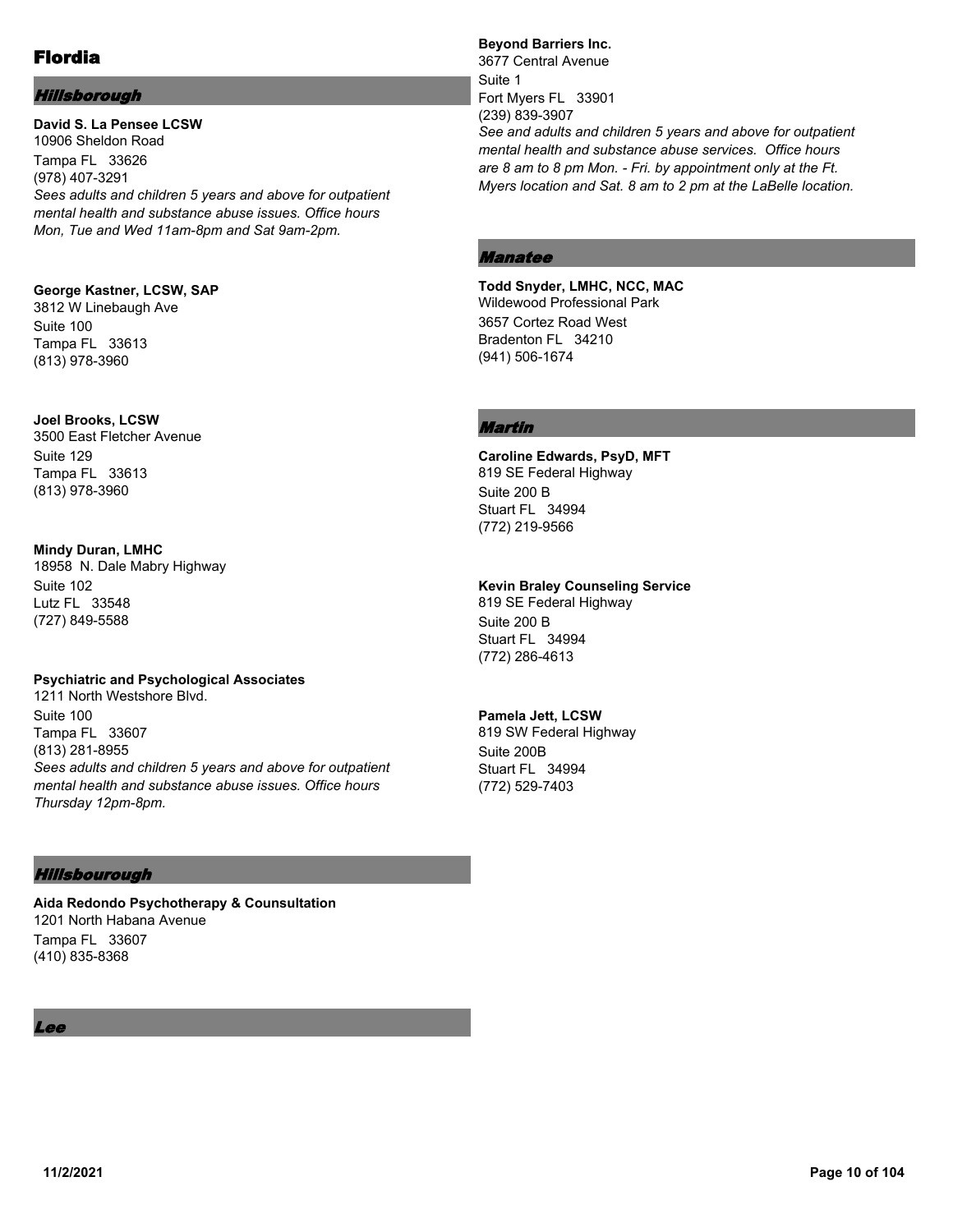#### Miami-Dade

**Beacon Associates** 420 S. Dixie Highway Suite 4A Coral Gables FL 33146 (305) 663-4433

**George Ferrandiz, LCSW** 101 Majorca Avenue Coral Gables FL 33134 (305) 448-6988

#### **George Ferranidz, LCSW**

400 41st Street Suite 406 Miami Beach FL 33140 (305) 448-6988

#### **Institute for Family Therapy**

6175 NW 153rd Street Suite 404 Miami Lakes FL 33014 (305) 558-7400

10689 Kendall Drive Suite 306 Miami FL 33176 (305) 558-7400

## **Maria C. Rodriguez, PhD.**

6625 Miami Lakes Drive Suite 377 Miami Lakes FL 33014 (305) 779-8593

#### **New Horizon Counseling Services, LLC.**

1550 South Dixie Highway, Suite #205 Coral Gables FL 33146 (305) 662-1095 *Sees adults only (18-64 years old) for outpatient mental health and substance abuse services. Has evening and Saturday hours M-F 9AM-8PM and S 10AM-2PM*

## **Orange**

**Carolyn A. Bankston, LCSW** 157 E. New England Ave. Suite 225 Winter Park FL 32789 (407) 341-0227

**Julie Bilsky, LLC** 121 W. Sybelia Ave. Maitland FL 32751 (407) 539-7003

## Palm Beach

**All In Solutions Counseling Center** 4875 Park Ridge Road Suite 103 Boynton Beach FL 33426 (561) 413-5755

#### **Linda Berlin,Psy.D. Psychological Associates**

7000 W. Palmetto Park Road Suite 407 Boca Raton FL 33433 (561) 347-0997

## **M. Estelle Spike & Assoicates, Inc.**

1200 N. Federal Hwy. Suite 200 Boca Raton FL 33432 (561) 414-1317

## **Pennie Markus, LMHC**

21784 Club Villa Terrace Boca Raton FL 33433 (561) 395-2248

# Pasco

**Mindy Duran, LMHC** 5328 Trouble Creek Road New Port Richey FL 33652 (727) 849-5588

## **Miriam Zicht, Ph.D.**

5315 Trouble Creek Road New Port Richey FL 34652 (352) 584-2232

# **Sally Mallery, LMHC**

5328 Trouble Creek Road New Port Richey FL 33652 (727) 849-5588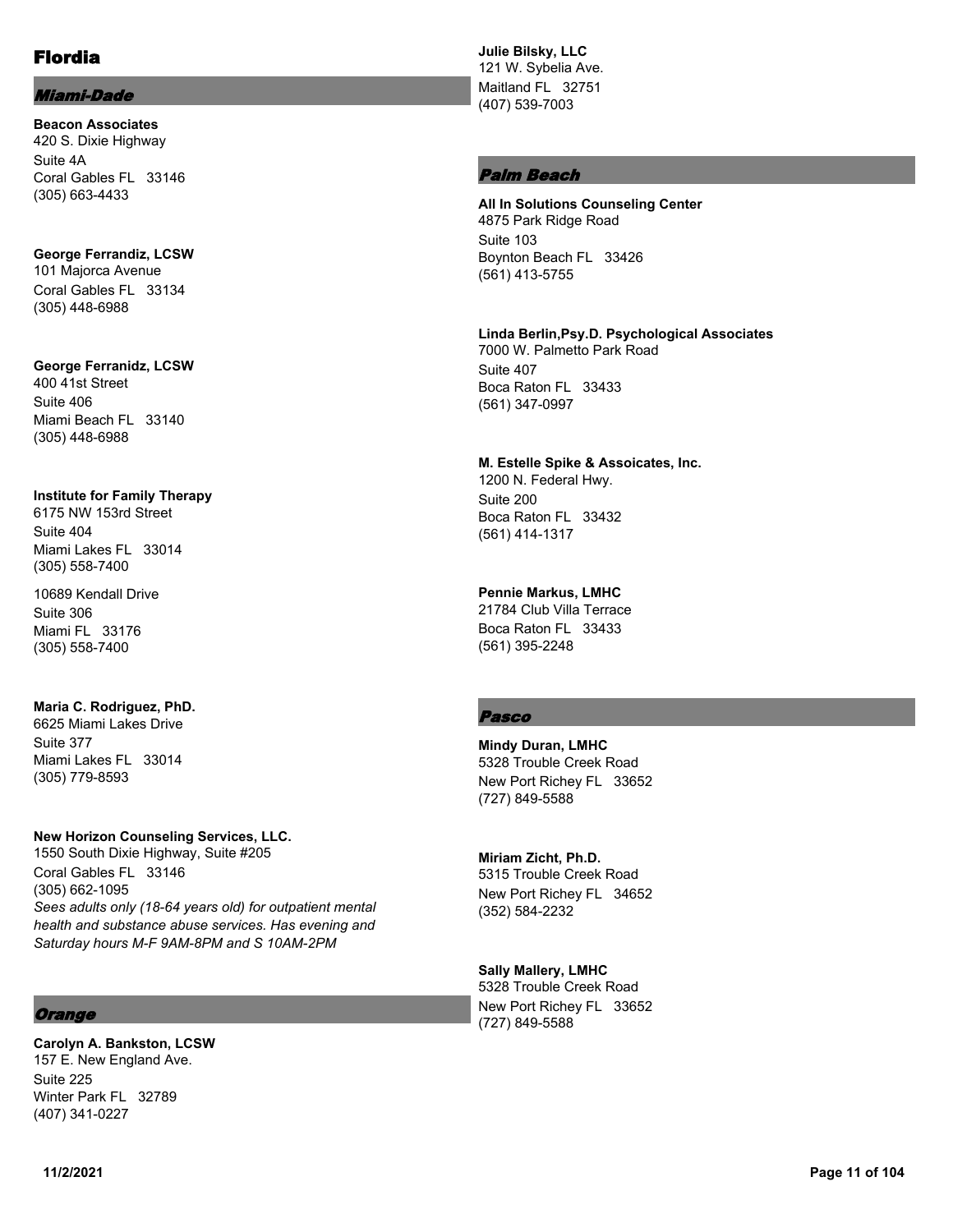## Pinellas

#### **Harold Bishop, LCSW** 1905 Tyrone Blvd. St. Petersburg FL 33710 (727) 347-3284

1591 Main Street Dunedin FL 34698 (727) 347-3284

#### **Jerome M. Geiger, LMHC**

dba Counseling Western Professional Consulting Service 10825 Seminole Boulevard, Unit 2A Largo FL 33778 (727) 397-0893 *Sees adults for outpatient mental health counseling services.*

#### **Karmivis Santiago, LMHC**

1101 S. Belcher Road Suite E Largo FL 33771 (727) 480-0107

#### **Life With Hope, LLC**

3607 ALT. 19 Suite B Palm Harbor FL 34683 (727) 600-8081

## **Pinnacle ADHD Counseling Center**

200 Central Avenue Suite 18-G Saint Petersburg FL 33701 (941) 465-0686 *Sees adults and children age 3 and older for outpatient mental health and limited substance abuse services.*

## **Sandra Hall, LMHC**

10825 Seminole Blvd. Unit 2A Largo FL 33778 (727) 623-0974

## Saint Lucie

**Healing Counseling, Inc.** 10400 SW Stephanie Way Suite 207 Port Saint Lucie FL 34987 (813) 416-5458

**Sandra Shuleshko, LMHC Inc.** 1680 SW Bayshore Blvd. Suite 116 Port Saint Lucie FL 34984 (772) 341-0848

# Sarasota

#### **Todd Snyder, LMHC, NCC, MAC** 73 South Palm Avenue Suite 222 Sarasota FL 34236 (941) 506-1674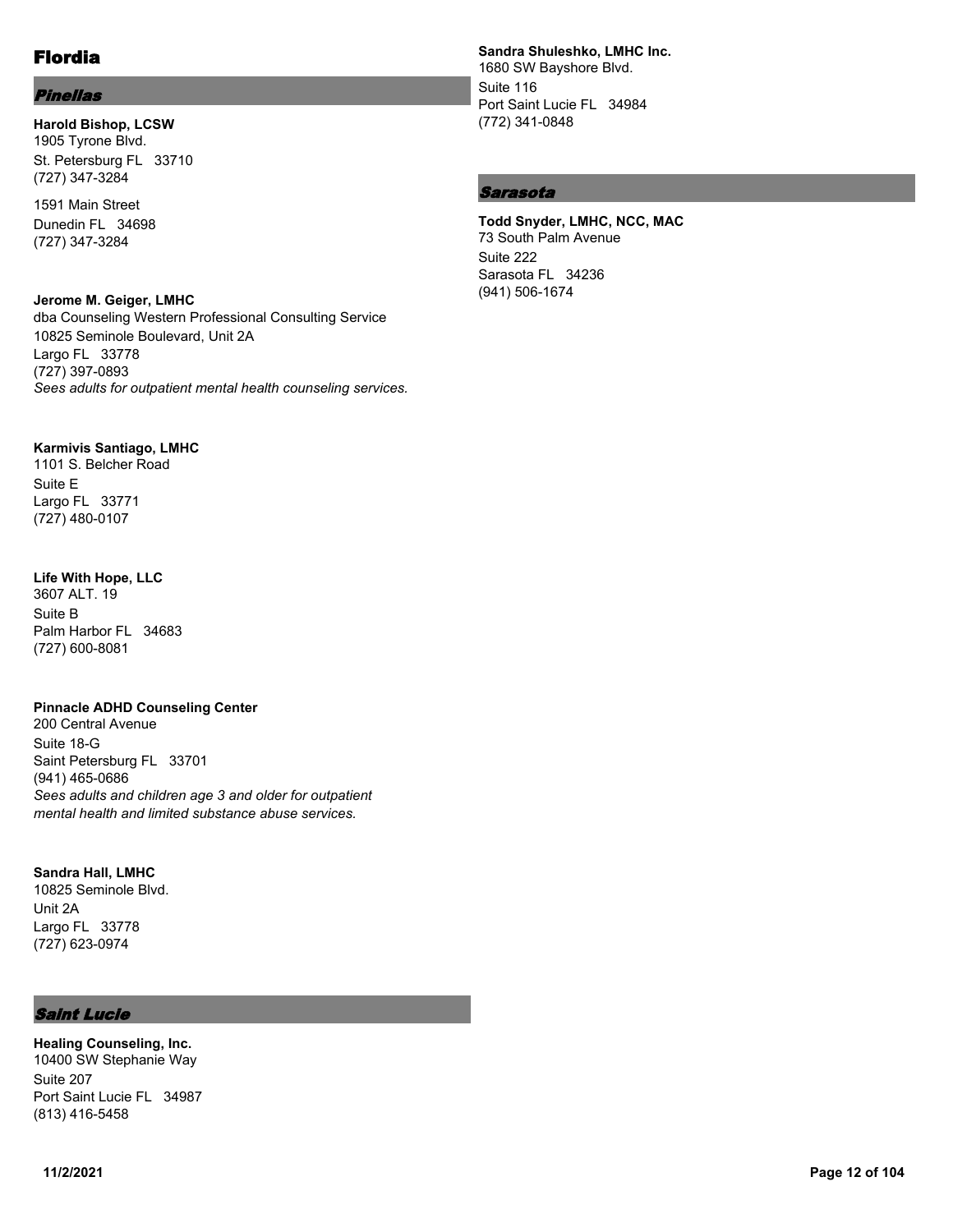# Georgia

#### Barrow

**Family Counseling Service Inc.** 292 North Broad Street Winder GA 30680 (706) 549-6658

## **Clarke**

**Douglas Duke, LPC** 1 Huntington Road Suite 704 Athens GA 30606 (706) 552-0706

**Family Counseling Service Inc.** 1435 Olgethorpe Ave. Athens GA 30606 (706) 549-6658

## **Clayton**

**Families First** 5538 Old National Hwy. Bldg. M, Suite 150 College Park GA 30349 (800) 854-2801

## **Cobb**

**Families First** Lake Park Office Building, Suite 100 2300 Lake Park Drive Smyrna GA 30080 (800) 854-2801

## **Coweta**

**Pastoral Care & Counseling Service** 467 Roscoe Road Newnan GA (678) 378-8524

## Dekalb

**Virginia Allen, LCSW** One Dunwoody Park Suite 140 Atlanta GA 30338 (678) 665-5153

# **Fayette**

**Families First** 275 Highway 54 West Suite 202 Fayetteville GA 30214 (800) 854-2801

**Southway Counseling Center** 550 East Lanier Avenue Suite A Fayetteville GA 30214

# Fulton

(770) 716-0550

**Families First** 1105 W. Peachtree St. NE P.O. Box 7948 Station C Atlanta GA 30357 (800) 854-2801

4298 Memorial Drive Plaza Park OfficePark,Suite A&B Decatur GA 30032 (800) 854-2801

**Virginia Allen, LCSW** 6290 Abbotts Bridge Road Suite 502 Duluth GA 30097 (678) 665-5153

## **Gwinnett**

**Families First** 318 Pike Street Suite 450 Lawrenceville GA 30045 (800) 854-2801

#### **Northeast GA Counseling**

359 Peevy Street Suite A Buford GA 30518 (770) 271-5040

**Solutions of Life, LLC** 1840 Old Norcross Road

Suite 200 Lawrenceville GA 30044 (770) 638-7145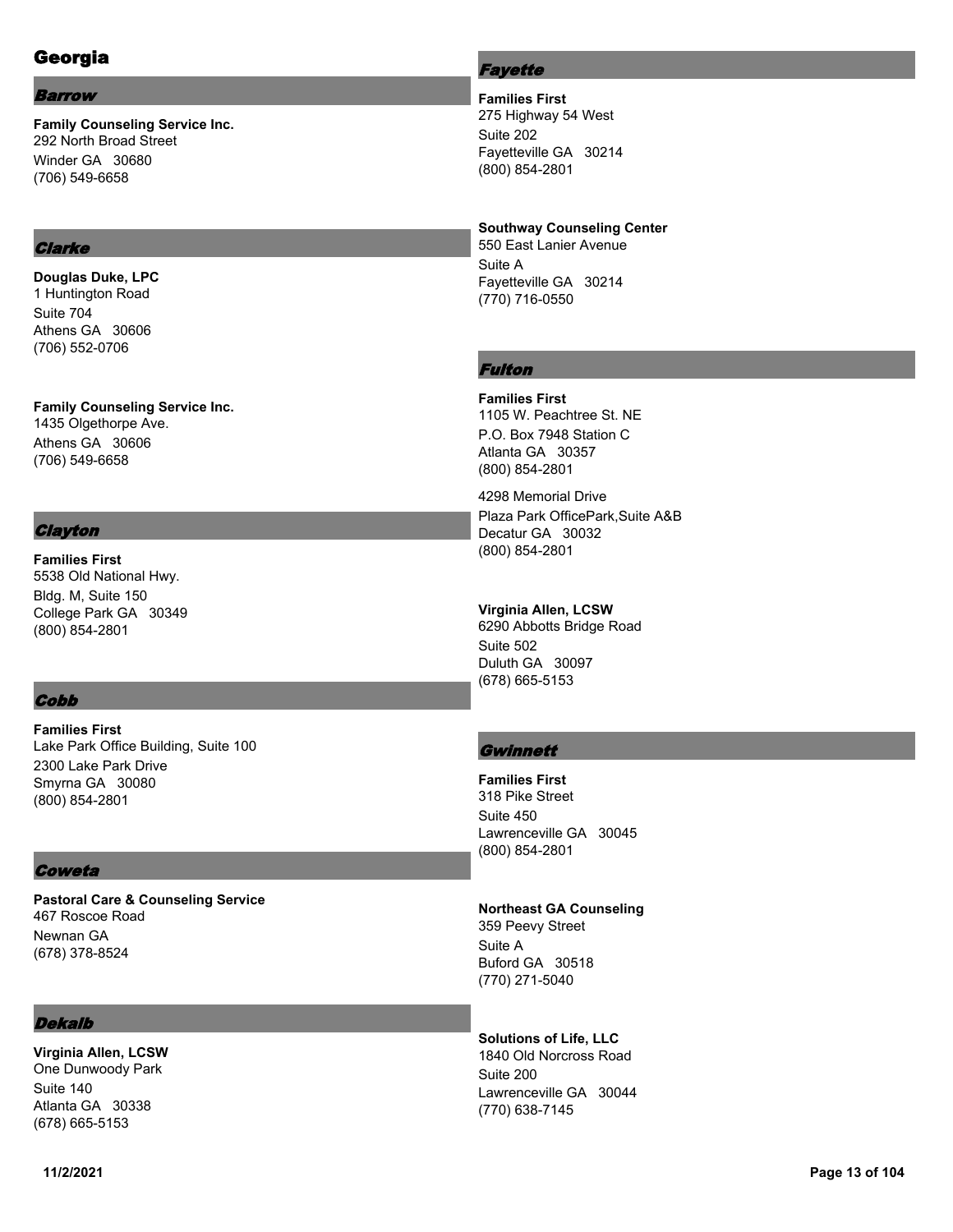# Georgia

## **Henry**

**Angela Shamsid-Deen** 903 Pavilion Court Suite S McDonough GA 30253 (404) 593-5127 *Sees adults for outpatient mental health and substance abuse services.*

## Jackson

**Marty Plog, LPC** 2610 Highway 129 North Business Jefferson GA 30549 (678) 316-9806

## Jefferson

**Douglas Duke, LPC** 2614 Highway 29 Business Jefferson GA 30549 (706) 552-0706

## Paulding

**Families First** 6279 Fairburn Road Douglasville GA 30134 (800) 854-2801

## **Richmond**

**Shavondria Davis, LCSW** 2610 Commons Blvd. Augusta GA 30909 (706) 840-1577

# Rockdale

**Families First** 1174 Scott Street Suite 104 Conyers GA 30012 (800) 854-2801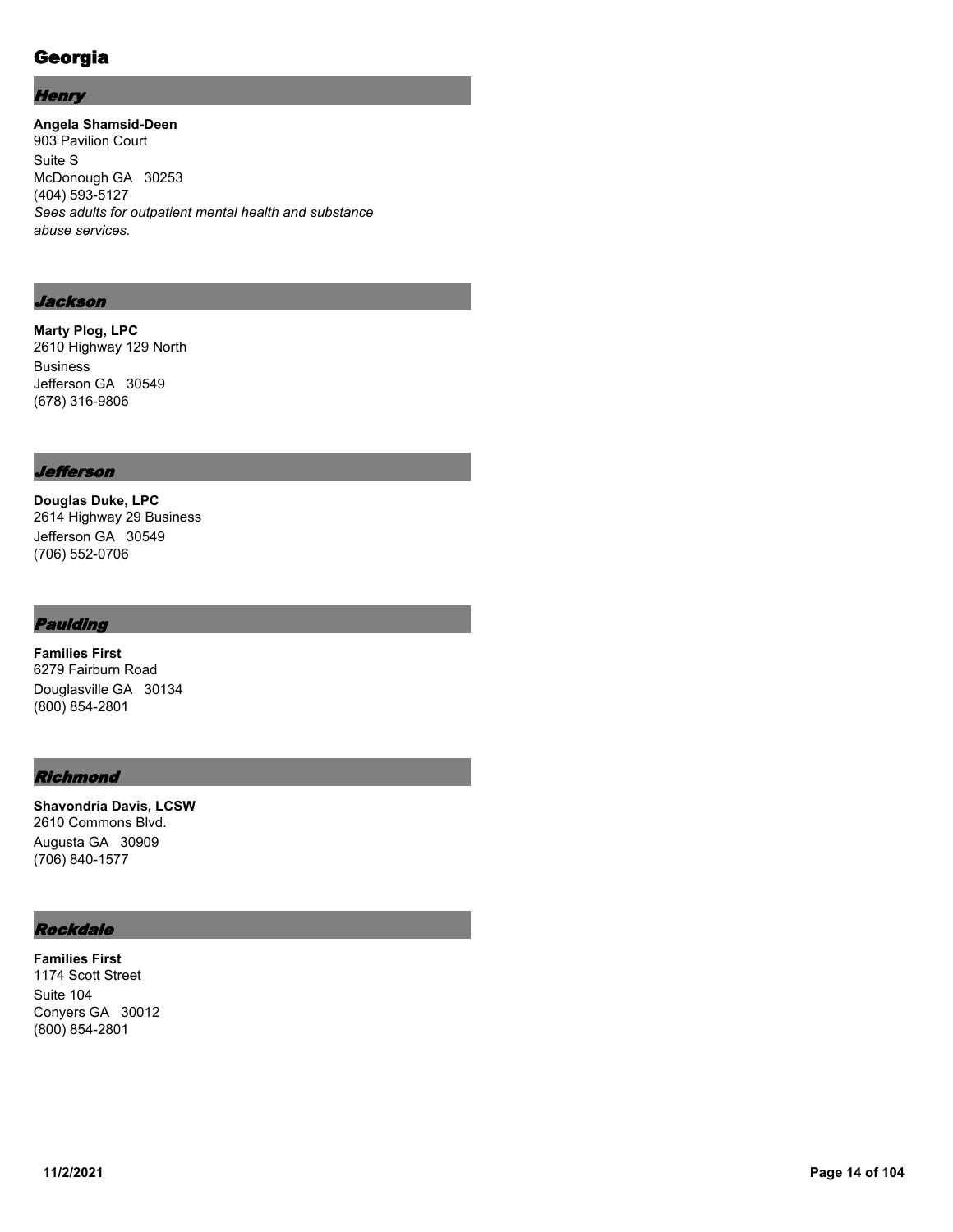# Illinois

## Cook

**Core Psychotherapy Center, Ltd.** 1305 Wiley Rd #125 Schaumburg IL 60173 (847) 240-5080

## **Crossroads Counseling & Mediation**

9601 165th Street Suite 6 Orlando Park IL 60467 (708) 717-4402

#### **Introspect Counseling Service**

1609 Sherman Evanston IL 60201 (773) 954-1678

## **Penny McGrath LCPC, LLC**

1136 S Delano Ct West Suite B201 Chicago IL 60605 (312) 612-9453 *Sees adults and children, toddler and above, for outpatient mental health services. Office hours are: Monday through Thursday 8:00 am to 6:00 pm, Friday 8:00 am to 1:00 pm, and Saturday 8:00 am to 3:00 pm.*

## Suite 8 La Grange IL 60525 (312) 612-9453

14 W Burlington Avenue

**Phyllis Gould, LCSW** 4305 North Lincoln Avenue Suite N Chicago IL 61618 (773) 935-2480

## **Social Work Solutions**

62 Orland Square Drive Suite 006 Orland Park IL 60462 (708) 941-1077 *Provides Critical Incident Response Services.*

#### 8 South Michigan

Suite 1500 Chicago IL 60603 (708) 941-1077 *Provides Critical Incident Response Services.* **The Genesis Therapy Center** 6006 W. 159th St Bldg C Oak Forest IL 60452 (708) 535-7320 *See adults and children 5 years and above for outpatien mental health and substance sbuse services. Office hours are by appointment only. Evening and weekend appointments often available. Clients should call the office to schedule.*

5210 West 95th St Suite 201 Oak Lawn IL 60453 (708) 423-3361

14 W. Burlington Ave Suite 8 La Grange IL 60525 (708) 482-0299

1010 Lake St Suite 603B Oak Park IL 60301 (708) 524-2655

930 West Higgins Rd Schaumburg IL 60195 (708) 535-7320

9411 South 51st Ave Oak Lawn IL 60453 (708) 425-0310

## **Troy Johnson Counseling**

420 W. Belmont Avenue #10H Chicago IL 60657 (773) 875-0928 *Sees adults for Outpatient Mental Health services. Monday through Thursday, 11:00 am to 7:00 pm and Friday as needed.*

## **DeKalb**

**Penny Shavit,RN,CADC,LCSW** 829 South 2nd Street DeKalb IL 60115 (815) 756-6962

# **DuPage**

**The Genesis Therapy Center** 2625 Butterfield Road Suite 138S Oak Brook IL 60523 (630) 632-3020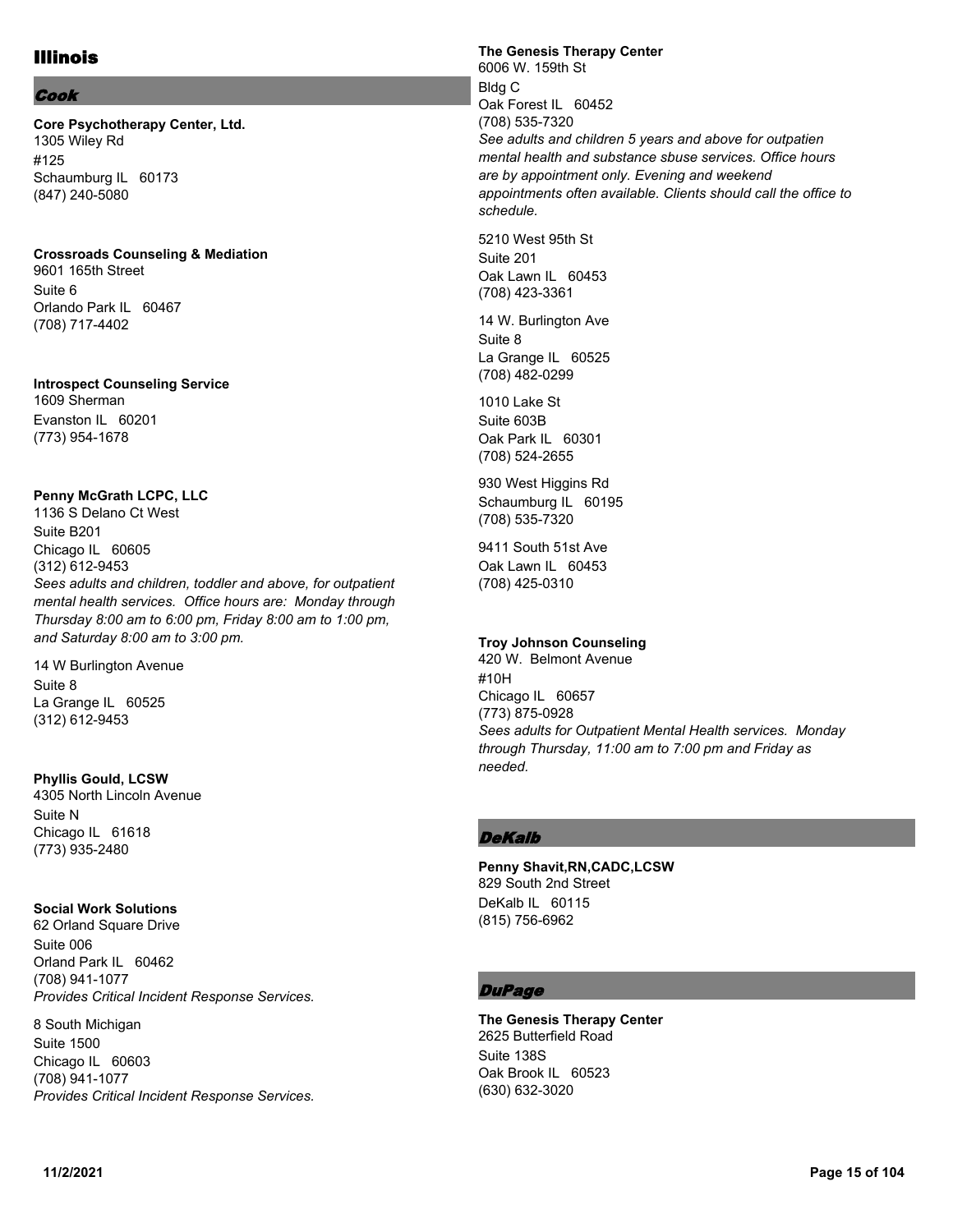# Illinois

## Lake

**Introspect Counseling Service** 977 Lake View Parkway Vernon Hills IL 60061 (773) 954-1678

# Lee

**KSB Hospital The Counseling Center** 403 East First Street Dixon IL 61021 (815) 285-5629

#### **Whiteside**

**KSB Hospital The Counseling Center** 2000 North Locust Street Sterling IL 61081 (815) 535-4593

#### **Margo Myers & Associates**

302 East Fifth Street Sterling IL 61081 (815) 626-8760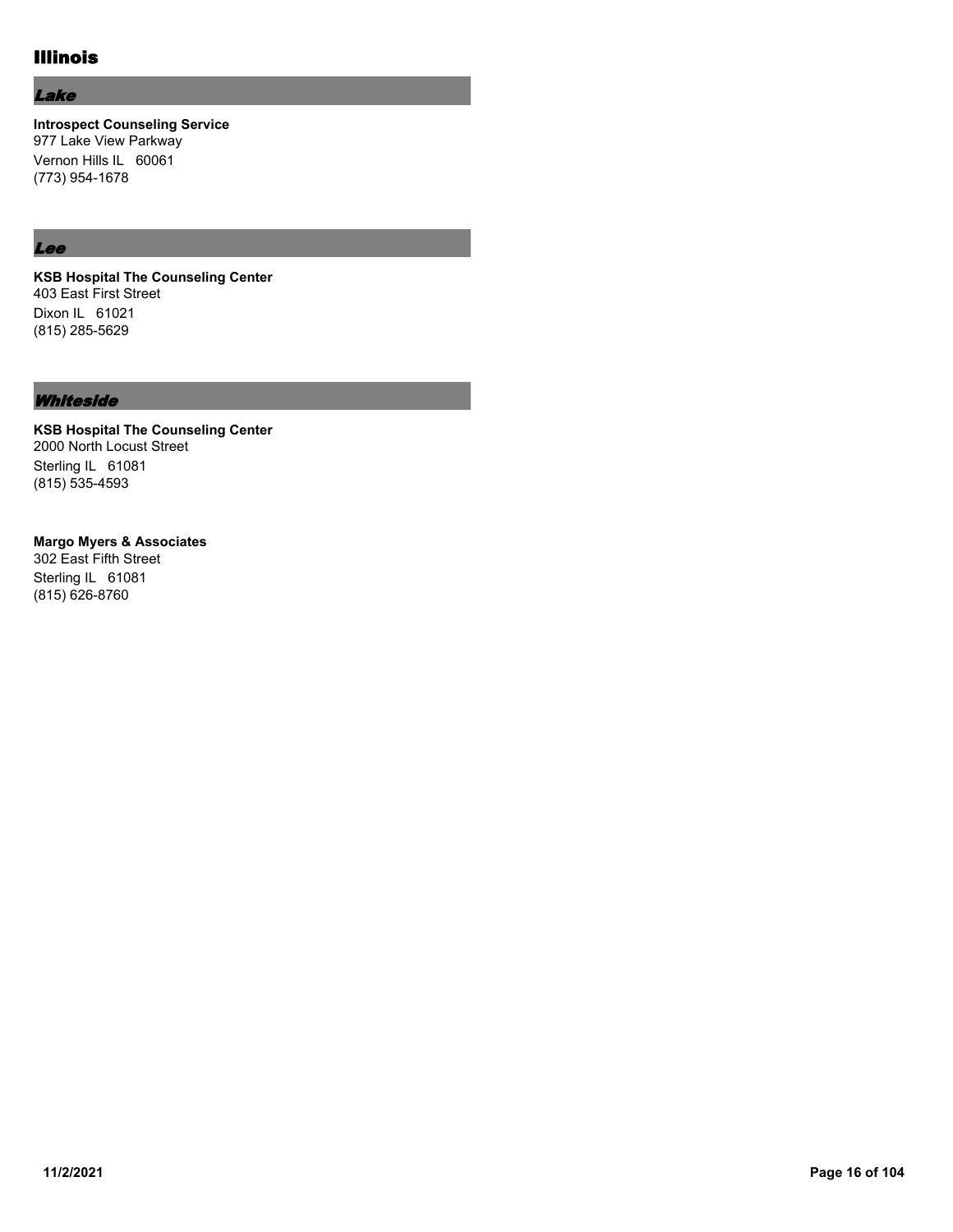# Indiana

#### Clark

**Personal Counseling Service** 1205 Applegate Lane **Clarksville** Clarksville IN 47129 (812) 283-8383

## Elkhart

**Beck Counseling and Coaching, LLC** 109 E. Clinton Street Suite 10 Goshen IN 46528 (574) 606-3670 *Sees adults and adolescents 13 and older for outpatient mental health services.*

# **Brianna Yoder Counseling, PC**

1930 W. Lincoln Avenue Goshen IN 46526 (574) 534-2161

## **Carrie Miller Counseling, P.C.**

1930 W. Lincoln Avenue Goshen IN 46526 (574) 534-2161 *Sees adults and children age 8 and older for outpatient mental health services.*

## **Geneele Crump, LCSW**

59216 Merrimac Lane Elkhart IN 46517 (574) 875-6399 *Sees adults and adolescents 14 and older for outpatient mental health services.*

## **Heather Shelley, LCSW**

301 W. Lincoln Avenue Goshen IN 46526 (574) 349-7126 *Sees adults and children age 6 and older for out-patient mental health services.*

## **Jennifer Miller Counseling, PC**

1930 W. Lincoln Avenue Goshen IN 46526 (574) 534-2161 *Primarily works with children and adolescents ages 3-21. Will work with adult clients.*

## **Life Development Associates**

109 East Clinton Street Suite 11 Goshen IN 46528 (574) 533-2812 *Sees individuals 13 years and above for outpatient mental health issues.*

#### **McArthur Counseling Center**

3120 Windsor Ct. Suite B Elkhart IN 46514 (855) 267-1700 *Sees individuals 6 and up. Monday through Thursday 9:00 am to 9:30 pm. Provides Outpatient Mental Health and Substance Abuse services.*

## **Oaklawn Psychiatric Center**

2600 Oakland Avenue Elkhart IN 46517 (800) 282-0809 *Sees adults and children 3 years and above for out patient mental health and substance abuse services*

330 Lakeview Drive PO Box 809 Goshen IN 46527 (800) 282-0809

## **Roxanne Watts, LMFT**

1400 West Indiana Avenue Elkhart IN 46517 (574) 370-7934 *Sees individuals 11 years and above for outpatient mental health and substance abuse issues. Members should call the office to schedule.*

#### **Samaritan Health and Living Center**

311 West High Street Elkhart IN 46516 (574) 262-3597 *Sees adults and children age 3 and above for outpatient mental health and substance abuse services. Office is open Monday - Thursday.*

## **Tammy L. McDonald, LMHC**

1930 W. Lincoln Avenue Goshen IN 46526 (574) 534-2161 *Sees adults and adolescents age 14 and older for outpatient mental health services.*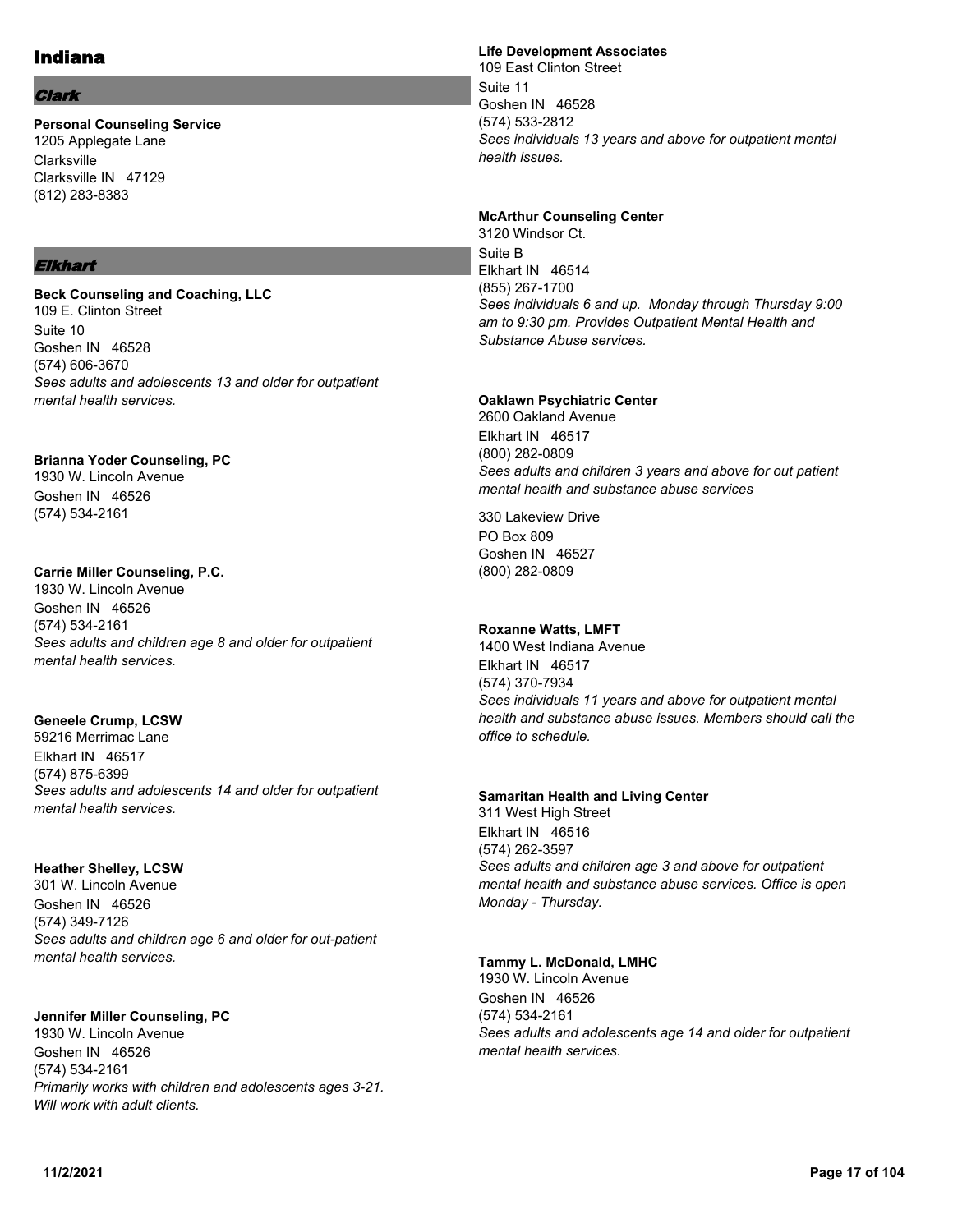# Indiana

## **Hendricks**

**Jane Dinunzio, LCSW** 202 Myers Road Danville IN 46122 (317) 718-8436

**Kirk Snyder, LMHC** 69 East Garner Road Suite 600 Brownsburg IN 46112 (317) 858-2211

**Larry Jones, MA, LMHC, CADAC** 69 East Garner Road Brownsburg IN 46112 (317) 858-2211

#### **Maureen McCrae, MA, LMHC** 23 East 39th Street Indianapolis IN 46205 (317) 270-4455 *Works with adults and children age 7 and older for outpatient mental health services.*

## St. Joseph

**Oaklawn Psychiatric Center** 415 East Madison Street South Bend IN 46617 (800) 282-0809

#### Lagrange

**Roxanne Watts, LMFT** 111 West Spring Street Suite 7 Lagrange IN 46761 (574) 370-7934 *Sees individuals 11 years and above for outpatient mental health and substance abuse issues. Members should call the office to schedule.*

## Lake

**The Genesis Therapy Center** 223 North Broad St Griffith IN 46319 (708) 535-7320

## Marion

**Living Well Journey, LLC** 4755 Kings Way Drive Suite 308 Indianapolis IN 46205 (317) 520-1153 *Sees adult women and couples for outpatient mental health services.*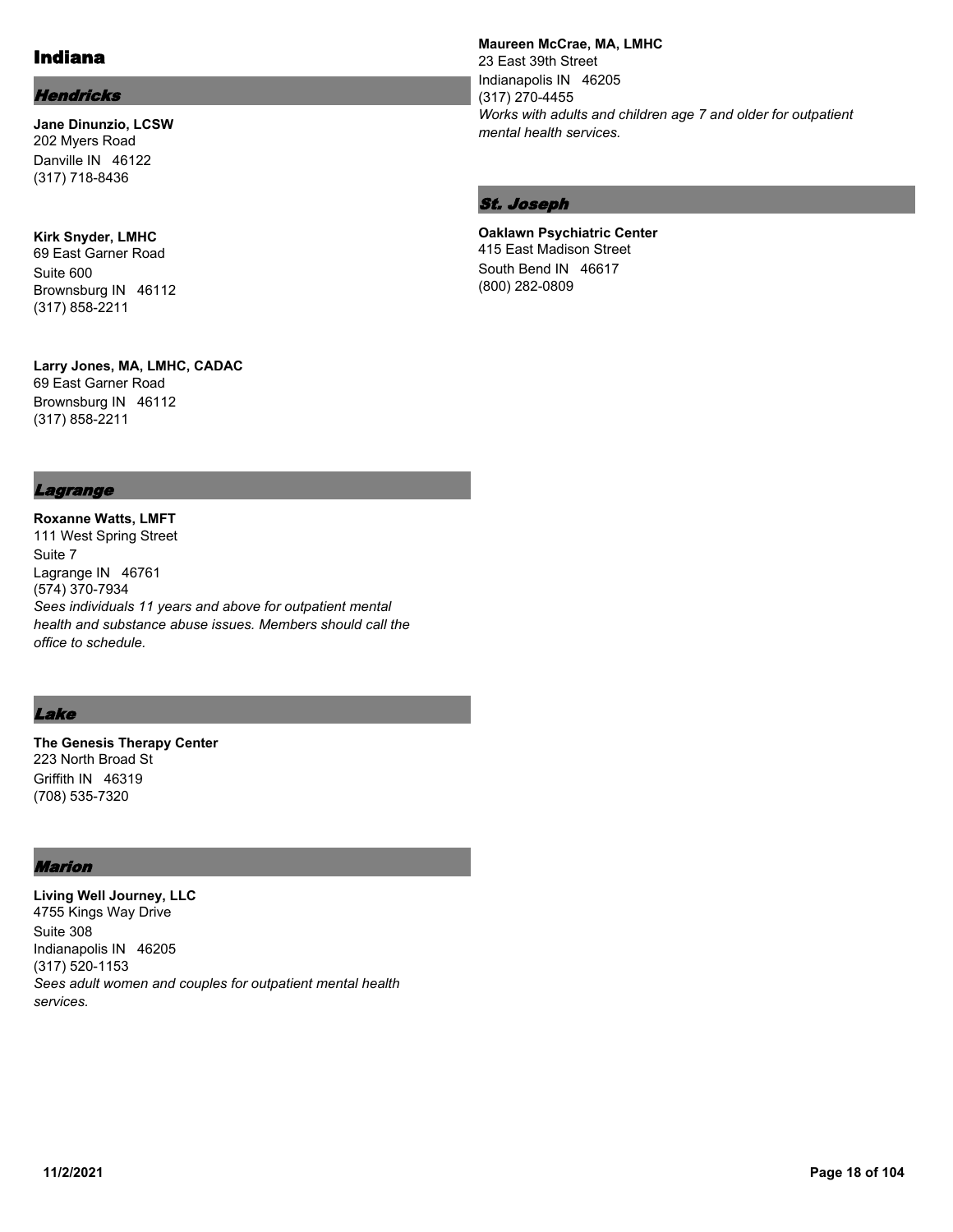# Kansas

#### Douglas

**Madison Avenue Psychological Services** 5040 Bob Billings Parkway Suite B Lawrence KS 66049 (913) 393-3333

# **Harvey**

**Carlin Buhrman, LMFT** 610 West Randall Street Hesston KS 67062 (620) 869-9986 *Sees adults and children age 10 and older for outpatient mental health services.*

## **Connections Therapy, LLC**

120 West 6th St. Suite 150 Newton KS 67114 (620) 960-1400 *Sees individuals 5 years and above. Hours Friday 3-9pm and Saturday 8-5pm.*

## **East View Counseling, LLC**

1800 North Spencer Road Newton KS 67114 (316) 284-9856 *Sees adults and children age 4 and older for outpatient mental health services.*

## **Prairie View Mental and Behavioral Health Services**

1901 E. First Street Box 467 Newton KS 67114 (800) 992-6292 *Sees adults and children 2 years and above for outpatient mental health and substance abuse services. Offices hours are Monday through Friday from 8:00 am to 5:00 pm. Clients should call to schedule.*

Johnson

# **Rise Up Resiliency**

8645 College Blvd Suite 125 Lenexa KS 66210 (913) 735-0281 *Sees adults and children 14 year and above for outpatient mental health services. Office hours are Fridays & Saturdays 8AM-5PM, Sundays 2PM-7PM, Mondays, Tuesday & Thursdays 7AM-1PM. Clients should call the office to schedule.*

# Marion

**Prairie View Mental and Behavioral Health Services** 508 S. Ash Street Hillsboro KS 67063 (800) 992-6292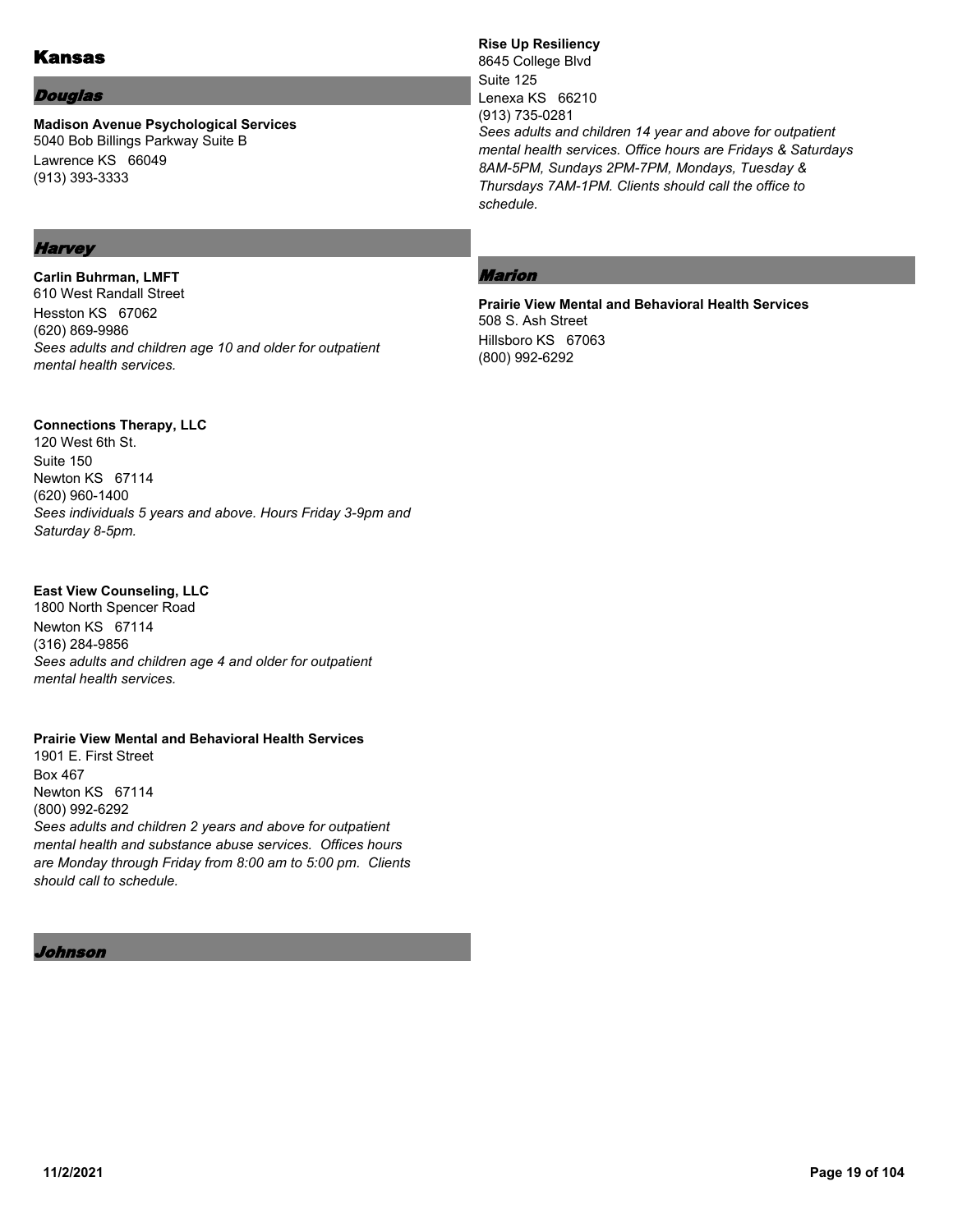## Sedgwick

# **Carol Cummings, LSCSW, MFT, LCAC**

Counseling & Mediation Center, Inc. 200 W. Douglas Avenue, #560 Wichita KS 67202 (316) 269-2322

#### **EMPAC Employee Assistance Program**

300 W. Douglas Avenue Suite 930 Wichita KS 67202 (800) 234-0630 *Sees adults and children age 5 and above. Clients should call directly to schedule.*

## **Goldfinch Therapy and Wellness, LLC**

100 S Market St Suite 2A Wichita KS 67202 (316) 361-0662 *See adults and children 4 year and above for outpatient mental health services. Office hours are Mondays and Fridays by appointment only. Tuesdays through Thrusdays 8AM-5PM. Clients should call the office to schedule.*

#### **Mary Chapman, LSCSW LLC**

3500 North Rock Rd Bldg 100 Wichita KS 67226 (316) 749-8179 *Sees adults and children 12 years and above for outpatient mental health services. Office hours are Monday thru Wednesday 9AM-5PM and Thursdays 11AM - 5PM. Clients should call the offfice to schedule.*

#### **Mary Newman, LSCSW**

4601 East Douglas Wichita KS 67218 (785) 608-8429 *Sees individuals 12 years of age and above for outpatient mental heatlh and substance abuse issues.*

# **Kentucky**

Boyd

**Melissa Barker, M.Ed., LPCC** 1544 Winchester Avenue Ashland KY 41101 (606) 352-4091 *Sees individuals for outpatient mental health issues. Office is closed on Monday. Saturday office hours available. Members should call the office to schedule.*

## **Steven Tackett M.ED., LPCC**

1544 Winchester Avenue Ashland KY 41101 (606) 325-4091 *Sees individuals for outpatient mental health issues. Office is closed on Monday. Saturday office hours available. Members should call the office to schedule.*

## *Jefferson*

#### **Alfred Perkins, LCSW, SAP** 4010 Dupont Circle

Suite 226 Louisville KY 40207 (502) 896-8006

#### **Sylvia Porter Carden, LCSW**

4010 Dupont Circle Suite LO-05C Louisville KY 40207 (502) 895-8419

## Pike

#### **Unshackled Counseling Services** 155 Little Creek Pikeville KY 41501 (606) 207-5235 *Sees adults and children age 5 and older for outpatient mental health and substance abuse services.*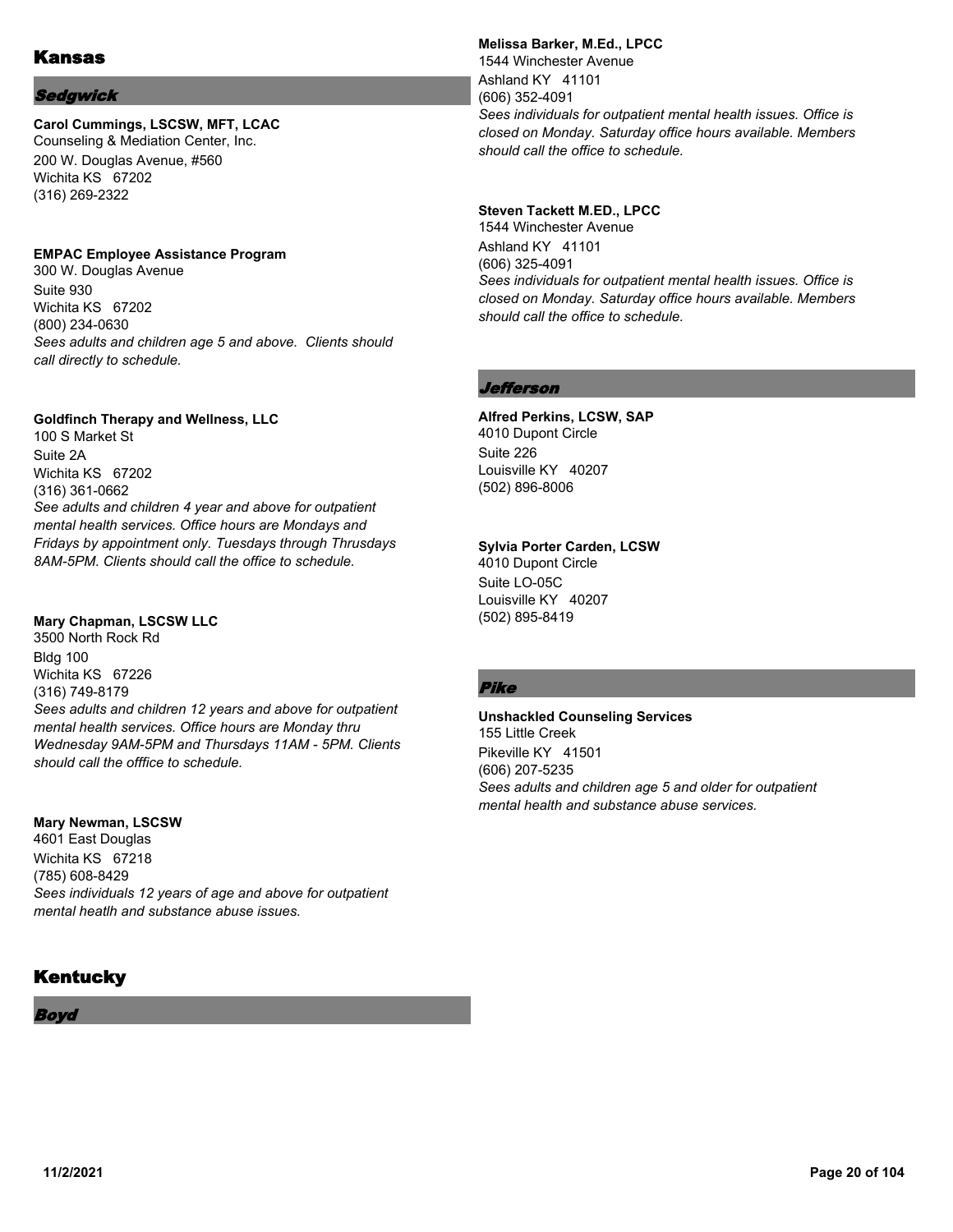# Louisiana

# Jefferson Parish

**Keith Bauer, LCSW, ACSW** 5217 Janice Avenue Kenner LA 70065 (504) 779-7754

**Melda Claude Professional Counseling Center**

425 West Airline Highway Suite D Upper Level La Place LA 70068 (985) 652-2052

# Lafourche Parish

**Thibodaux Regional Medical Center** 602 N. Acadia Road Thibodaux LA 70301 (985) 493-4442

## St. Charles Parish

**Cari Edwards, LPC, LMFT** 13755 River Road Suite D Luling LA 70070 (504) 975-4345

**Counseling Solutions of Catholic Charties** 100 Melonie Street Boutte LA 70039 (985) 605-5881

## St. John Parish

**Sandra Guidry, LCSW** 2840 West Airline Highway Suite A La Place LA 70068 (985) 479-8000

**South Central Louisiana Human Services Authority** 232 Belle Terre Blvd. Suite B La Place LA 70068 (985) 651-7064

## St. John's Parish

**Counseling Solutions of Catholic Charties** 799 Fairway Drive La Place LA 70068 (985) 605-5881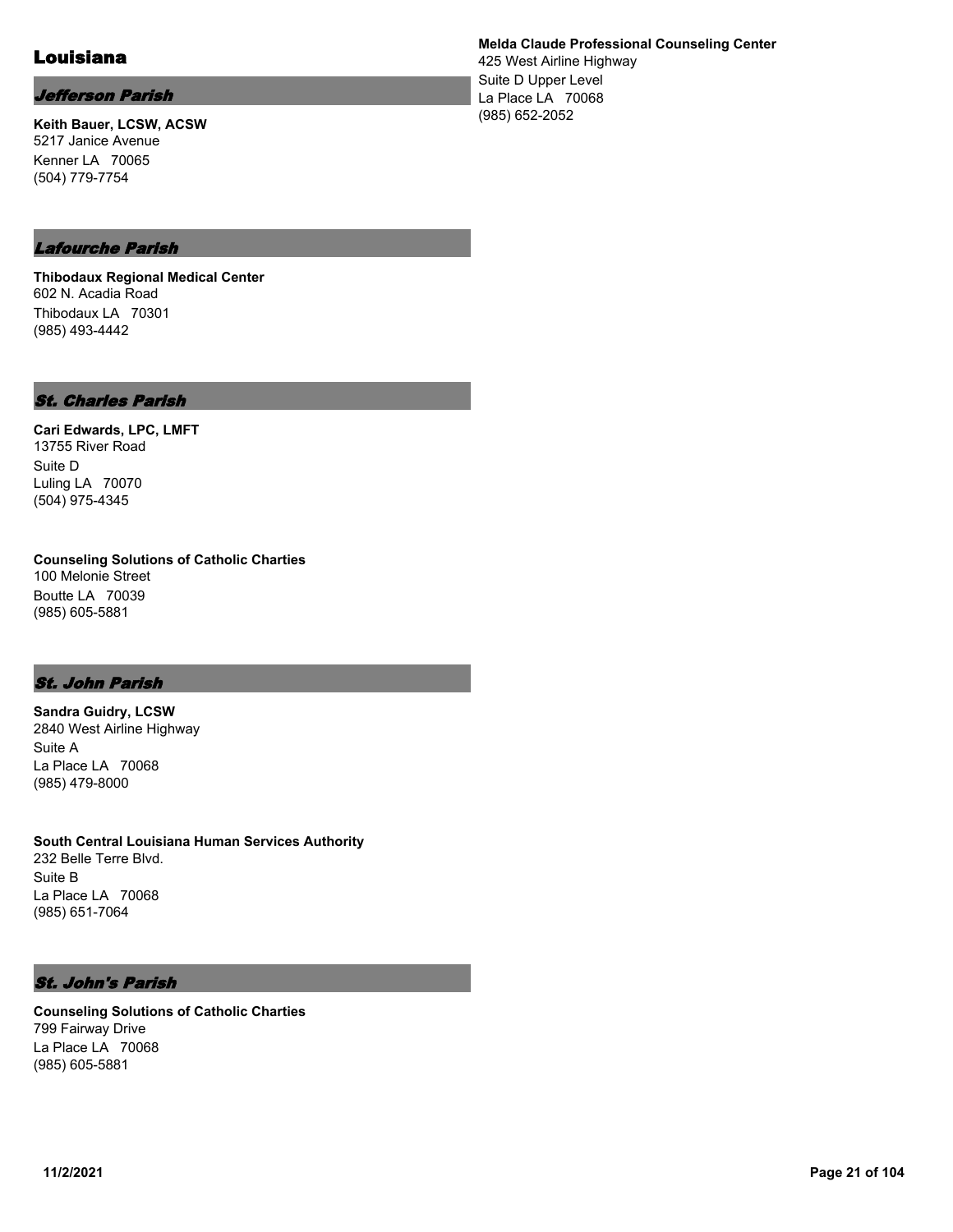# Maine

## Androscoggin

**Revolve Counseling, LLC** 11 Lisbon St Suite 103C Lewiston ME 04240 (207) 888-1802 *See adults and children 5 year and above of outpatient mental health services. Office hours are 8AM to 5PM Monday thru Friday. Clients should call the office to schedule.*

## **Frances M. White, LCSW**

Virtual Appointments Only Oxford ME 04270 (207) 890-1380 *Sees Adult/Geriatric clients only for virtual appointments only. Hours T,W,Th 9-5*

# York

**York Psychotherapy** 192 York Street York ME 03909 (207) 363-2164

## **Cumberland**

#### **Carolyn Holbrook, LCSW** 205 Ocean Avenue

Portland ME 04103 (207) 773-7993 *Sees adults for outpatient mental health and substance abuse services.*

# **John Burke, LMFT**

605 US Route 1 Scarborough ME 04074 (207) 885-5929

# Franklin

**Clearwater Counseling and Consulting** 174 Broadway Suite 3 Farmington ME 04938 (207) 705-5755 *Sees adults and children 9 years and above for outpatient mental health and substance abuse services. Office hours are Monday, Tuesday, and Friday from 8:00 am to 5:00 pm.*

#### **Edward E. Miller, LCSW** 117 Belcher Road Farmington ME 04938 (207) 778-4778 *See adults for outpatient mental health and substance abuse services. Office hours are Tuesday, Wednesday, and Thursday from 9:00 am to 7:00 pm.*

# **Oxford**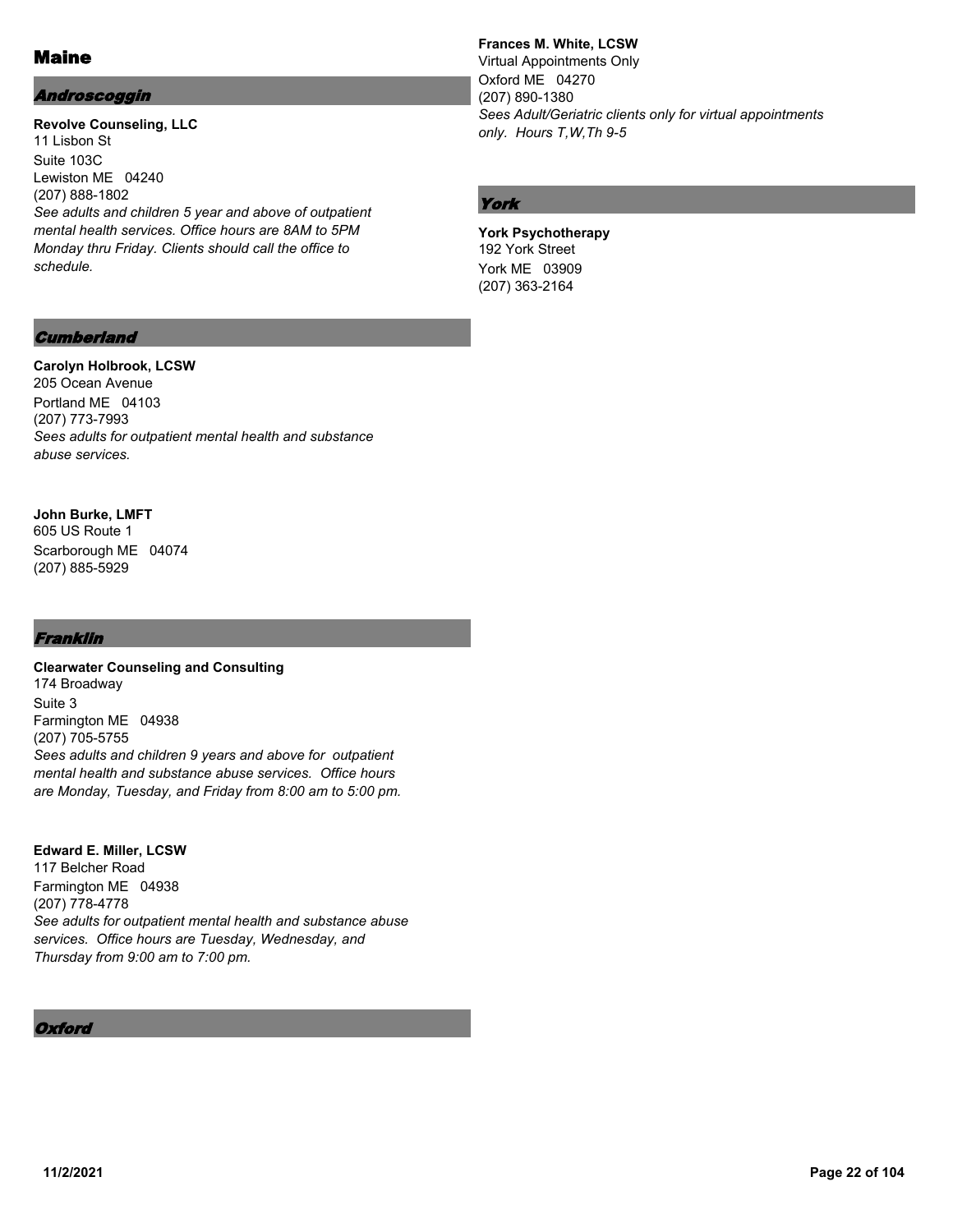## Allegany

**Davis Dayhoff, Ph.D.** 7 Market Street Cumberland MD 21502 (301) 759-3360

# **Seth Ramer, LCSW** 1100 W. Industrial Blvd. Cumberland MD 21502 (301) 895-3117

## Anne Arundel

## **Anne Arundel Counseling, Inc.**

7310 Ritchie Highway Suite 1009 Glen Burnie MD 21061 (410) 768-5988 *Sees adults and children 6 years and above for outpatient mental health and substance abuse services. Clients should call the office to schedule.*

#### **Greater Baltimore Counseling Center**

30 Greeway NW Suite 5 Glen Burnie MD 21061 (410) 656-4951 *Sees adults and children 5 years and above for mental health and substance abuse issues. Members should call to schedule the appointment.*

8379 Piney Orchard Parkway Suite G Odenton MD 21113 (410) 656-4951 *Sees adults and children 5 years and above for mental health and substance abuse issues. Members should call to schedule the appointment.*

#### **Mary Jo Armiger, LCSWC**

1298 Bay Dale Drive Suite 216 Arnold MD 21012 (410) 570-4892 *Sees individuals 13 years and above for mental health and substance abuse issues. Members should call the office to schedule. Mon & Wed 11am-8pm, Tue 9am-6pm, Thur 9am-5pm.*

**Terry Catucci, LCSWC** 980 Awald Drive Annapolis Annapolis MD 21403 (410) 269-6298

2110 Priest Bridge Drive Suite 3 Crofton MD 21114 (410) 721-8221

**Turning Stone Counseling, LLC** 2528 Mountain Road Suite 103 Pasadena MD 21122 (410) 841-9647 *Sees adults and children 5 years and above for mental health and substance abuse issues. Clients should call the office to schedule.*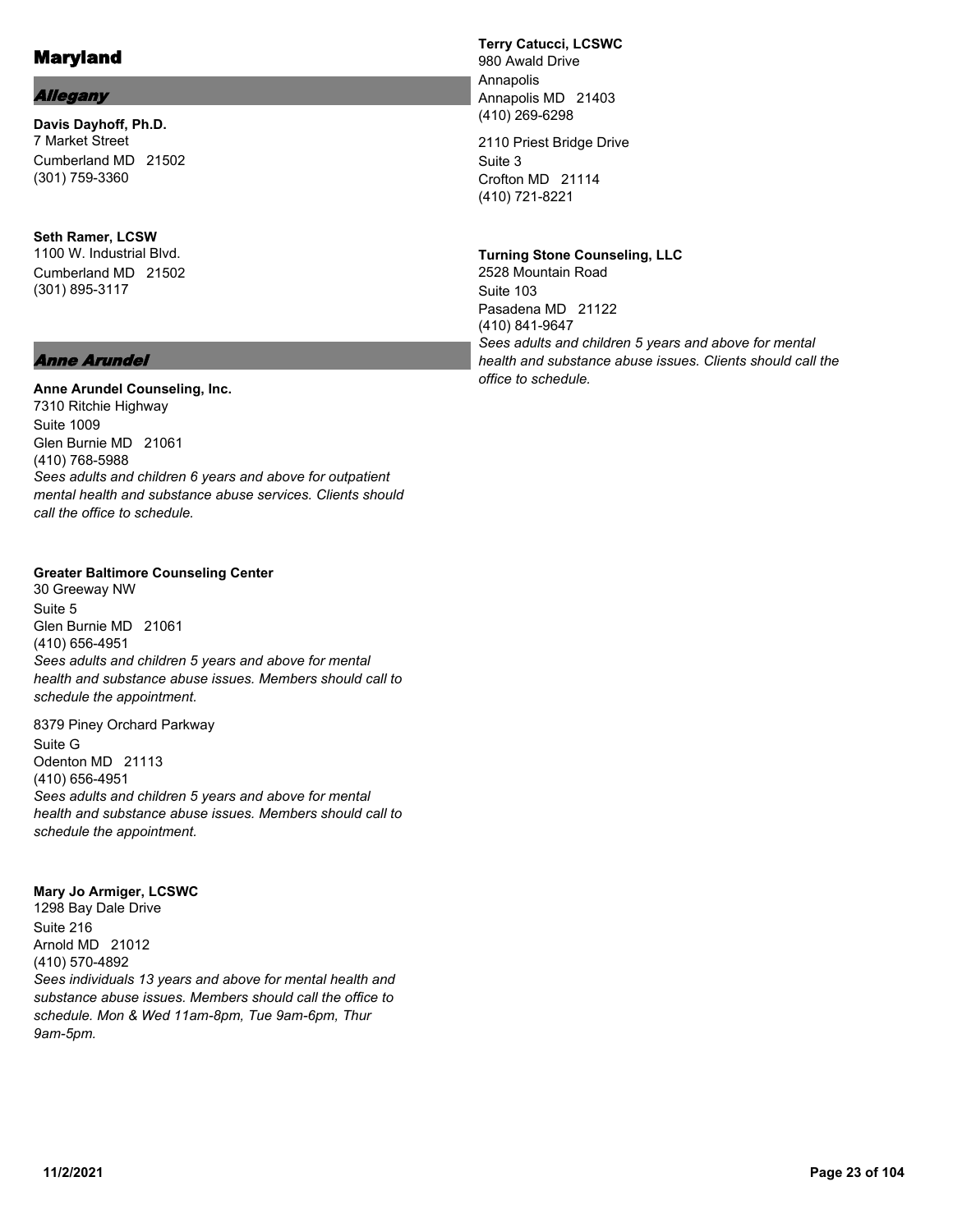## Baltimore

#### **Bright Future Community Health Care Services**

403 Eastern Blvd. Essex MD 21221 (443) 912-4612 *Sees adults and children 3 years and above for outpatient mental health and substance abuse issues. Office hours Mon- Sat 7:30am -9:30pm*

#### **Cedar Ridge Counseling Centers, LLC**

9199 Reisterstown Road Suite 105B Owings Mills MD 21117 (410) 552-0773 *Sees adults and children 3 years and above for mental health and substance abuse issues. Clients should call the office to schedule. Office will take the intake information and provider will call client to schedule.*

## **CRA Counseling & Consulting Agency**

3565 Ellicott Mills Drive C2 Suite 102 Ellicott City MD 21043 (410) 744-4204 *Sees individuals 15 years and above for outpatient mental health and substance abuse issues. Members should call the office to schedule.*

## **Craig Rushing, LCPC**

4710 Pennigton Avenue 2nd Floor, Suite 6 Baltimore MD 21226 (410) 562-5248

14201 Laurel Park Drive Suite 221 Laurel MD 20707 (410) 562-5248

## **Darina Alban, LCSWC**

1122 Kenilworth Drive Suite 500 Towson MD 21204 (443) 977-9463 *Sees adolescents and adults for mental health and substance abuse services.*

#### **Denise Simmons, LCSWC**

9515 Deereco Road Suite 901 Timonium MD 21093 (443) 841-7355 *Sees ages 12+ for mental health services. Does not provide substance abuse services.*

#### **Developing Wellness Solutions**

9712 Belair Road Suite 300 Nottingham MD 21236 (410) 501-9591 *Sees adults and children 5 years and above for outpatient mental health and substance abuse services. Hours are Monday through Friday from 8:00 am to 8:00 pm. Some Saturday hours are available. Can contacted via email, info@developing-wellness.com.*

#### **Dionne Aldridge, LCSW-C**

305 Chesapeake Ave Towson MD 21204 (443) 416-5833 *Sees adults 18 years and above for substance abuse and mental health services. Office hours are Tuesday - Saturday 12PM-8PM. Client should call the office to schedule.*

#### **Elaine Nahai, LCSW**

6106 Edmonson Ave. Catonsville MD 21228 (410) 489-5090

## **Family Therapy Group LLC**

8114 Sandpiper Circle Suite 205 White Marsh MD 21162 (443) 485-5473 *Sees individuals 7 years and above for outpatient mental health and substance abuse services. Office hours M-F 9 am to 8 pm and Sat. 8 am to 4 pm*

#### **Judith Berk, LCSW**

9199 Reisterstown Road Suite 204B Owings Mills MD 21117 (410) 446-4158 *Sees adult clients 21 and older for outpatient mental health services.*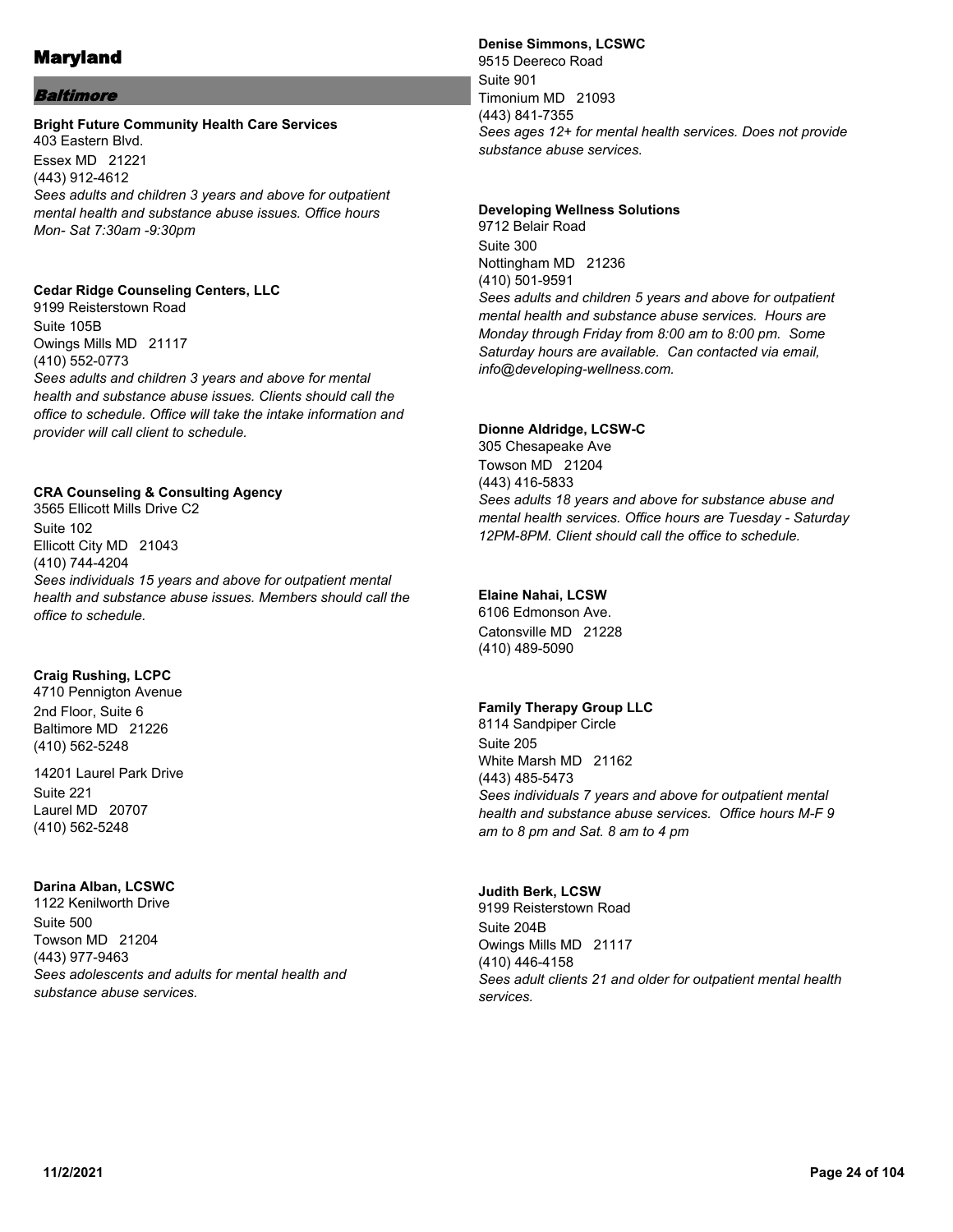## Baltimore

# **Kenneth Sharoff, LCSWC** 8422 Bellona Lane Towson MD 21204

(410) 771-4070 *Sees adults and children for outpatient mental health and substance abuse issues.*

9199 Reistertown Road Suite 204B Owings Mills MD 21117 (410) 771-4070 *Sees adults and children for outpatient mental health and substance abuse issues.*

1 Cross Creek Court Phoenix MD 21131 (410) 771-4070 *Sees adults and children for outpatient mental health and substance abuse issues.*

#### **Kovacs Counseling Services**

17 Warren Road Suite 3A Pikesville MD 21208 (443) 671-7860 *Sees adults and children ages 6 and above for mental health issues. Does not provide substance abuse services. Clients should call to schedule their appointment.*

#### **Lauren Bryant Counseling, LLC**

11350 McCormick Road Suite 408 Hunt Valley MD 21031 (443) 913-0706 *Sees adults and adolescents age 14 and older for outpatient mental health services.*

3313 Paper Mill Road Suite 5 Jacksonville MD 21131 (443) 913-0706

#### **Leg Up Counseling**

4831 Norrisville Road White Hall MD 21161 (443) 655-7164 *Sees adults and children 5 years and above for outpatient mental helath and substance abuse services. Clients should call the office to schedule.*

#### **Lynne Farbman, LCSW-C** 11350 McCormick Road Executive Plaza One, Suite 408 Hunt Valley MD 21031 (410) 771-0157 *Sees adults for mental health services. Will provide subsance abuse evaluations and then refer out for treatment.*

## **Martha Edwards, LCSW-C**

8005 Harford Road Suite 102 Baltimore MD 21234 (410) 663-3133 *Sees adults 18 and older for outpatient mental health services. Schedules appointments on Mondays and Fridays. Proficient in American Sign Language.*

## **New Perspectives, LLC**

6 Park Center Court Suite 103 Owings Mills MD 21117 (410) 356-3344 *Sees ages 5+ for mental health and substance abuse services.*

## **Renewal Counseling Center Inc.**

8615 Ridgely's Choice Dr. Suite 212 Baltimore MD 21236 (410) 529-2151 *Christian-based counseling center.*

## **Self Counseling, LLC**

3701 Old Court Road Suite 19B Pikesville MD 21208 (443) 756-3101 *Sees ages 10+ for mental health services. Does not provide substance abuse services.*

## **Towson Wellness, LLC**

605 Baltimore Avenue Baltimore MD 21204 (410) 428-2458 *Sees ages 8+ for mental health and substance abuse services.*

## **Valderas Barksdale-Oliver, LCPC**

705 Earlton Road Reisterstown MD 21136 (410) 262-0707 *Sees adults and adolescents (age 12 and older) for outpatient mental health and substance abuse services.*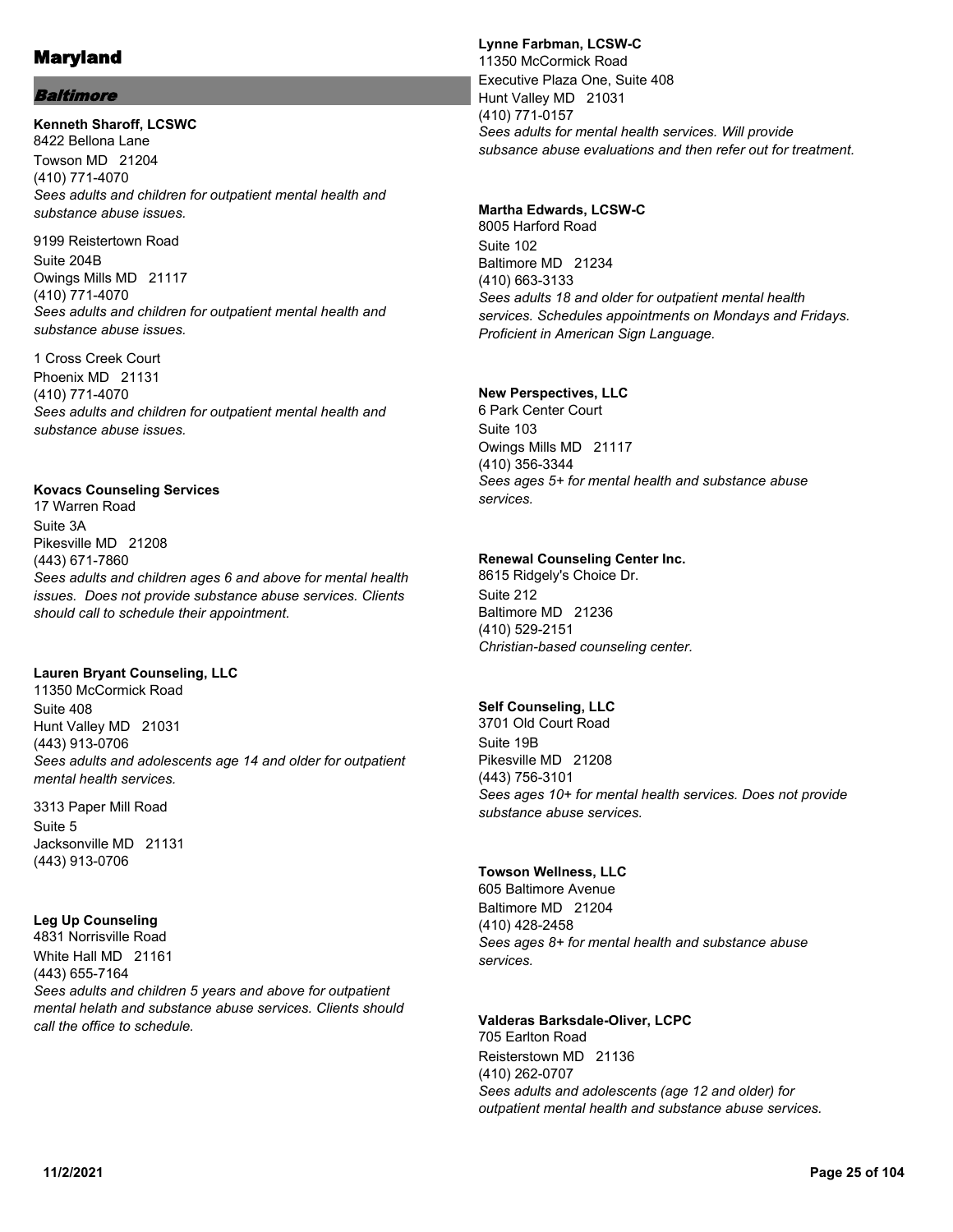## Baltimore

#### **Your Heart's Desire Therapy & Wellness, LLC** 11 Newburg Avenune Suite 203 Catonsville MD 21228 (301) 241-6638 *Sees individuals 16 years and above for outpatient mental health issues. Tue & Thrus 10AM-8PM, Fri 10AM-4PM, Sunday 10AM-5PM.*

516 North Rolling Road Suite 305 Catonsville MD 21228 (301) 241-6638 *Sees individuals 16 years and above for outpatient mental health issues. Tue & Thrus 10AM-8PM, Fri 10AM-4PM, Sunday 10AM-5PM.*

# Baltimore City

**PerceptA Therapeutic & Training Center, LLC** 2384 Nutmeg Terrace Baltimore MD 21209 (443) 992-1796 *See adults 18 years and above for outpatient mental health services. Hours of operation are Wednesdays and Fridays 8:00AM to 7:00PM and Saturdays and Sundays by appointment only. Call the office to schedule.*

# **Carroll**

**Catoctin Counseling** 63 East Main Street Suite 8 Westminster MD 21157 (301) 745-6687 *Sees ages 5+.*

**Cedar Ridge Counseling Centers, LLC**

2 Locust Lane Suite 203 Westminster MD 21157 (410) 552-0773 *Sees adults and children 3 years and above for mental health and substance abuse issues. Clients should call the office to schedule. Office will take the intake information and provider will call client to schedule.*

**Daniel Holler, LCSW** 354 Crest Lane Westminster MD 21157 (410) 259-1013 *Sees individuals 8 years and above for mental health issues. Does not provide substance abuse services.*

# **Nanette Billingslea, LCSWC**

15 East Main Street Suite 224A Westminster MD 21157 (443) 244-8643 *Sees ages 8+ for mental health services. Can do substance abuse evaluation and then refer out for treatment.*

# **New Perspectives, LLC**

904A Washington Road Westminster MD 21157 (410) 356-3344 *Sees ages 5+ for mental health and substance abuse services.*

# **North Carroll Counseling & Wellness Center**

1011 South Main Street Hampstead MD 21074 (410) 552-9007 *Sees ages 7+ for mental health and substance abuse services.*

# **Renee Bauer-Wolf LCSW-C**

202 East Main Street Suite 1 Westminster MD 21157 (410) 876-3030 *Sees ages 17+ for mental health services. Can do substance abuse evaluation and then refer out for treatment.*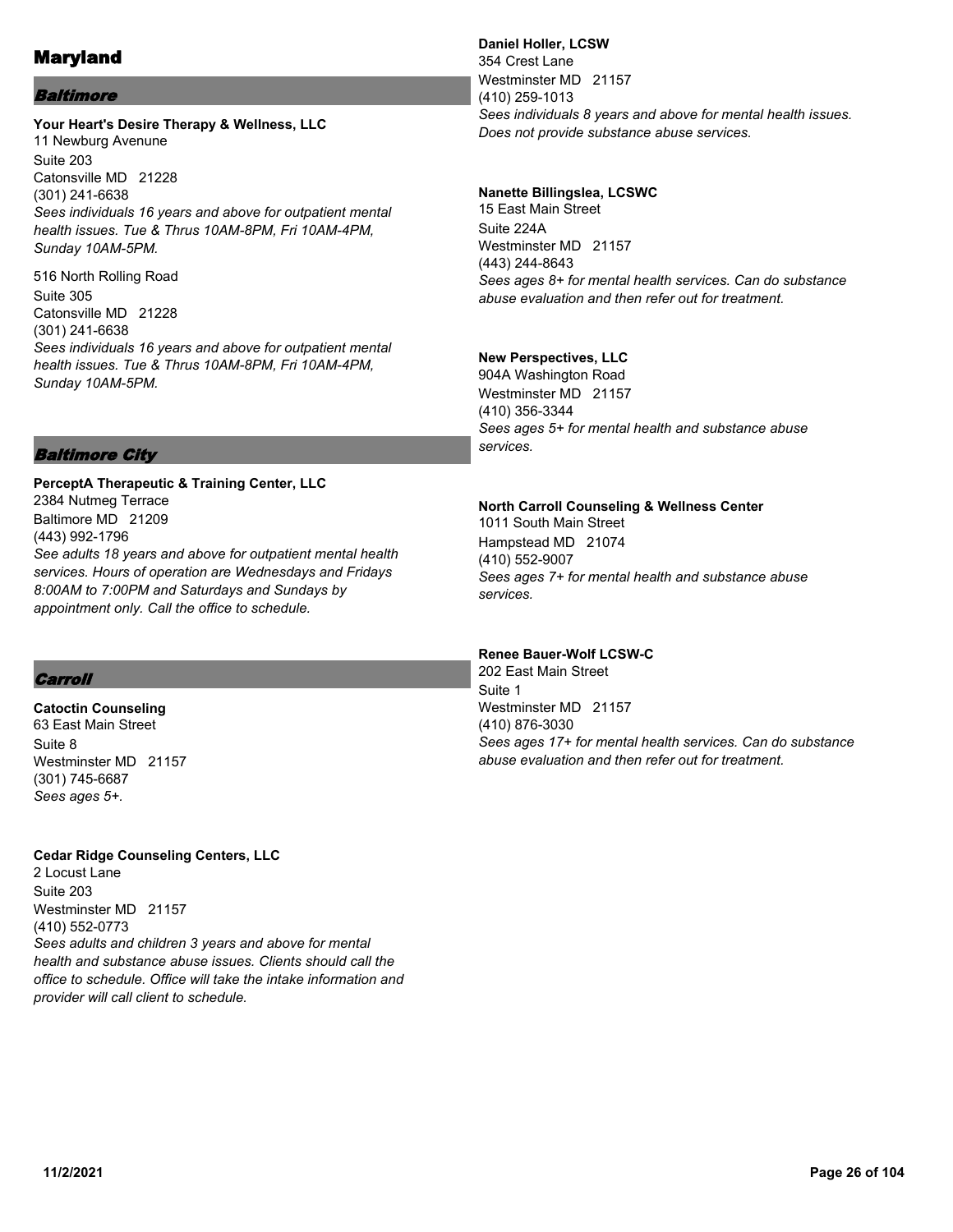## **Cecil**

**Bodhi Counseling** 2057 Pulaski Highway Suite 4 North East MD 21901 (443) 877-4044 *Sees adults and children 5 years and above for mental health and substance abuse services.*

## **Carolyn Wells, LCPC**

1001 Cedar Corner Road Suite C Perryville MD 21903 (410) 642-3030

## **RSI Resolution Services, Inc.**

101 Mill Lane North East MD 21901 (410) 287-6569 *Sees adults for outpatient mental health services. Office hours are by appointment only. Please call the office to schedule.*

# **Charles**

#### **Christine Mason, LCPC** 11355 Pembrooke Square

Suite 108 Waldorf MD 20603 (301) 843-6966 *Will see adolescents and adults for mental health and substance abuse services.*

## **Mind Matters**

3195 Old Washington Road Suite 215 Waldorf MD 20602 (301) 885-2838 *Sees ages 13+ for mental health services.*

## **Dorchester**

**J. David Collins & Associates, LLC** 828 Airpax Road Cambridge MD 21613 (410) 901-1333 *Sees individuals for outpatient mental health and substance abuse services.*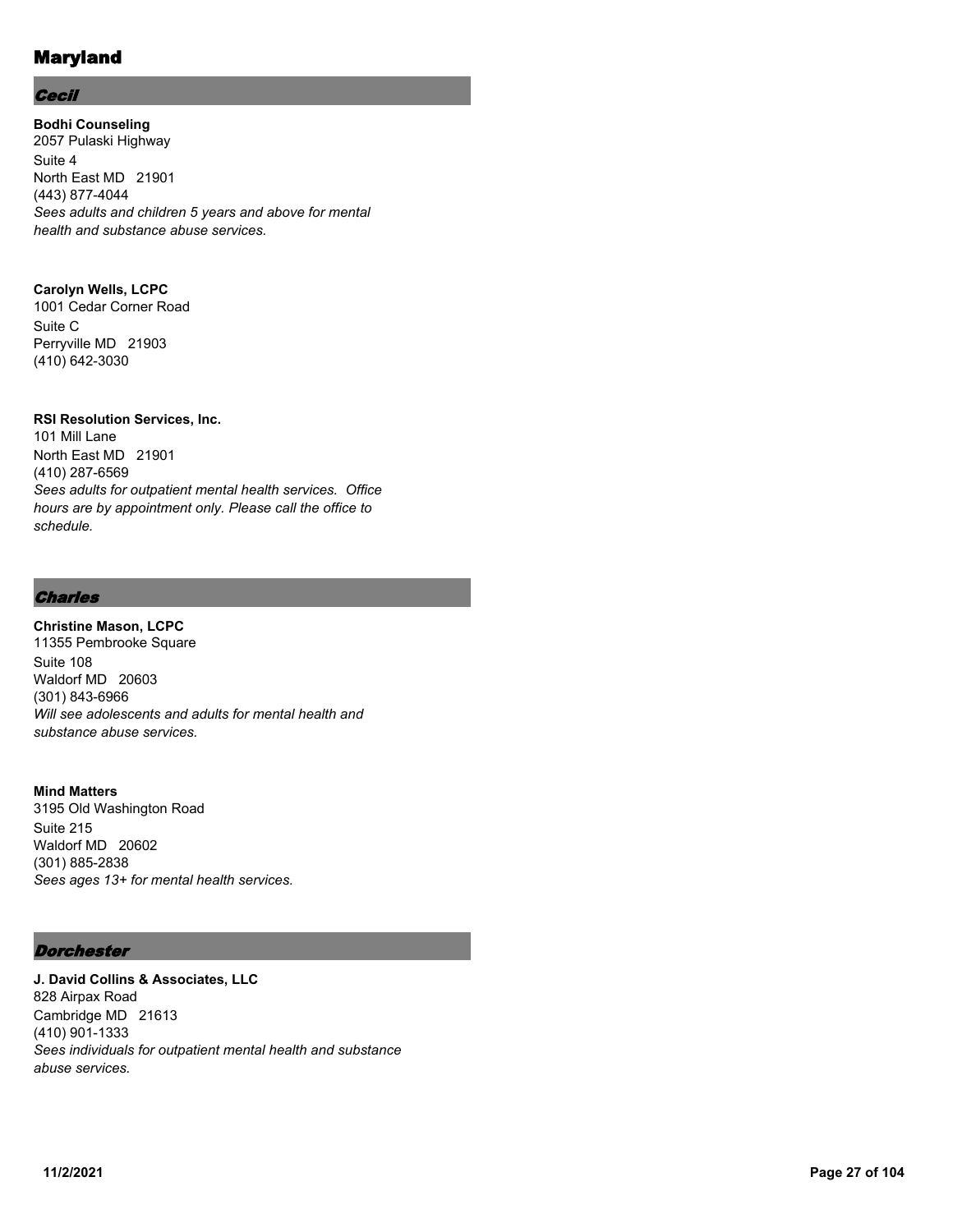## Frederick

#### **Associated Family Counseling** 306 West Patrick Street Suite 2B Frederick MD 21701 (301) 228-2303 *Sees adults and children 3+ for mental health services. Does not provide substance abuse services.*

## **Beth Niedbala, LCSW-C**

170 Thomas Johnson Drive Bldg. 170, Suite 201-L2 Frederick MD 21702 (508) 523-6177 *Sees individuals age 5 and up. Provides Outpatient Mental Health and Substance Abuse services. Office on second floor. Stair access only.*

## **Bonnie Triantafillos LCSW-C**

263 W. Patrick Street Mailbox 3 Frederick MD 21701 (301) 524-0296

#### **Breakthrough Counseling Services, LLC**

4014-J Mountville Road Unit A Jefferson MD 21755 (240) 986-1001

## **Brook Lane Behavioral Services, Inc. - Frederick**

5301 Buckeystown Pike Suite 170 Frederick MD 21704 (301) 733-0331

## **Catoctin Counseling**

112 East Main Street Thurmont MD 21788 (301) 745-6687 *Sees ages 5+ for mental health and substance abuse services.*

309 East Patrick Street Frederick MD 21701 (301) 745-6687 *Sees ages 5+ for mental health and substance abuse services.*

#### **Center for Integrative Healthcare**

340 Park Avenue Frederick MD 21701 (301) 663-1683 *Sees ages 4+ for mental health and substance abuse services.*

**Crazy Talk, LLC** 65 Thomas Johnson Drive Suite A Frederick MD 21702 (240) 385-7599 *Sees individuals 12 years and above for outpatient mental health and substance abuse issues.*

## **Daniel Holler, LCSW**

506 Carrollton Drive Frederick MD 21701 (410) 259-1013 *Sees individuals 8 years and above for mental health issues. Does not provide substance abuse services.*

## **Forest Therapy**

256 West Patrick Street Suite 3 Frederick MD 21701 (240) 422-5111

## **Joseph C. Dagenhart, LCPC**

65 Thomas Johnson Drive Suite A Frederick MD 21702 (240) 575-9688 *Sees ages 12+ for mental health services.*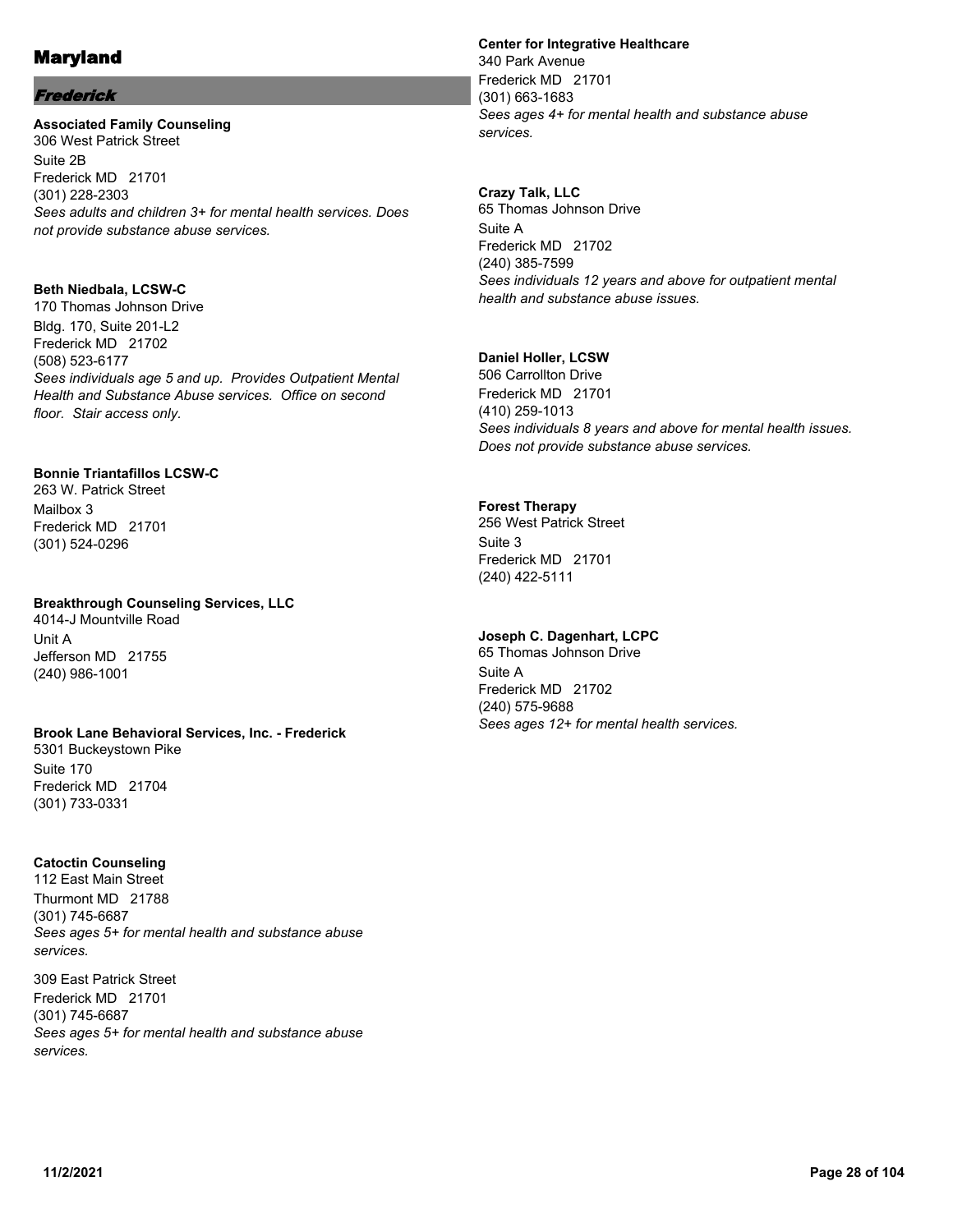#### Harford

**Family & Couple Therapy Services, Inc.** 2018 Rock Spring Road Suite A6 Forest Hill MD 21050 (410) 838-2493

**Karing Actions Brings Solutions** 59 Kensington Parkway Abingdon MD 21009 (240) 242-9168 *See adults and children 10 years and above for outpatient* 

#### **Leg Up Counseling**

*mental health issues.*

25 Ellendale Street Suite B Bel Air MD 21014 (443) 655-7164 *Sees adults and children 5 years and above for outpatient mental helath and substance abuse services. Clients should call the office to schedule.*

#### **Self Counseling, LLC**

413 W. Bel Air Avenue Suite 103 Aberdeen MD 21001 (443) 756-3101 *Sees ages 10+ for mental health services. Does not provide substance abuse services.*

#### **Howard**

**Anne Arundel Counseling, Inc** 8840 Stanford Blvd. Suite 1700 Columbia MD 21045 (410) 768-5988

#### **Congruent Counseling Services, LLC**

10632 Little Patuxent Pkwy Suite 406 Columbia MD 21044 (410) 740-8066 *Sees ages 5+ for mental health and substance abuse services.*

**Family Therapy Group LLC** 5570 Sterrett Place Suite 305 Columbia MD 21044 (443) 485-5473 *Sees individuals 7 years and above for outpatient mental health and substance abuse services. Office hours M-F 9 am to 8 pm and Sat. 8 am to 4 pm*

#### **Jacqueline McClure, LCPC**

8705 Celita Court Jessup MD 20794 (301) 498-7218 *Sees adults and children for outpatient mental health services. Office hours 9AM-9PM with some Saturday appointments available. Clients should call office to schedule appointment.*

#### Montgomery

**All Day Family Care** 702 Russel Ave Gaithersburg MD 20877 (301) 330-0006 *Sees adults and children 5 years and above for outpatient mental health and substance abuse consults. Office hours are M-F 8AM-9PM, Saturdays 9AM-6PM and Sundays 10AM-6PM. Clients should call the office to schedule appointment.*

#### **COMPASS Mental Health Consultants, LLC**

11140 Rockville Pike Rockville MD 20852 (240) 630-4048

**Second Chance Counseling Services, LLC** 13241 Executive Park Terrace Germantown MD 20874 (301) 972-1373 *Sees adults and children age 6 and older for outpatient mental health and substance abuse services.*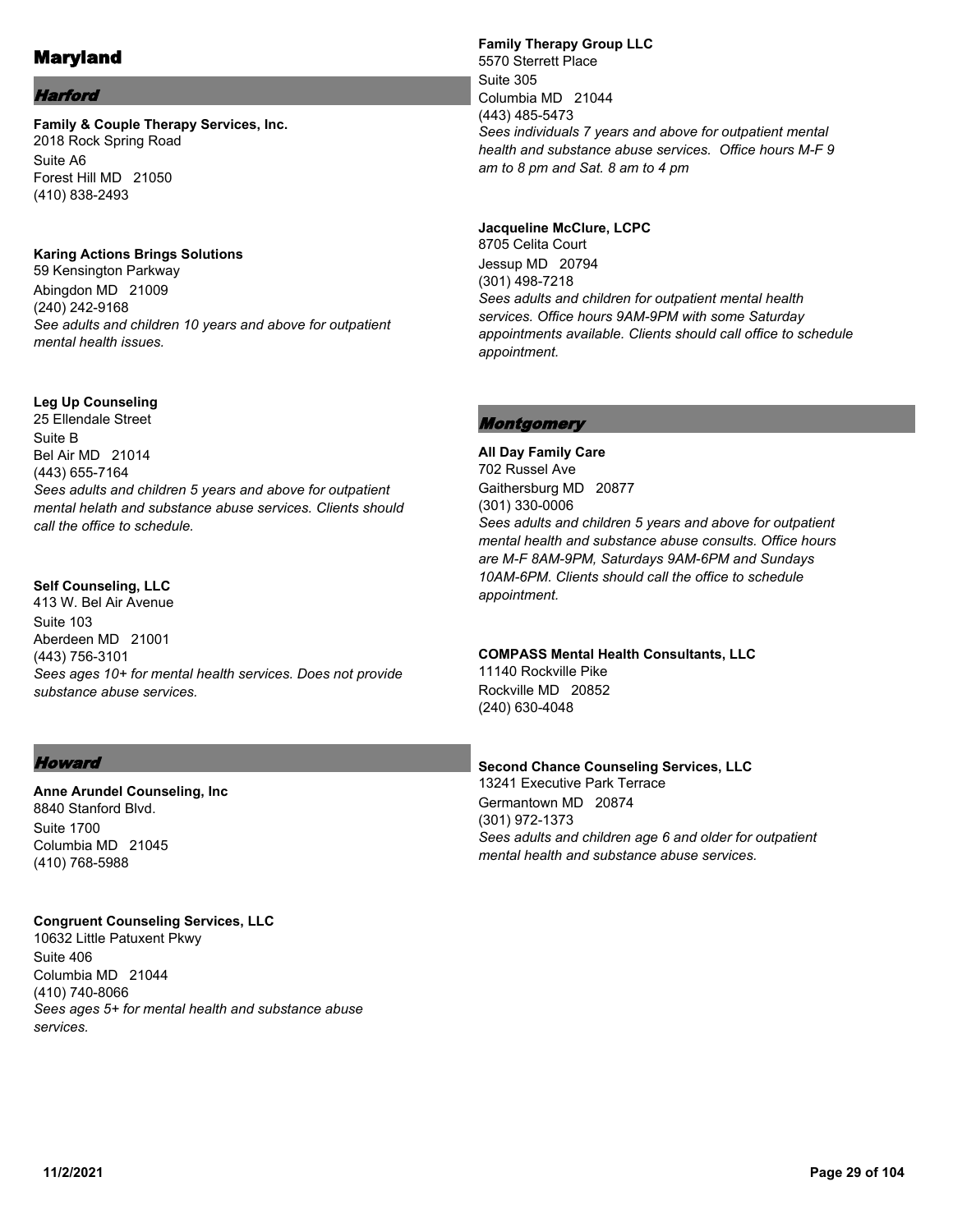## Prince George's

**New Hope Clinical Services** 10610 Rhode Island Avenue Beltsville MD 20705 (240) 583-1886 *Sees adults and children of all ages for outpatient mental health and substance abuse issues. Hours - Mon- Thurs 4PM-8PM and Sun 8:30am -4:30pm New hours as of May 2018.*

#### **New Reflections Therapeutic Services, LLC**

5020 Sunnyside Avenue Suite 112 Beltsville MD 20705 (240) 297-9143 *Sees adults and children 6 years of age and above for outpatient mental health services.*

# Saint Mary's

**Lifesjourney Life Coaching, LLC** 22530 Washington Street Leonardtown MD 20650 (301) 850-2177 *Sees individuals 13 years and above for outpatient mental health and substance abuse issues. Members should call the offiice to schedule.Mon, Tue, Thur & Fri 3pm - 8pm, Sat 10am-1pm*

# Talbot

**Talbot County Addictions Program** 301 Bay Street Suite 307 Easton MD 21601 (410) 819-5900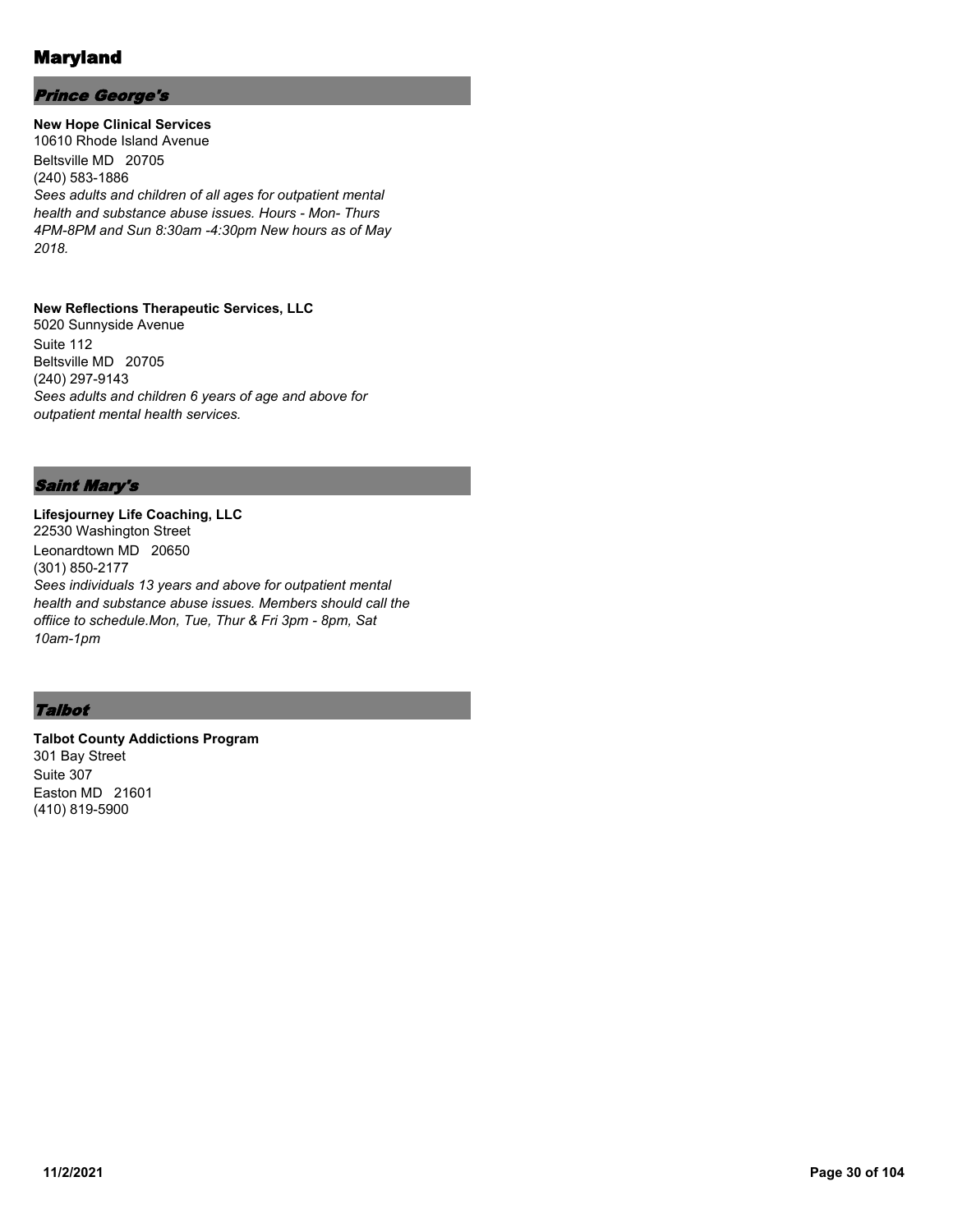## **Washington**

#### **Brook Lane Behavioral Services, Inc.**

18714 North Village Plaza Hagerstown MD 21742 (301) 733-0331 *See adults and children 5 years and above for outpatient mental health services. Office hours: Hagerstown location - Mon - Thur 7AM-9PM, Fri 7AM-5PM, every other Sat 9AM-1PM. Frederick location - Mon, Wed, Thur 7:30AM-8PM, Tue 7:30AM, Fri 7:30AM-5PM.*

#### **Catoctin Counseling**

225 East Washington Hagerstown MD 21740 (301) 745-6687

#### **Change for Growth**

1190 Mt. Aetna Road Hagerstown MD 21740 (301) 797-9226

#### **Dr. Kimberly Rowe, LCPC, EAS-C**

138 W. Washington Street Suite 225 Hagerstown MD 21740 (301) 991-4449

#### **Hagerstown Holistic Wellness**

28 South Potomac St #2R Hagerstown MD 21740 (301) 671-5549 *Sees adults and children 12 year and above for outpatient mental health services. Office hours are 10AM to 6PM Monday - Friday. Clients should call the office to schedule.*

#### **Louis F Ahalt, JR. LCSW-C, LLC**

1140 Opal Court Hagerstown MD 21740 (301) 790-1560 *Sees adults for outpatient mental health services. Office Hours 10-9 M,T,W,TH. No Fridays or Weekends. Client is to call for appointment.*

## **Melissa Clawson, LLC**

1146 Opal Court Hagerstown MD 21740 (240) 986-1001 *Sees adults and adolescents for outpatient mental health and substance abuse services.*

## **Meritus Behavioral Health Services**

11116 Medical Campus Road Hagerstown MD 21742 (800) 635-2774

## **Michele Emmett, LPC**

580 Northern Ave Hagerstown MD 21742 (301) 791-9760 *See adults and children 14 years and above for outpatient mental health services. Office hours are by appointment only. Clients should call the office to schedule.*

#### **Paul Frederick Hillebert, LCSW-C, LCADC**

28 South Potomac Street Suite 305 Hagerstown MD 21740 (240) 469-9991 *Sees adults and children ages 11 and above for outpatient mental health and substance abuse issues.*

#### **Richard DeNoah**

1146 Opal Court Hagerstown MD 21740 (301) 797-2110

#### **Serenity Wellness Counseling, LLC**

18718 Northridge Drive Hagerstown MD 21742 (240) 291-8027 *Sees adults and children 2 years and above for outpatient mental health and substance abuse issues. Hours 8am-5:30pm.*

## Wicomico

**Eastern Shore Counseling Associates** 106 Milford Street Suite 501B Salisbury MD 21804 (410) 546-1692

#### **J. David Collins & Associates, LLC**

540 Riverside Drive Suite 8 Salisbury MD 21801 (410) 901-1333 *Sees individuals for outpatient mental health and substance abuse services.*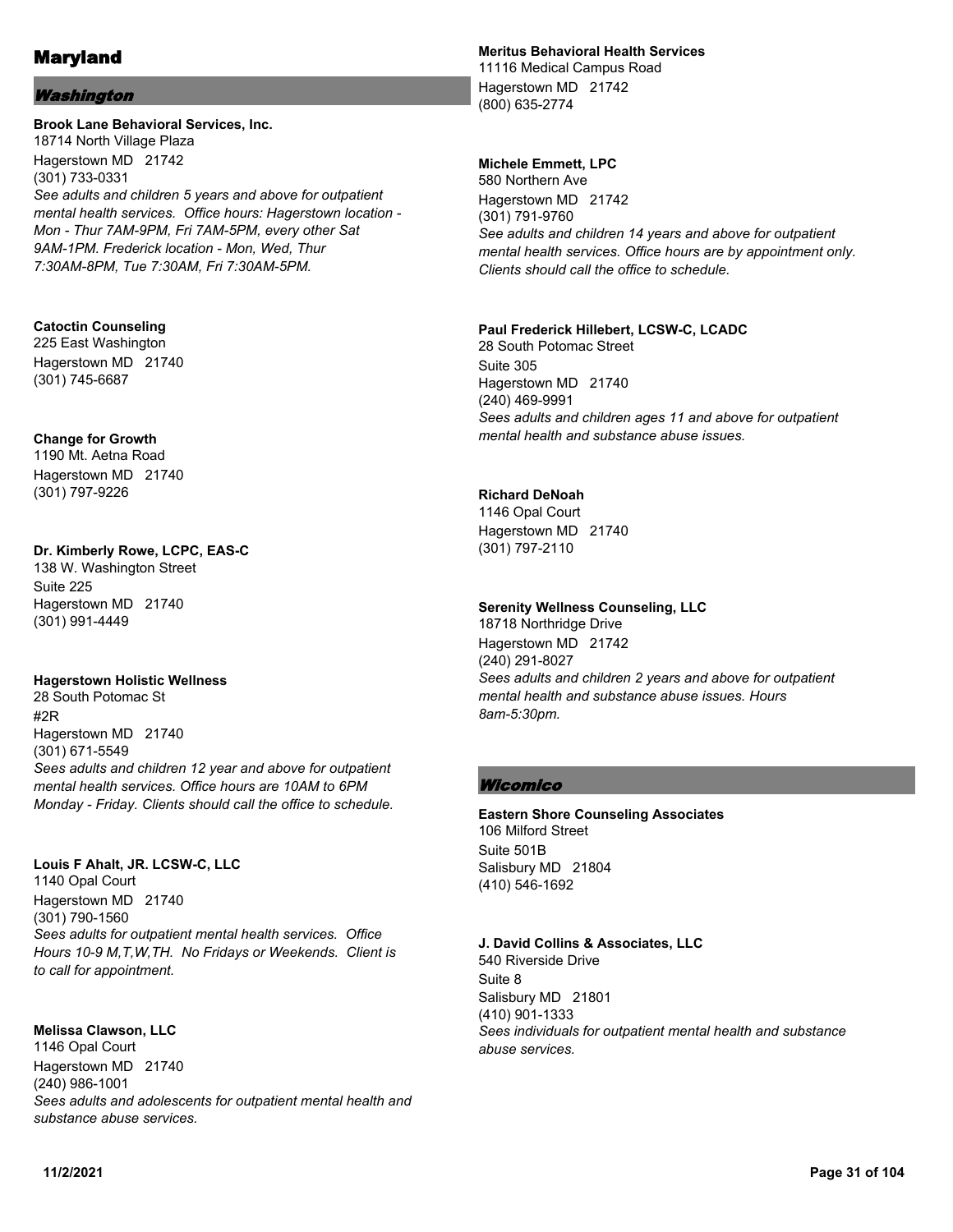# **Worcester**

#### **Eastern Shore Counseling Associates** Berlin Professional Center 10031 Old Ocean City Blvd Suite 106 Berlin MD 21811 (410) 641-3121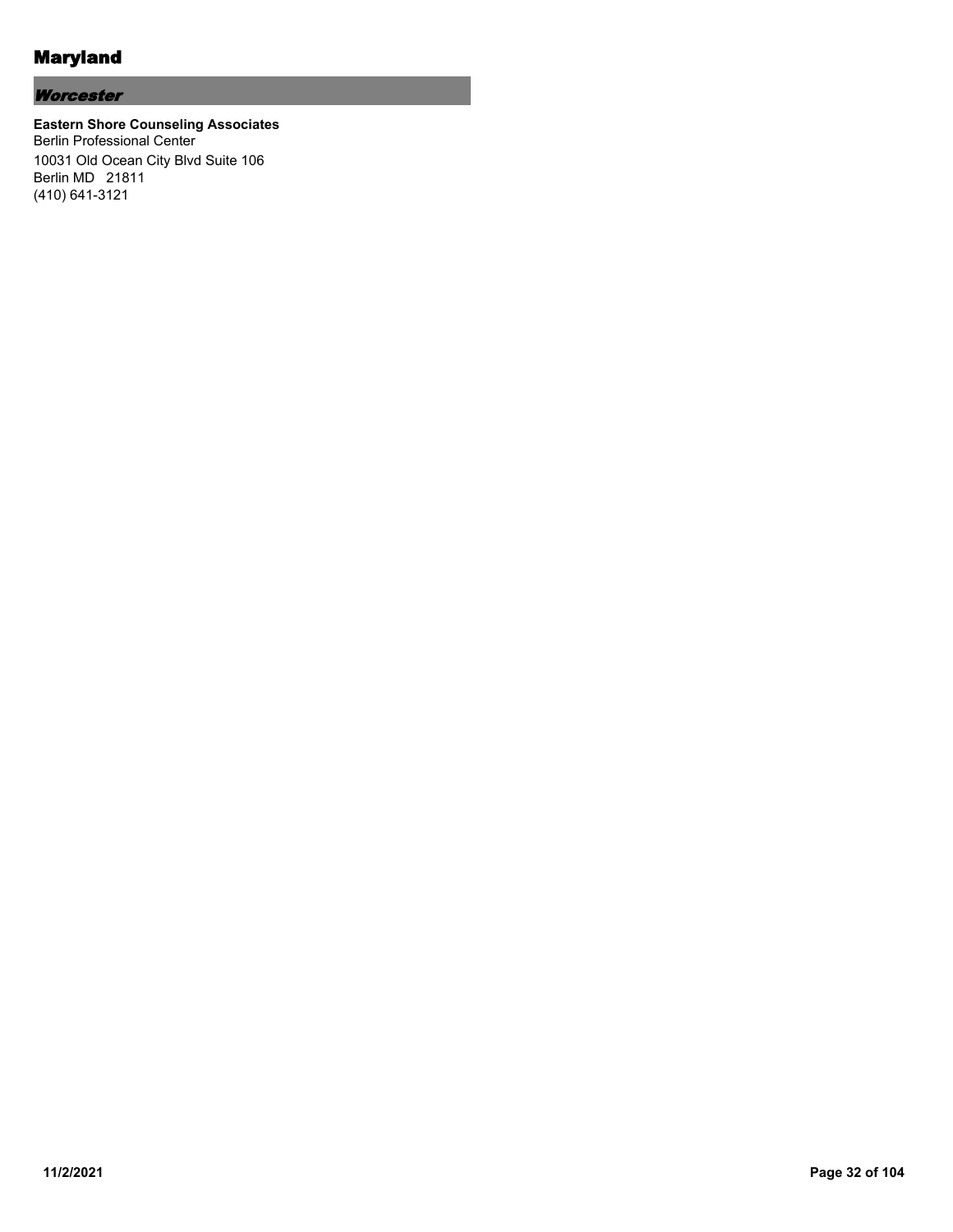# **Massachusetts**

#### Bristol

#### **Holistic Counseling Center, LLC** 825 Broadway Raynham MA 02767 (508) 819-0441 *Sees adults and children age 4 and older for outpatient mental health services.*

## **Synergy Solutions Today, LLC**

23 Trescott Street Taunton MA 02780 (508) 821-0607 *Sees adults and children age 4 and older for outpatient mental health and substance abuse issues.*

# **Renee Gottlieb, LICSW**

2194 Main Street Concord MA 01742 (978) 897-3391

5 Edgell Road Framingham MA 01701 (978) 897-3391

# Norfolk

**Serenity Counseling** 36 Mechanic St Foxboro MA 02035 (781) 252-9990 *Sees adults and children 3 years and above for outpatient mental health & substance abuse services. Office hours Tue, Wed, Thur and Fri 8AM-8PM, Sat/Sun 9AM-2PM at West Bridgewater location and Mondays 8AM-8PM at Foxboro location, by appointment only.*

## Essex

**Family & Children's Services of Greater Lynn, Inc.** 111 N. Common St. Lynn MA 01902 (781) 598-5517

**Harborside Counseling Services** 143 State Street Newburyport MA 01950 (978) 462-7057

8 Thorndike Street Beverly MA 01915 (978) 462-7057

215 Summer Street Haverhill MA 01830 (978) 462-7057

**Rosanne Phillips, LICSW** 3 Essex Green Drive

Suite 1 Peabody MA 01960 (978) 532-5444

## Middlesex

**Accord Nashoba Valley Psychological Associates** 12 Hemlock Park Drive Groton MA 01450 (978) 448-2872 *Sees individuals for mental health issues only. Clients should call the office to schedule the appointment.*

#### **Plymouth**

**Serenity Counseling** 700 West Center Street West Bridgewater MA 02379 (781) 252-9990 *Sees adults and children 3 years and above for outpatient mental health & substance abuse services. Office hours Tue, Wed, Thur and Fri 8AM-8PM, Sat/Sun 9AM-2PM at West Bridgewater location and Mondays 8AM-8PM at Foxboro location, by appointment only.*

#### Westminster

**Rick Morrill, LMHC,LLC** 71 Main Street Westminster MA 01473 (508) 882-0176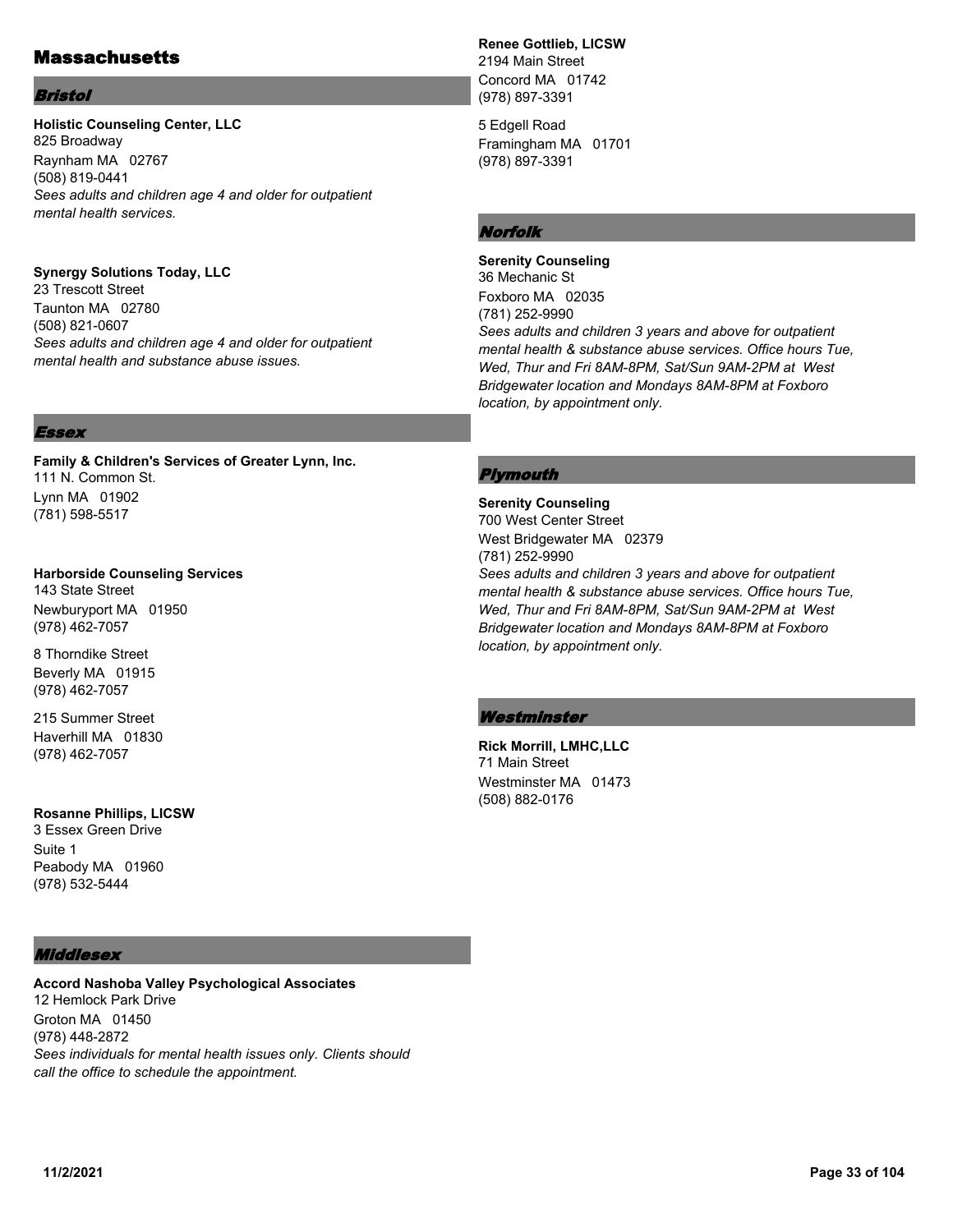# **Massachusetts**

#### **Worcester**

**Christopher Nelson, LMHC** 74 Elm Street Worcester MA 01609 (774) 262-8889

**JoAnn Griffin, LICSW** 9 Main Street Sutton MA 01590 (508) 476-2873 *Sees teenagers and adults for Mental Health and Substance Abuse issues. Office hours are Tue/Wed and Thursdays.Clients should call to schedule.*

**Robert Lenhardt, LICSW** 57 Cedar Street Worcester MA 01609 (508) 887-2386

#### **Robert Mello Jr., LICSW**

45 Lyman Street Suite 21 Westborough MA 01581 (617) 501-5515

7 Church Street Westborough MA 01581 (617) 501-5515

**Will Davidson, LMHC** 9 Cedar Street

Worcester MA 01609 (508) 963-0805

# Michigan

# Ingham

**Lifepoint Counseling** 2580 Eaton Rapids Road Lansing MI 48911 (517) 290-5163 *Sees individuals 6 years and above for outpatient mental health issues. Members should call the office to schedule their appointment.*

**Encompass, LLC** 4829 E. Beltline Avenue NE Bldg #1 Grand Rapids MI 49525 (800) 788-8630

9225 11 Mile Road Rockford MI (800) 788-8630

## Mason

**Whole and Holy Integrative Wellness, LLC** 107 W. Loomis St Ludington MI 49431 (717) 746-8750

# McClosta

**Encompass, LLC** 211 E. Maple St. Big Rapids MI (800) 788-8630

# Muskegon

**Encompass, LLC** 1845 Lake Shore Dr. Muskegon MI 49441 (800) 788-8630

# **Ottawa**

**Encompass, LLC** 675 11th Street Holland MI 49423 (800) 788-8630

# Washtenaw

**Counseling Center of Ann Arbor** 342 South Ashley St. Ann Arbor MI 48104 (734) 761-7204

Kent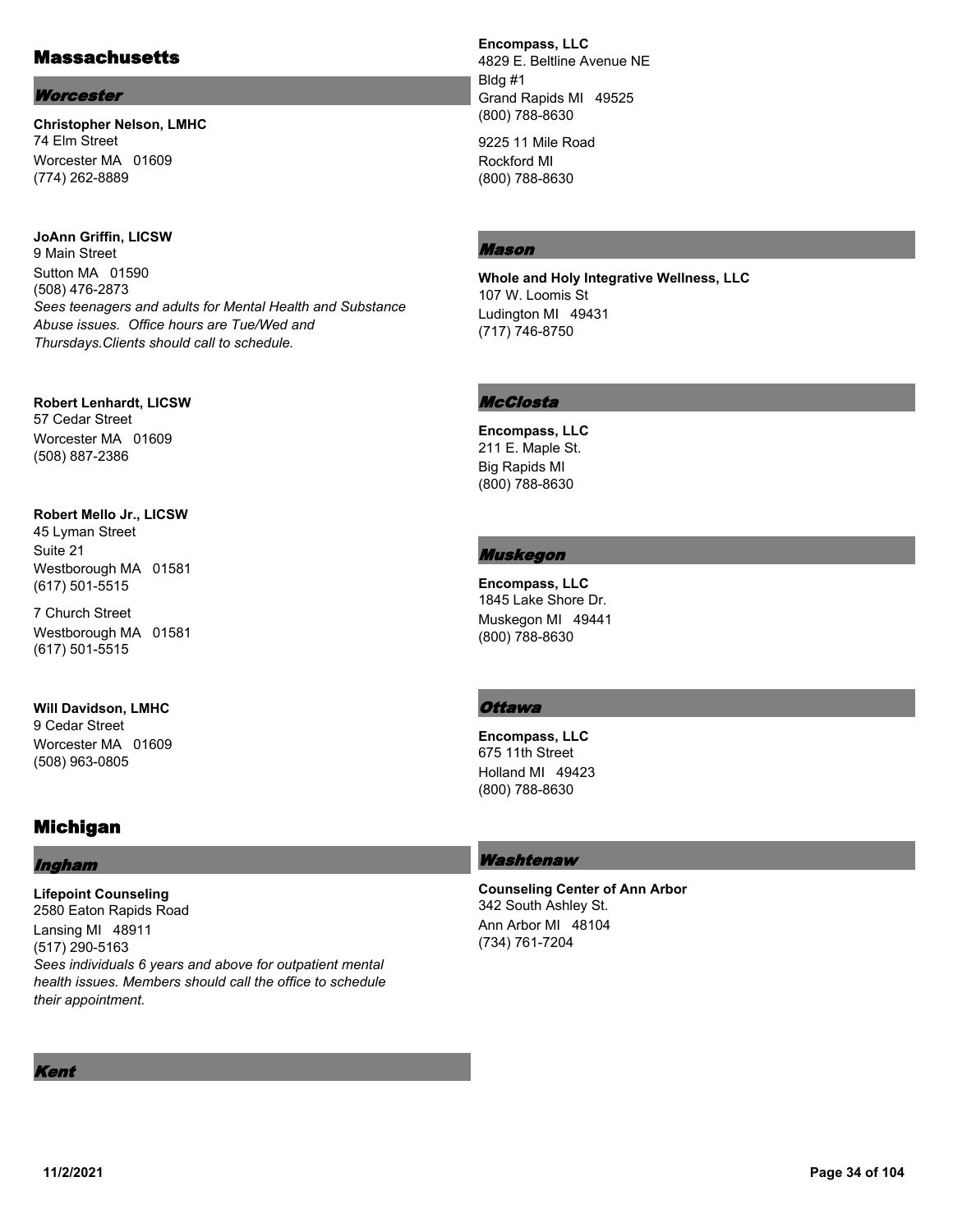# Minnesota

#### Hennepin

**Kathlyn Nelson, PhD.** 2908 Humboldt Avenue South Minneapolis MN 55408 (651) 341-9667

#### **Kathryn Berg, LICSW**

11800 Singletree Lane Suite 204 Eden Prairie MN 55344 (952) 914-0384

#### Ramsey

#### **Office of Julie Childs, PLLC** 2353 Rice Street Suite 214 St. Paul MN 55113 (651) 783-5656

#### Winona

**Denis Carter, LCSW** 51 E. 4th Street Suite 17 Winona MN 55987 (507) 458-5281

# Mississippi

#### Madison

**Davidson Counseling LLC** 1000 Highland Colony Parkway Suite 5203 Ridgeland MS 39157 (601) 597-5228 *Sees adults and children 5 years and older for outpatient mental health services. Office hours are by appointment only. Clients should call the office to schedule. This practice is with the Mississippi Counseling Group.*

#### **Restoring Balance Behavioral Health, LLC**

1000 Highland Colony Parkway Suite 5203 Ridgeland MS 39157 (769) 428-6719 *See adults and children between the ages of 4 and 12 for outpatient mental health services. Office hours are by appointment only. Client should call the office to schedule. This practice is part of the Mississippi Counseling Group.*

## Wayne

## **A Straight Path Counseling, PPLC** 906 Spring St Waynesboro MS 39367 (601) 466-2186 *Sees adults and children 5 years and bove for outpatient mental health and substance abuse services. Office hours are by appointment only. Clients should call the office to schedule.*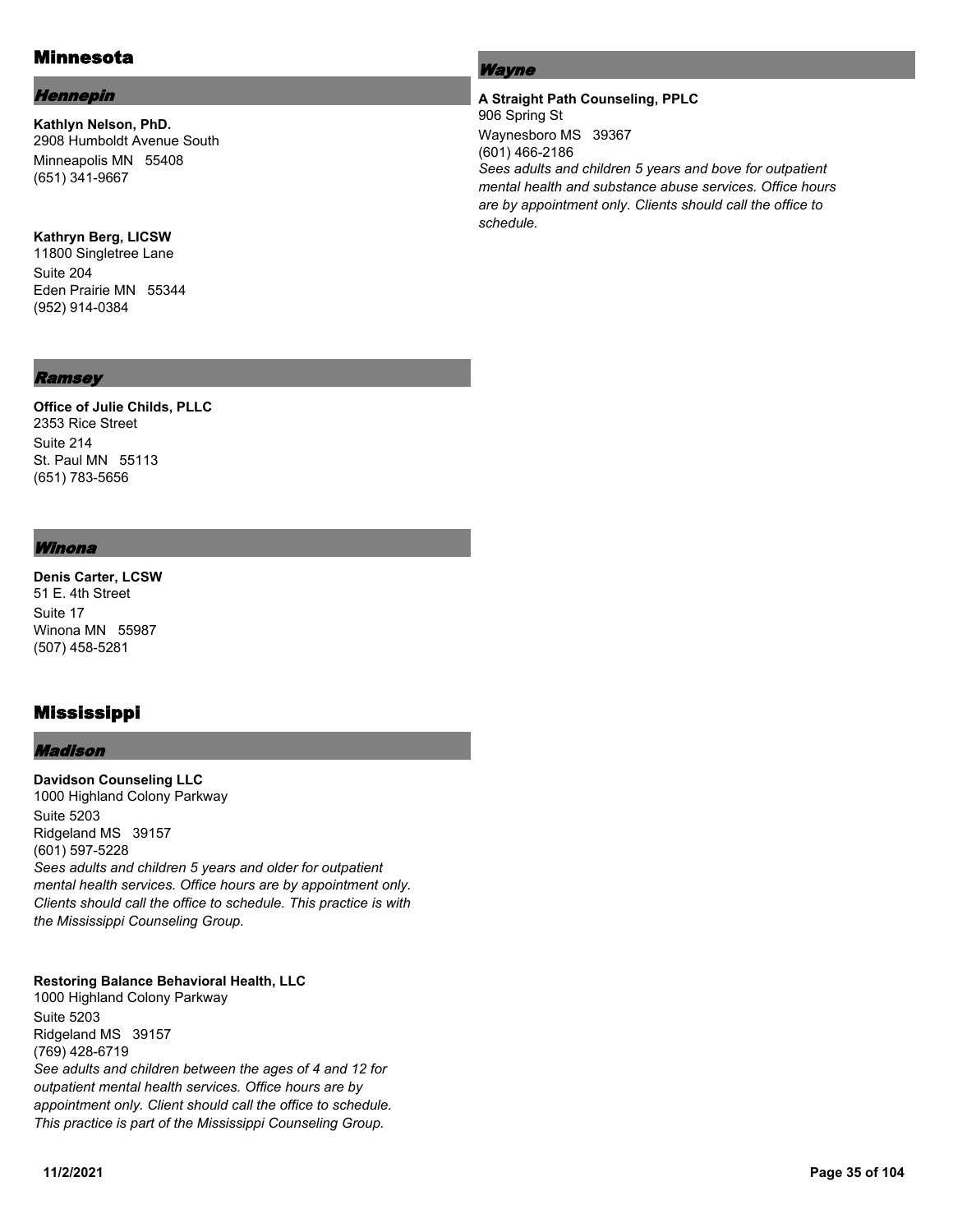# Missouri

#### Buchanan

**Living Well Institute** 708A South Woodbine Road Saint Joseph MO 64507 (816) 774-1542 *Sees adults and children age 3 and older for outpatient mental health and substance abuse services.*

#### Buchannan

**Family Guidance Center for Behavioral Healthcare** 724 North 22nd Street St. Joseph MO 64506 (816) 364-1501

#### **Dekalb**

**Family Guidance Center for B.H.C. - Cameron** 101 West 3rd Street Cameron MO 64429 (816) 364-1501

#### Greene

**Burrell Behavioral Health** 1300 E. Bradford Parkway Springfield MO 65804 (417) 269-7218

**St. John's Behavioral Health Care** 1312 East Lark Street Springfield MO 65804 (417) 820-6234

#### **Grundy**

**North Central Missouri Mental Health Center** Box 30 1601 East 28th Street Trenton MO 64683 (660) 359-4487

#### Harrison

**Bethany Counseling Center, LLC** 4118 Miller Street Bethany MO 64424 (660) 425-6151

**Solutions for Families, Inc.** 2610 Grand Ave. Bethany MO 64424 (660) 425-4432

#### Jackson

**Madison Avenue Psychological Services** 3100 Broadway, Suite 1104 Kansas City MO 64111 (816) 753-3333

12600 East 40 Hwy, Suite 101 Independence MO 64055 (816) 350-3333

#### Jefferson

**Counseling Connections** 115 Brierton Lane Festus MO 63028 (636) 931-0300

**Dana M. Powell and Associates, LLC** 1108 Valentine Street Festus MO 63028 (314) 319-9842 *Sees adults and children 5 years and above for outpatient mental health services. Hours are Monday through Friday from 9:00 am to 5:00 pm.*

#### **Nodaway**

**Family Guidance Center for B.H.C. - Maryville** 109 E. Summit Maryville MO 64468 (816) 364-1501

**Ken Thom, LPC** 515 W. Cooper St. Maryville MO 64468 (660) 562-2531

## Platte

**Madison Avenue Psychological Services** 5775 N. W. 64th Terrace, Suite 202 Kansas City MO 64151 (816) 587-4900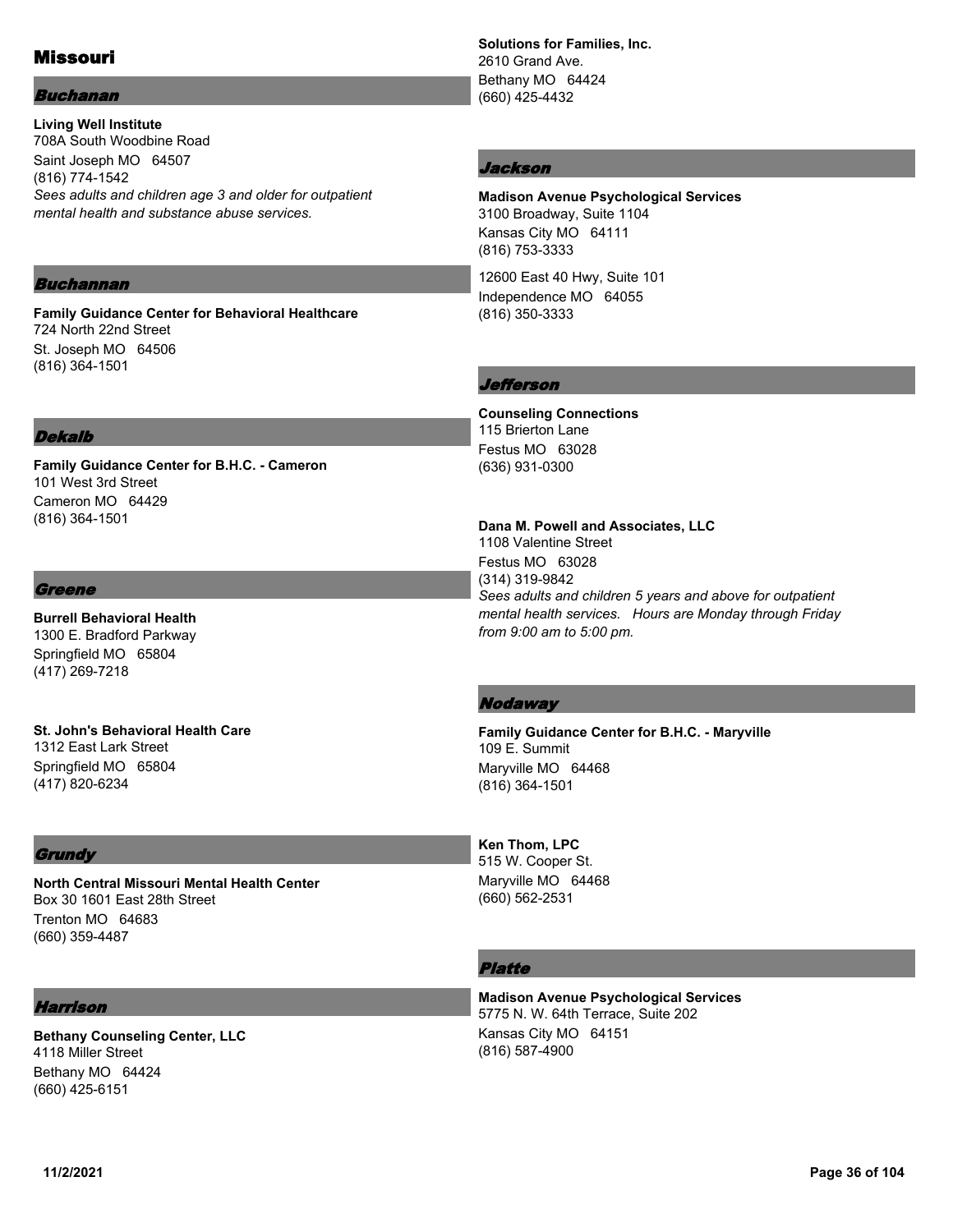# Missouri

### Saint Louis

**Integrative NeuroCounseling** 17295 Chesterfield Airport Road Chesterfield MO 63005 (314) 566-6160 *Sees adolescents, adults and geriatrics. Office hours are Monday through Friday and every other Saturday.*

### St. Charles

**Mary Jo Carlson, LCSW** 2451 Executive Drive Suite 103 St.Charles MO 63303 (314) 275-2500

**Susan Smead, LCSW** 2701 Muegge Road St. Charles MO 63303 (314) 560-6722

# St. Louis

**Mary Jo Carlson, LCSW** 14323 S. Outer 40 Road Suite 607 Chesterfield MO 63017 (314) 275-2500

**Susan Smead, LCSW** 1809 DesPeres Road St. Louis MO 63131 (314) 560-6722

# Montana

#### Yellowstone

**Weiss Counseling** 1225 Broadwater AVE Billings MT 59102 (406) 848-0349 *See adult and children 5 years and above for outpatient mental health services. Office hours are Tuesdays, Wednesdays and Thursdays-8AM - 5PM and other days/hours by appointment only. Please call the office to schedule.*

# New Hampshire

### Hillsborough

**BeWell Counseling Services, PLLC** 120 Main Street Suite 103 Nashua NH 03060 (603) 402-1999 *Sees adults and children 10 years and above for mental health and substance abuse issues. Referrals should be sent by confidential e-mail - no fax available.*

### **Dee Dee Souza, MSW, LICSW**

753 Chestnut Street Manchester NH 03104 (603) 668-0660 *Sees clients 17 years of age and older for outpatient mental health services.*

# Merrimack

**Aspire Counseling** 1193 Hooksett Road 2nd Floor Hooksett NH 03106 (603) 644-2683 *Sees adults and children age 12 and older for outpatient mental health services.*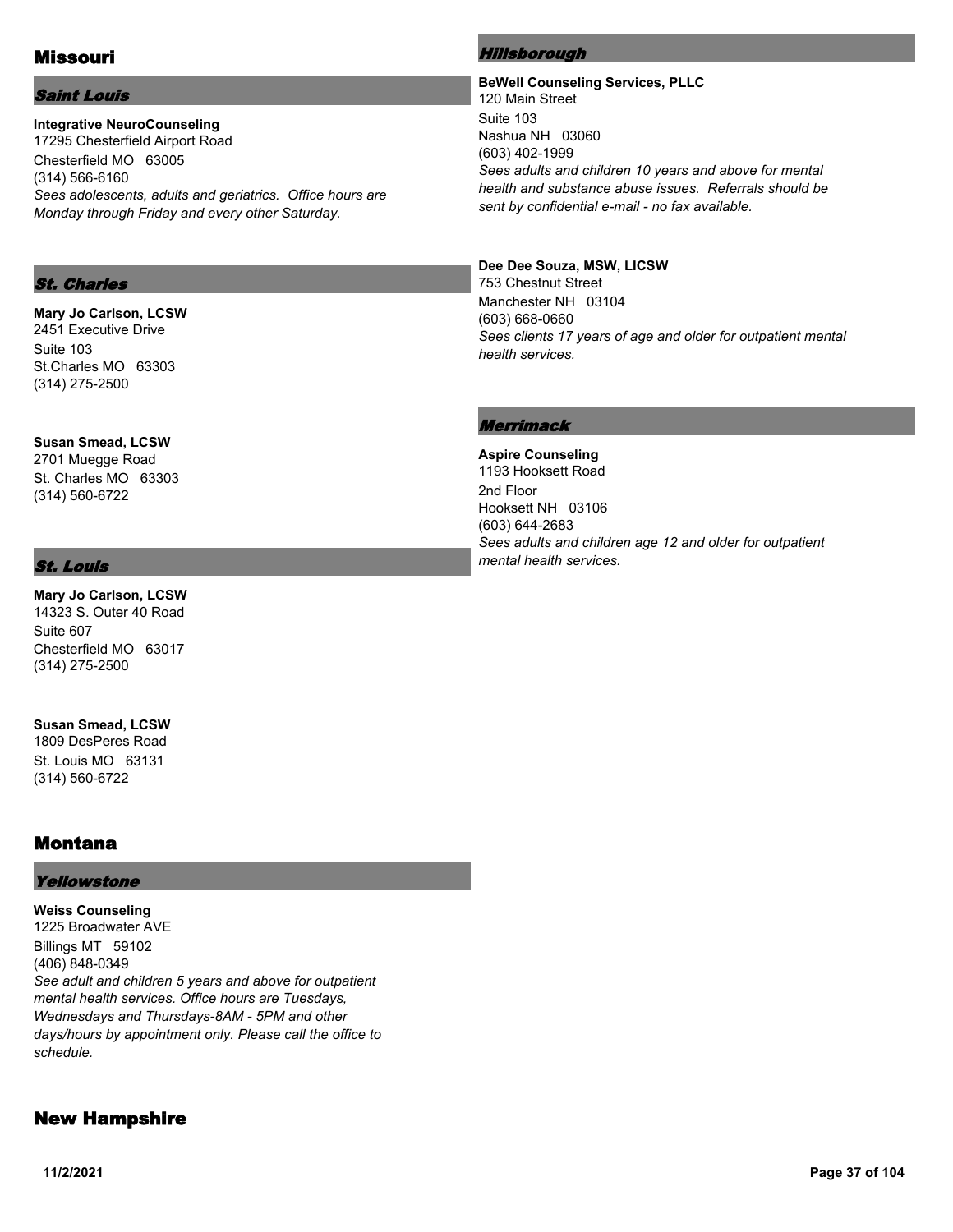# New Jersey

#### Atlantic

**Affiliates In Psychotherapy** 600 New Road Northfield NJ 08225 (609) 641-2500

# Bergen

**Lisa D. Landis, LCSW** 410 Ramapo Valley Road Suite 20 Oakland NJ 07436 (201) 337-6650 *Sees adults for outpatient mental health services, with limited substance abuse services.*

**Regina Colgan, LCSW, PsyA** 345 Route 17 South Suite 25 Upper Saddle River NJ 07458 (973) 931-8323

# Burlington

**Family & Psychological Services** Greentree Commons 951 Route 73 North, Suite B Marlton NJ 08053 (856) 424-4408

951 Route 73 North Suite B Marlton NJ 08053 (856) 424-4408

# **Camden**

**All In Solutions Counseling Center Cherry Hill** 1930 Marlton Pike E, Unit T Cherry Hill NJ 08003 (561) 413-5755

**Annie Fisher, LCSW** 21 Merwit Court Pennsauken NJ 08109 (856) 448-1856 *Sees adults 25 and older for outpatient mental health services.*

# **Family & Psychological Services**

429 Woodbury Glassboro Road Mantua NJ 08051 (856) 424-4408

# **Kevin Lenny, LCSW**

215 Highland Avenue Suite C Westmont NJ 08108 (856) 854-3155

# **Malvern Institute**

401 Kings Highway South Building #1 Cherry Hill NJ 08034 (610) 800-4906 *Sees individuals 18 years and above for substance abuse issues.*

# **The Art of Therapy, LLC**

2720 Route 42 Suite 130 Sicklerville NJ 08081 (443) 941-4206 *Sees adults and children 13 years old and above for mental health services. Office hours are 10AM-7PM Monday - Thursday. Clients should contact the office to schedule.*

# **Cumberland**

**Family & Psychological Services** 717 East Elmer Street Vineland NJ 08360 (856) 424-4408

# Hunterdon

**Robert Mieliwocki, LCSW** 1220 Route 31 North Suite 9 Lebanon NJ 08833 (973) 214-5894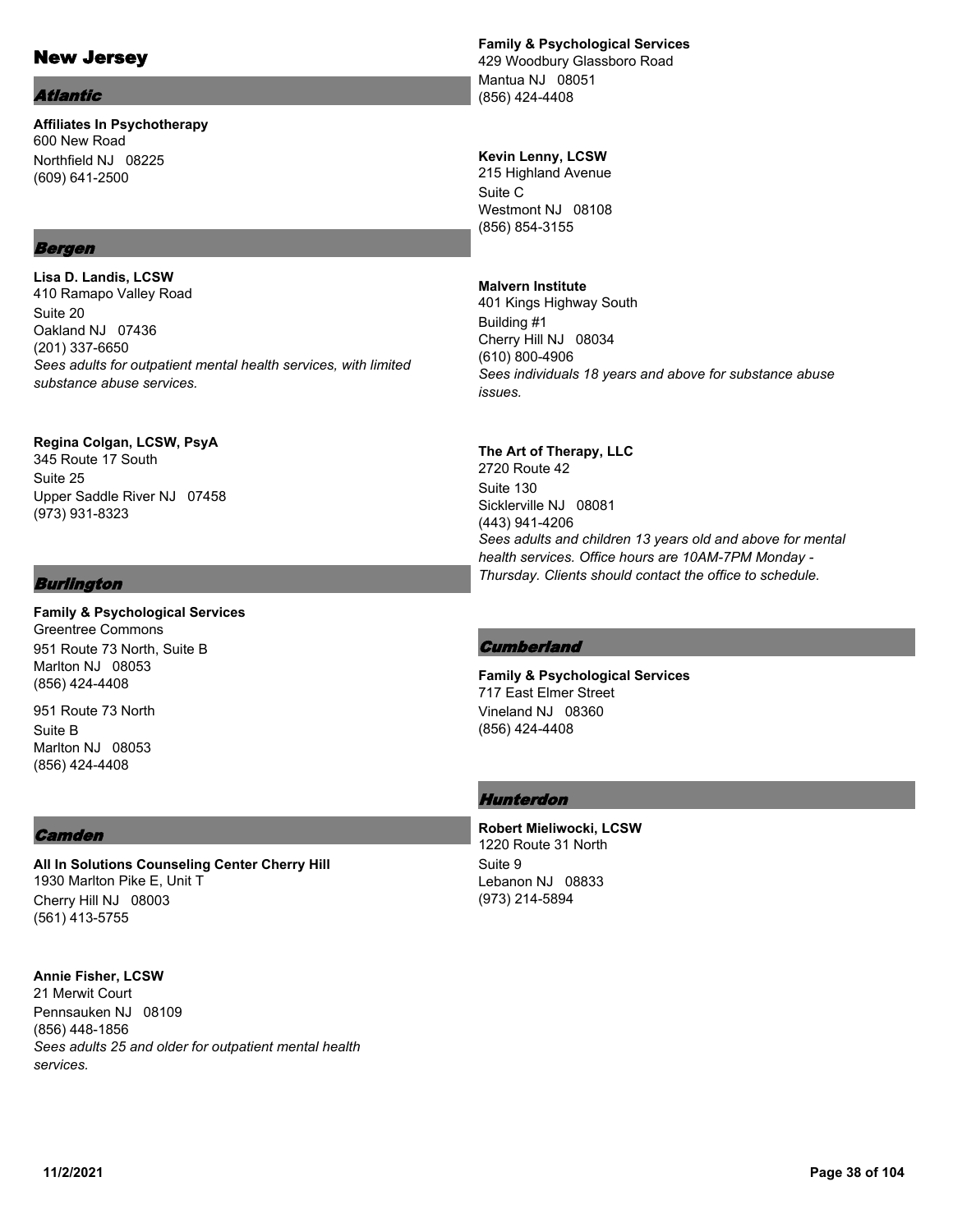# New Jersey

#### Mercer

**Family & Psychological Services** 100 Horizon Center Boulevard Hamilton NJ 08619 (856) 424-4408

**Princeton Health Care System EAP** The Clock Building 1000 Herrontown Road Princeton NJ 08540 (800) 527-0035

# **Kenneth Bauer, LCSW**

1111 Arnold Avenue Point Pleasant NJ 08742 (732) 899-0429

# Passaic

**Kathleen Danaher, MA, LPC** 1612 Vista Ter Pompton Lakes NJ 07442 (201) 788-5100 *Sees adolescents and adults for outpatient mental health issues, does not provide substance abuse services.*

# Monmouth

**Center for Marriage & Family Therapy, PC** 746 Highway 34 Suite 3 Matawan NJ 07747 (732) 264-8878

**Monmouth Integrative Counseling Services, LLC** 2516 Hwy 35 Suite 201 Manasquan NJ 08736 (732) 223-3437 *Sees adults and children for outpatient mental health and substance abuse issues. Office hours Mon, Tue, Thur and Fri. 9am -6pm. Wed 9am-8pm. Saturday by appointment.*

# Morris

**Counseling Solutions** 2 Kiel Avenue Kinnelon NJ 07405 (973) 838-8888

**Robert Mieliwocki, LCSW** 24 Elm Street Morristown NJ 07960 (973) 214-5894

1279 Route 46 Parsippany NJ 07054 (973) 214-5894

#### Ocean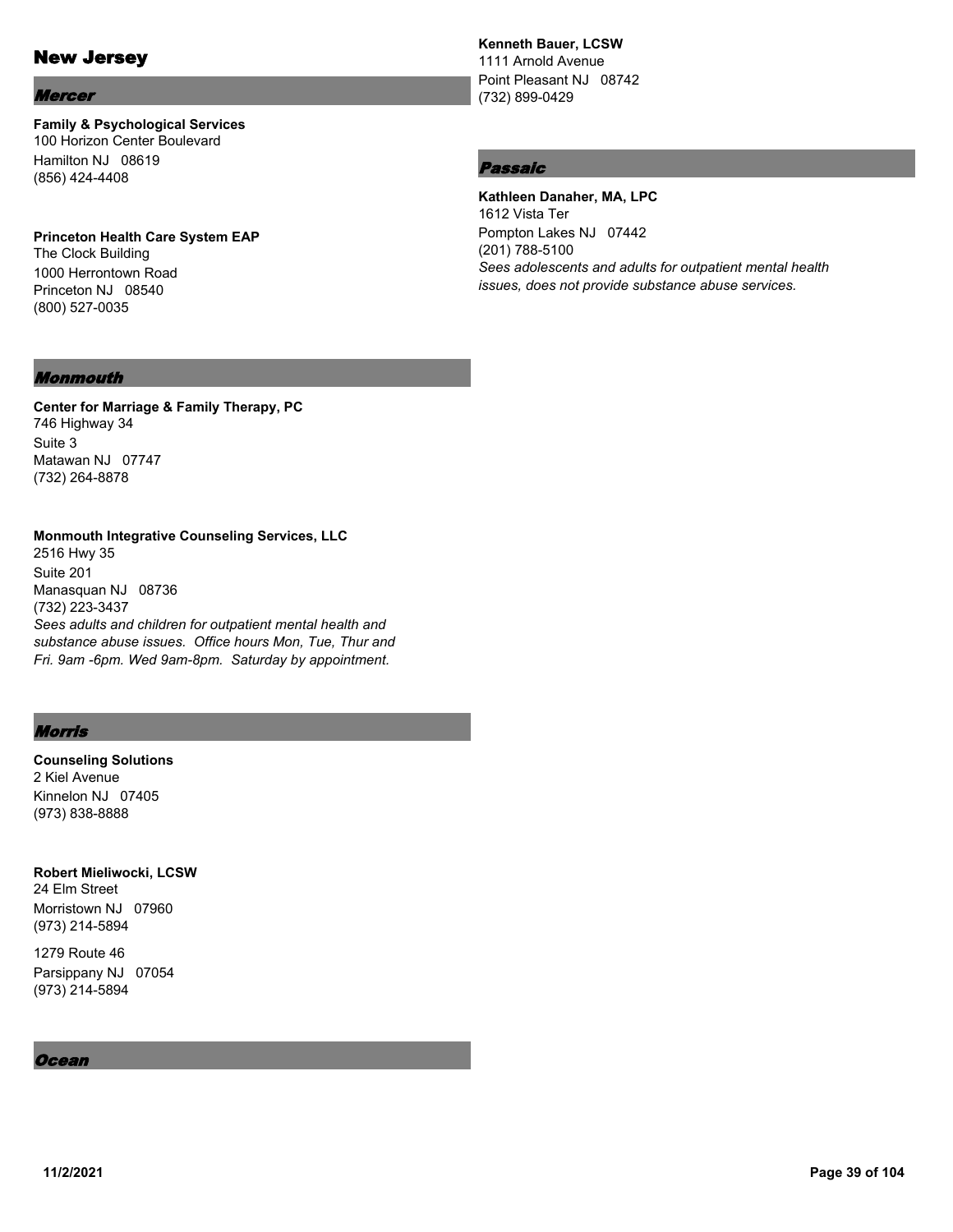# New York

#### *<u>Ibany</u>*

**Jeanette Scotland, LCSW** 10 McKown Road Suite 200 Albany NY 12203 (518) 229-4387

#### **Chautauqua**

**Bethany Robson, LCSW-R** 511 N. Main Street #5 Jamestown NY 14701 (716) 499-4817 *Sees adults and children age 8 and older for outpatient mental health services.*

**Quantum Counseling Services**

Hotel Jamestown Bldg - 4th Floor Suite 404 Jamestown NY 14701 (716) 640-2378 *Sees adults and children age 10 and older for outpatient mental health and substance abuse services.*

# Columbia

**Lynda Brenner, LCSW** 92 Rockledge Road Hillsdale NY 12529 (518) 325-9524

**Richard Valliere, LCSW** 430 E. Allen St. Hudson NY 12534 (518) 755-7096

# Kings

**Jasmine Trangucci, Psychotherapist** 26 Court Street Suite 2208 Brooklyn NY 11242 (917) 582-4483 *Sees adults and children 6 years and above for outpatient mental health services. Spanish speaking provider available. Office hours are Monday through Sunday 8:00 am to 9:00 pm. Clients should call the office to schedule.*

**Sharon Drexler, LCSW** 138 W 25th Street Suite 800, 8th Floor New York NY 10001 (212) 560-0966

# Nassau

**Charles E. Cox LCSWR** 2280 Grand Avenue Suite 310 Baldwin NY 11510 (917) 515-4389 *Sees adolescents and adults for outpatient mental health and substance abuse issues.*

**Jasmine Trangucci, Psychotherapist** 1917 Harte Street Baldwin NY 11510 (917) 582-4483 *Sees adults and children 6 years and above for outpatient mental health services. Spanish speaking provider available. Office hours are Monday through Sunday 8:00 am to 9:00 pm. Clients should call the office to schedule.*

# New York

**Gerald Bray, LCSW** 155 East 91St Street Suite 1C New York NY 10128 (212) 996-0568

**Resolve Mental Health Counseling Practice, PLLC** 303 Fifth Avenue Suite 1003 New York NY 10016 (347) 963-7348 *Sees adults for outpatient mental health and substance* 

*abuse issues.* 19 West 34th Street Penthouse Level New York NY 10016 (347) 963-7348

*Sees adults for outpatient mental health and substance abuse issues.*

303 Fifth Avenue Suite 907 New York NY 10016 (347) 963-7348

Manhattan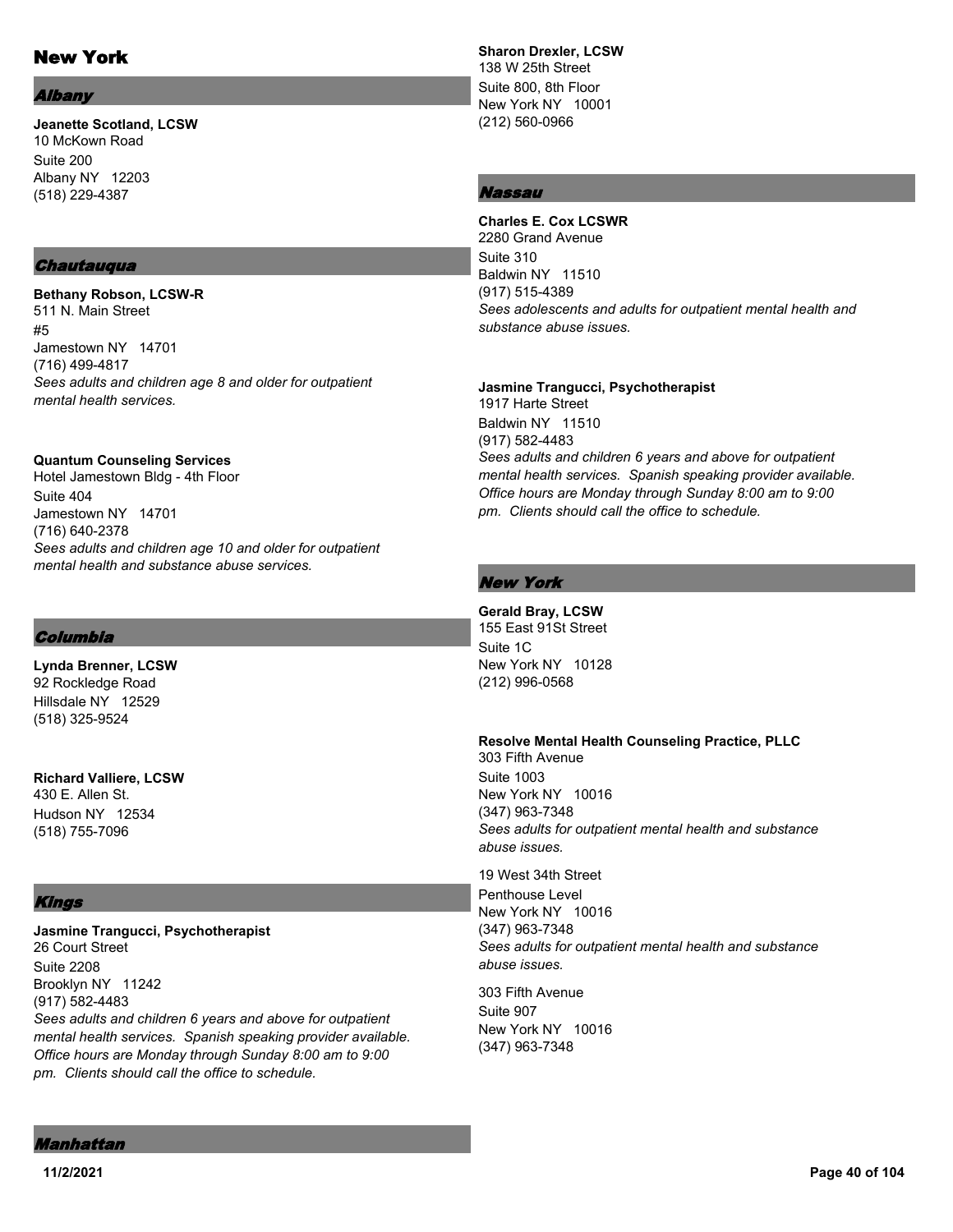# New York

### Oneida

**Phyllis Moore, LCSW** 218 North Washington St. Rome NY 13440 (315) 337-3849

2 Williams Street Suite 1 Clinton NY 13323 (315) 859-1481

# **Onondaga**

(315) 422-0300

**Psychological HealthCare, P.L.L.C.** 600 E. Genessee St. Suite 217 Syracuse NY 13202

5112 West Taft Road Suite N Liverpool NY 13088 (315) 422-0300

3300 James Street Syracuse NY 13206 (315) 422-0300

8289 Loop Road Baldwinsville NY 13027 (315) 422-0300

#### **Queens**

**Compass Point Mental Health Counseling, PC** 214-12 Hillside Avenue Queens Village NY 11427 (917) 225-8964 *Sees adults and children 5 years and above for outpatient mental health and substance abuse services. French speaking provider. Office hours are Mondays thru Thursdays 3PM-9PM. Clients should call the office to schedule.*

### Rensselaer

**Lynda Brenner, LCSW** 726 Columbia Turnpike East Grennbush NY 12061 (518) 325-9524

#### Richmond

**Doors to Freedom MHC Services, PLLC** 1259 Richmond Avenue Suite 201 Staten Island NY 10314 (917) 935-2122 *Sees adults and adolescents (16 years and older) for outpatient mental health services.*

#### **Westchester**

**Frank Banister, LCSW** 89 Old Mamaroneck Road White Plains NY 10605 (914) 935-7977

**Stanley Friedland, Ph.D.** 89 Old Mamaroneck Road White Plains NY 10605 (914) 948-6785

140 Lockwood Avenue New Rochelle NY 10801 (914) 636-1768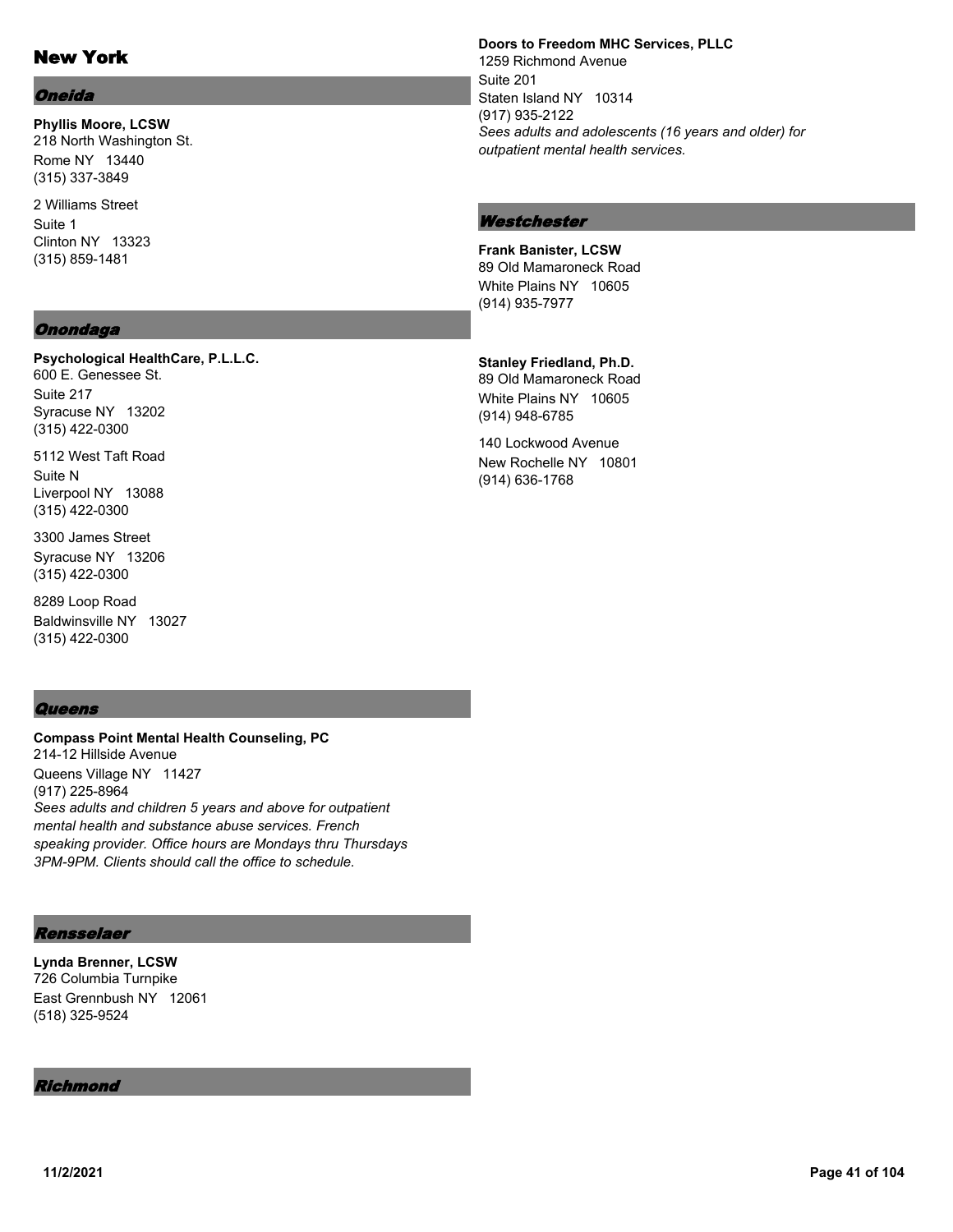# North Carolina

#### Alamance

**Carolina Behavioral Health & Psycholigical Resources** 2224 Lacy Street Burlington NC 27215 (336) 228-0112

# Buncombe

**360Reset** 417 Biltmore Avenue Doctors Park, Suite 5B Asheville NC 28801 (828) 696-6850 *Sees adults for outpatient mental health and substance abuse issuse. Members should call the office to schedule.*

### **Cleveland**

**Addcare Counseling** 400 Royster Avenue Suite 4 Shelby NC 28150 (864) 467-1319

### **Dynamic Solutiions Center for Counseling, PLLC**

307 E. King Street, Suite A Kings Mountain NC 28086 (704) 214-7237 *Sees adults and children 4 years and above for outpatient mental health services. Office hours are Monday, Tuesday and Thursday 8:00 am to 5:00 pm, Friday 8:00 am to 5:00 pm and then 6:00 pm to 9:00 pm and Saturday 10:00 am to 3:00 pm.*

**Pinnacle Point Supportive Services, LLC** 608 West King Street Bldg 2 Kings Mountain NC 28206 (704) 750-7279

### **Cumberland**

**Juniata Harding, LCSW** 2606 Raeford Road Fayetteville NC 28303 (910) 273-1393 *Sees adults and children age 4 and older for out-patient mental health and substance abuse services.*

**KV Consultants** 2411 Robeson Street Suite 100 Fayetteville NC 28305 (888) 553-8327

# Durham

**Floyd Psychotherapy & Clinical Consulting, PLLC** 2530 Meridian Parkway Suite 3104 Durham NC 27713 (919) 251-6973 *Sees adults and children 12 years and above for outpatient mental health and substance abuse services. Office hours are Mondays, Tuesdays and Wednesdays 2PM - 7PM, evenings and weekends by appointment only. Clients should call the office to schedule.*

# Gaston

**Randy Mullins, LPC, PLLC** 839 Majestic Court Unit 8 Gastonia NC 28054 (704) 813-2649

### **Guilford**

**Frank Horton Associates, LLC** 826 North Elm Street Suite 100 Greensboro NC 27401 (800) 326-3864

**Nancy Conrad Ball Counseling & Consulting, PLLC** 2307 West Cone Blvd. Suite 280 Greensboro NC 27408 (336) 272-0079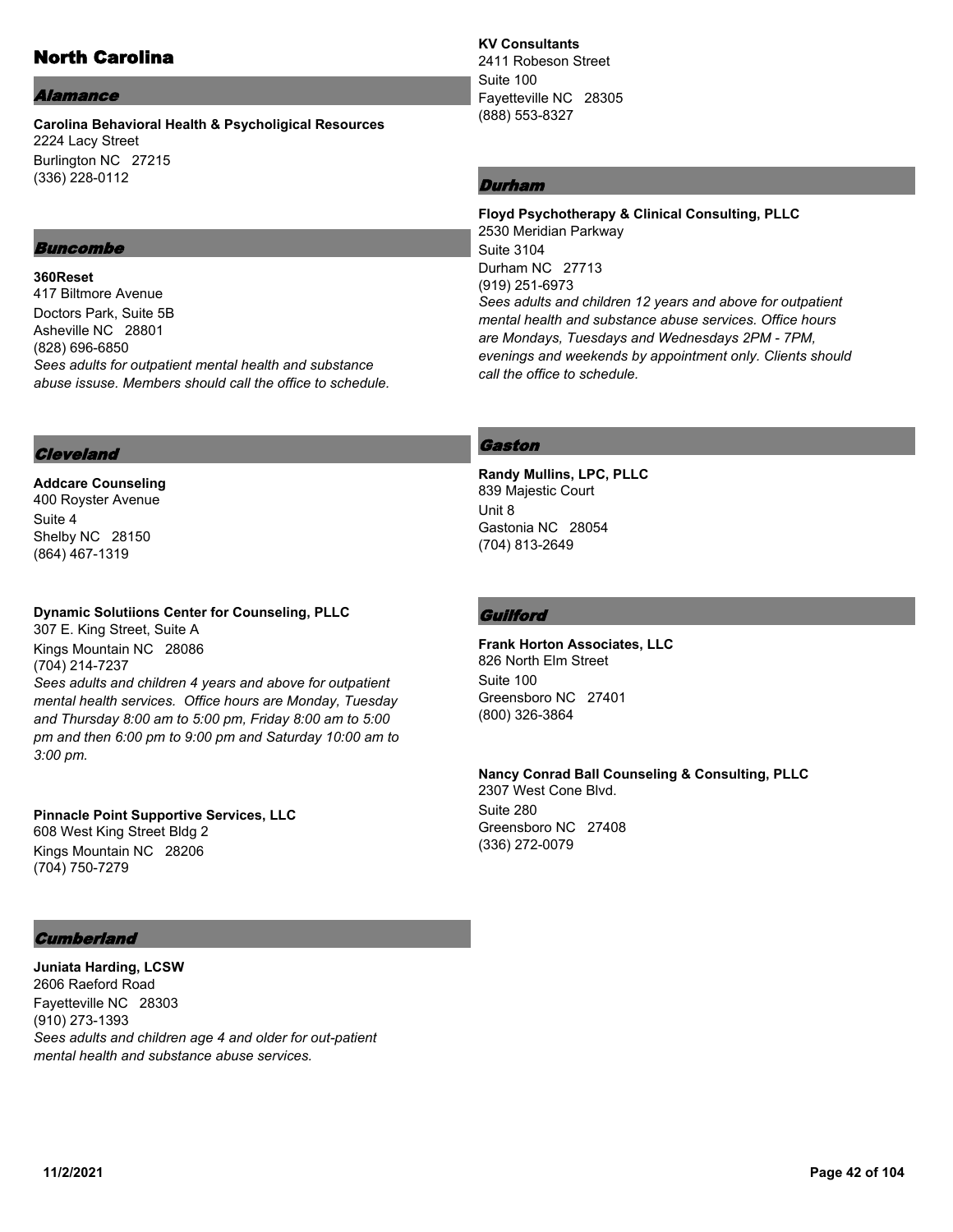# North Carolina

# Henderson

**360Reset** 611 North Church Street Suite 203 Hendersonville NC 28792

*Sees adults for outpatient mental health and substance abuse issuse. Members should call the office to schedule.*

# **John W. Lampley, LPC**

669 N. Grove Street Hendersonville NC 28792 (828) 243-9824 *Sees adult and children 14 years old and above for outpatient mental health services. Office hours are Monday thur Thursday 8AM-4PM. Clients should call the office to schedule.*

# **Lisa Wolfe, LPC**

580 Upward Road Suite 1 Flat Rock NC 28731 (828) 216-3366 *Sees adults and adolescents age 15 and older for outpatient mental health services.*

# **Sherry McKisson LPC PLLC**

840 Fleming St Suite #2 Hendersonville NC 28791 (828) 692-8097 *Sees adults 18 years and above for outpatient mental health and substance abuse services. Office hours are Tuesday thru Friday 10AM-6PM. Clients should call the office to schedule.*

#### **Thomas R. Warner, Ph.D., PLLC**

244 5th Avenue West Suite 210 Hendersonville NC 28739 (828) 290-7083 *Sees adults for outpatient mental health services. Members should call him to schedule. Office is open on Tuesday, Wednesday and Thursdays.*

# Johnston

#### **Haven of Rest Counseling, PLLC**

103 West South Railroad Street Four Oaks NC 27524 (919) 631-2483 *Sees individuals 9 years and above for outpatient mental health issues. Hours are Mon-Thur 10am -7pm and Fri 10am -4pm*

# **Mecklenburg**

**Cheryl Ganser, MA, LCSW** 3111 Springbank Lane Suite G Charlotte NC 28226 (704) 540-0802

# **EAP of the Carolinas**

5200 Park Road Suite 119 Charlotte NC 28209 (888) 221-9800

### **Pinnacle Point Supportive Services, LLC**

4000 Tuckaseegee Road Charlotte NC 28208 (704) 523-5745

4000 Tuckaseegee Road Charlotte NC 28208 (704) 523-5745 *See's children/adults 5 years and above. Outpatient Mental Health and Substance Abuse Services Available. Office Hours 10 - 5*

#### **Soul Care, Christian Counseling Services**

5501 Executive Center Drive Suite 238 Charlotte NC 28212 (980) 613-8312 *Sees adults and children age 5 and older for outpatient mental health and substance abuse services.*

#### **Stress Management, PLLC**

Teletherapy Only Charlotte NC 28269 (980) 310-0943 *TELETHERAPY ONLY Sees adults and children 4 years and above for outpatient mental health and substance abuse services. Office hours are M/T/TH 10 a.m - 5 p.m and Fridays and Sundays by appointment only. Clients should call the office to schedule.*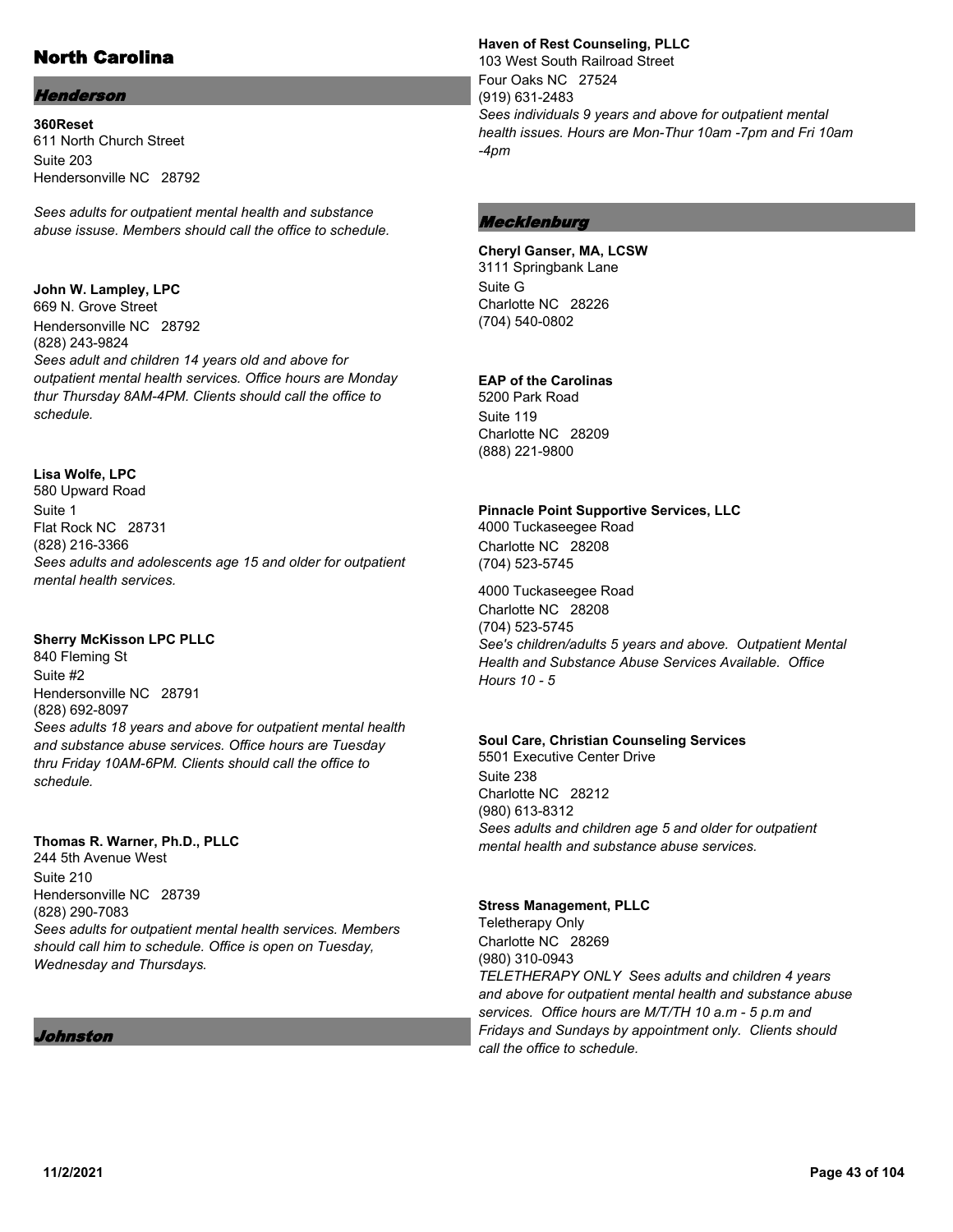# North Carolina

#### New Hanover

**Wilmington Care Net Counseling Center** 610 South College Road Wilmington NC 28403 (910) 799-1071

# Pasquotank

**Albemarle Counseling Center** 1129 Horseshoe Road Elizabeth City NC 27909 (252) 335-2018

**Lisa Creef, LCSW** 1241 North Road Street Elizabeth City NC 27909 (252) 335-5346

# **Clarity Clinical Counseling**

5533 NC Highway 42 West Unit 4A-4 Garner NC 27529 (919) 889-1559 *Sees adults and children 6 years of age and above for outpatient mental health and substance abuse issues. Clients should call the office to schedule their appointments.*

#### **Frank Horton Associates, LLC**

3717 National Drive Suite 210 Raleigh NC 27612 (800) 326-3864

#### **Path To Hope Counseling Inc.**

174 Mine Lake Court Suite 200 Raleigh NC 27615 (919) 618-6526 *Sees adults and teens for outpatient mental health services.*

### Pitt

**Insight Therapeutic and Counseling Services, Inc.** 200 W. Third Street Suite D Greenville NC 27834 (252) 392-9457

# Wayne

**David Lester, LPC** 1021 North Berkeley Blvd. Goldsboro NC 27534 (919) 759-0192 *Sees individuals 15 years and above for mental health and substance abuse issues.*

#### Rockingham

**Youth Haven Services Inc.** 229 Turner Dirve Reidsville NC 27320 (336) 349-2233

#### Union

**Waxhaw Family Counseling** 4712 Linda Kay Drive Waxhaw NC 28173 (704) 998-7207

#### Wake

# Wilson

**Insight Therapeutic and Counseling Services, Inc.** 2231 W. Nash Street Suite H Wilson NC 27896 (252) 392-9457 *Sees adults and children age 5 and above for outpatient mental health and substance abuse services.*

#### **Libby Smith, LCSW**

3204 Nash Street N. Suite B Wilson NC 27896 (252) 291-7376 *Sees adults (21 and over) for outpatient mental health and substance abuse services.*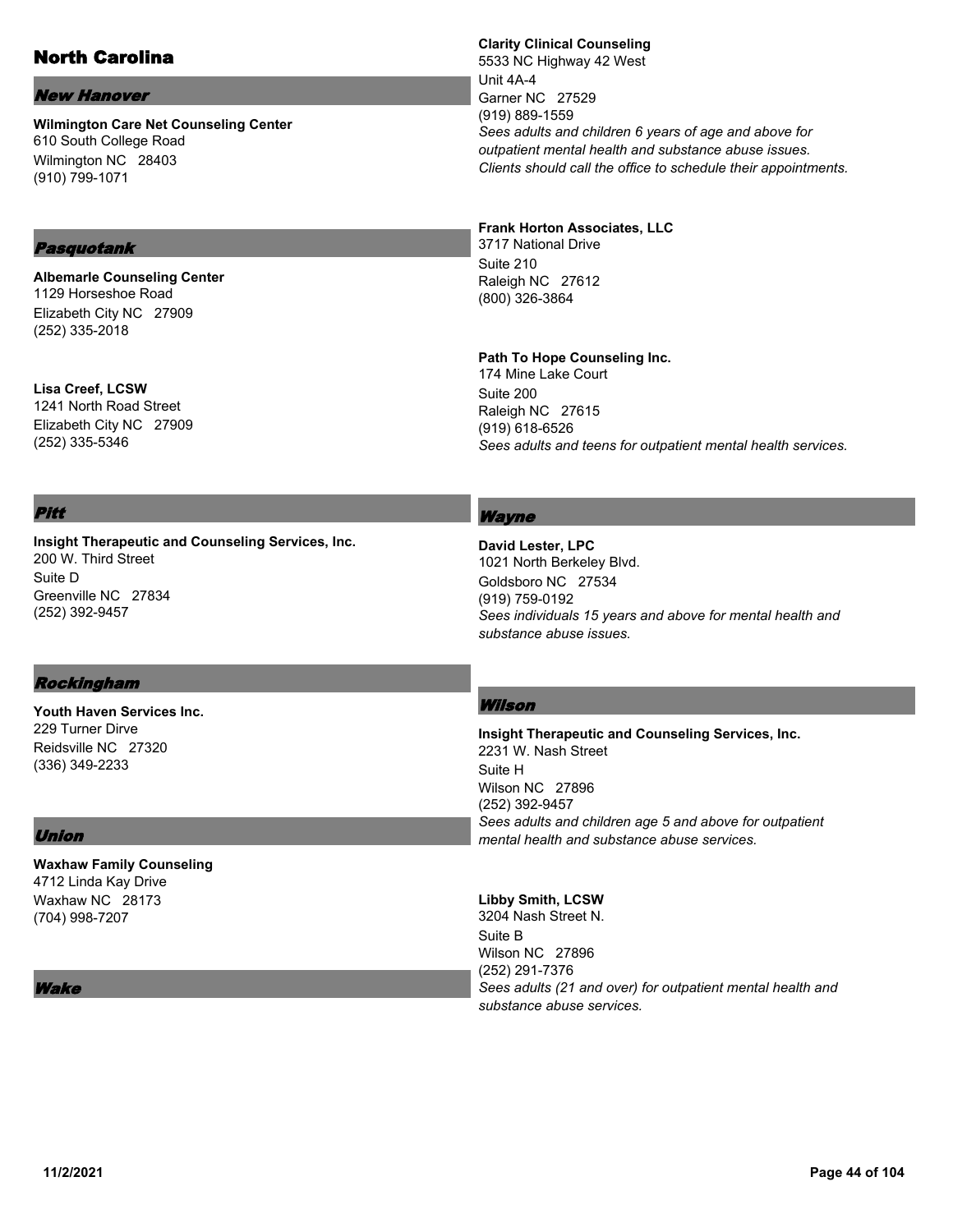### dams

**Shawnee Mental Health Center** 192 Chestnut Ridge Road West Union OH 45693 (937) 544-5581

### Ashtabula

**Baker Family Counseling, LLC** 179 Broad Street Conneaut OH 44030 (440) 487-7930 *Sees adults and children 5 and older for outpatient mental health and substance abuse services.*

### **DeGeorge Counseling Services, LLC**

6441 South Main Street PO Box 243 Kingsville OH 44068 (440) 335-4126 *Sees individuals 5 years and above for mental health and substance abuse issues. Office hours Mon- Fri 9am-5pm.*

### **Forrest E. Diehl. LPCC**

2517 S Ridge RD E Ashtabula OH 44004 (440) 992-7565 *Sees adults and children 5 years and up for outpatient mental and substance abuse services. Office hours are Tuesday and Thursday from 9:00 am to 7:00 pm, Friday from 9:00 am to 5:00 pm and Saturday from 9:00 am to 5:00 pm. Call the office to schedule.*

# Columbiana

**Family Recovery Center** 964 N. Market Street Lisbon OH 44432 (330) 424-1468 *Provides outpatient mental health and substance abuse services to adults and children 8 years and above. Clients should call the office to schedule their appointment.*

**Lighthouse Counseling & Mediation Services** 30697 King Road Salem OH 44460 (330) 853-6523

**Nancy A. Bleggi, LPCC** 319 North Main St Columbiana OH 44408 (330) 550-1230 *See adults and children 4 year and above for outpatient mental health services. Office hours are Monday thru Friday 8AM-6PM by appointment only. Client should call the office to schedule an appointment.*

# Cuyahoga

**North Coast Family Foundation** 6929 West 130th Street Suite 500 Parma Heights OH 44130 (440) 842-6867

# Delaware

**LPS Counseling, LLC** 570 North State Street Suite 210 Westerville OH 43082 (614) 327-0073

# Eric

**Healing Trails** 4317 1/2 State Route 269 South Castalia OH 44824 (419) 684-9750

# **Fairfield**

**Elizabeth Cummins Allen, MSW, LISW** 564 Mill Park Drive Lancaster OH 43130 (740) 687-9389

#### **Jeffrey Montgomery, LISW**

564 Mill Park Drive Lancaster OH 43130 (740) 687-9389

# **Laura Honeycutt, LPCC**

235 Diley Road Pickerington OH 43147 (614) 581-6632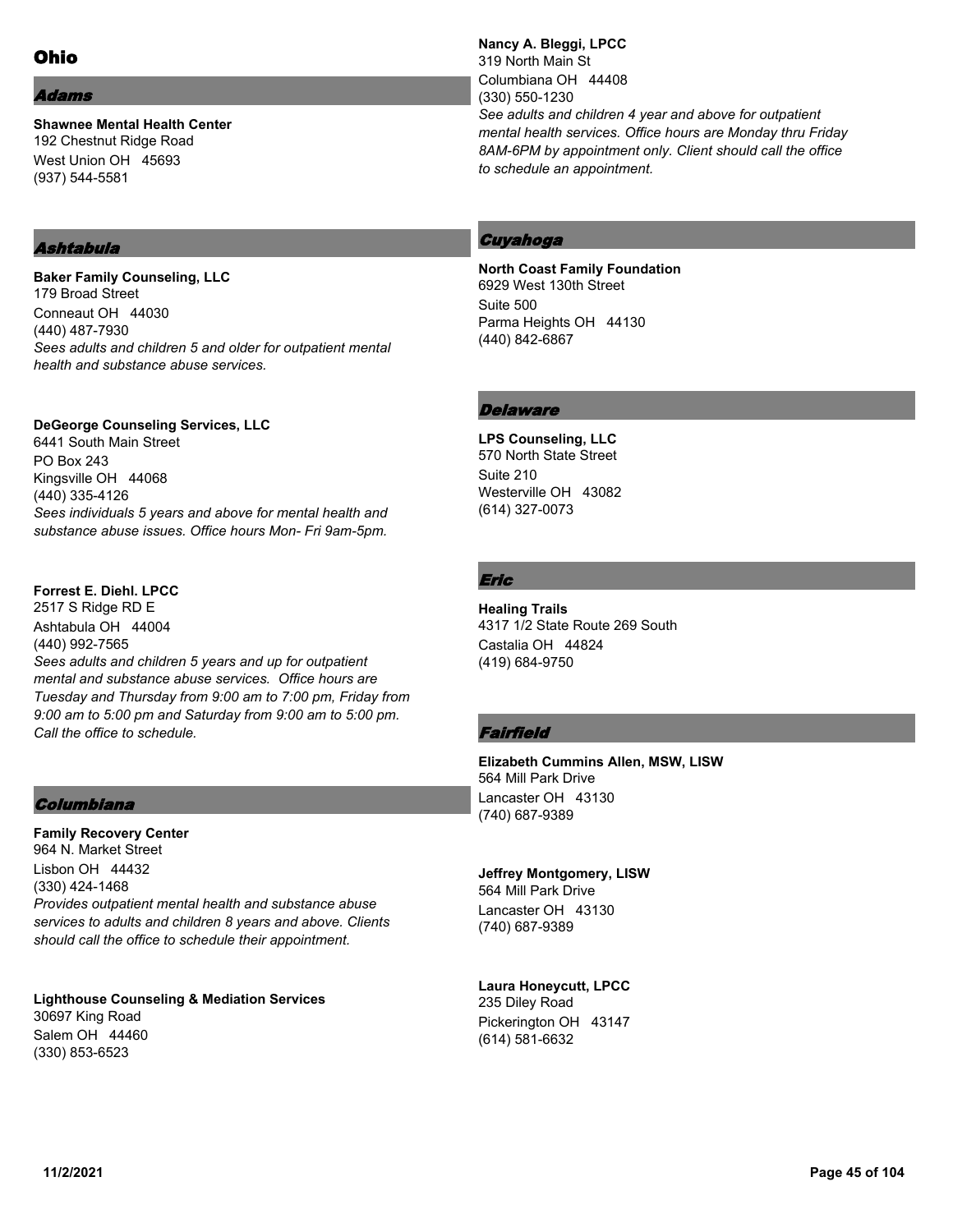# Franklin

**Andrew Solovey, LISW** 252 Bradenton Avenue PO Box 549 Dublin OH 43017 (740) 412-6125

### **Center for Cognitive & Behavioral Therapy**

4624 Sawmill Road Columbus OH 43220 (614) 459-4490 *Sees adults and children 3 years and above for outpatient mental health and substance abuse services. Members should call the office to schedule.*

# **Chad Kays Professional Counseling and Consulting**

Cornerstone Family Services 1565 Bethel Road, Suite 200 Columbus OH 43220 (614) 459-3003 *Works with adults and adolescents age 11 and older for outpatient mental health and substance abuse issues.*

# **Marcia Huhn, LPCC**

3040 Riverside Drive Suite 120 Columbus OH 43221 (614) 296-6340

# **New Source Counseling Center**

Shepherd Church of the Nazarene 425 Hamilton Rd Gahanna OH 43230 (800) 323-7174

#### **Oasis Professional Counseling**

Cornerstone Family Services 1565 Bethel Road, Suite 200 Columbus OH 43220 (614) 459-3003 *Works with adults for outpatient mental health services*

### **Violeta Counseling Services, LLC**

2700 East Main Street Room #101 Bexley OH 43209 (614) 330-0732

**Shalom Counseling & Mediation** 22251 State Route 2 Archbold OH 43502 (419) 445-1552

### **Shalom Ministries, Inc.**

22251 State Route 2 Archbold OH 43502 (419) 445-1552 *Sees clients for mental health and substance abuse. Ages 5 and above. Clients should call the office to schedule.*

# Hamilton

#### **Christina Mayhaus Counseling**

4226 Montgomery Road Norwood OH 45212 (513) 317-1767 *Sees adults and children age 4 and older for outpatient mental health services.*

#### **Cincinnati Renewed Wellness**

4790 Red Bank Expressway Suite 126 Cincinnati OH 45227 (513) 818-3208 *Sees adults and children age 10 and older for outpatient mental health and substance abuse issues.*

# Jackson

**J. Edward Black, Ph.D.** 731 E. Main Street Unit 13 Jackson OH 45640 (740) 286-8789

**Julie Arthur, LPCC - Jackson Counseling Services** 731 East Main Street Unit 13 Jackson OH 45640 (740) 286-8789

# Lake

**Baker Family Counseling, LLC** 2300 Hubbard Road Madison OH 44057 (440) 487-7930

# Fulton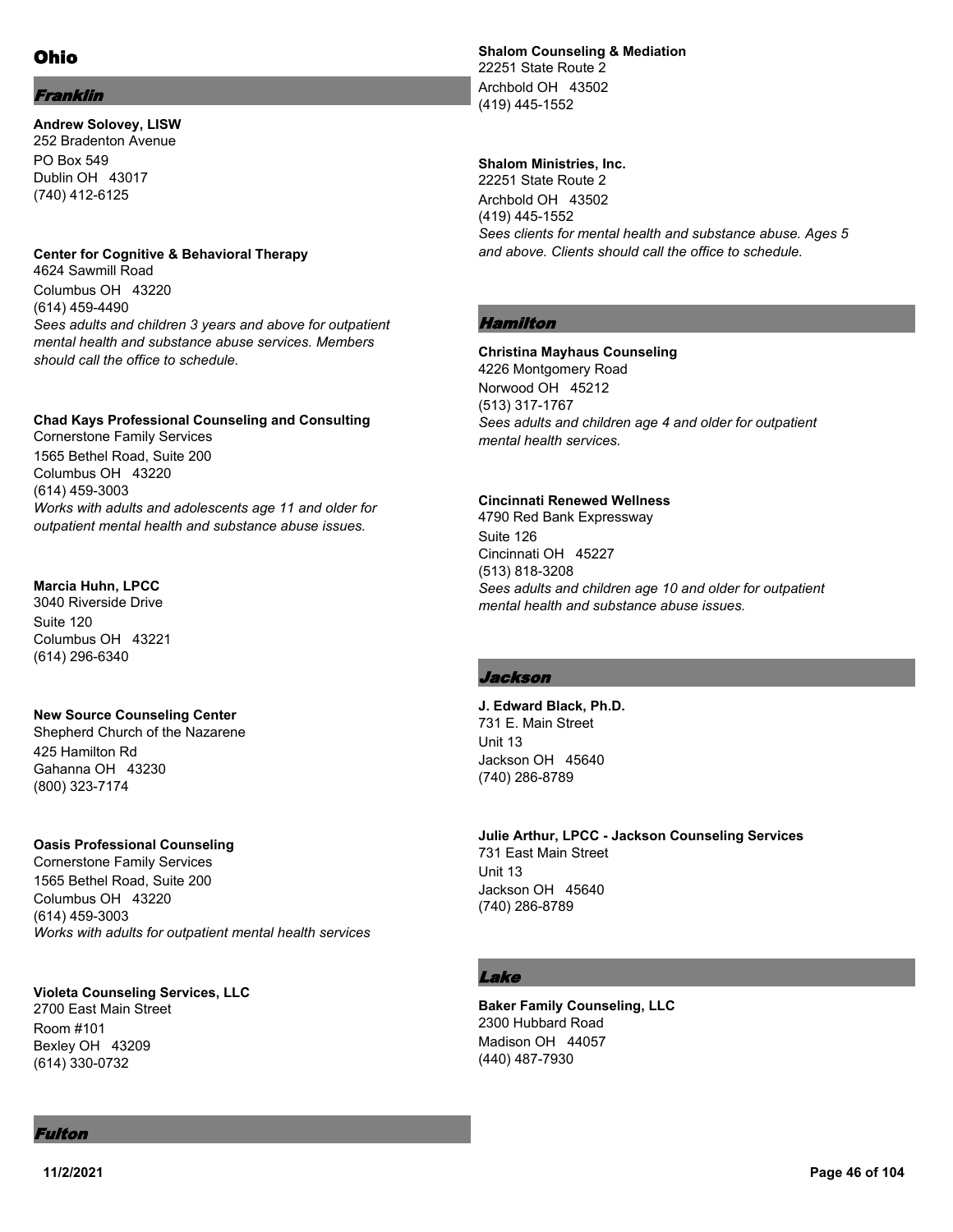#### Lawrence

**Shawnee Mental Health Center** 225 Carlton Davidson Lane Cole Grove OH 45638 (740) 533-0648

### Lucas

**Psychological Resources LTD** 4841 Monroe Street Suite 100 Toledo OH 43623 (419) 475-2535

#### Mahoning

**Charles Boris, ACSW, LISW** 725 Boardman-Canfield Road Suite D Youngstown OH 44512 (330) 783-9690 *Sees adults and children age 7 and older for outpatient mental health and substance abuse services.*

### Medina

**Psychology Consultants, Inc.** 3591 Reserve Commons Drive Suite 301 Medina OH 44256 (330) 764-7916

# **Montgomery**

**Gregory Rusk, LISW** 580 Lincoln Park Blvd. Suite 266 Kettering OH 45429 (937) 294-3228

# **The Giving Tree**

335 Buckeye Blvd. Port Clinton OH 43452 (419) 898-0077

11969 West State Rte 105 Mailing Address Oak Harbor OH 43449 (419) 898-0077

# Pickaway

**Barbara Baylous Hart, LPCC** 408 E. Franklin St. Suite 1 Circleville OH 43113 (740) 477-5698

**New Source Counseling Center** P.O. Box 1058 Circleville OH 43113 (800) 323-7174

**Regina L. Bruno, LISWS** 113 1/2 S. Court Street Circleville OH 43113 (740) 497-4738 *Sees adults for outpatient mental health services.*

# Pike

**New Source Counseling Center** River Valley Community Church 12459 State Route 104 Waverly OH 45690 (800) 323-7174

**Pike County Recovery Council** 111 N. High St. Waverly OH 45690 (740) 947-7581

# **Ottawa**

**Nicola Sherman, LPC** 136 West Water Street Oak Harbor OH 43449 (419) 559-9418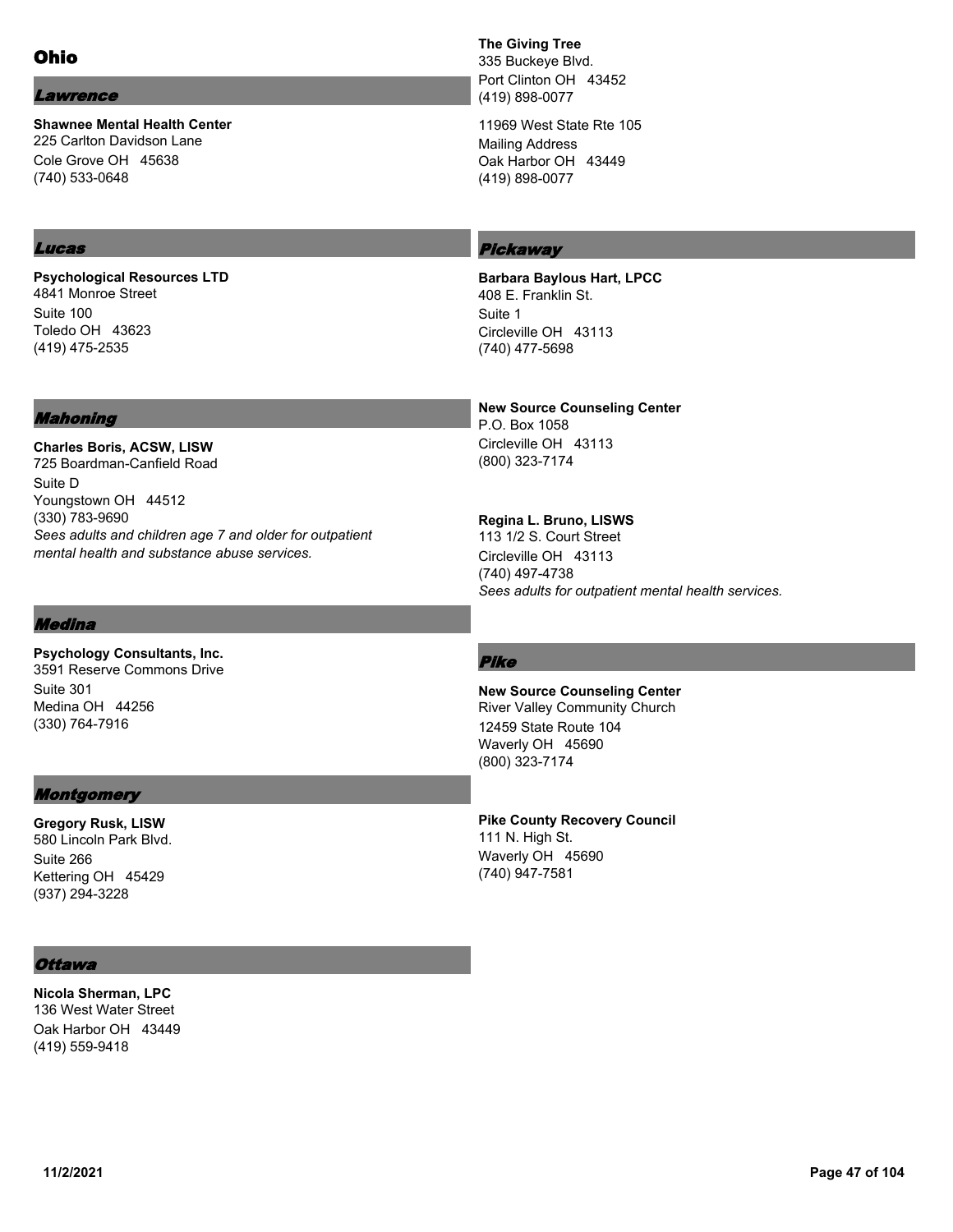# Ross

**Anne M. King LPCC, LLC** 64 S. Bowman Road Chillicothe OH 45601 (740) 656-5305 *Sees adults and teens for Outpatient Mental Health Services. Office hours are Monday and Wednesday from 11:00 am to 7:00 pm and Tuesday and Thursday from 8:30 am to 4:30 pm.*

# **Barbara Mahaffey, LPCC**

14. S. Paint St. Suite 23 Chillicothe OH 45601 (740) 773-8255

# **Elizabeth Enderlin, LPC**

599 Marietta Road Chillicothe OH 45601 (740) 703-1173

# **Helen Lehman, LPCC**

14 S. Paint Street Suite 49 Chillicothe OH 45601 (740) 701-8552

# **Mares Cares Counseling**

628 Commanche Road Chillicothe OH 45601 (740) 804-6800

# **New Source Counseling Center**

64 South Bowman Rd Chillicothe OH 45601 (800) 323-7174

# **Whole Life Counseling, LLC**

20 Central Center Chillicothe OH 45601 (740) 771-9022 *Sees adults and children 6 years and above for outpatient mental health and substance abuse services. Office hours are 8:30 a.m. to 7:00 p.m. Monday through Friday.*

# **High Top Manor Psychological** 503 Garrison Street Fremont OH 43420 (419) 334-2200

# **Marlene Ellis, LISW**

212 South Park Avenue Fremont OH 43420 (419) 332-4722

# **The Center for Mental Health & Wellbeing**

715 South Taft Avenue Fremont OH 43420 (419) 334-6619

# Scioto

**Shawnee Mental Health Center** 901 Washington Street Portsmouth OH 45662 (740) 354-7702

# Stark

**Barbara Hunt, LPCC** 4450 Belden Village Suite 211 Canton OH 44718 (330) 606-6119 *Sees adults and children 3 years and above for outpatient mental health issues.*

# **Vista Psychological & Counseling Centre, LLC**

1201 S. Main Street Suite 100 North Canton OH 44720 (330) 244-8782 *Sees adults and children 3 years and above for Outpatient Mental Health and Substance Abuse Services. Office hours are 9:00 am to 9:00 pm Monday through Thursday and 9:00am to 6:00 pm on Friday and Saturday.*

6657 Frank Avenue NW Suite 100 North Canton OH 44720 (330) 244-8782

#### Sandusky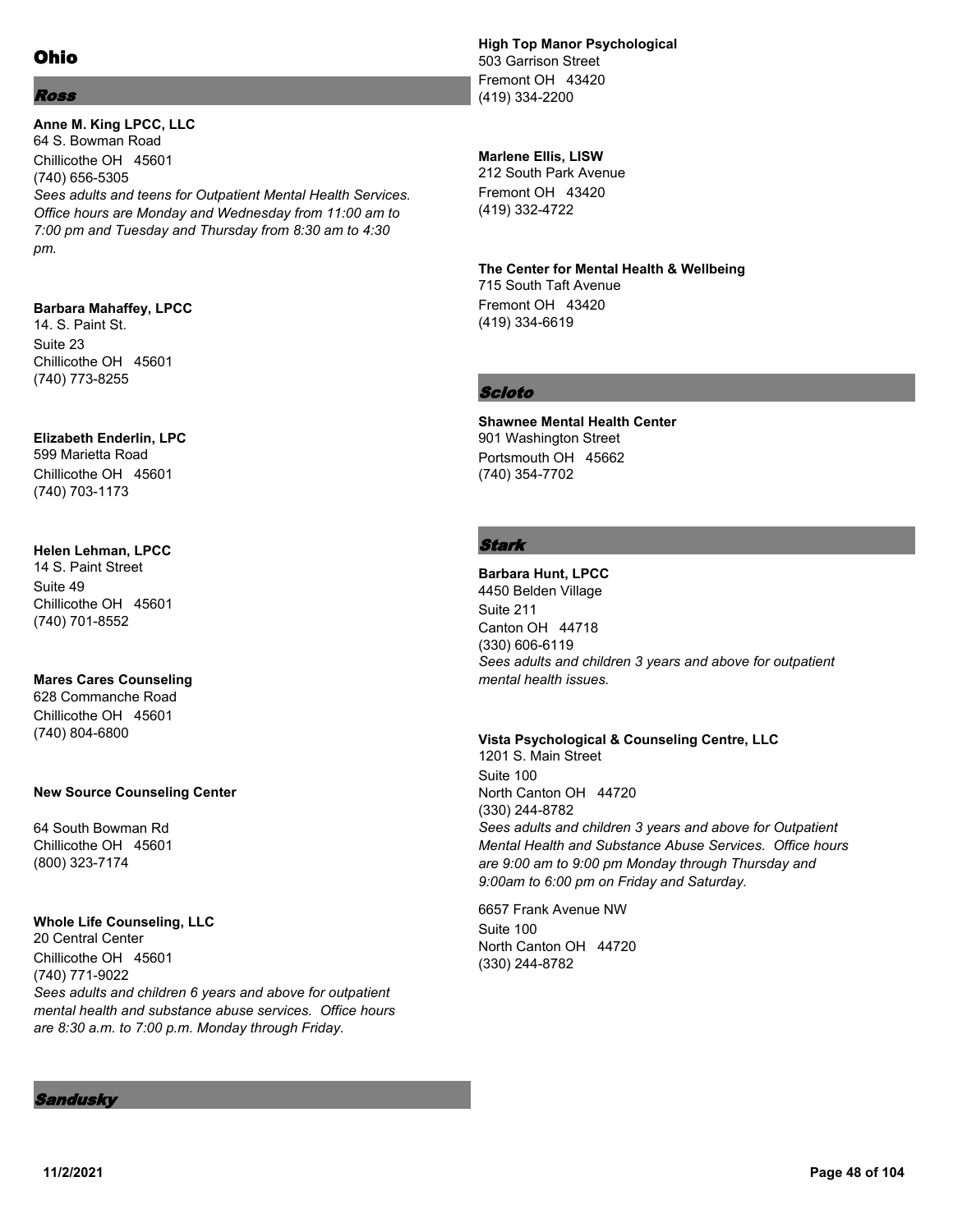### Summit

#### **North Coast Family Foundation** 1653 Merriman Road Suite L1 Akron OH 44313 (440) 842-6867

# **Trumbull**

**Longo Counseling Services** 744 Gaylord Avenue Masury OH 44438 (330) 619-5195 *Sees adults and adolescents 14 and older for outpatient mental health and substance abuse services.*

**Oakwood Counseling Center, Inc.** 1704 North Road SE Warren OH 44484 (330) 856-4111 *Sees adults and children 3 and older for outpatient mental health and substance abuse services.*

**Psychological Resources LTD** 970 West Wooster Street Suite 124 Bowling Green OH 43402 (419) 352-6666

# Oklahoma

# Tulsa

**Robin Hicks, LPC, LADC** 5550 S. Lewis Avenue Suite 301 Tulsa OK 74105 (918) 605-1362 *Sees adults and older adolescents for outpatient mental health and substance abuse services.*

# **Synergy Wellbeing**

3010 S. Harvard Avenue Suite 110 Tulsa OK 74114 (918) 749-1840

#### Tuscarawas

**SpringHaven Counseling Center** 15550 Durstine Road Dundee OH 44624 (330) 359-6100 *Sees individuals 2 years and above for outpatient mental health and substance abuse issues.*

#### Wayne

**SpringHaven Counseling Center** 8540 Pleasant Home Road Sterling OH 44276 (330) 359-6100

#### Williams

**Shalom Counseling & Mediation** 108 W. High St Bryan OH 43506 (419) 636-1713 *Sees clients for mental health and substance abuse. Ages 5 and above. Clients should call the office to schedule.*

Wood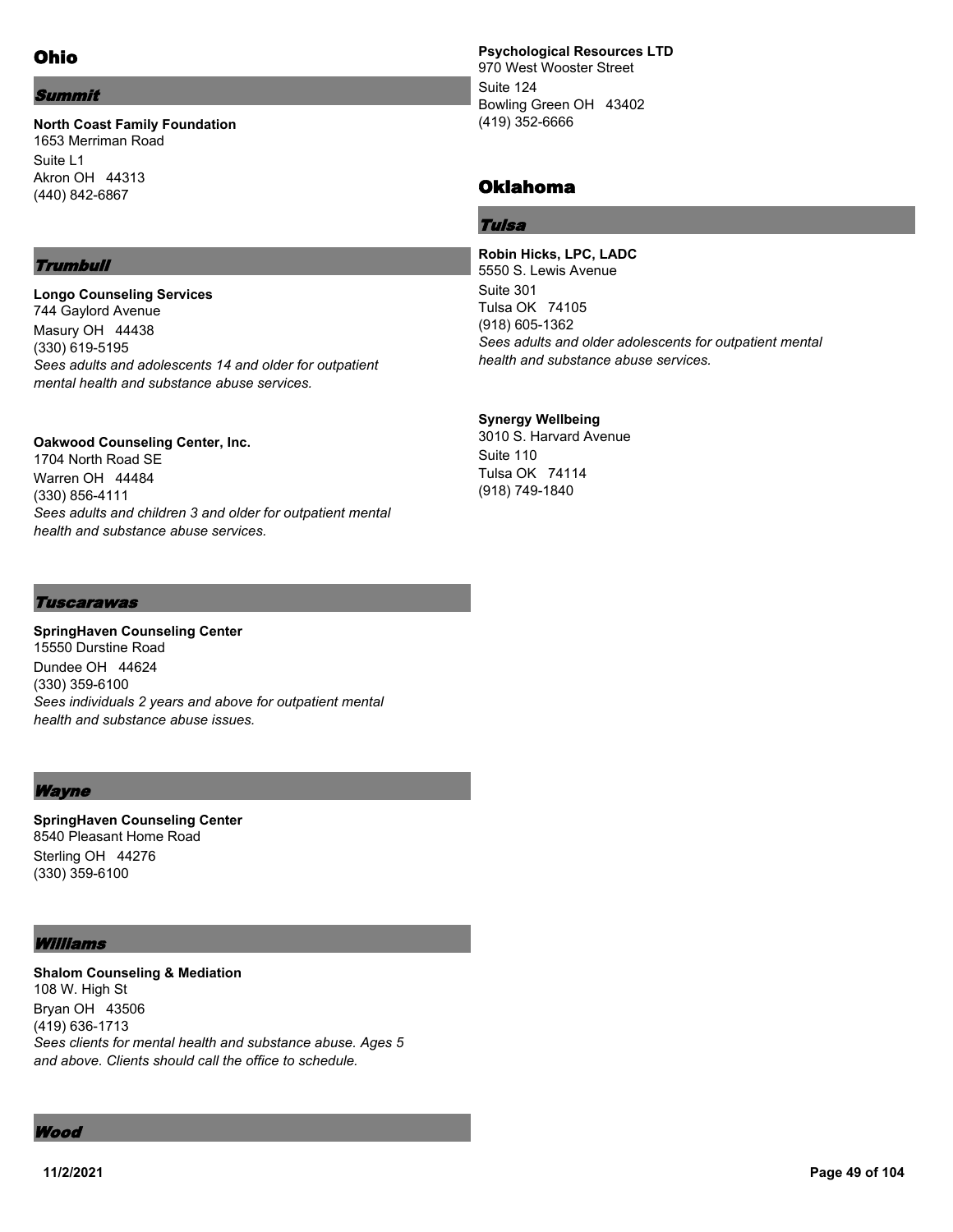# Oregon

#### Clackamas

**Terry Jenkins, Psy.D.** 8305 SE Monterey Avenue Suite 219 Portland OR 97266 (503) 786-2171

# **Deschutes**

**Michele M. Freeman, LPC** 354 NE Greenwood Suite 207 Bend OR 97701 (540) 408-4943 *See adult and children 11 years and above for outpatient mental health services. Office hours by appointment only. Clients should call the office to schedule.*

#### Marion

**Ellen Margolis, LCSW** 240 Luther Street, South Salem OR 97302 (503) 361-7797

**Thomas Stern, LCSW,LMFT** 1645 Liberty St. SE Salem OR 97302 (503) 399-8518

#### Multnomah

**Terry Jenkins, Psy.D.** 1308 NW 20th Street Portland OR 97209 (503) 786-2171

### Polk

**Baptiste-McKinney Associates** 835 Saginaw Street South Salem OR 97302 (503) 363-5435

**Ellen Margolis, LCSW** 240 Luther Street,South Salem OR 97302

(503) 361-7797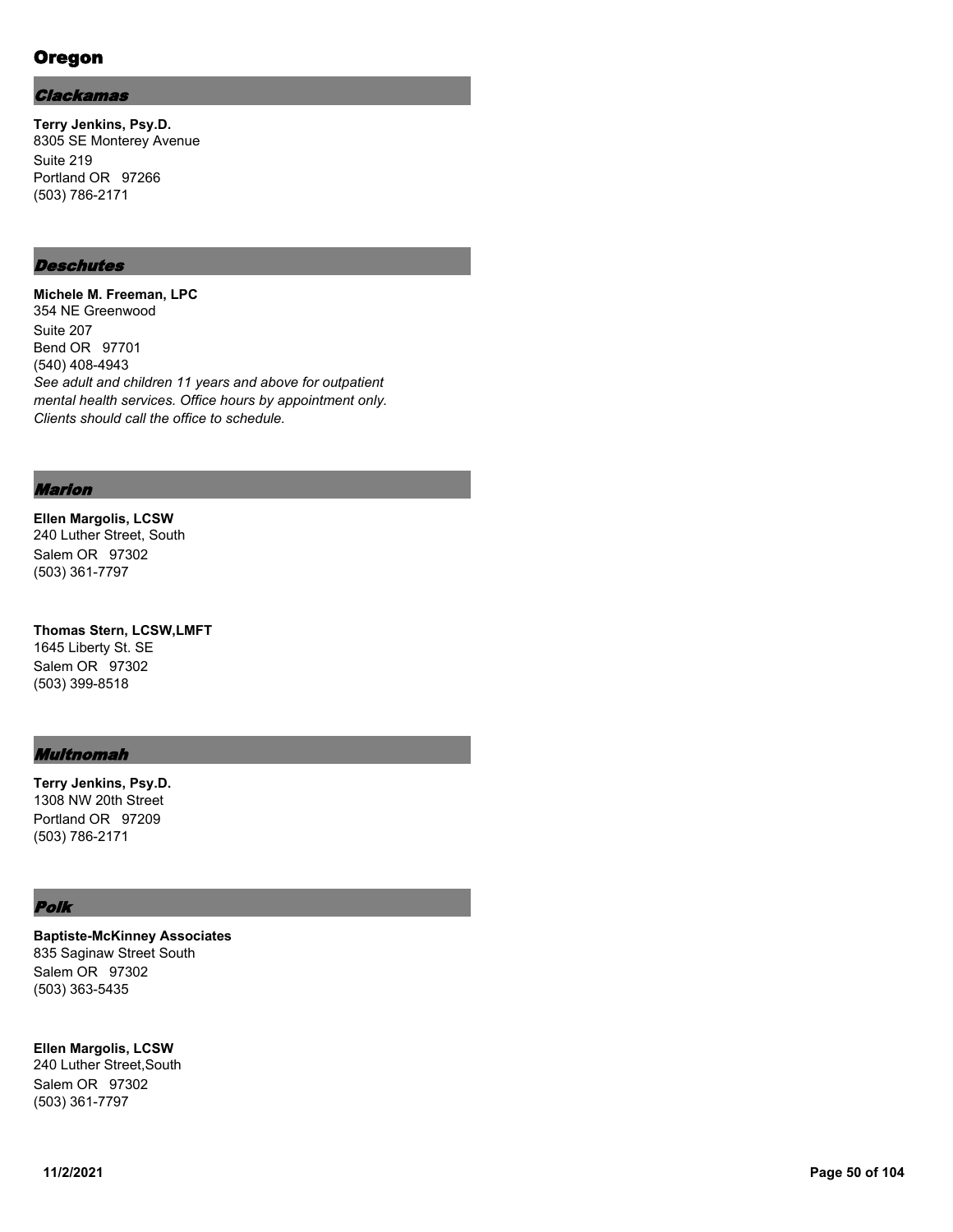**Inspired Path Counseling LLC** 835 Edgewood Road York PA 17402 (717) 401-4329 *Provides Outpatient Mental Health counseling. Specializes in Art Therapy and Play Therapy. Sees children 4 years and up.*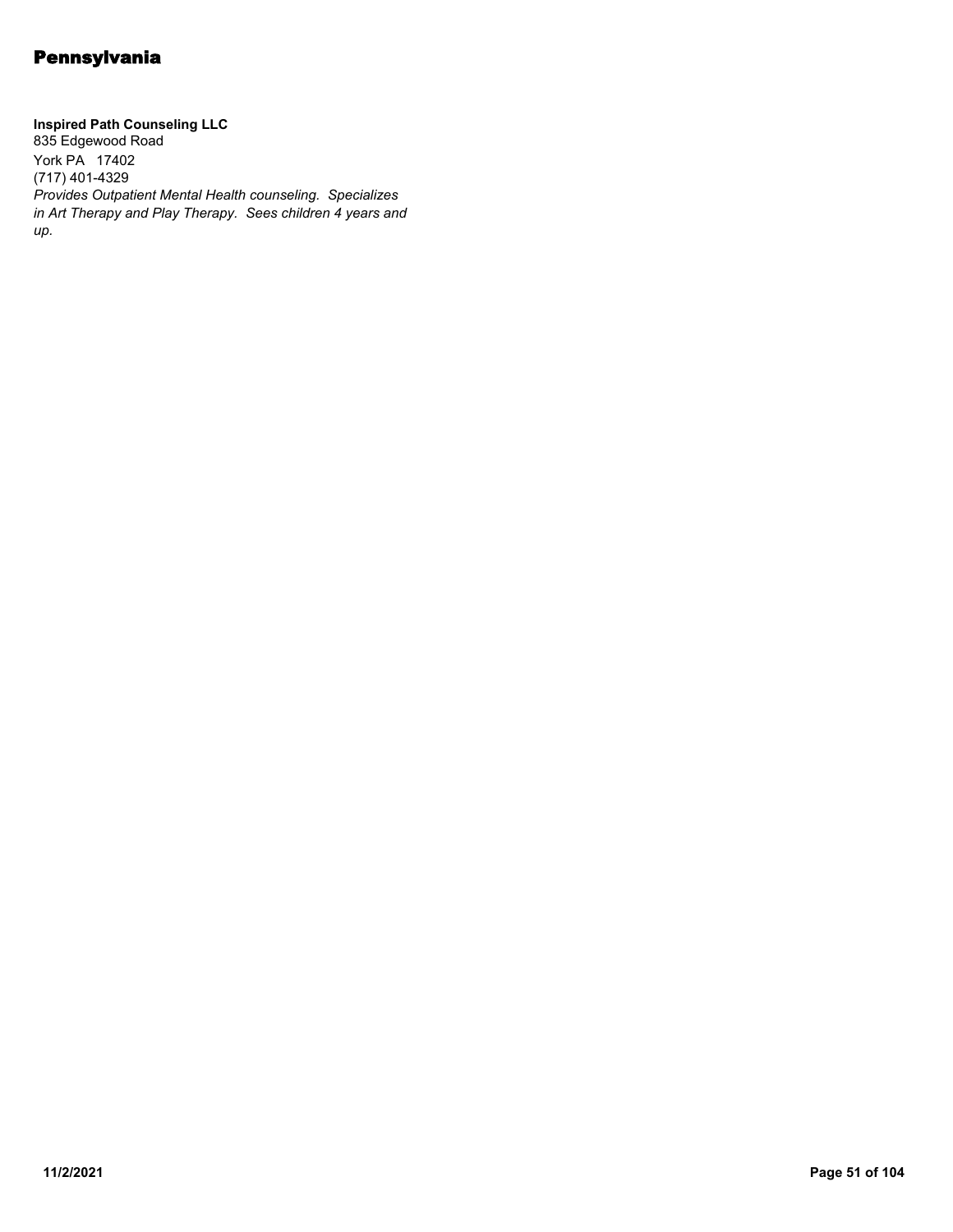#### l*dams*

### **Brylon Counseling & Consulting Svcs. LLC** 2796 Heidlersburg Road Gettysburg PA 17325 (717) 817-1093 *Sees ages 7+ for mental health and substance abuse services.*

**Gettysburg Counseling, LLC**

18 Carlisle Street Suite 108 Gettysburg PA 17325 (717) 420-5395 *Sees adults and children 2 years and above for outpatient mental health and substance abuse services. Client should call the office to schedule.*

### **Heritage Behavioral Health Counseling**

304 York Street Suite E Gettysburg PA 17325 (717) 359-8596 *Sees ages 4+ for mental health and substance abuse services.*

# **Joseph Levenstein, Ph.D.**

227 West High Street Gettysburg PA 17325 (717) 447-5222 *Sees adults for outpatient mental health and substance abuse issues.Office hours on Tue, Wed and Thursday.*

# **Laurel Life Services**

235 Table Rock Road Gettysburg PA 17325 (717) 398-2025

#### **Lori Dilling-Miley, MA**

3585 Carlisle Pike New Oxford PA 17350 (717) 624-1334 *Sees individuals 12 years and above for mental health issues only. No Friday hours available.*

**Pennsylvania Counseling Service - Gettysburg** 334 York Street Gettysburg PA 17325 (855) 272-1653

#### **Phoenix Counseling Services, LLC** 2311 Fairfield Road Suite F Gettysburg PA 17325 (717) 398-2044 *Sees individuals 5 years and above for outpatient mental health issues or dual diagnoses.*

# **Rose Maturo, LPC**

44 Carrolls Tract Road Fairfield PA 17320 (717) 752-5882 *Sees ages 4+ for mental health and substance abuse evaluations. May refer out for substance abuse treatment.*

### **Troy Johnson Counseling**

125 E. Broadway Gettysburg PA 17325 (773) 875-0928 *Teletherapy only at Gettysburg, PA location.*

# **TrueNorth Wellness**

44 South Franklin Street Gettysburg PA 17325 (717) 334-9111 *All intakes call a main number- mention the location where you want to be seen.*

# **Verity Counseling, LLC**

18 Carlisle St Suite 212 Gettysburg PA 17325 (717) 473-9131 *See adults and children 13 years and above for outpatient mental health services. Office hours are Monday thru Friday 8AM - 4PM. Evening hours by appointment only. Clients should call the office to schedule.*

#### **WellSpan Philhaven**

40 V-Twin Drive Suite 202 Gettysburg PA 17325 (717) 339-2710 *<body lang=EN-US style='tab-interval:.5in'> <p class=MsoNormal> At WellSpan Philhaven we can help you address mental health conditions such as depression, anxiety, bipolar disorder, attention deficit disorder, phobias, post-traumatic stress disorder and*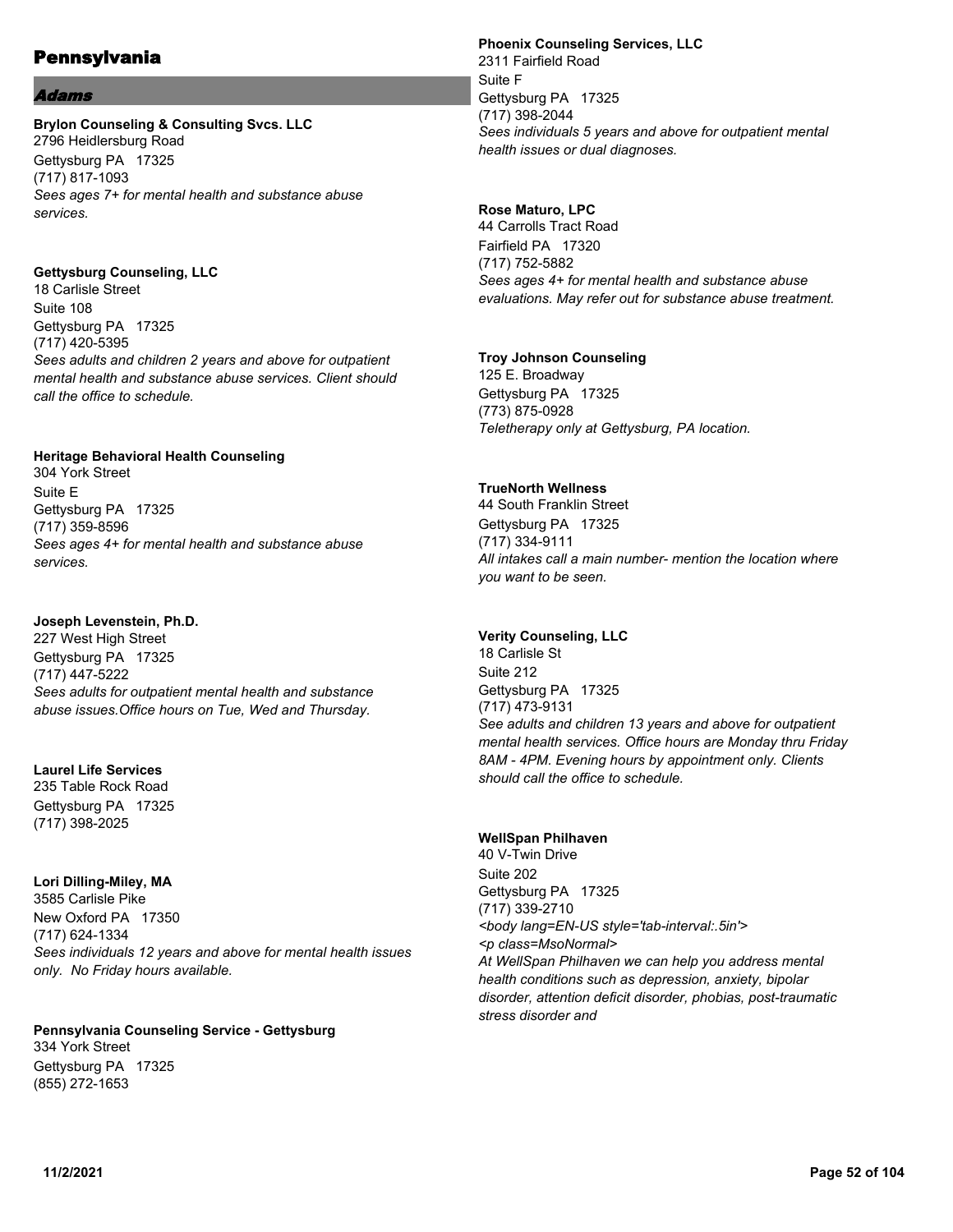### Allegheny

#### **Allegheny Mental Health Associates**

1326 Freeport Road Suite 250 Pittsburgh PA 15238 (412) 967-5660

4232 Northern Pike Suite 304 Monroeville PA 15146 (412) 967-5660 *Sees children and adults for mental health services only.*

429 Forbes Avenue Suite 712 Pittsburgh PA 15217 (412) 967-5660

230 North Craig Street Suite C Pittsburgh PA 15213 (412) 967-5660

9000 Perry Highway Suite 330 Pittsburgh PA 15327 (412) 967-5660

#### **Angelique Barlamas, MSW, LSW**

1229 Silver Lane Suite 1A McKees Rocks PA 15136 (412) 979-3732 *Sees individuals 5 years and above for outpatient mental health issues. Office hours 9am- 6pm Mon-Fri.*

#### **Calm Pittsburgh**

3495 Butler Street 3rd Floor Arsenal PA 15201 (412) 857-3717 *Sees adults and children ages 6 years and above for Outpatient Mental Health services. Hours of operation vary. Clients should call the office to schedule.*

**Cameron's Counseling & Consulting Services, LLC** 3506 Main Street Munhall PA 15120 (412) 403-8196 *Sees individuals 10 years and above for outpatient mental health services.*

#### **Christian Counseling Associates of Western PA** 325 North Highland Avenue

Pittsburgh PA 15206 (724) 396-1510

#### **Laurel Care South West, LLC**

8 Hattman Drive Coraopolis PA 15108 (412) 458-6565 *Sees adults and children 16 years and above for outpatient mental health and substance abuse services. Office hours are Monday - Thursdays 9AM-8PM, Fridays 9AM-5PM and weekends by appointment.*

#### **Lytle EAP Partners**

200 Cedar Ridge Drive Pittsburgh PA 15205 (412) 937-6400 *Sees adults and children 3 years and above*

#### **Megan Navratil, MS,LPC**

1840 Mayview Road Suite 205 Bridgeville PA 15017 (724) 338-2052 *Sees adolescents and adults for outpatient mental health services. Available Tuesday, Wednesday, Friday and Saturday by appointment only.*

# **New Horizon Counseling Center**

4300 Main Street 2nd Floor Munhall PA 15120 (412) 853-3189 *Sees individuals 13 years and above for outpatient mental health services and substance abuse evaluations. Saturday appointments are available.*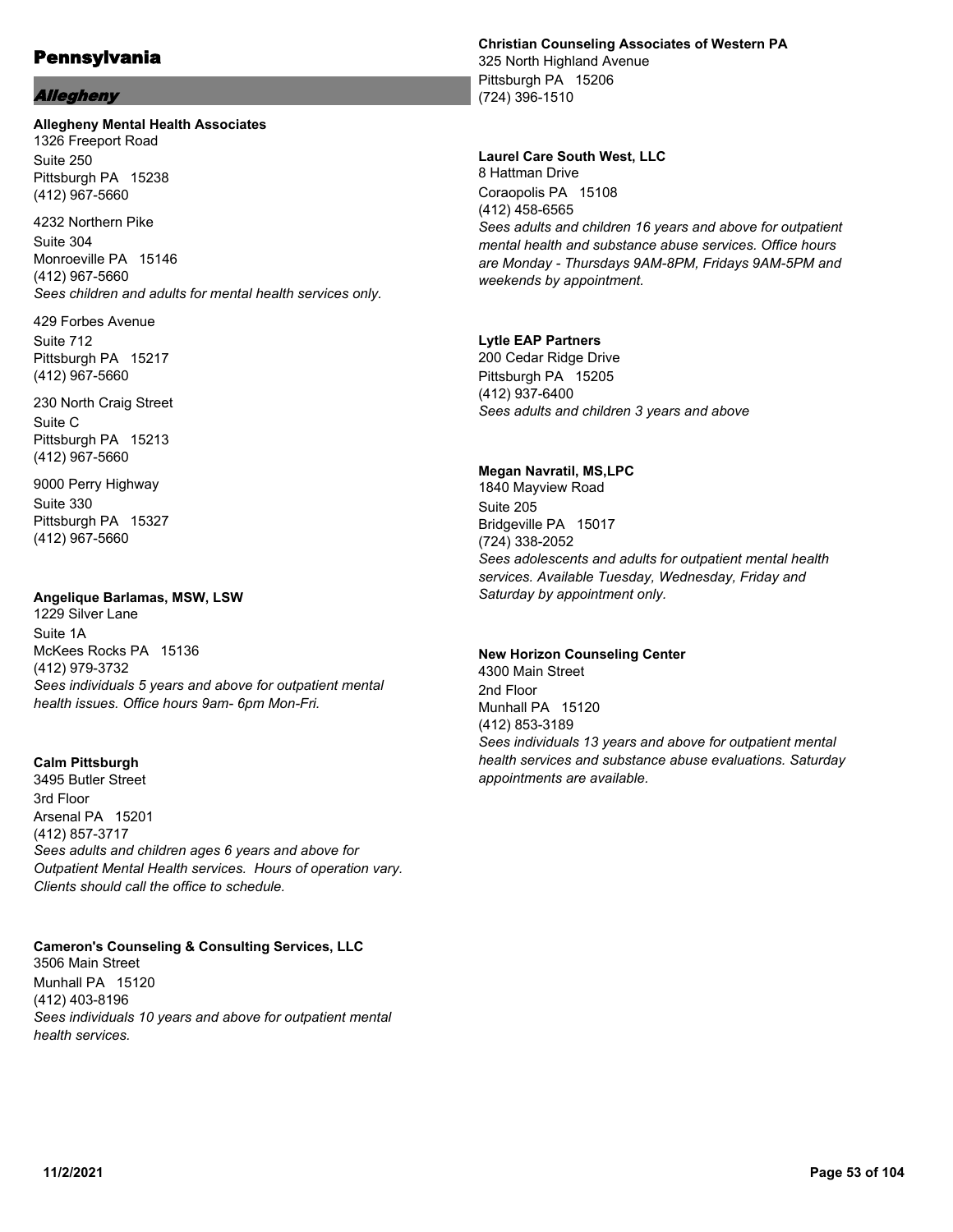# Allegheny

**Persoma PC** 2540 Monroeville Blvd. Monroeville PA 15146 (412) 823-5155 *Sees children, adolescents and adults for outpatient mental health services. Provides family and individual therapy sessions.*

200 Hightower Blvd. Suite 100 Pittsburgh PA 15205 (412) 823-5155

37 McMurry Road Suite 102 Pittsburgh PA 15241 (412) 823-5155

401 Shady Avenue Suite B 205 Pittsburgh PA 15206 (412) 823-5155

### **Phillips Counseling**

5889 Forbes Ave STE 210 Pittsburgh PA 15217 (412) 327-2189 *Sees adults and children 16 years old and above for outpatient mental health services. Office hours are Mondays - Fridays 9AM - 6PM. Clients should call the office to schedule.*

#### **Samaritan Counseling Center of Western PA** 414 Grant Street Sewickley PA 15143 (412) 741-7430

5875 Heckert Raod Bakerstown PA 15007 (724) 443-4110 *Sees individuals 5 years and above for mental health issues. Does not provide substance abuse services. Clients should call the office to schedule.*

202 Beaver Street 3rd Floor Sewickley PA 15143 (412) 741-7430 *Sees individuals 5 years and above for mental health issues. Does not provide substance abuse services. Clients should call the office to schedule.*

2040 Washington Road Pittsburgh PA 15241 (412) 854-4530 *Sees individuals 5 years and above for mental health issues. Does not provide substance abuse services. Clients should call the office to schedule.*

# **Steel Valley Wellness Group LLC**

1803 West Street Munhall PA 15120 (412) 368-3535 *Sees adults and children 4 years and above for outpatient mental health issues.*

# **Thomas Hathaway, LSW**

1412 Mount Royal Blvd. Glenshaw PA 15116 (412) 487-0949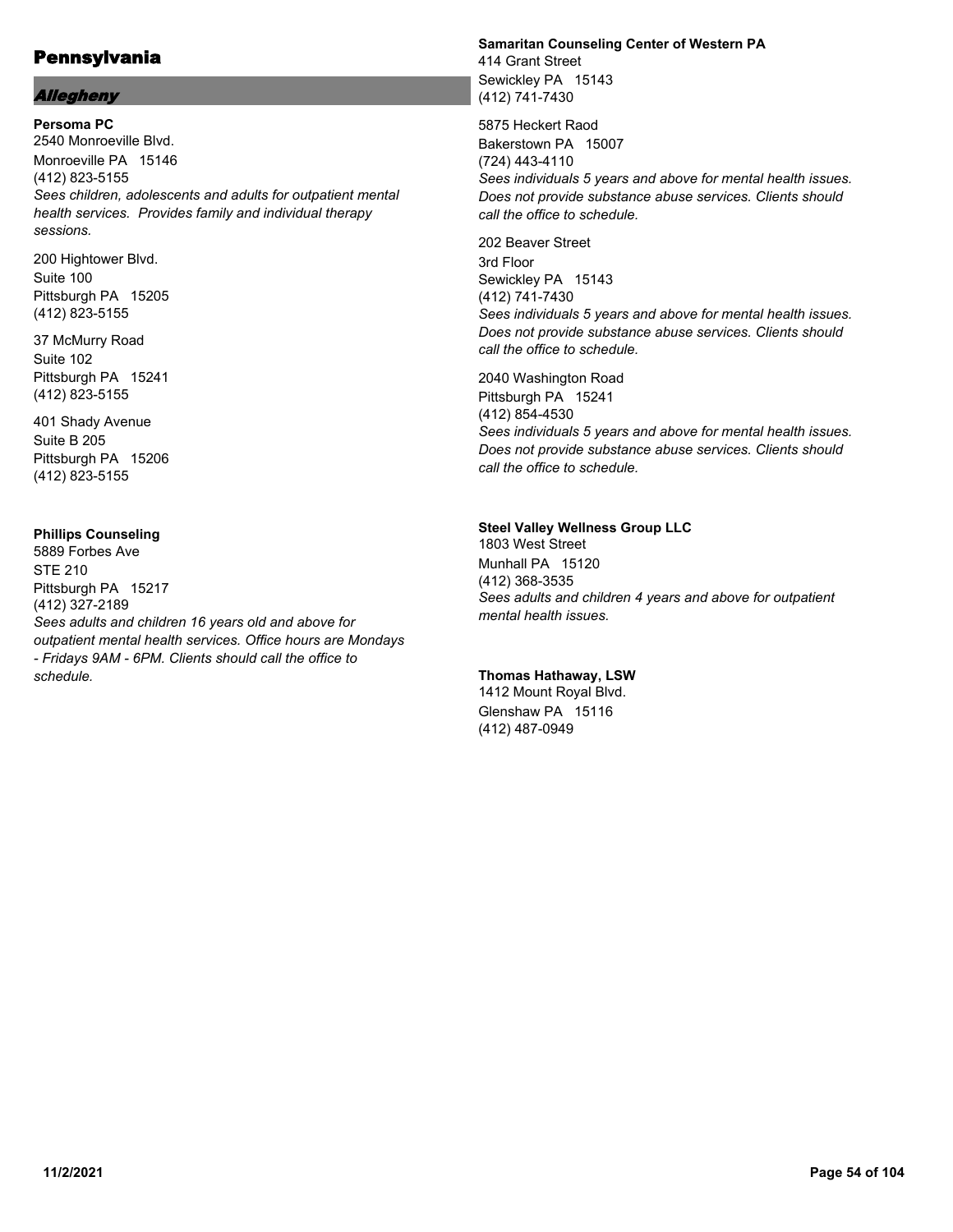### Beaver

### **JP Counseling & Associates, LLC**

701 Sharon Road Suite 2 Beaver PA 15009 (724) 494-6750 *See adults and children 13 years and above for outpatient mental health and substance abuse services. Office hours are Mondays thru Thursdays 9AM-9PM and Fridays 9Am-5Pm and Saturdays 9AM to 3PM. Client should call the office to schedule.*

# **Looking Straight Forward, LLC**

3140 Brodhead Rd Suite 1B Aliquippa PA 15001 (412) 596-1938 *Sees adults and children 10 years and above for mental health services. Office hours are by appointment only. Please call the office to schedule.*

#### **Samaritan Counseling Center of Western PA**

370 Iroquois Place Beaver PA 15009 (724) 775-4673 *Sees individuals 5 years and above for mental health issues. Does not provide substance abuse services. Clients should call the office to schedule.*

393 Adams Street Rochester PA 15047 (412) 741-7430 *Sees individuals 5 years and above for mental health issues. Does not provide substance abuse services. Clients should call the office to schedule.*

# Bedford

**Individual and Family Solutions/Rhonda Clark** 203 East Pitt Street Suite 201 Bedford PA 15522 (814) 624-2451 *Sees adults and children 3 years and above for outpatient mental health services.*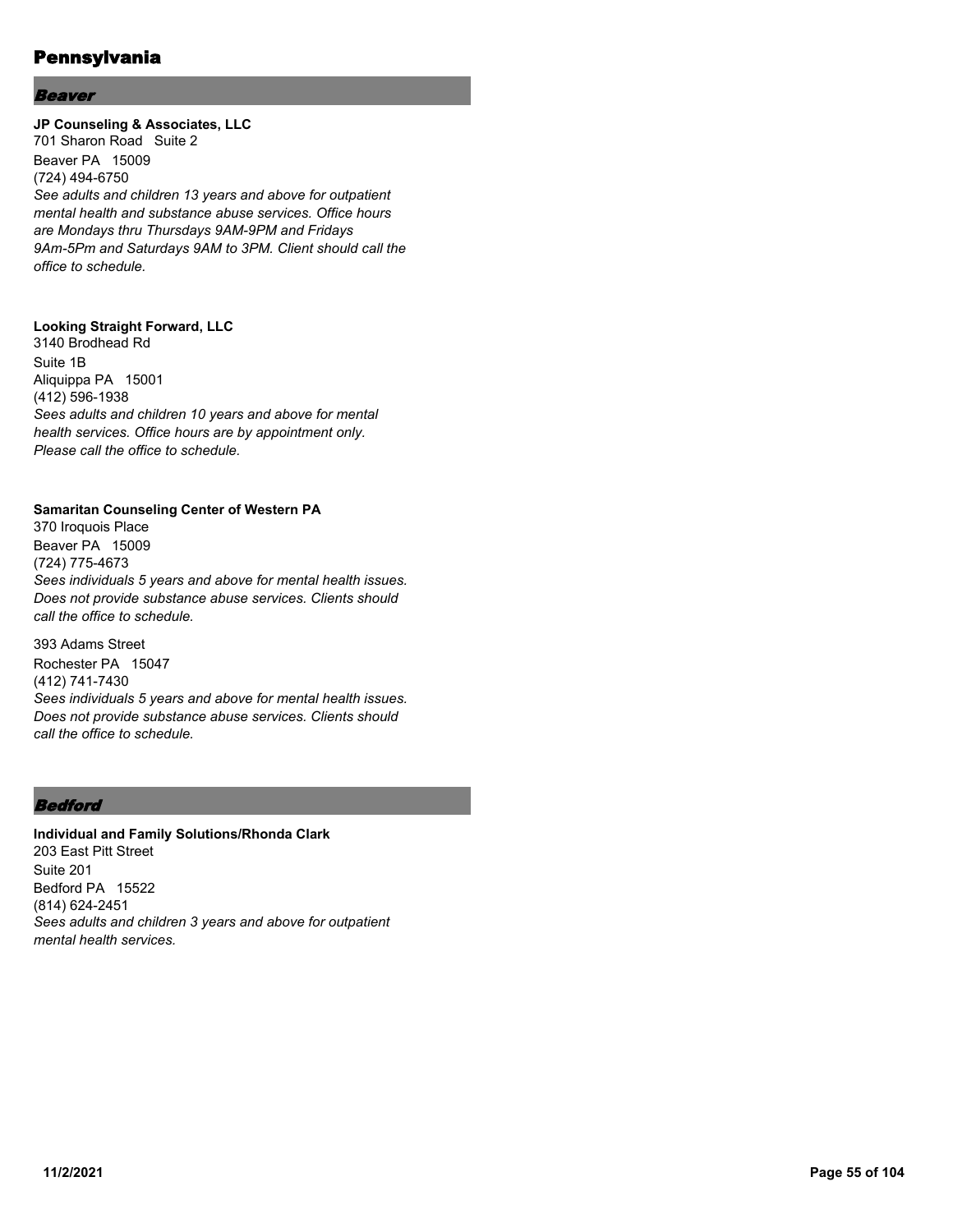#### **Berks**

### **All About Families Counseling, LLC** 235 West Second Street Birdsboro PA 19508

(610) 575-0390 *Sees individuals 3 years and above for outpatient mental health and substance abuse issues.*

#### **Beverly White Munsing, MSW, LCSW** 4 Park Plaza Office Center

Wyomissing PA 19610 (610) 376-0901

# **Callowhill Family Therapy**

244 North 5th St Reading PA 19601 (610) 372-8822 *See adults and children 6 years and above for outpatient mental health services. Office hours are Monday and Wednesdays 10:30AM-8PM and Tuesdays and Thursdays 10:30AM -77PM. Clients should call the office to schedule. Fax available.*

# **Christy Girard Counseling**

4 Wellington Blvd. Suite 202 Wyomissing PA 19610 (484) 668-1326 *Provides Outpatient Mental Health services. Sees children of all ages.*

# **Clear Purpose Counseling**

1125 Parkside Drive North Wyomissing PA 19610 (610) 406-2807 *Sees clients Monday through Thursday from 12:00 pm to 7:00 pm. Sees children 4 years and up.*

# **Counseling Arts of Maxatawny**

15895 Kutztown Road Maxatawny PA 19538 (610) 683-3301 *Sees individuals 6 years and above for mental health and substance abuse issues. Clients should call the office to schedule.*

# **Emotional Wellness, LLC**

3933 Perkiomen Ave Suite 102 Reading PA 19606 (610) 779-7272

#### **FairView Counseling & The Play Threapy Center**

1255 Perkiomen Avenue Reading PA 19602 (610) 396-9091 *Sees adults and children 3 years and above for outpatient mental health issues. Office hours are Mon-Thur 10am-8pm.*

### **Family Guidance Center**

1235 Penn Avenue Suite 206 Wyomissing PA 19610 (610) 374-4963 *Sees adults and children 4 years and above for mental health and substance abuse services.*

Boyertown Professional Center 5th & Montgomery Avenue Boyertown PA 19512 (610) 374-4963 *Sees adults and children 4 years and above for mental health and substance abuse services.*

3570 Old Route 22 Hamburg PA 19526 (610) 374-4963 *Sees adults and children 4 years and above for mental health and substance abuse services.*

658D Noble Street Kutztown PA 19530 (610) 374-4963

# **Jeff Laubach LPC**

2209 Quarry Drive Suite C36 West Lawn PA 19609 (610) 685-8621 *Sees individuals 4 years and above for outpatient mental health and sub stance abuse services.*

#### **Life Growth Marriage & Family Center**

5 South Centre Avenue Suite 200 Leesport PA 19533 (484) 578-9796 *Sees adults and children 5 years and above for outpatient mental health issues. Spanish speaking provider available. Some Saturday appointments available.*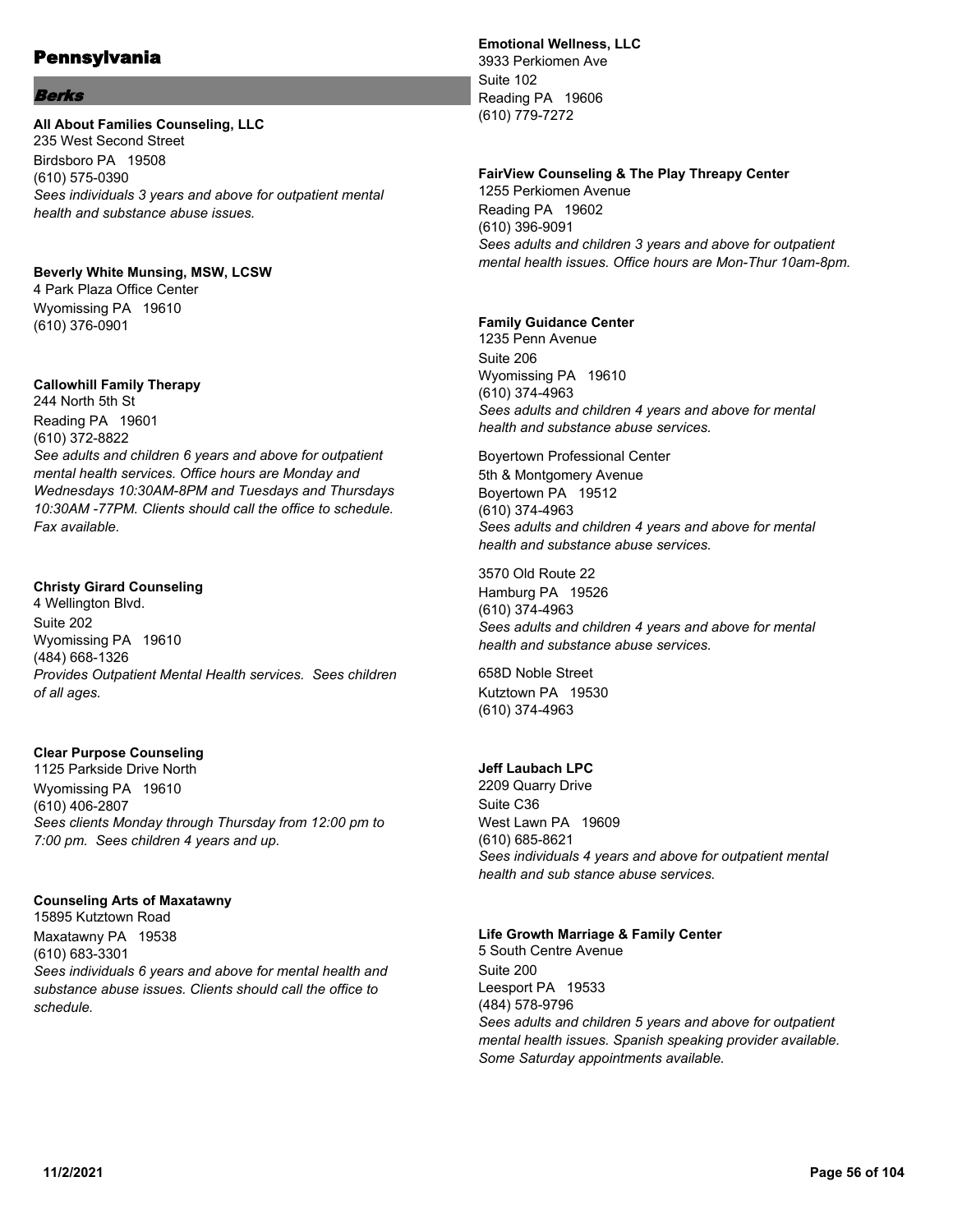### **Berks**

**Pamela Spellman, LCSW** 505 Penn Street Reading PA 19601 (610) 378-5300

### **Paragon Behavioral Health Services**

510 North Park Road Suite 2 Wyomissing PA 19610 (717) 466-6505 *Sees adults and children 5 years and above for outpatient mental health services. Office hours are 9AM to 5PM. Clients should call the office to schedule.*

# **Peaceful Hearts Counseling Services, Inc.**

548 Monument Road Hamburg PA 19526 (610) 562-1810 *Sees individuals 15 years and above for outpatient mental health issues.*

### **Pennsylvania Counseling Services**

125 South 5th Street Reading PA 19602 (855) 272-1653

# **Pennsylvania Counseling Services-Reading**

1733 Penn Avenue Reading PA 19609 (855) 272-1653

# **Penny L. Morris, LPC**

807 William Penn Blvd. Womelsdorf PA 19567 (610) 781-0186 *Sees adult and children 6 years and above for outpatient mental health services. Office hours are Monday thru Thursday 8AM-8PM and every other Saturday 8AM - noon, by appointment only. Clients should call the office to schedule.*

# **Reading Counseling Services, LLC**

122 W. Lancaster Avenue Suite 104 Shillington PA 19607 (888) 768-4372 *Sees adults and children age 3 and older for outpatient mental health services.*

**Recharge Your Life, LLC** 845 North Park Road Wyomissing PA 19610 (484) 269-6572 *Sees individuals 6 years and above for outpatient mental health or dual diagnosis.*

### **Richard Loeb, MA**

15895 Kutztown Road Maxatawny PA 19538 (610) 683-3301 *Sees individuals 9 years and above for mental health and substance abuse issues. Clients should call the office to schedule.*

### **Safe and Sound Counseling LLC**

1161 Penn Avenue Wyomissing PA 19610 (267) 225-7402 *Sees individuals 6 years and above for outpatient mental health and substance abuse issues. Can do SAP evaluations.*

# **TriCounty Counseling**

3200 Main Street PO Box 284 Morgantown PA 19543 (484) 798-7486 *Sees adults and children 4 years and above for outpatient mental health and substance abuse services. Clients should call the office to schedule.*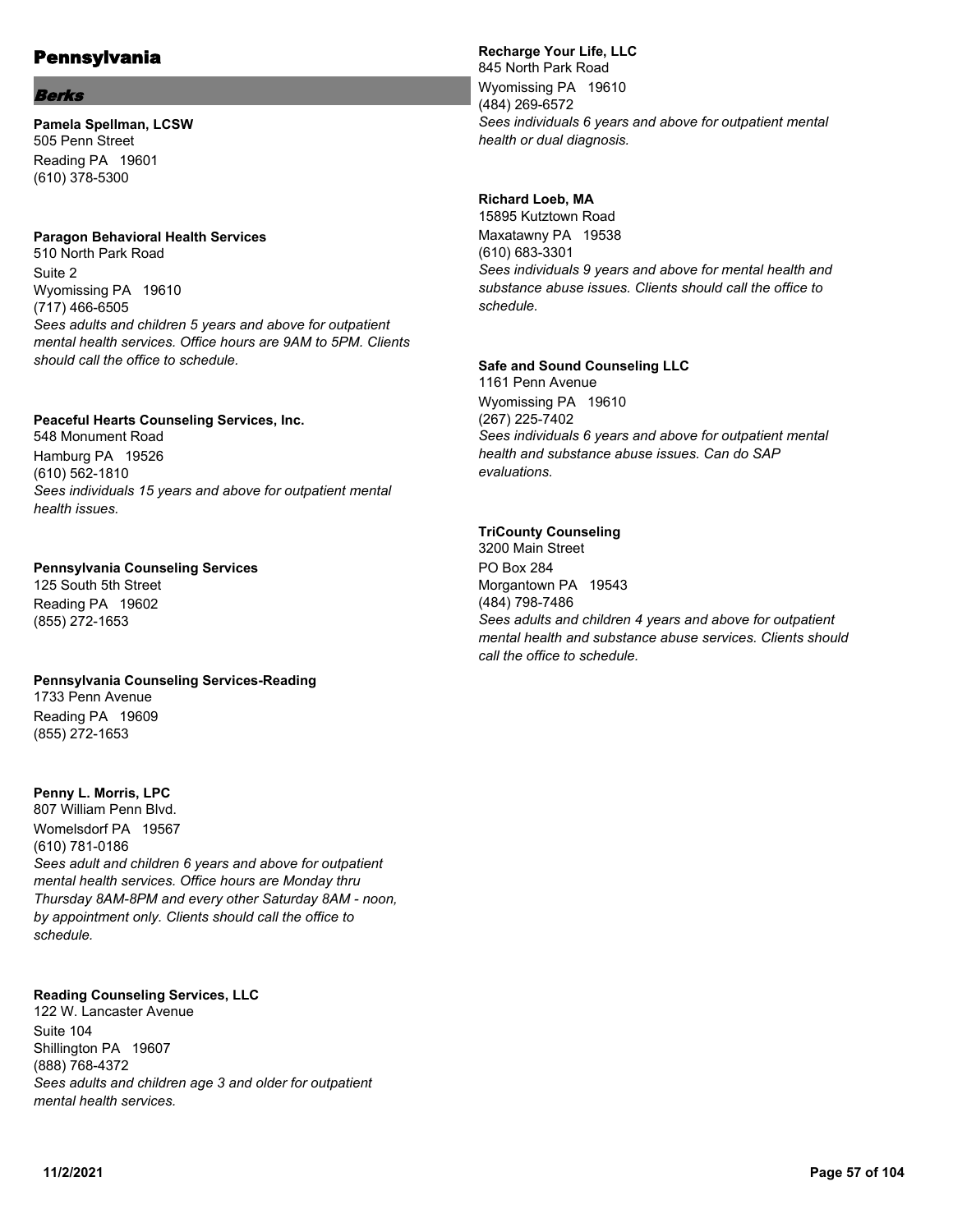# Blair

**Ann Scheurer, LPC** Critical Incident Responder Altoona PA 16602 (814) 937-3966

# **Billie Fletcher-Haines, LCSW**

516 Allegheny Street Suite 106 Hollidaysburg PA 16648 (814) 935-6920

# **Blair Family Solutions, LLC**

1310 Valley View Boulevard Altoona PA 16602 (814) 944-9970

# **David R. Knapp, LCSW Counseling**

615 Howard Avenue Suite 214 Altoona PA 16601 (814) 944-9534 *See individuals 18 years and up. Monday through Thursday 9:00 am to 7:00 pm.*

# **Gentle Counseling, LLC**

521 East 25th Avenue Altoona PA 16601 (814) 932-7078 *Sees adults and children 4 years and above for outpatient mental health issues.*

# **Mark Frederick, LPC**

615 Howard Avenue Suite 212 Altoona PA 16601 (814) 941-8301

# **Roberta Weiner, LCSW**

961 Old 6th Avenue Road Altoona PA 16602 (814) 944-7961 *Sees individuals 18 and above for mental health and substance abuse services. Members should call the office to schedule. DOT/SAP provider. Located at Circle of Life Holistic Health Center.*

**The Murray Organization, LPD** 206 Allegheny Street Hollidaysburg PA 16648 (814) 695-7942

# **Bradford**

**Finding New Hope Counseling** 425 East Main St Canton PA 17724 (570) 673-8662 *Sees adults and children 2 years and above for outpatient mental health services. Office hours are Monday thru Friday 8AM -4PM. Evening hours available by appointment only. Clients should call the office to schedule.*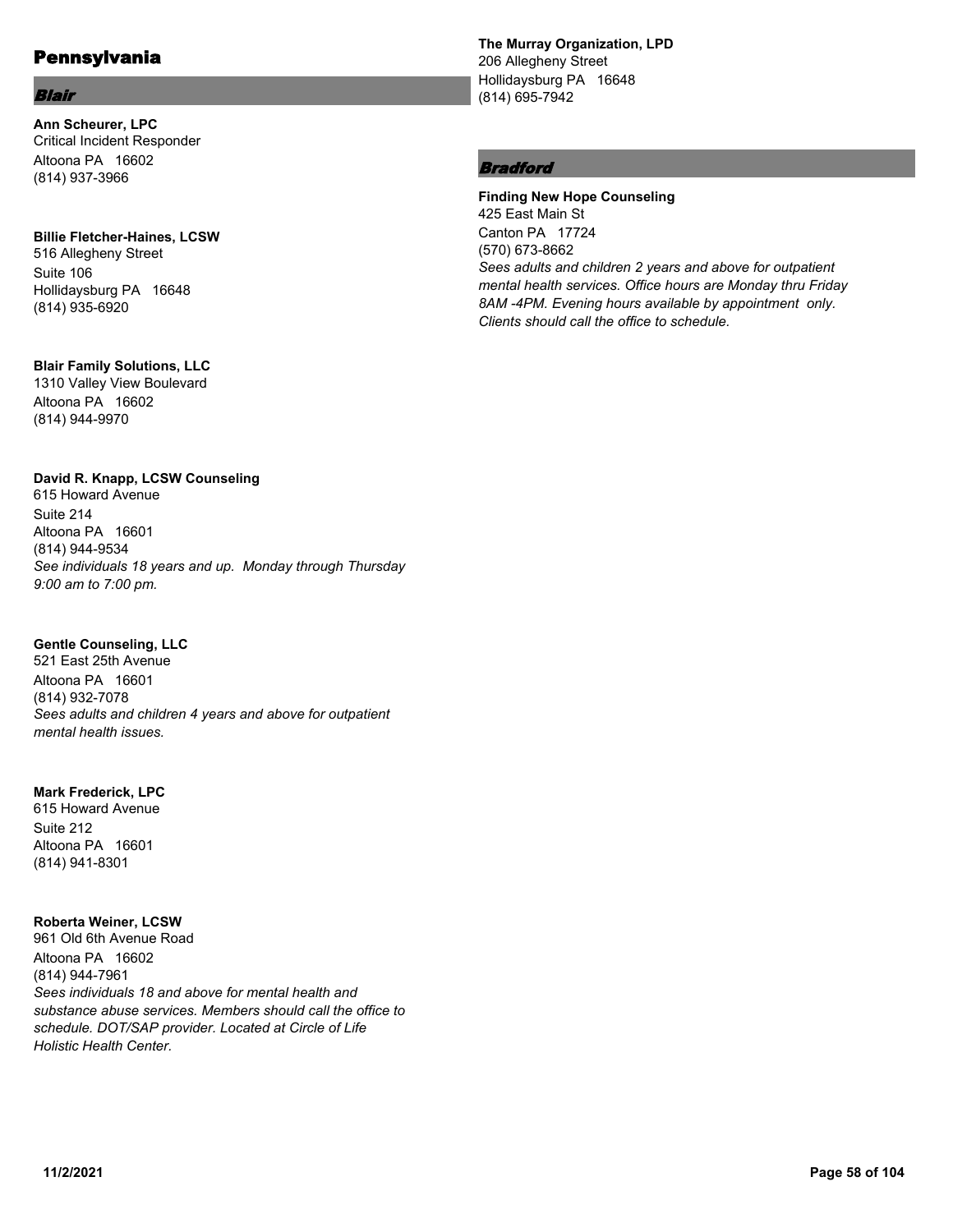### Bucks

**Care Connection** 1 Oxford Valley Mall Suite 812 Langhorne PA 19047 (215) 331-3200

3237 Bristol Road Bensalem PA 19020 (215) 331-3200

# **Dee Lundgren, LPC**

One Oxford Valley Suite 814 Langhorne PA 19047 (215) 264-0070

# **Family Service Association of Bucks County**

4 Cornerstone Drive Langhorne PA 19047 (215) 757-6916 *Sees adults and children age 3 and older for outpatient mental health and substance abuse services. Also, Spanish speaking services are available.*

Georgetown Commons, Suite 1 708 North Shady Retreat Road Doylestown PA 18901 (215) 345-0050

200 Apple Street, Suite 1 Quakertown PA 18951 (215) 538-1616

# **J Pina Clinical Services**

PO Box 823 Levittown PA 19058 (267) 229-7102 *Sees adults, adolescents and children for outpatient mental health services*

# **Karen Miller Counseling, LLC**

149 North Main St Dublin PA 18917 (267) 870-7172 *Sees adults 18 years and older for outpatient mental health and substance abuse services. Office hours are by appointment only: days, evenings and weekend hours available. Clients should call the office to schedule.*

# **Malvern Institute**

4612 East Street Road Feasterville-Trevose PA 19053 (610) 800-4906 *Sees individuals 18 years and above for substance abuse issues.*

# **Mark Falango, LCSW**

66 West Bridge Street New Hope PA 18938 (215) 701-7144

# **New Leaf Psychotherapy**

504 Lakeside Drive Southampton PA 18966 (215) 354-0777 *Sees adults and children age 3 and older for outpatient mental health and substance abuse services.*

# **Safety Sensitive Solutions, LLC**

127 S 3rd St Suite 2 Perkasie PA 18944 (267) 577-5703 *Sees adults 18 years old and older for substance abuse services. Office hours are Monday - Friday Noon to 8PM and Saturdays by appointment only. Clients should call the office to schedule.*

# **Sharon Drexler, LCSW**

16 N. Franklin Street Suite 200B (2nd Fl) Doylestown PA 18901 (215) 701-7005

# **Yaritza Zayas Counseling and Therapy**

501 Cambria Avenue Suite 131 Bensalem PA 19020 (267) 317-7796 *Sees clients 18 years or older. Appointments until 7:00PM on Mondays and Wednesdays. No appointments on Thursdays. Provider speaks and writes Spanish.*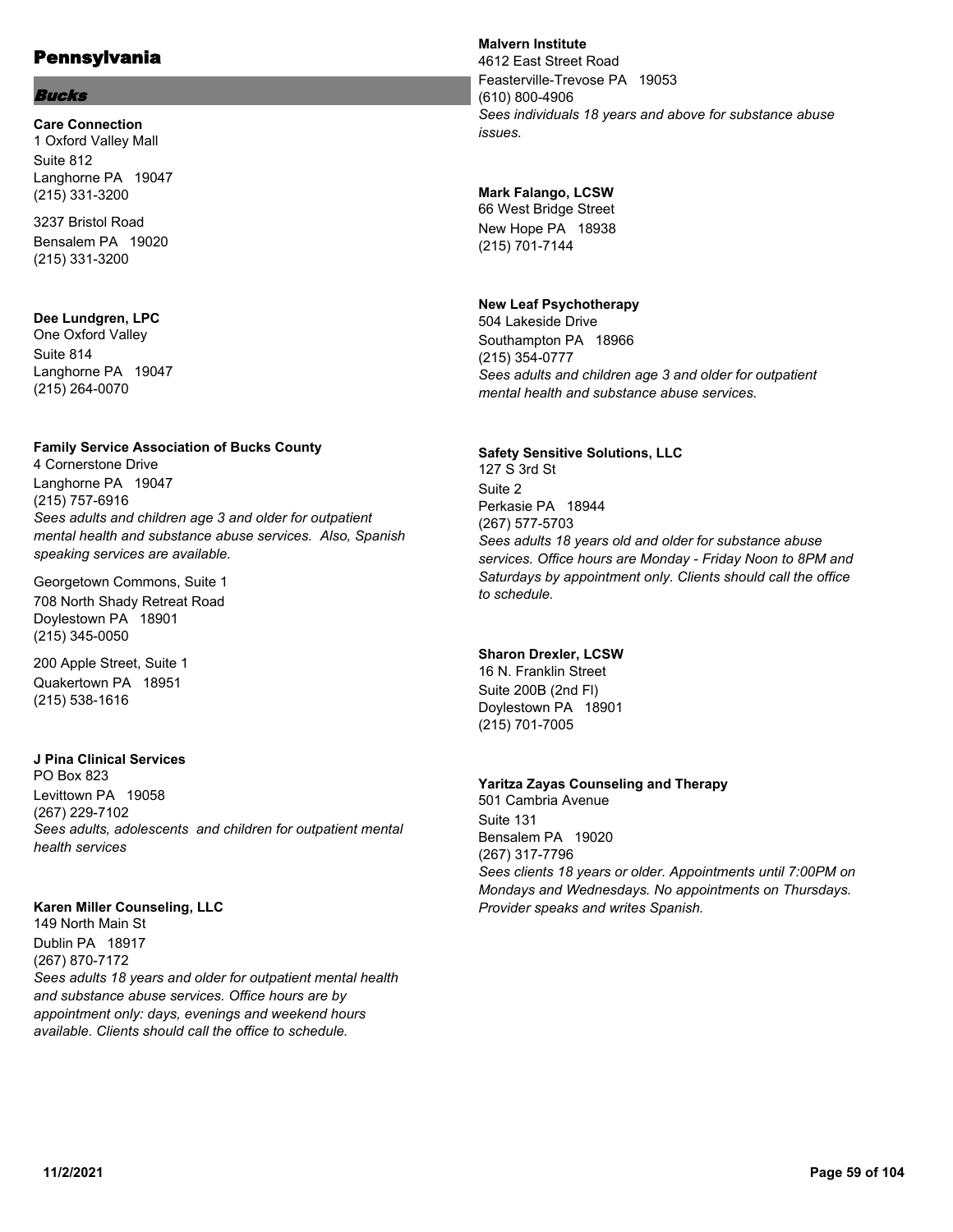# Butler

**Lytle EAP Partners** 20397 Rt 19 2 Landmark North Suite 310 Cranberry Township PA 16066 (800) 327-7272 *Sees adults and children 3 years and above*

2200 Garden Drive Seven Fields PA 16046 (800) 327-7272 *Sees adults and children 3 years and above*

### **Robert Groman, LCSW**

20397 Rt. 19, Suite 238 Cranberry Township PA 16066 (724) 776-1871

# **Samaritan Counseling Center of Western PA**

1201 North Main Street Butler PA 16001 (724) 287-5449 *Sees individuals 5 years and above for mental health issues. Does not provide substance abuse services. Clients should call the office to schedule.*

# **Centre**

**Garth Jackson Gillan, LPC** 108 West Beaver Avenue Suite 205 State College PA 16801 (814) 880-2437 *Sees individuals 6 years and above for mental health and substance abuse issues. Hours are 1 p.m. to 6 p.m Monday - Thursday.*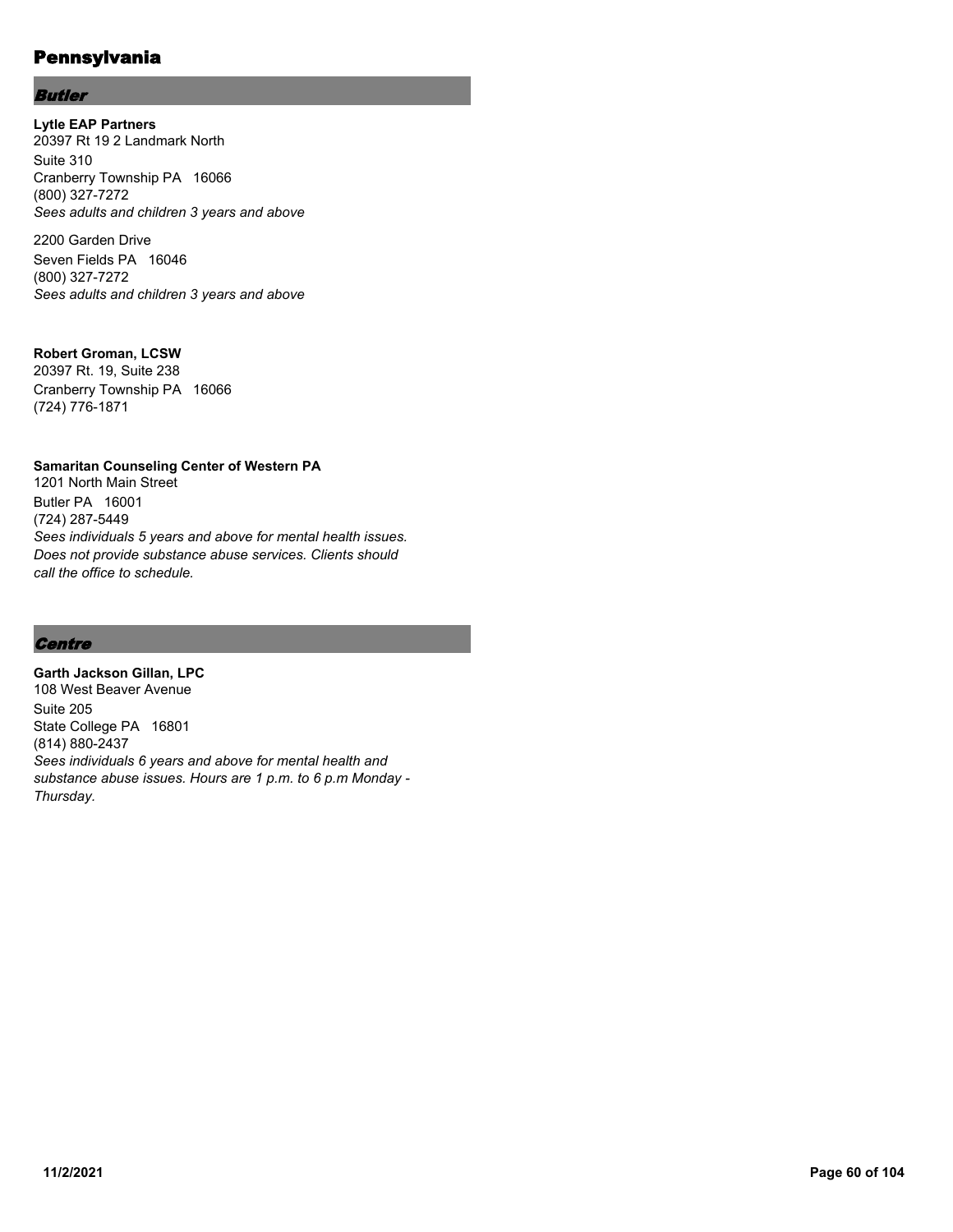#### Chester

**Addiction & Psychological Therapy Inc.** 811 West Chester Pike West Chester PA 19382 (610) 696-0325

#### **Annemarie Lange, LPC**

610 East Lancaster Avenue Berwyn PA 19312 (484) 678-7565

#### **Aversa Counseling Group of Chester County, LLC**

Lionville Professional Center 91 Dowlin Forge Road Exton PA 19341 (610) 363-7115 *Sees adults and children age 4 and up for outpatient mental health and substance abuse services.*

# **Brandywine Valley Counseling & Neurofeedback Center**

999 West Chester Pike Suite B-1 West Chester PA 19382 (610) 429-4100 *Sees adults for outpatient mental health and substance abuse services.Office is open Monday -Thursday 10am-9pm*

#### **Chester County Therapy**

21 South Church Street West Chester PA 19382 (484) 798-7486 *Sees adults and children 4 years and above for outpatient mental health and substance abuse services. Clients should call the office to schedule.*

# **Human Mgmt. Svcs. Inc.**

1463 Dunwoody Drive West Chester PA 19380 (800) 343-2186

#### **Lake Therapy**

412 East King Street Malvern PA 19355 (717) 575-3757 *Sees adults and children 5 years and above for mental health and substance abuses services. Clients should contact the office to schedule. Services provided at this location on Thursday only.*

**Laura Harting, LCSW** 45 Darby Road Suite E-4 Paoli PA 19301 (315) 283-4909 *Sees children, teens and families for outpatient mental health services*

#### **Life Counseling Services**

1440 Russell Road Paoli PA 19301 (610) 644-6464 *Sees individuals for mental health issues.*

219 West Lancaster Avenue Paoli PA 19301 (610) 644-6464

#### **Malvern Institute**

1161 Lancaster Avenue Berwyn PA 19312 (610) 800-4906 *Sees individuals 18 years and above for substance abuse issues.*

# **Clearfield**

**Sean Dwyer, LCSW** 1033 Turnpike Avenue Suite 300 Clearfield PA 16830 (814) 952-4875

# **Clinton**

**Community Services Group, Inc.** 7930 Nittany Valley Drive Mill Hall PA 17751 (570) 323-6944

# Columbia

**Bloomsburg Psychological Center, LLC** 816 Central Road Bloomsburg PA 17815 (570) 387-1832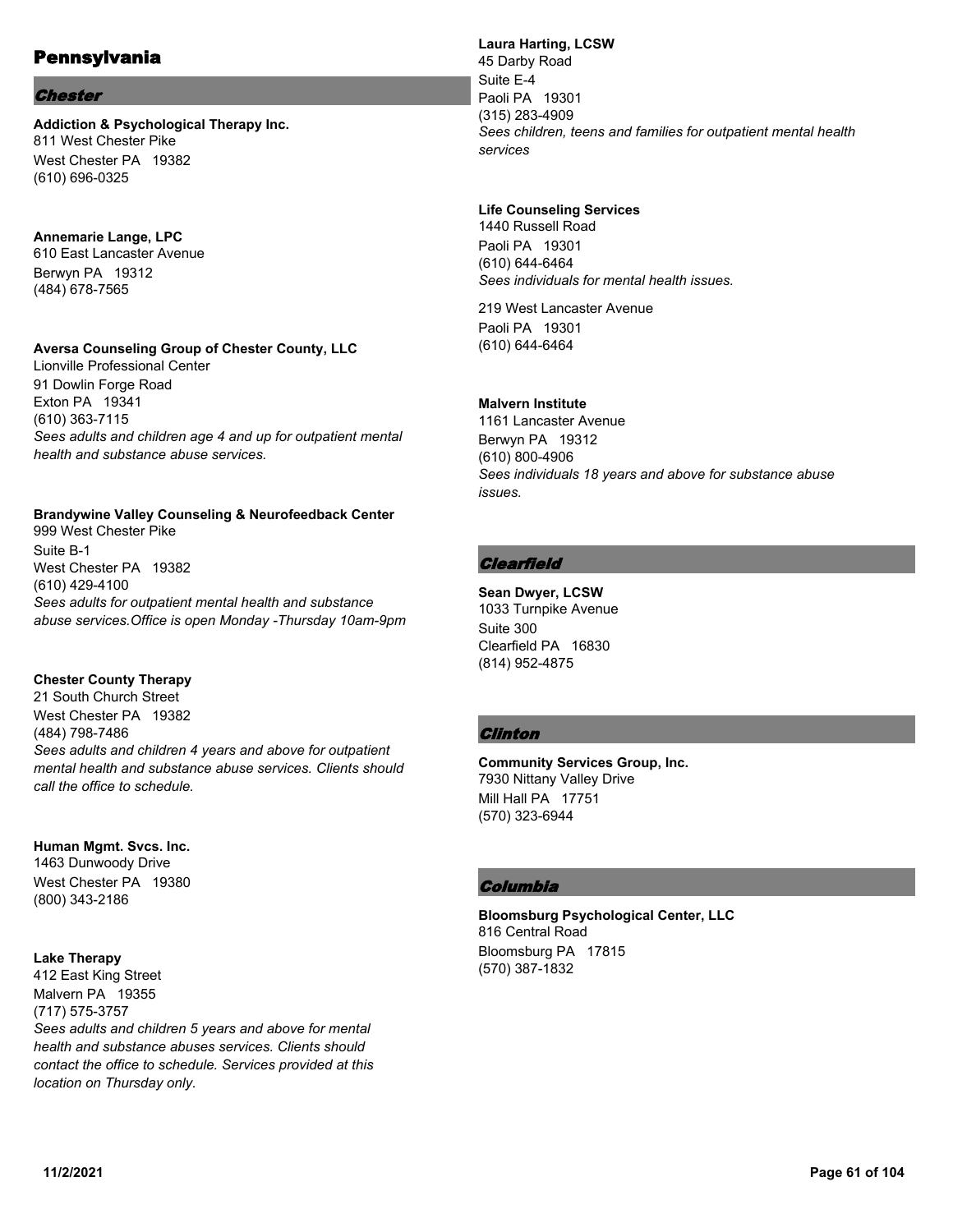# **Cumberland**

#### **Agape Counseling of Central Penn**

5249 Simpson Ferry Road Mechanicsburg PA 17050 (717) 487-5493 *Sees Adults and children 5 years and above for outpatient mental health and substance abuse issues.*

### **Alcove Counseling Services, PC**

1150 Lancaster Blvd. Suite 100 Mechanicsburg PA 17055 (717) 691-1090 *Sees ages 5+ for mental health and substance abuse services. Also provides Christian Counseling.*

### **Aliff Counseling Services, LLC**

130 South Penn Street Suite 201 Shippensburg PA 17257 (717) 477-2556 *Sees clients 22 years and under for outpatient mental health services. Office hours are Tuesdays, Wednesdays and Thursdays 8AM-5PM. Clients should call the office to schedule.*

20 E. Burd Street Suite 1 Shippensburg PA 17257 (717) 477-2556 *Sees clients 22 years and under for outpatient mental health services. Office hours are Tuesdays, Wednesdays and Thursdays 8AM-5PM. Clients should call the office to schedule.*

#### **Behavioral Healthcare Consultants, P.C.**

645 North Twelfth Street Suite 300 Lemoyne PA 17043 (800) 535-4803 *Sees ages 5+ for mental health and substance abuse services.*

# **Blanc Counseling Services**

1017 Mumma Road Suite 200 Wormleysburg PA 17043 (717) 303-5960 *Sees ages 3+ for mental health and substance abuse services. Office is closed on Fridays.*

### **Covenant Counseling** 4 West Street Newville PA 17241 (717) 776-3092 *Sees teens and adults for mental health services only. Clients should call the office to schedule. Does not provide substance abuse services.*

#### **Cumberland Franklin Counseling Services LLC** 9076 Possum Hollow Road

Shippensburg PA 17257 (717) 532-2196 *Office is closed on Fridays.*

# **Cumberland Valley Counseling Associates, PC**

1200 Walnut Bottom Road Suite 311 Carlisle PA 17015 (717) 243-1511 *Sees ages 7+ for mental health and substance abuse services.*

### **Diakon Child, Family & Community Ministries**

960 Century Drive P.O. Box 2001 Mechanicsburg PA 17055 (717) 795-0330

571 Mountain Road Boiling Springs PA 17007 (717) 795-0330

# **Fiat Lux Counseling, LLC**

219 East Main Street Suite 201 Mechanicsburg PA 17055 (717) 458-8450 *Sees ages 3+ for mental health services. Does not provide substance abuse services. No evening hours available.*

#### **Franco Psychological Associates, PC**

26 State Avenue Suite 101 Carlisle PA 17013 (717) 243-1896 *Sees children and adults for mental health and substance abuse services.*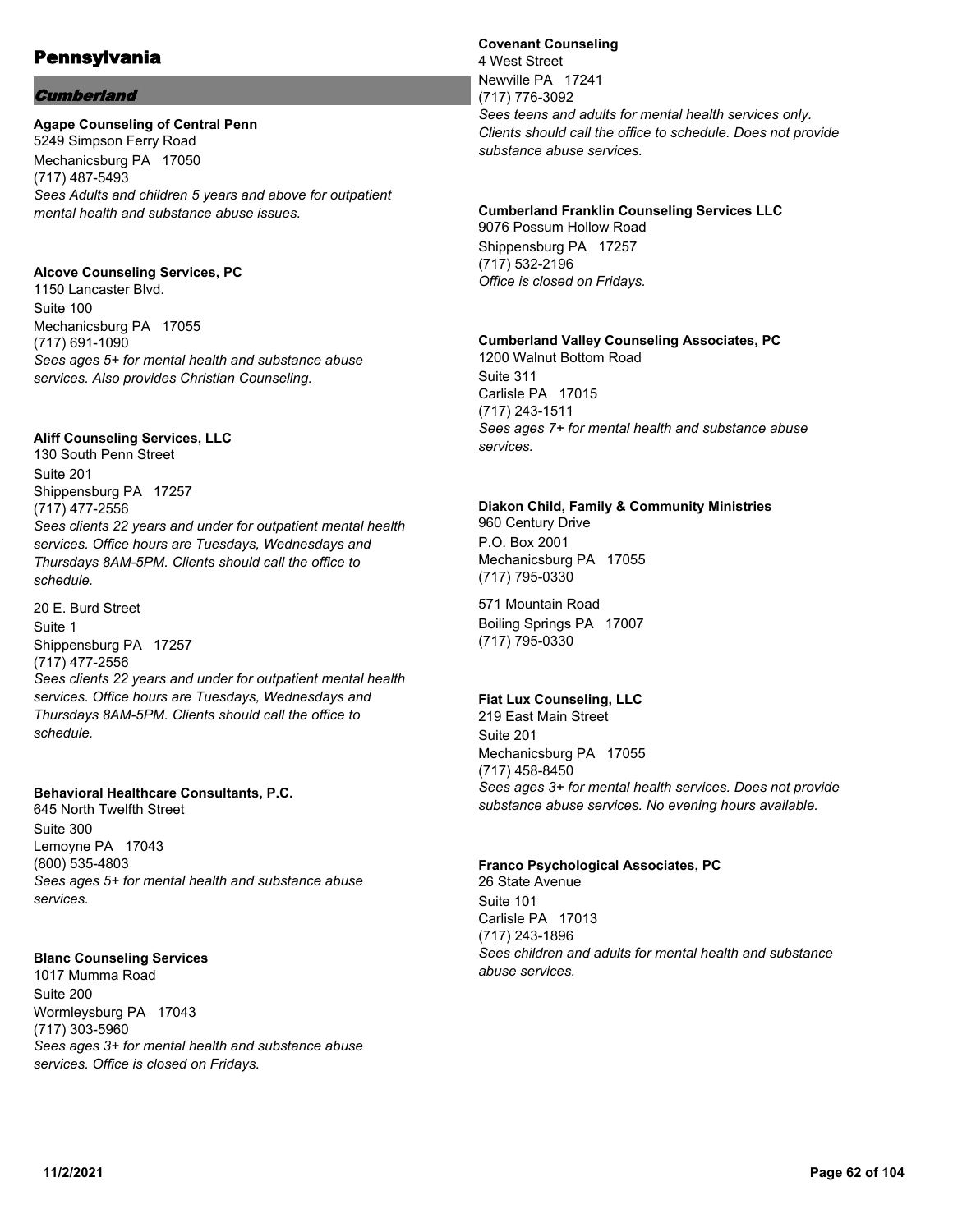# **Cumberland**

**Franklin Family Services** 816 Belvedere Street Carlisle PA 17013 (717) 243-6500 *Sees ages 4+ for mental health and substance abuse services.*

412 Erford Road Camp Hill PA 17011 (717) 732-2917

**Gallant Psychological and Forensic Services, LLC** 3803 Cedar Ave

Camp Hill PA 17011 (717) 763-4684 *Sees adults and children of all ages for outpatient mental health services. Office hours are Monday, Tuesday, Wednesday, Thursday evenings and some Saturdays by appointment only. Clients should call the office to schedule.*

### **Jared L. Young, Psy.D., LCSW**

51 Central Boulevard Camp Hill PA 17011 (717) 606-3796 *Sees adults and children age 6 and older for outpatient mental health and substance abuse issues.*

#### **Kathryn Kurdt, LPC**

101 Independence Drive 1st Floor Shippensburg PA 17257 (717) 658-5626 *Provides outpatient mental health and substance abuse services to individuals 13 years and above. Hours of operation are Monday through Friday 9-5. Evening hours vary. No weekend appointments.*

#### **Laurel Life Services**

5006 East Trindle Road Suite 101 Mechanicsburg PA 17050 (717) 243-1326

# **LC Peters Counseling**

5256 East Trindle Road Mechanicsburg PA 17050 (717) 319-0317 *Sees individuals 5 years and above for mental health issues. Does not provide substance abuse services.*

**Leedy/Abbey Counseling Services LLC** 3201 Spring Road Carlisle PA 17013 (717) 241-2345 *Sees adults and children 2 years and above for mental health issues. Does not provide substance abuse services. Members should call to schedule their appointment.*

781 Poplar Church Road Camp Hill PA 17011 (717) 241-2345 *Sees adults and children 2 years and above for mental health issues. Does not provide substance abuse services. Members should call to schedule their appointment.*

#### **Maria Amatucci, LCSW**

23 Central Blvd. Camp Hill PA 17011 (717) 614-9717 *See adults and children 3 years and above for mental health issues only. No Fax Machine.*

### **Mock-Mays Associates**

47 West Pomfret Street Carlisle PA 17013 (717) 258-0214 *Sees ages 4+ for mental health and substance abuse services.*

# **New Insights II, Inc.**

716 State Street Lemoyne PA 17043 (717) 303-2035 *Provides substance abuse services.*

# **Northeastern Counseling Services**

5021 East Trindle Road Mechanicsburg PA 17050 (717) 406-5190 *Sees adults and children 9 years and above for outpatient mental health services. Office hours are Monday - Saturday 8AM to 9PM. Clients should call the office to schedule.*

#### **Open Door Counseling**

205 Grandview Ave Suite 200J Camp Hill PA 17011 (717) 250-1236 *Sees individuals 18 years and above for outpatient mental health services. Office hours are 5:00 pm to 8:00 pm Monday, Tuesday, Wednesday and Friday. Thursday hours are 8:00 am to 8:00 pm.*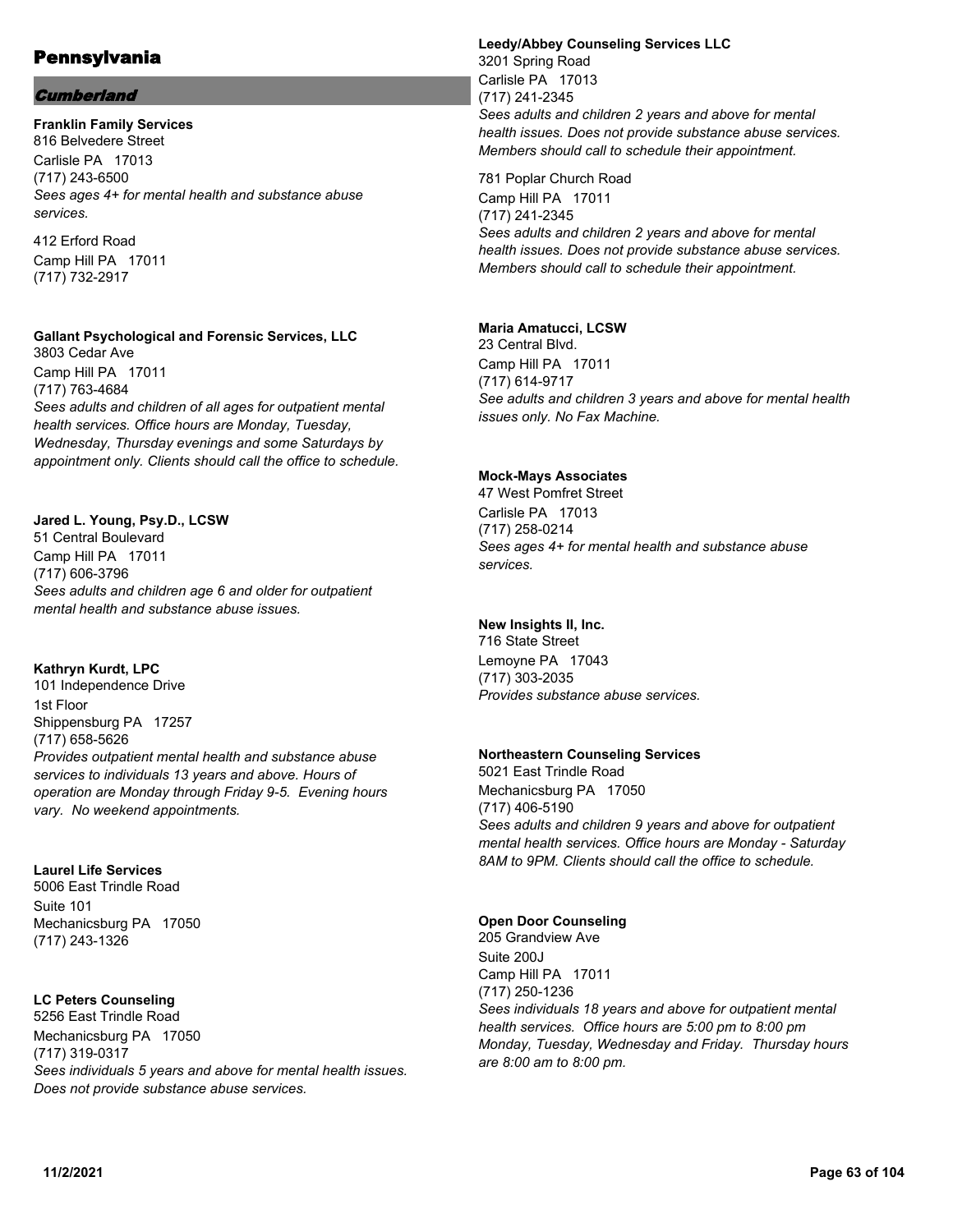# **Cumberland**

**Park Counseling Center** 205 Grandview Ave Suite 200-H Camp Hill PA 17011 (717) 516-1767 *Sees individuals 10 years and above for outpatient mental health issues.*

# **Pennsylvania Counseling Services-Carlisle**

1 Greystone Road Carlisle PA 17013 (855) 272-1653 *Sees ages 18+.*

### **Pennsylvania Counseling Services-West Shore** 445 Gettysburg Pike Mechanicsburg PA 17055 (855) 272-1653

### **Revive Relationship Therapy, LLC**

401 E. Louther Street Carlisle PA 17013 (717) 888-0173 *Sees individuals 18 years and above for outpatient mental health issues, does not provide substance abuse services. Office hours Mon- Thurs 9-9, Fri 9-6 and Sat 9-2*

#### **Roxbury Treatment Center**

401 East Louther St. Carlisle PA 17013 (717) 249-5010 *Provides substance abuse services only.*

#### **The Center for Hope and Healing**

17 S. 19th Street Camp Hill PA 17011 (717) 775-3380 *Sees adults and children age 4 and older for outpatient mental health services.*

#### **Valley Counseling & Consulting**

114 Pugh Drive Shippensburg PA 17257 (717) 532-7338 *Sees adults and children 12 years and above for mental health and substance abuse services. Mon-Thur 8:30-4:30, Wed. by appointment.*

**West Shore Wellness, LLC** 4076 Market St Suite 100 Camp Hill PA 17011  $((71) 7) -4900$ *Sees adults and children 13 years and above for outpatient mental health and substance abuse services. Office hours are Mondays 10AM-7PM, Wednesdays 10AM-6Pm and Fridays by appointment only.*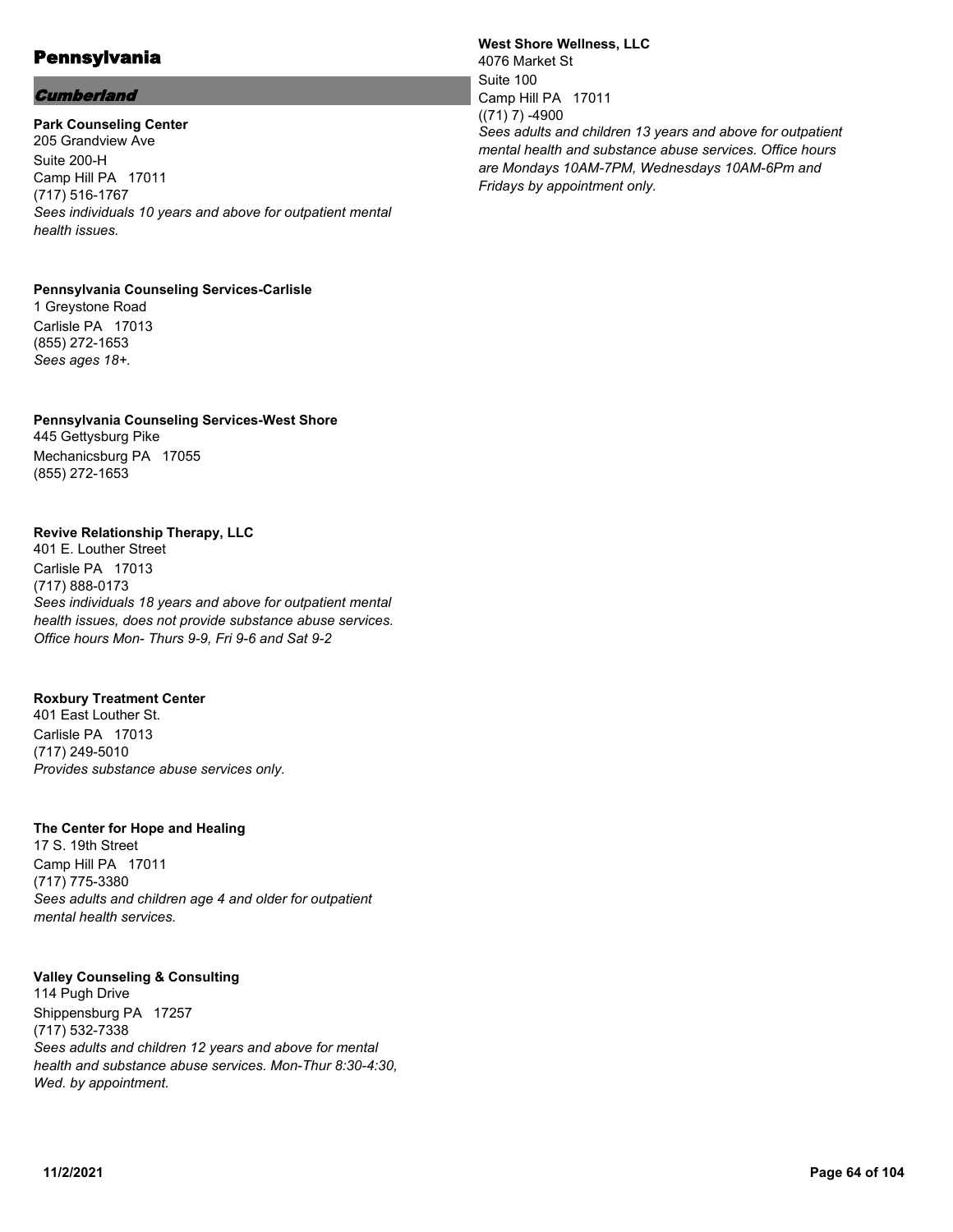### Dauphin

**Beata Peck-Little, LPC** 2911 Pike Street Harrisburg PA 17111 (717) 558-3914 *Sees adults and children 2 years and above for mental health services. Will do a substance abuse evaluation. Members should call her to schedule. Play therapist, speaks German.*

#### **Beth Budesheim, LLC, LPC**

3205 Schoolhouse Lane Harrisburg PA 17109 (717) 608-7623 *Will see adults and adolescents age 14 and up for outpatient mental health services.*

# **Bright Horizon Counseling**

330 Cedar Road Hershey PA 17033 (717) 534-2076 *Sees individuals 14 years and above for outpatient mental health issues.*

# **Community Services Group, Inc.**

2330 Vartan Way Suite 204 Harrisburg PA 17110 (717) 920-9434

2601 Herr Street Harrisburg PA 17103 (877) 907-7970

# **Cornerstone Counseling**

6011 Jonestown Road Harrisburg PA 17112 (717) 671-9520 *Sees ages 5+ for mental health and substance abuse services.*

# **Franklin Family Services**

20 Briarcrest Square Suite 205 Hershey PA 17033 (717) 732-2917

### **Hershey Counseling Center**

1371 Sand Hill Road Hummelstown PA 17036 (717) 265-4466 *Sees adults and children age 3 and older for outpatient mental health services, with a strong focus on Play Therapy.*

### **Integrative Counseling Services**

4309 Linglestown Road Harrisburg PA 17112 (717) 412-4908 *Office hours 9am-7pm. Sees individuals 8 years and above for outpatient mental health services.Spanish speaking provider available.*

### **Jeanne Fisk Counseling**

150 West Chocolate Avenue Hershey PA 17033 (484) 354-4001 *Sees adults for outpatient mental health and substance abuse services.*

#### **Jewish Family Service of Greater Harrisburg**

3333 North Front Street Harrisburg PA 17110 (717) 233-1681 *Sees adults and children 5 years and above for outpatient mental health services.*

# **Jubilee Counseling Services**

2330 Vartan Way Suite 150 Harrisburg PA 17110 (717) 525-9754 *Sees ages 4+ for mental health and substance abuse services.*

# **LL Mulhollem Counseling & Psychotherapy, LLC**

431 East Chocolate Avenue Hershey PA 17033 (717) 489-2901 *Sees adults and children 7 years and above for outpatient mental health services. Office hours are Monday only at this location.*

# **Mindful Counseling Services**

101 Cedar Street Cornwall PA 17042 (717) 599-9044 *Sees adults and children 5 years and above for mental health issues. Clients should call the office to schedule.*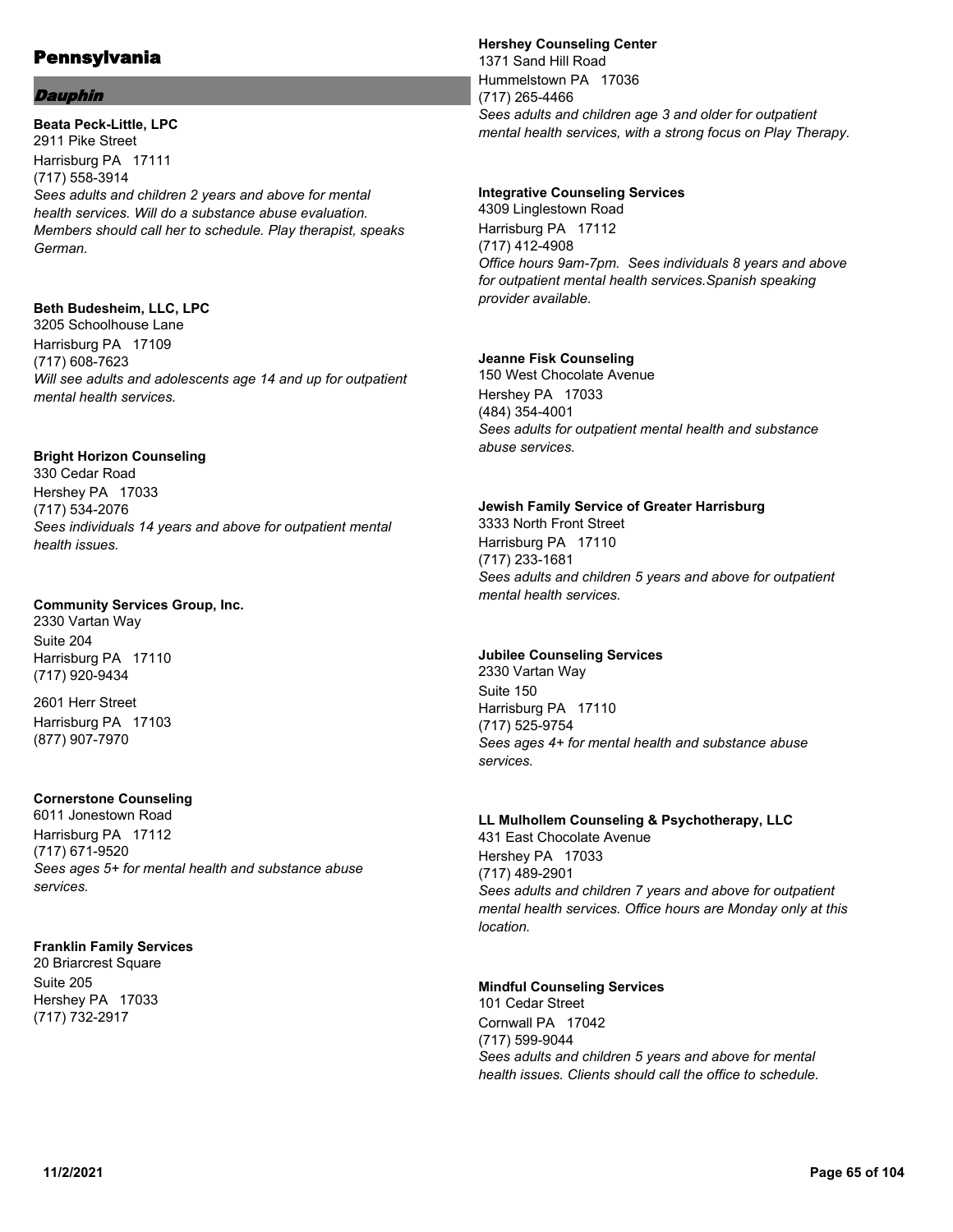### Dauphin

### **MyndWorks Counseling Services** 3333 North Front Street Harrisburg PA 17110 (717) 233-1681

### **New Passages, Inc.**

3235 N. Third Street Harrisburg PA 17110 (717) 234-3839 *Sees adults and children 3 years and above for outpatient mental health and substance abuse servcies. Clients should call the office to do an intake. Providers will call them back to schedule their appointment.*

### **Pennsylvania Counseling Services**

548 South 17th Street Harrisburg PA 17104 (717) 695-7919

#### **Pennsylvania Counseling Services - Harrisburg** 200 South Progress Ave. Harrisburg PA 17109 (717) 526-4881

#### **Pennsylvania Counseling Services-Harrisburg** 4918 Locust Lane

Harrisburg PA 17109 (855) 272-1653

# **Purposefully Soaring Counseling Services, LLC**

4755 Linglestown Road Suite 206 Harrisburg PA 17112 (717) 400-1871 *See adults and children 14 years old and above for outpatient mental health services. Office hours are Mondays thru Fridays 8AM-5PM, evenings and Saturdays by appointment only. Call the office to schedule.*

# **Resurgence Family Preservation Services**

2330 Vartan Way Suite 135 Harrisburg PA 17110 (717) 370-6025 *Sees individuals 7 and above for mental health and substance abuse issues. Clients should call the office to schedule.*

# **Rogers Counseling Services** 204 King Ave Harrisburg PA 17109

(717) 645-5233 *Sees children and adults for mental health and substance abuse services.*

### **Safe and Sound Counseling LLC**

226 West Chocolate Avenue Hershey PA 17033 (267) 225-7402 *Sees individuals 6 years and above for outpatient mental health and substance abuse issues. Can do SAP evaluations.*

### **Strength Love & Motivation**

3619 Walnut Street Harrisburg PA 17109 (717) 673-8277

# **TEAMCare Behavioral Health**

5570 Derry St Harrisburg PA 17111 (717) 525-9804 *Sees adults and children 1 year old and above for mental health services. Office hours are Monday thru Friday 8AM - 5PM, evenings available by appointment only. Clients should call the office to schedule.*

# **The Grief Lady**

2337 North 3rd Street Suite 8 Harrisburg PA 17110 (717) 232-2161 *Sees adult and children 5 years old and above for outpatient mental health and substance abuse services. Office hours are 5PM-9PM Monday thru Friday and 9AM-1PM Saturdays, by appointment only. Please call the office to schedule.*

#### **TrueNorth Wellness**

Capitol Area 5351 C Jaycee Ave., Suite 1 Harrisburg PA 17112 (717) 632-4900 *All intakes call a main number- mention the location where you want to be seen.*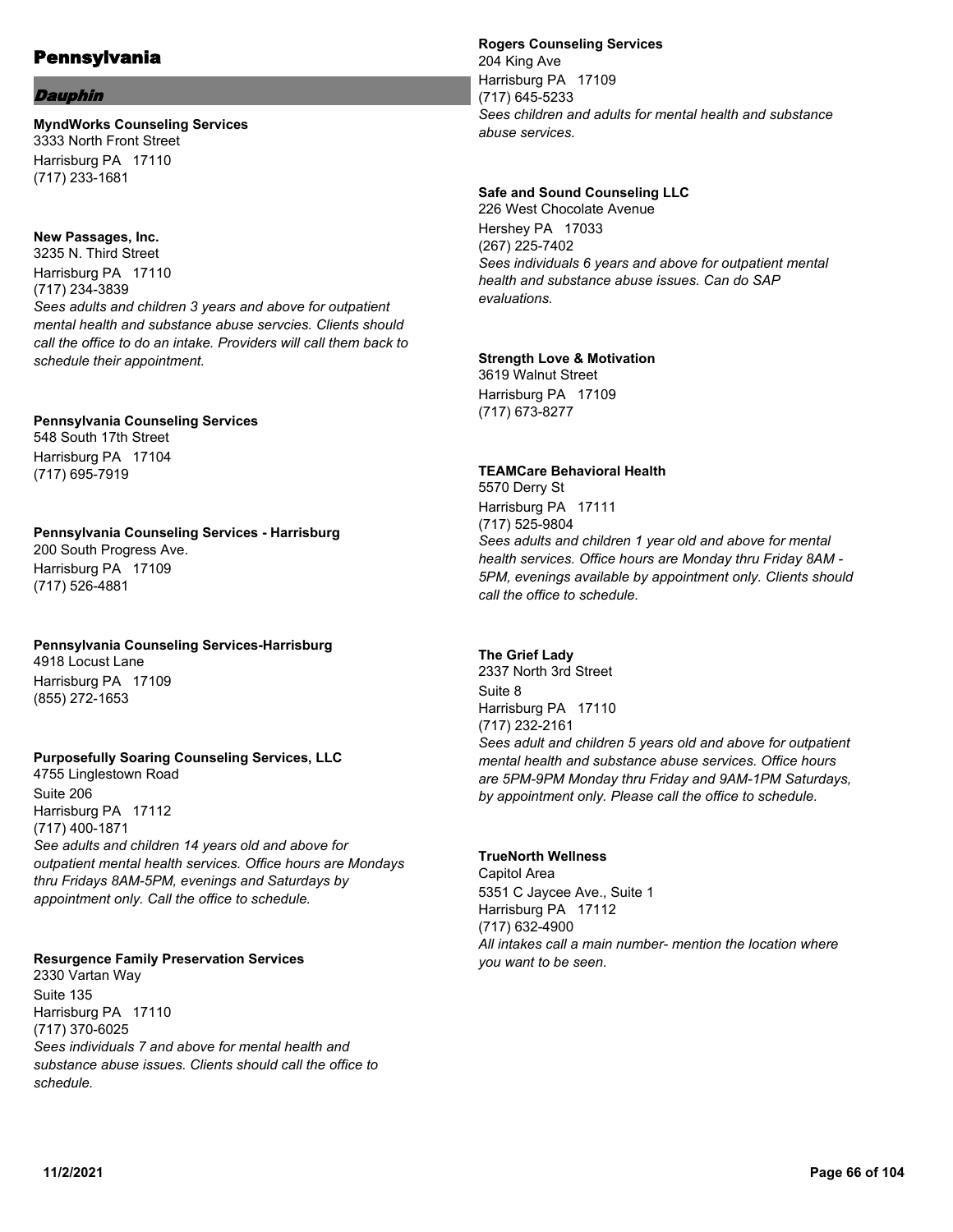### **Delaware**

# **First Call Employee Assistance Program**

815 Old Lancaster Rd. Bryn Mawr PA 19010 (484) 337-4288 *Clients are referred out after EAP sessions. They do not accept insurance.*

# **Professional Psychology Services**

1245 N. Providence Road Media PA 19063 (215) 545-7895

# Erie

**Good's Counseling Services, LLC** 412 High Street Waterford PA 16441 (814) 796-3933 *Sees adults and children age 7 and older for outpatient mental health and substance abuse services.*

# **Fayette**

**Connellsville Counseling & Psychological Services** 416 South Pittsburgh Street Connellsville PA 15425 (724) 626-8420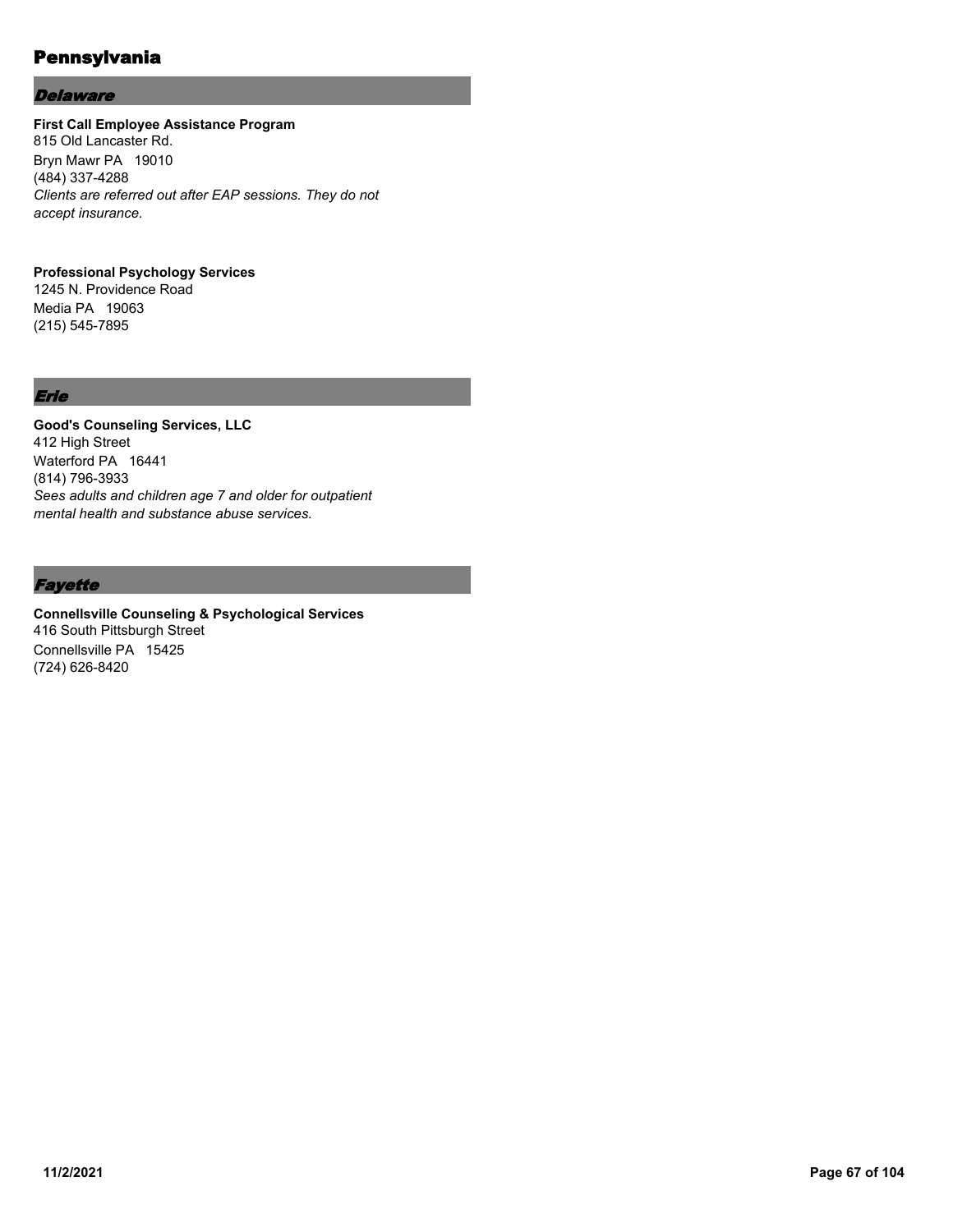### Franklin

**Amy Shaffer Post, LCSW** 21 East Baltimore St Greencastle PA 17225 (717) 377-6554 *Sees children and adolescents 4 to 18 years old for outpatient mental health services. By appointment only. Please call the office to schedule.*

**Barbara Dickey, LCSW** 761 5th Avenue Suite B Chambersburg PA 17201 (717) 660-2114 *Sees individuals 3 years and above for mental health and substance abuse services. Members should call to schedule.*

### **Behavioral Health Counseling Services, LLC**

375 Floral Avenue Suite 109 Chambersburg PA 17201 (717) 446-9447 *Sees adults and children 7 years and above for outpatient mental health services. Office hours are Monday thru Friday 9:00AM - 5:00PM. Clients should call the office to schedule. No fax available.*

#### **Center for Life Enhancement**

301 Philadelphia Ave Chambersburg PA 17201 (717) 977-5547 *Sees adults and adolescents 13 years and above for outpatient mental heatlh services. Office hours are by appointment only. Clients should contact the office directly to schedule.*

#### **CenterPoint Counseling & Consulting**

2312 Scotland Road Suite 4 Chambersburg PA 17201 (717) 267-2081 *PROVIDES ONLY MENTAL HEALTH SERVICES. See individuals 16 and above. Office hours are Monday and Thursday from 9:00 am to 3:00 pm and Tuesday and Wednesday from 12:00 pm to 7:00 pm. Clients should call office to schedule.*

**Cultivate Counseling, LLC** 1915 Lincoln Way East Chambersburg PA 17202 (717) 446-8332

# **Cynthia K. Hodge LCSW, LLC**

375 Floral Avenue Suite 111 Chambersburg PA 17201 (717) 503-4088 *Sees adults for outpatient mental health services.*

### **Franklin Family Services**

131 East McKinley Street Chambersburg PA 17201 (717) 267-1515 *Sees ages 4+ for mental health and substance abuse services.*

# **Greencastle Family Practice Counsleing & Psychology**

50 Eastern Avenue Suite 135 Greencastle PA 17225 (717) 597-0095 *Daytime appointmens only: does not provide substance abuse services.*

# **Gwen Rock, Psy.D., LPC Counseling Services, LLC**

875 East Main St Waynesboro PA 17268 (717) 762-4339 *See adult and children 12 years and above for outpatient mental health services. Office hours are Monday - Thursday 8AM-7PM and Fridays 8AM-5PM. Client should call the office to schedule.*

#### **Keystone Behavioral Health**

820 Fifth Avenue Chambersburg PA 17201 (717) 709-7930

110 Chambers Hill Drive Chambersburg PA 17201 (717) 709-7930

830 5th Avenue Suite 103 Chambersburg PA 17201 (717) 709-7950

#### **Keystone Over the Rainbow**

1461 South Main Street Chambersburg PA 17201 (717) 504-8491 *Victim Advocacy & Domestic Violence issues.*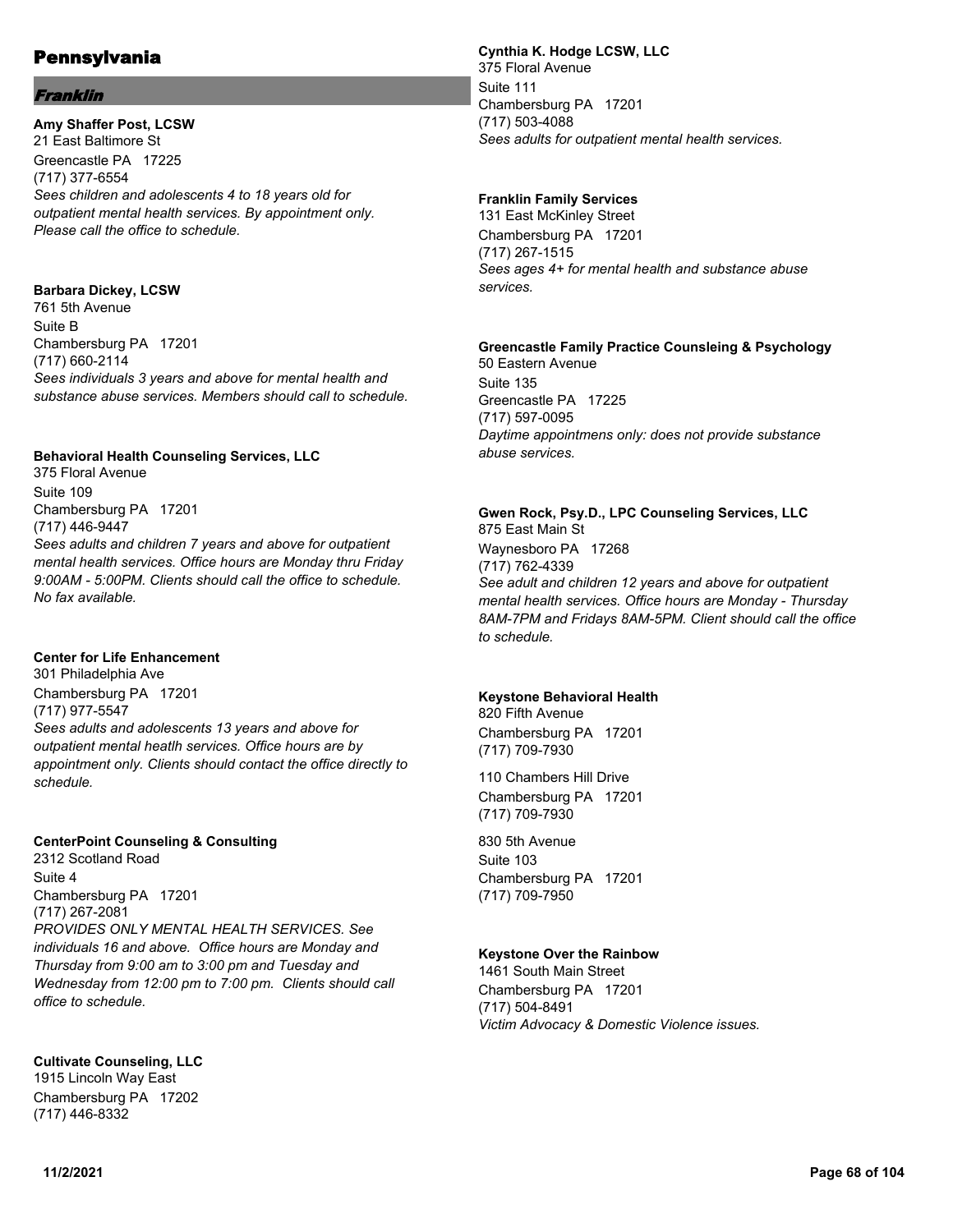### Franklin

**Laurel Life Services** 426 Phoenix Drive Chambersburg PA 17201 (717) 261-9833 *Sees ages 3+ for mental health and substance abuse services.*

### **Lauren Wicks, LPC**

375 Floral Avenue Suite 109 Chambersburg PA 17201 (717) 446-9447

### **Momentum Services, LLC**

50 Parkwood Dr Chambersburg PA 17201 (717) 262-2183 *Sees adults and children 5 years and above for outpatient mental health and substance abuse services. Office hours are Mondays, Tuesdays, Wednesday and Thrusdays 8AM-8PM and Fridays 8AM-5PM. Clients should call the office to schedule.*

### **Pathways Counseling Services LLC**

19 South Main Street Suite 1 Chambersburg PA 17201 (717) 263-7758

#### **Pennsylvania Counseling Services - Chambersburg**

50 Black Ave Chambersburg PA 17201 (855) 272-1653

#### **PGC Counseling**

2371 Philadelphia Avenue Chambersburg PA 17201 (717) 830-0705 *Sees individuals 13 years and above for mental health and substance abuse issues.Office hours Mon-Fri. 8am-8pm, possible Sat. appointments.*

**Resolute Counseling, LLC** 38 Black Avenue Chambersburg PA 17201 (717) 264-0450 *Sees adults 18 years and above for outpatient mental health and substance abuse services. Office hours are Mondays - Thursdays 8AM-6PM and Fridays 8AM-Noon. Clients should call the office to schedule.*

#### **Roxbury Behavioral Health of UHS of PA**

25 Penn Craft Avenue Chambersburg PA 17201 (800) 648-4673 *Provides substance abuse services only.*

# **Vic Cardinale, LPC**

97 B Brim Boulevard Chambersburg PA 17201 (717) 496-8004 *Sees ages 5+ for mental health services only. Does not provide substance abuse services.*

#### **WellSpan Behavioral Health**

24 Antrim Commons Dr Greencastle PA 17225 (717) 267-7480

176 S. Coldbrook Ave Unit #2 Chambersburg PA 17201 (717) 267-7480

# **WellSpan Summit Counseling Services**

12 St. Paul Dr Suite 101 Chambersburg PA 17201 (717) 217-6930

#### **Whole and Holy Integrative Wellness, LLC** 166 South Main Street

Ste 203 Chambersburg PA 17201 (717) 746-8750 *Sees adults for outpatient mental health services. Office hours are Monday through Friday from 9:00 am to 5:00 pm and Saturday from 9:00 am to 12:00 pm.*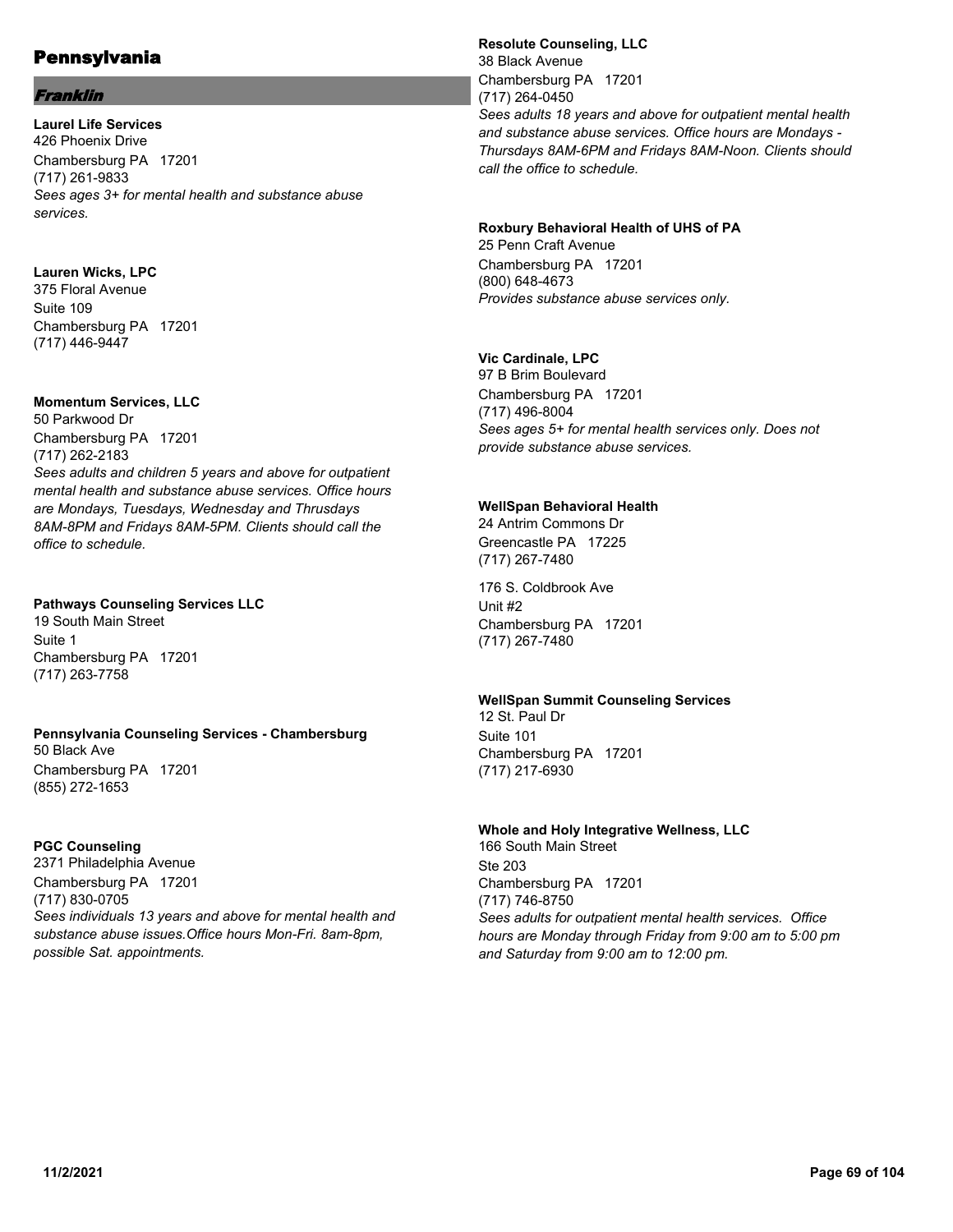#### Fulton

**TrueNorth Wellness** 119 Lincolnway West McConnellsburg PA 17233 (717) 632-4900 *All intakes call a main number- mention the location where you want to be seen.*

# Greene

**Jonathan Johnson, LCSW** 54 N. Richill Street Waynesburg PA 15370 (724) 213-0322 *Will see adults and children age 4 and older for out-patient mental health and substance abuse services.*

# Huntingdon

**Huntingdon Counseling & Psychiatric Services** 900 Bryan Street Suite 5 Huntingdon PA 16652 (814) 643-6300 *Sees ages 12+ for mental health services. Can do substance abuse assement and then refer out for treatment.*

#### **Mainstream Counseling**

900 Washington Street Huntingdon PA 16652 (814) 643-1114 *Sees adults and adolescents for substance abuse issues and some mental health issues. Clients should call the office to schedule.*

11 West Shirley Street Mount Union PA 17066 (814) 643-1114 *Sees adults and adolescents for substance abuse issues and some mental health issues. Clients should call the office to schedule.*

# Indiana

**Nadene L'Amoreaux,Ph.D** 1150 Grant Street Suite 7 Indiana PA 15701 (724) 422-2847 *Sees individuals 6 years and above for mental health issues. Members should call to schedule appointment.*

### Jefferson

**Samaritan Counseling Center of Western PA** 23 Skyview Drive Punxsutawney PA 15767 (814) 618-5216 *Sees individuals 5 years and above for mental health issues. Does not provide substance abuse services. Clients should call the office to schedule.*

#### **Sean Dwyer, LCSW**

106 East Union Street Punxsutawney PA 15767 (814) 952-4875

115 Mabon Street Brookville PA 15825 (814) 952-4875

# Juniata

**Brighter Visions Counseling** 22 Industrial Circle Mifflintown PA 17059 (717) 320-2303 *Sees adults and children 14 years and above for mental health and substance abuse issues.*

**Enlighten Psychiatric Services** 146 Weatherbee Way Mifflintown PA 17059 (717) 437-9000

# Lackawanna

**Integrative Counseling Services** 300 Mulberry Street Suite 201 Scranton PA 18503 (570) 955-5479 *Office hours 9am -7pm.*

#### **Lighthouse Counseling Associates**

812 S. Main Street Taylor PA 18517 (570) 562-1166 *Sees adults and children for outpatient mental health and substance abuse issues*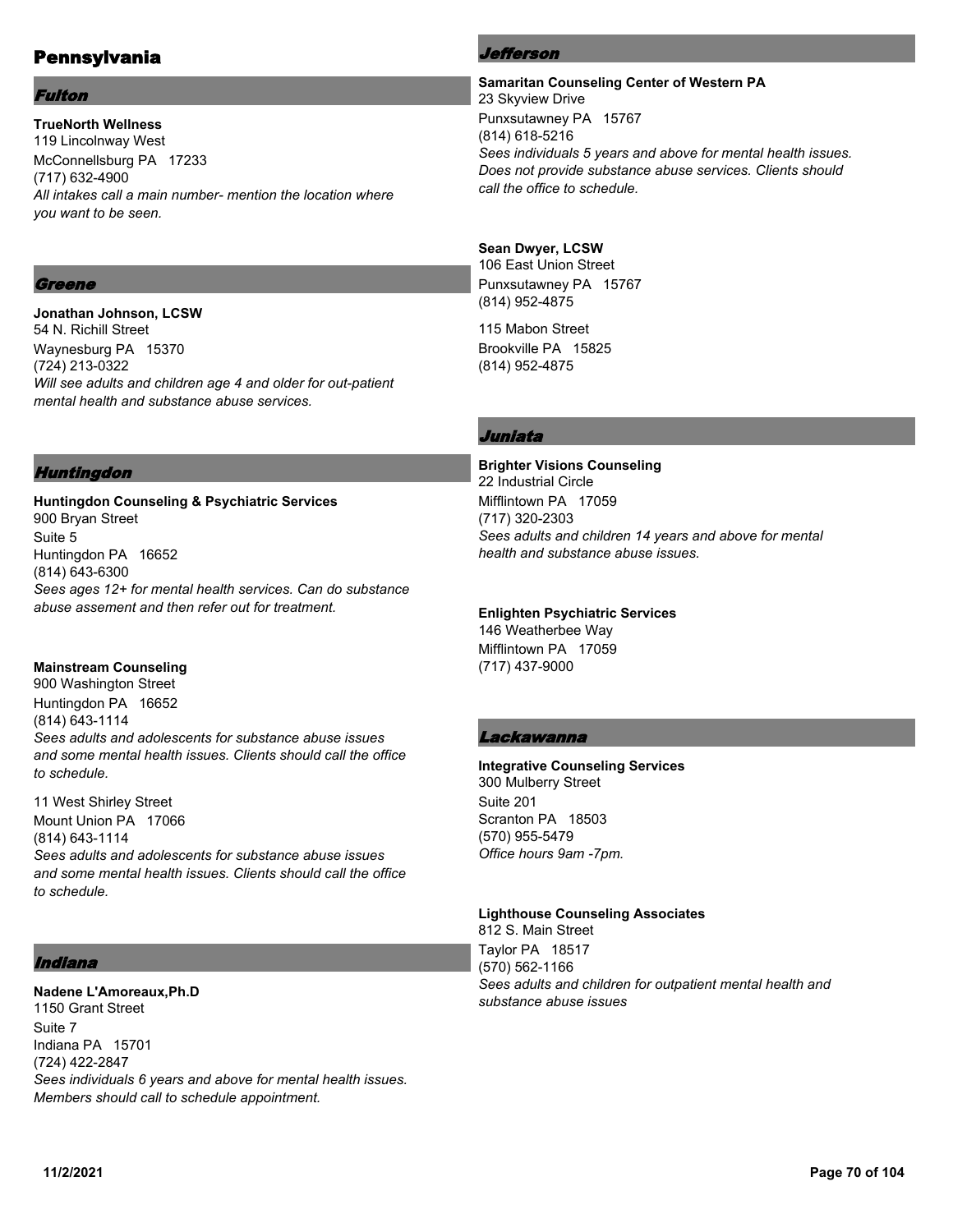# Lancaster

#### **Advanced Counseling & Testing Solutions, LLC** 2121 Oregon Pike Suite 201 Lancaster PA 17601 (717) 208-6599 *Sees adults and children 4 years of age and above for outpatient mental health issues. Members should call the office to schedule.*

# **Advanced Counseling and Research Services**

313 West Liberty Street Suite 224 Lancaster PA 17603 (717) 394-3994 *Sees adults and children 8 years and above for outpatient mental health and substance abuse issues.*

# **Alison Carzola Family Counseling**

3311 Rothsville Road Akron PA 17501 (717) 859-2577 *Sees adults and children for outpatient mental health issues in a private home setting. Clients should call to schedule. Provider does not accept any insurances after WellSpan EAP benefits, would be self pay.*

# **Amy Titzer Professional Counseling**

1987 State Street Suite 206 East Petersburg PA 17520 (717) 537-7559 *Sees individuals 16 years and above for outpatient mental health issues.*

# **Avers & Biddle Counseling Associates, LLC**

1681 Crown Avenue Suite 10 Lancaster PA 17601 (717) 208-6686 *Sees individuals 5 years and above for outpatient mental health services.*

# **Balanced Life Counseling, LLC**

255 Butler Ave Suite 103 Lancaster PA 17601 (717) 875-4528 *Sees children 11 years old and older for outpatient mental health. Clients should call office to schdule appointment.*

# **Behavioral Healthcare Consultants, P.C.**

1755 Oregon Pike Suite 200 Lancaster PA 17601 (800) 535-4803 *Sees ages 5+ for mental health and substance abuse services.*

6 West Newport Road Lititz PA 17543 (800) 535-4803 *Sees ages 5+ for mental health and substance abuse services.*

# **Bette Landis, LCSW**

1681 Crown Avenue Suite 102 Lancaster PA 17601 (717) 560-4443 *Sees ages 8+ for mental health services. Does not provide substance abuse services.*

# **Carol F. Horning**

2137 Embassy Drive Suite 216 Lancaster PA 17603 (717) 299-5433 *Sees adults and children 6 years and above for mental health issues. Does not provide substance abuse services.*

# **Carol Gingerich, LCSW**

2938 Columbia Avenue Suite 302 Lancaster PA 17603 (717) 330-7902 *At this location Mon, Wed and Friday. Sees individuals 17 years and above for outpatient mental health issues. Does not provide substance abuse services. Clients should call the office to schedule.*

168 North Groffdale Road Leola PA 17540 (717) 330-7902 *At this location Tue and Thrus. Sees individuals 17 years and above for outpatient mental health issues. Does not provide substance abuse services. Clients should call the office to schedule.*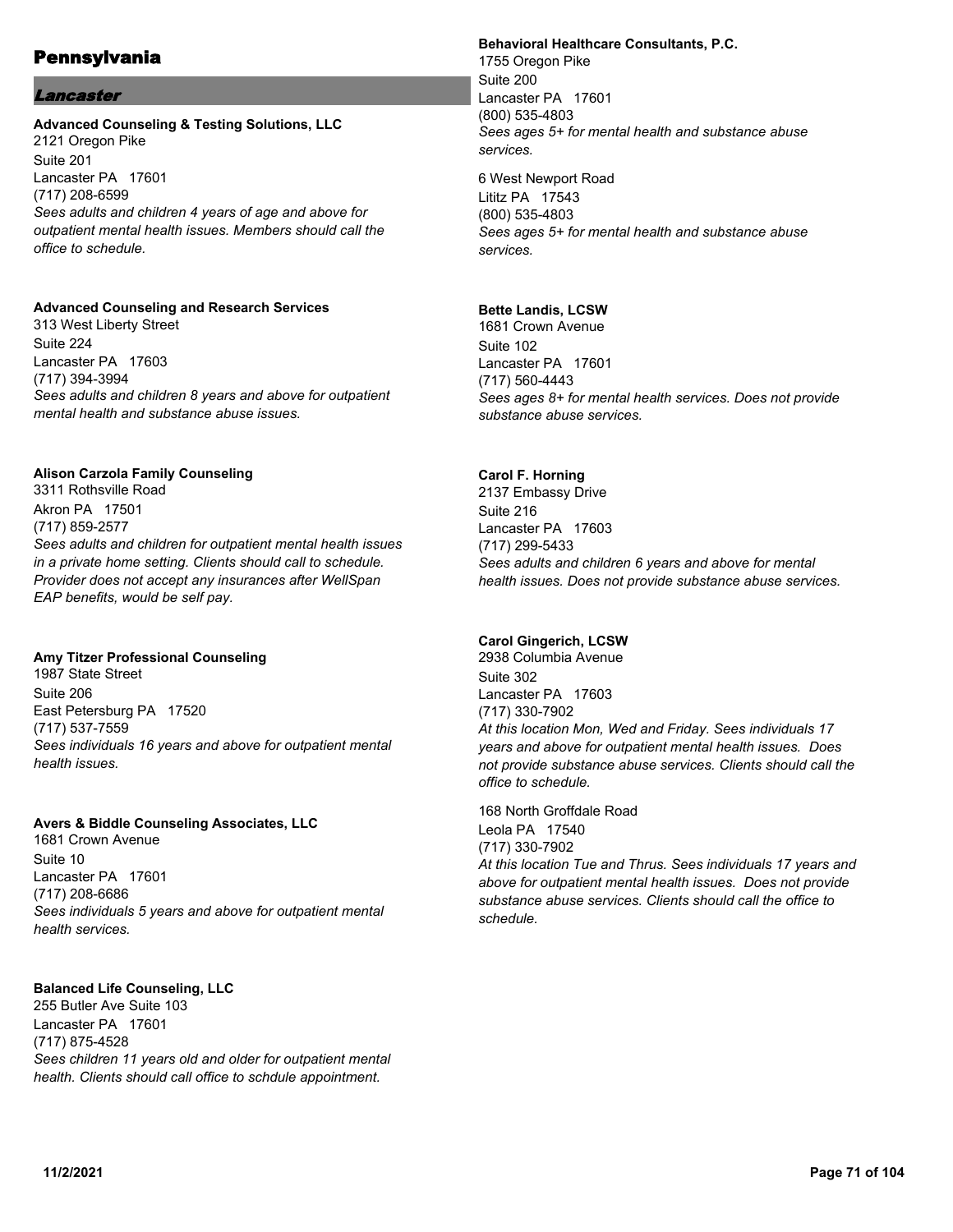### Lancaster

### **Carolyn Whitt, M.S., Licensed Psychologist** 2938 Columbia Ave Suite 202 Lancaster PA 17603 (717) 397-7710 *Sees adults and children 5 years and above for outpatient mental health services. Office hours are Mondays, Tuesdays and Thursdays 9AM-11AM and 2PM-6PM, Fridays 9AM-11AM and 2PM-4PM. Clients should call the office to schedule. No fax available.*

# **Change Your Mind Center for Brain-Body Wellness**

104 Fite Way Suite A Quarryville PA 17566 (717) 786-7880 *See adults and children 6 years and above for outpatient mental health services. Office hours are by appointment only with evening and Saturday options. Clients should call the office to schedule. No FAX available.*

### **Clarity In Your Life, LLC**

612 Mayer Place Lancaster PA 17601 (717) 799-3963 *Sees adults and children of all ages for outpatient mental health and substance abuse services. 6/16/21 TELEHEALTH ONLY*

#### **COBYS Family Services**

1417 Oregon Road Leola PA 17540 (717) 661-3548 *Sees ages 3+ for mental health services. Does not provide substance abuse services.*

#### **Community Services Group, Inc.**

1902 Olde Homestead Lane Lancaster PA 17601 (717) 390-0353 *Sees ages 3+ for mental health services. Does not provide substance abuse services. ACCEPT GATEWAY MEDICARE.*

455 South Duke Street Lancaster PA 17602 (717) 390-0353

**Cool Creek Counseling, LLC** 353 West Main St Leola PA 17540 (717) 454-3832 *Sees adults and children 4 years and above for outpatient mental health services. Office hours are by appointment only. Please contact the office to schedule appointment.*

#### **Crossroads Ministries**

1801 Fruitville Pike Suite 201 Lancaster PA 17601 (717) 824-3068 *Sees individuals for outpatient mental health and substance abuse issues.*

### **Cynthia Zollman Counseling**

1801 Lititz Pike Suite 3 Lancaster PA 17601 (717) 538-5170 *Sees individuals 15 years and above for outpatient mental health issues. Clients should call the office to schedule.*

### **Deborah A. Fuss, LCSW**

1689 Crown Avenue Suite 4 Lancaster PA 17601 (717) 468-1130 *Sees individuals 18 years and above for mental health issues. Will see indivduals with dual diagnosis. Clients should call the office to schedule.*

# **Delphine Martin, LPC LLC**

237 N. Prince Street Lancaster PA 17603 (717) 690-0362

# **Elaine Campbell**

337 Bridge Valley Road Pequea PA 17565 (717) 413-1935

#### **Finding Solutions Counseling Center**

309 North George Street Millersville PA 17551 (717) 295-9259 *Sees ages 3+ for mental health and substance abuse services.*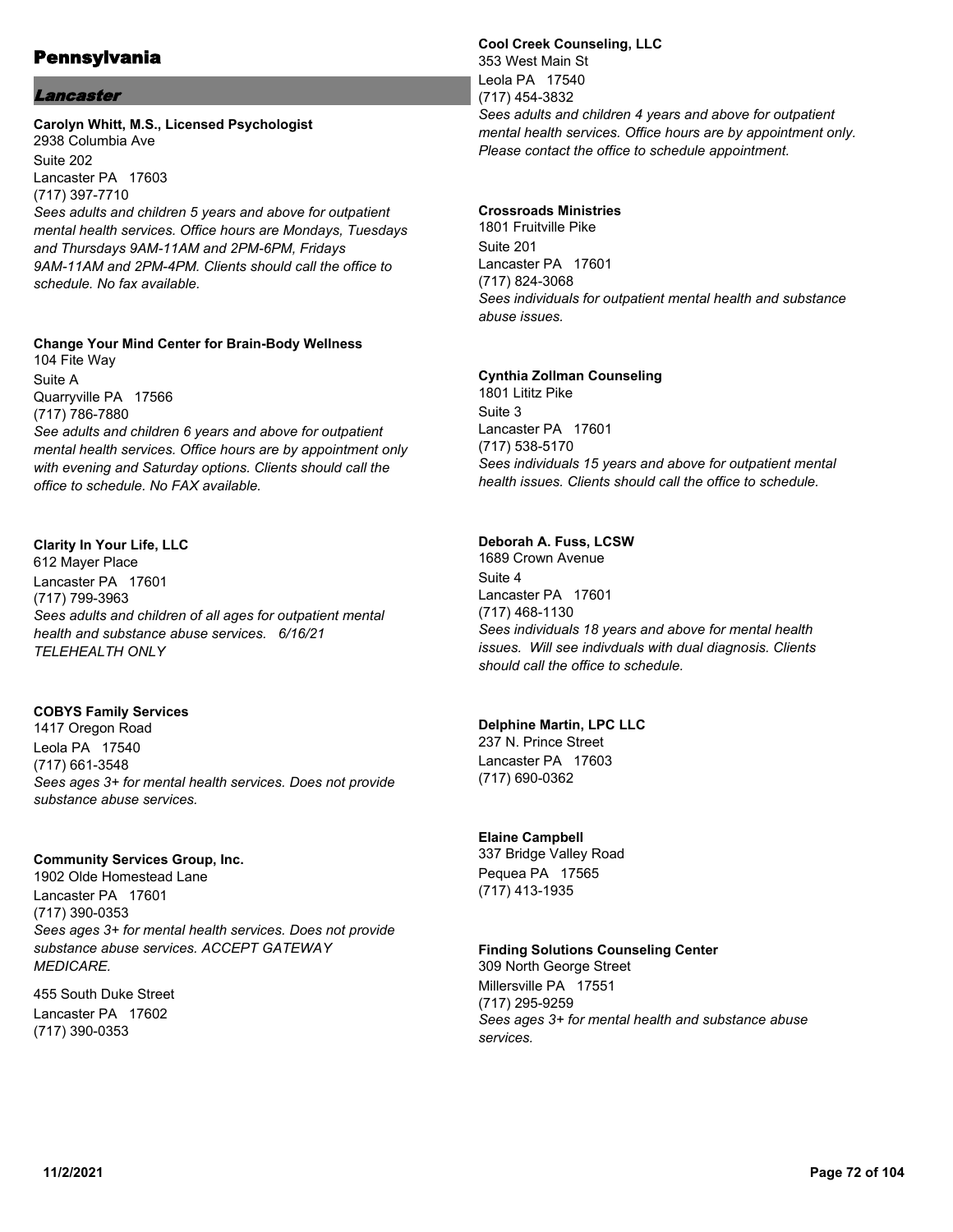### Lancaster

**Focus Counseling Services, LLC** 1689 Crown Avenue Suite 9 Lancaster PA 17601 (717) 690-1092 *Sees adults and children age 5 and older for outpatient mental health services.Spanish speaking provider available.*

#### **Gethsemane Counseling & Coaching**

1502 Milton Grove Road Mount Joy PA 17552 (717) 342-8400 *Sees individuals 6 years and above for outpatient mental health issues. Saturday hours available.*

#### **Heart for Change Counseling Services**

200 Willow Valley Square Suite 210 Lancaster PA 17602 (717) 478-3411 *See adults and children 4 years and above for outpatient mental health services. Office hours are Mondays and Fridays 1PM-5PM, Tuesdays, Wednesdays and Thursdays variey. Evenings and Saturdays by appointment only. Clients should call the office to schedul*

**Jane C. Stover, MS, LPC** 1525 Oregon Pike Suite 1401 Fruitville PA 17601 (717) 615-4323 *See adults and children 10 year and above for outpatient mental health services. Office hours are Mondays and Thursdays 8AM - 5PM, Tuesdays and Wednesdays 10AM-6PM. Please call the office to schedule.*

### **Jean Ferguson, Licensed Psychologist, LLC**

719 Olde Hickory Road Suite A Lancaster PA 17601 (717) 208-7342 *Sees adults and adolescents for outpatient mental health services.*

### **Jeffrey Hamilton, LCSW**

32 McGovern Avenue Lancaster PA 17602 (717) 392-1007 *Sees ages 14+ for mental health services, no substance abuse services provided.*

1947 New Holland Pike Lancaster PA 17601 (717) 392-1007 *Sees ages 14+ for mental health services, no substance abuse services provided.*

#### **Karen Alderfer, MS**

2938 Columbia Avenue Suite 302 Lancaster PA 17603 (717) 390-7676 *Sees adults only for mental health services. Does not provide substance abuse services.*

#### **Kathleen Den Bleyker, Psy.D.**

2461 Lititz Pike Lancaster PA 17601 (717) 560-3525 *Sees ages 13+ for mental health and substance abuse services.*

### **Kathryn Maz, Psy.D.**

313 West Liberty Street Suite 266 Lancaster PA 17603 (717) 889-8231 *Sees individuals 13 years and above for mental health and substance abuse issues. DOES NOT ACCEPT INSURANCE AFTER THE EAP SESSIONS. Member should call to schedule their appointment. Call before faxing.*

### **Katie Mount, MA, LPC**

255 Butler Avenue Suite 275 Lancaster PA 17601 (717) 826-0030 *Sees individuals 18 years and above for outpatient mental health services. Office hours are Mon-Thurs 9am -6pm No Fri or Sat available.*

### **Kelly Ozelski, LLC**

54 North Penyrn Road Manheim PA 17545 (717) 926-6760 *Sees individuals for outpatient mental health and substance abusse issues. Office hours Mon- Thur 10am-10pm and Friday and Sunday by appointment.*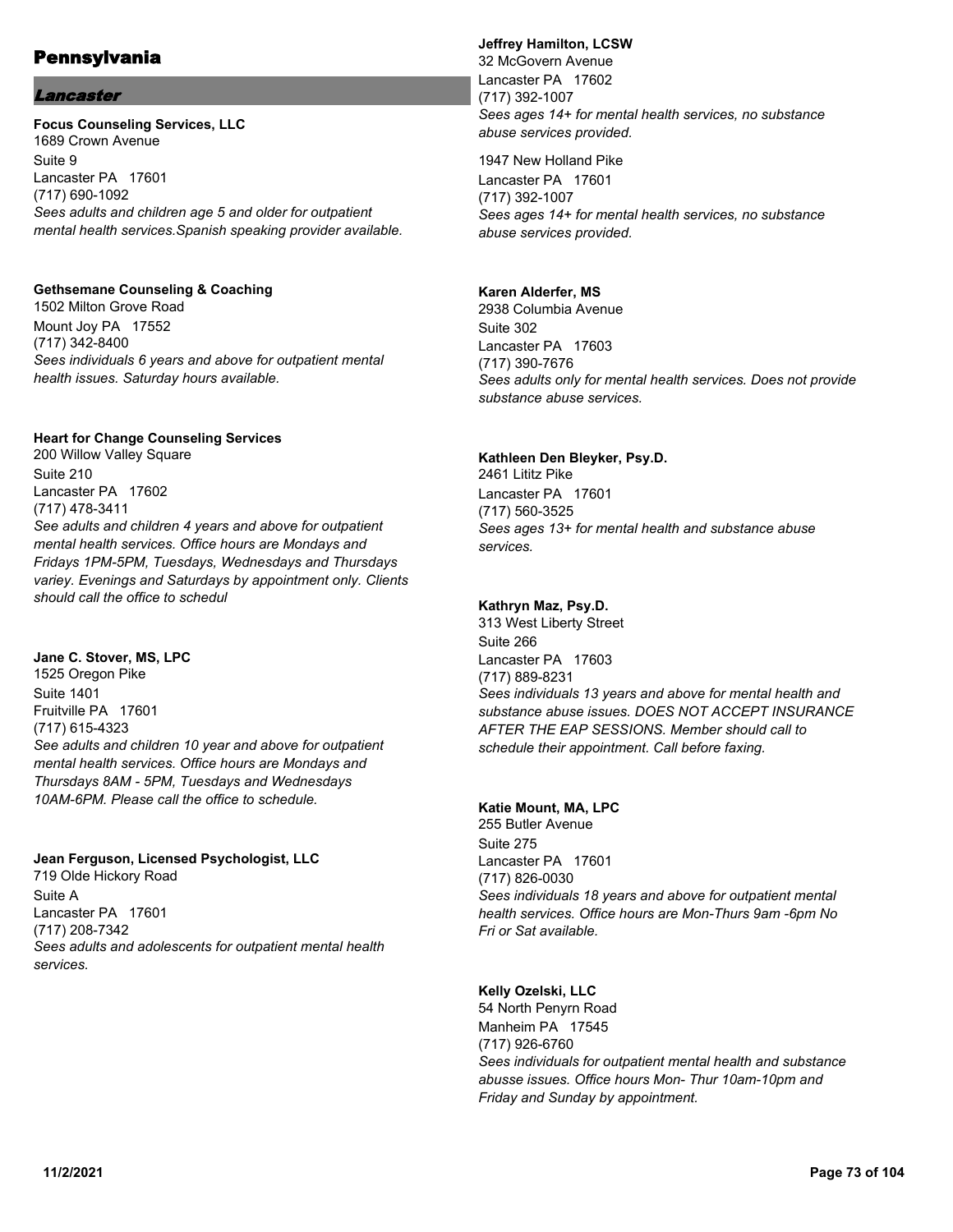#### Lancaster

### **Kissel Hill Counseling Associates, LLC - Andrea Barrow** 100 Highlands Drive Suite 205

Lititz PA 17543 (717) 625-0025 *See Adults and Children for outpatient mental health services. Some evening hours appointment are available on Mondays and Thursdays until 7PM. Clients should call the office to schedule.*

## **Kissel Hill Counseling Associates, LLC - Brittany Beers**

100 Highlands Drive Suite 205 Lititz PA 17543 (717) 625-0025 *See Adults and Children for outpatient mental health services. Some evening hours appointment are available on Mondays and Thursdays until 7PM. Clients should call the office to schedule.*

# **Kissel Hill Counseling Associates, LLC - Steven Villbrandt** 100 Highlands Drive, Suite 205

Lititz PA 17543 (717) 625-0025

## **Kissel Hill Counseling Associates, LLC - Teresa Villbrandt**

100 Highlands Drive, Suite 205 Lititz PA 17543 (717) 625-0025

### **Lake Therapy**

100 Highland Drive Suite 301C Lititz PA 17543 (717) 575-3757 *Sees adults and children 5 years and above for mental health and substance abuses services. Clients should contact the office to schedule. Office hours 8am-5pm. With some evening hours available.*

#### **Laura Moore & Associates**

Virtual Sessions Only Lancaster PA 17603 (717) 875-4217 *Sees adults and children 7 years and above for virtual only mental health and substance abuse sessions. Clients should call the office to schedule.*

### **LG Health Physicians Family**

101 Abbeyville Rd Lancaster PA 17603 (717) 544-4939

#### **Life and Love Counseling, LLC**

205 Granite Run Drive Ste. 310 Lancaster PA 17601 (717) 617-2065 *Sees adults and children 3 years and above for outpatient mental health. Office hours are Monday thru Friday 7AM-8PM and Saturday by appointment only. Clients should call the office to schedule.*

#### **Life Counseling Services**

1725 Oregon Pike Suite 205B Lancaster PA 17601 (610) 644-6464

## **LL Mulhollem Counseling & Psychotherapy, LLC** 751 East High Street

Elizabethtown PA 17022 (717) 489-2901

815 Bruce Ave Mount Joy PA 17552 (717) 489-2901 *Sees adults and children 7 years and above for outpatient mental health services*

2501 Oregon Pike #108 Lancaster PA 17601 (717) 489-2901

### **Magill Counseling Associates, LLC**

55 New Street RM I-4 Ephrata PA 17522 (717) 219-5711 *See adults and children 14 years and above for outpatient mental health and substance abuse services. Office hours are days and evenings available Monday - Friday by appointment only.*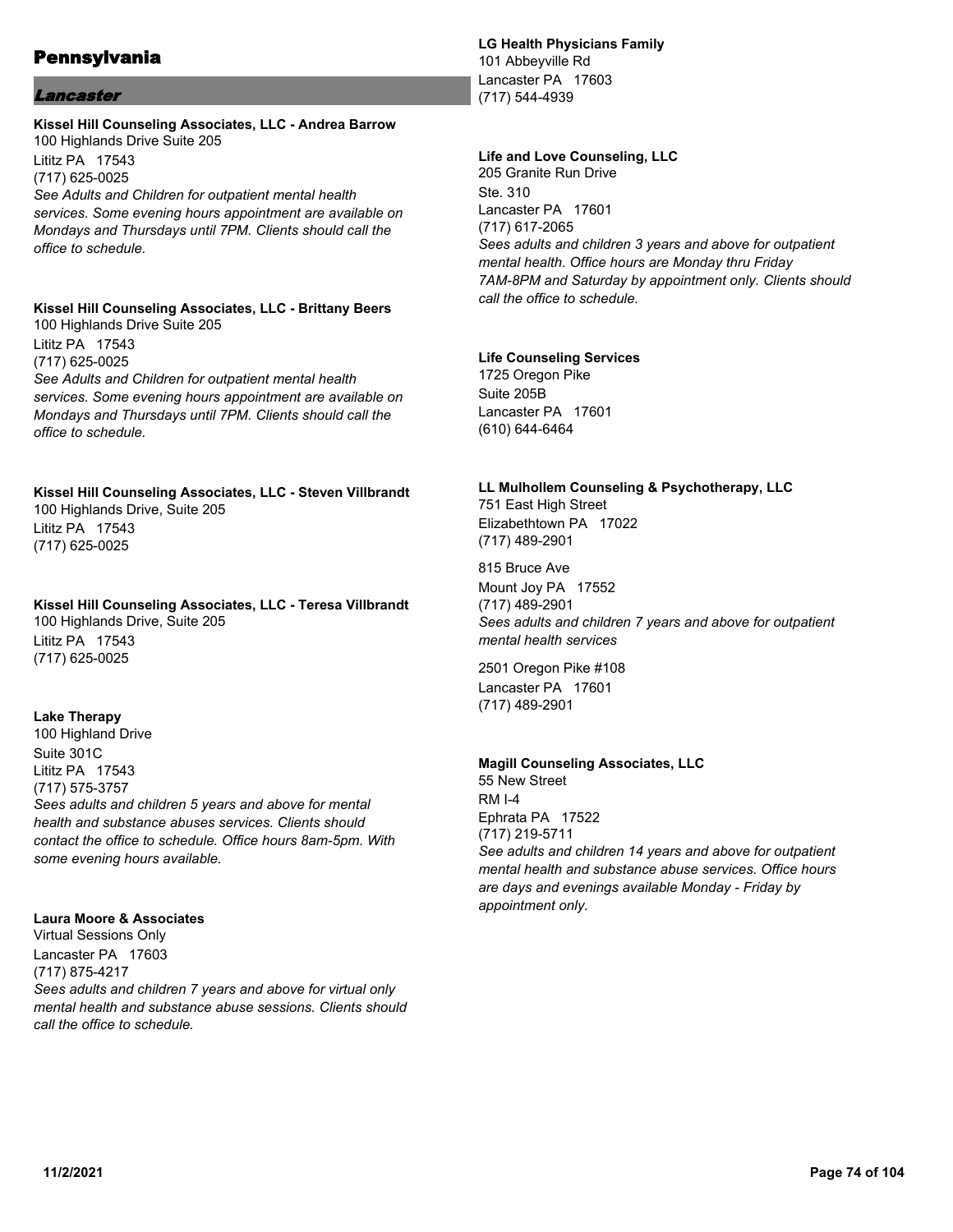### Lancaster

**Michael C. Buonomo, M.A.** 5781 Glen Oaks Drive Narvon PA 17555 (717) 575-5397 *Sees adults and children age 5 and older for outpatient mental health services.*

55 New Street, Suite D6 Ephrata PA 17522 (717) 575-5397 *Sees adults and children age 5 and older for outpatient mental health services.*

#### **Michelle Dixon George, LCSW**

410 South Angle Street Mount Joy PA 17552 (717) 653-1507

#### **Mind Well Counseling**

930 Red Rose Court Suite 200 Lancaster PA 17601 (717) 537-1640 *Sees Female individuals 5 years and above for outpatient mental health issues.*

### **Morning Star Counseling, LLC**

200 South Church Street Quarryville PA 17566 (717) 806-5050 *Sees adults and children 4 years of age and above for outpatient mental health and substance abuse issues.Saturday appointments are available.Spanish speaking provider available.*

1987 State Street East Petersburg PA 17520 (717) 806-5050

#### **Move Forward Counseling, LLC** 101 West Main Street Unit F5

Salunga PA 17538 (717) 462-7003 *Sees individuals 12 years and above for outpatient mental health issues. Will see members with substance abuse as a secondary issue. Clients should call the office to schedule.*

825 Eden Road Lancaster PA 17061 (717) 462-7003 *Sees individuals 12 years and above for outpatient mental health issues. Will see members with substance abuse as a secondary issue. Clients should call the office to schedule.*

226 North Arch Street Lancaster PA 17603 (717) 462-7003 *Sees individuals 12 years and above for outpatient mental health issues. Will see members with substance abuse as a secondary issue. Clients should call the office to schedule.*

#### **New Horizons Counseling Services Inc.**

120 Foxshire Drive Lancaster PA 17601 (717) 431-6615 *Sees ages 5+ for mental health services, no substance abuse services provided.*

### **New Journey Family Center**

903 South Chiques Rd Suite J Manheim PA 17545 (717) 940-0376 *See adults, infants and children for outpatient mental health services. Office hours are Monday thru Friday 9AM-7PM and weekends by appointment only. Clients should call the office directly to schedule.*

#### **New Life Counseling Services**

410 South Angle Street Mount Joy PA 17552 (717) 653-1507 *Sees adults and children 4 years and above for mental health and substance abuse issues. Clients should call the office to schedule.*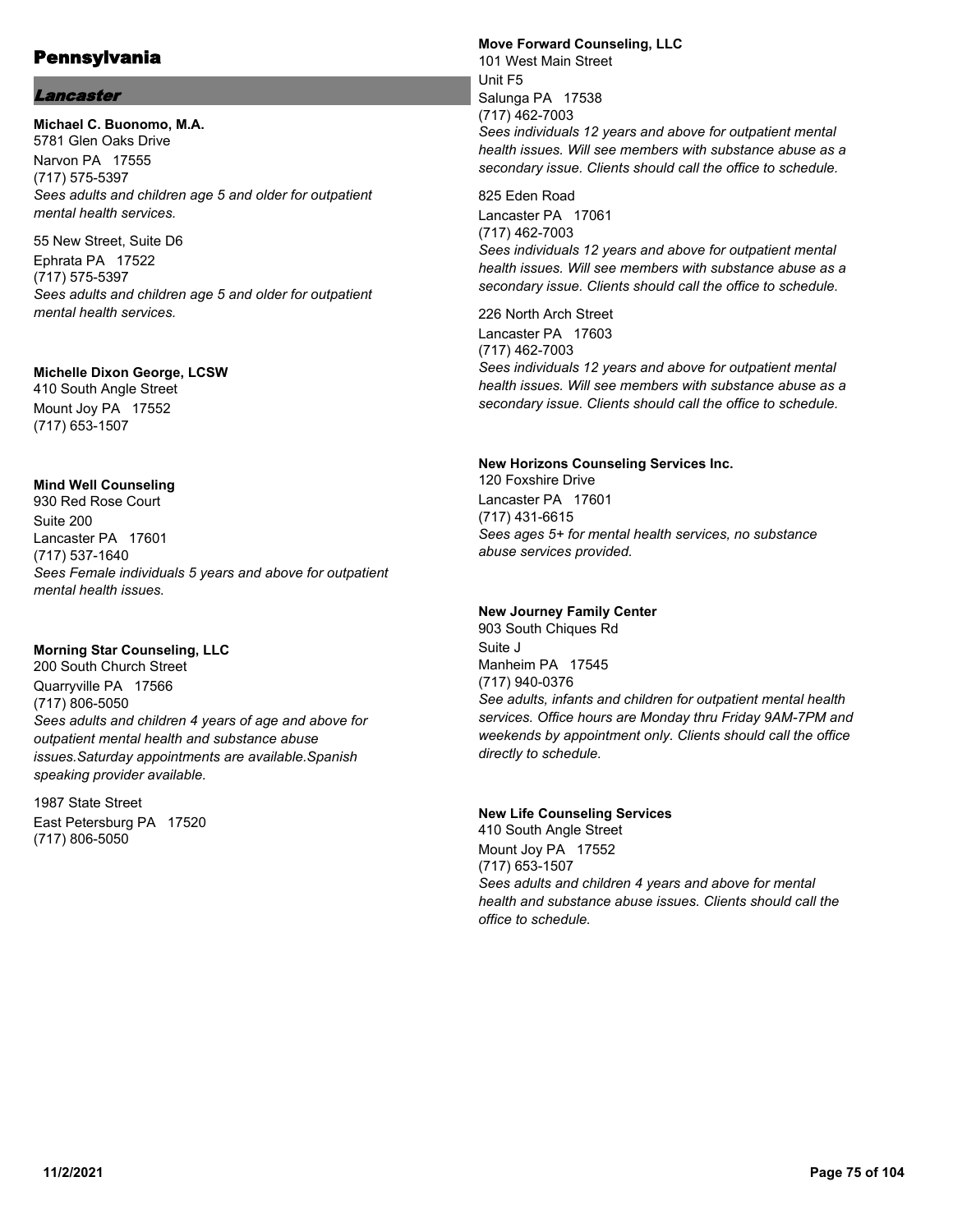### Lancaster

### **New Life Psychological Services, LLC** 400 West Main Street

Suite 12 Ephrata PA 17522 (717) 606-7652 *Sees adults and children 10 years and above for mental health and substance abuse services. Clients should call the office to schedule.*

222 South Market Street Suite 104 Elizabethtown PA 17022 (717) 635-5304 *Sees adults and children 10 years and above for mental health and substance abuse services. Clients should call the office to schedule.*

#### **PA Health Management**

2141 Oregon Pike Lancaster PA 17601 (717) 617-2706 *Sees adults 18 years and above for outpatient SUBSTANCE ABUSE SERVICES ONLY. Office hours are 8:30AM-5PM Monday - Friday. Clients should call the office to schedule.*

#### **Paragon Behavioral Health Services**

390 E. Main St Suite 201 Ephrata PA 17522 (717) 466-6505 *Sees adults and children 5 years and above for outpatient mental health services. Office hours are 9AM to 5PM. Clients should call the office to schedule.*

### **Pennsylvania Counseling Services**

6079 Main Street East Petersburg PA 17520 (855) 272-1653

40 Pearl Street Lancaster PA 17603 (855) 272-1653

### **Pennsylvania Counseling Services, Inc - Columbia**

610 Poplar Street Columbia PA 17512 (717) 449-5888

#### **Providence Behavioral Health** Crooked Oak Village 600 H Eden Road Lancaster PA 17601 (717) 397-1400 *Sees individuals 3 years and above for mental health and substance abuse issues. Clients should call the office to schedule their appointments.Accepts Gateway insurance. Clients need to complete an intake form on their website at www.providencebehavioral.*

#### **Psychological Associates of Lancaster**

2741 Lititz Pike 1st Floor Lancaster PA 17601 (717) 569-8511 *Sees individuals 17 years and above for mental health services. Members should call them to schedule the appointment. DOES NOT PROVIDE SUBSTANCE ABUSE SERVICES. Secretary is not in on Fridays.Office opens at 9:00am No Weekends available.*

### **Rhonda Myers LPC**

347 S. Market Street Suite 101 Elizabethtown PA 17022 (717) 741-0633 *Sees adults for outpatient mental health services.*

### **Richard Mousley, LCSW**

719 Olde Hickory Road Suite A Lancaster PA 17601 (717) 513-9953 *Sees individuals 14 years and above for mental health issues. Can do a substance abuse evaluation.*

### **Rost & Associates**

822 Marietta Avenue Suite 24 Lancaster PA 17603 (717) 392-8077 *All intake calls are transfererrd to York office. Please tell staff you would like to be seen in the Lancaster office location when you schedule.*

#### **Rothsville Counseling - Dale Sharpsteen**

2320 Rothsville Road Suite 103A Lititz PA 17543 (717) 627-5133 *Sees adults and children 6 years and above for mental health and substance abuse issues. Clients should call the office to schedule their appointment.*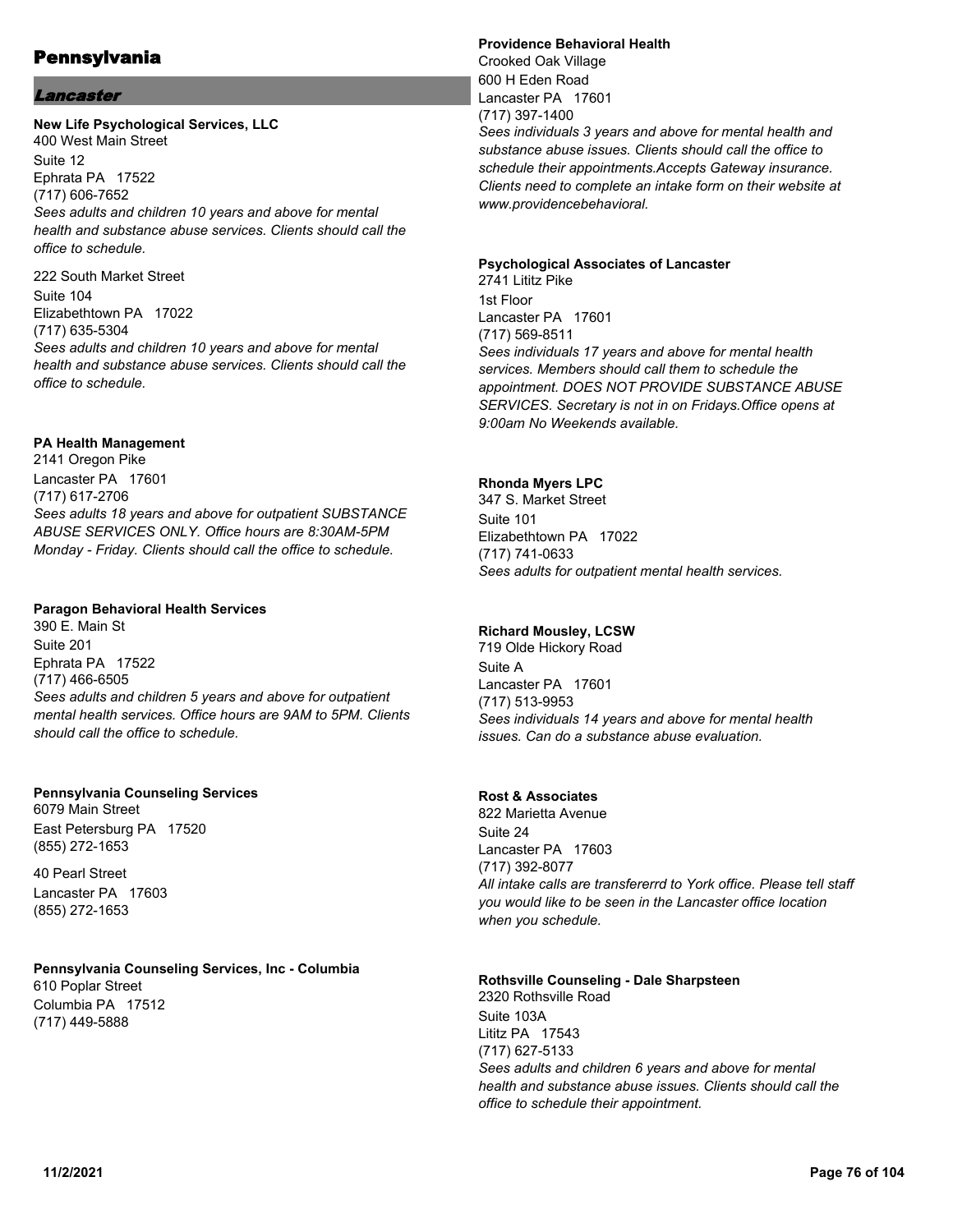### Lancaster

#### **Rothsville Counseling - Pam Noden**

2320 Rothsville Road Suite 103A Lititz PA 17543 (717) 627-5133 *Sees adults and chidren 12 years and above for outpatient mental health and substance abuse issues. Clients should call the office to schedule.*

#### **Rothsville Counseling - Stephanie Swann**

2320 Rothsville Road Suite 103A Lititz PA 17543 (717) 627-5133 *Sees adults and children ages 4-18 for mental health issues. Members should call the office to schedule.*

#### **Samaritan Counseling Center**

1803 Oregon Pike Lancaster PA 17601 (717) 560-9969 *Sees ages 4+ for mental health services, does not provide substance abuse services. No weekend appointments available.*

#### **Sand Castle Counseling**

1890 North Market St Elizabethtown PA 17022 (717) 525-0558 *Sees children and adolescents only - 2 years and above for outpatient mental health. Office hours are Monday thru Friday 9AM-9PM and Saturday and Sunday by appintment only. Clients should call the office to schedule.*

#### **Sandra A. Miller, LMFT**

1525 Oregon Pike Suite 1401 Lancaster PA 17601 (717) 951-9784 *Sees adults and children age 4 and older for outpatient mental health and substance abuse services.*

#### **Sean Rajnic, LPC** 83. E Main St Mt Joy PA 17552 (717) 537-1484 *Sees adults and children 13 years and above for outpatient mental health and substance abuse services. Office hours are Monday thru Thursday 8:30AM-8PM and Fridays 8:30AM-10:30PM by appointment only. Clients should call the office to schedule.*

### **Smoker Counseling Services**

349 W. Main Sreet Suite 105 Leola PA 17540 (717) 827-7253 *Sees adults and children 3 years and above for outpatient mental health services. Office hours are Mondays 2PM-7PM, Tuesdays 3PM-6PM, Wednesdays 1PM-8PM and Thursdays 1PM-8PM. Clients should call the office to schedule.*

### **TEAMCare Behavioral Health**

1808 Colonial Village Lane Lancaster PA 17601 (717) 391-0172 *Sees adults and children 1 year old and above for mental health services. Office hours are Monday thru Friday 8AM - 5PM, evenings available by appointment only. Clients can go to Teamcarebh.com, scroll down page, click on New Patient and fill out step 1.*

### **The Lancaster Freedom Center**

436 North Lime Street Lancaster PA 17602 (717) 397-9118 *Sees adults only for mental health and substance abuse services.*

### **The Psychology & Mindfulness Center, PLLC** Telehealth Only

446 North Reading Road, Suite 204 Ephrata PA 17522 (717) 466-6565 *Sees adults and children 13 years and above for mental health issues. Office hours Tue & Thurs 12-9, Wed 9-5 &Fri AM. Office is open on Mondays 9-2 during the winter. Clients should call to schedule - provider will return the call.*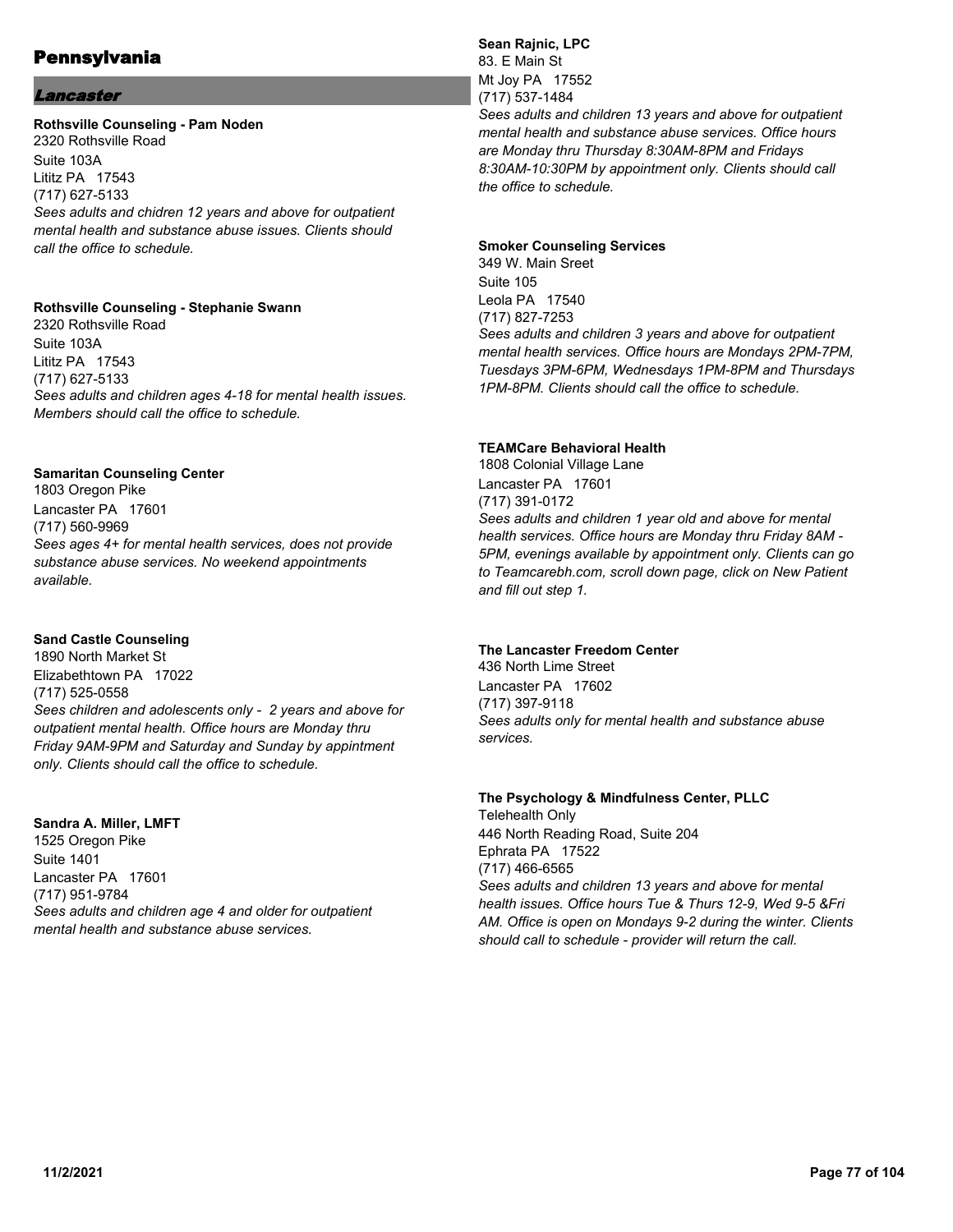### Lancaster

**Thoughtful Wellness, LLC** 514 East Main St Ephrata PA 17522 (717) 721-1752 *Sees adults and children 10 years and above for outpatient mental health services. Office hours are Monday thru Thursday 9AM-7PM and Saturday 9AM-2PM by appointment only. Clients should all the office to schedule.*

### **Truman Counseling Services**

1681 Crown Avenue Suite 12 Lancaster PA 17601 (717) 945-0738 *Sees individuals 4 years and above for mental health issues. Does not provide substance abuse services.*

#### **Upward Call Counseling Services**

Shepherd's Touch Campus 2394 New Holland Pike Lancaster PA 17601 (717) 656-4834 *Sees adults and children 8 years of age and above for mental health and substance abuse services.*

### **Weigel Counseling Associates**

2819 N Willow Street Pike N Willow Street PA 17584 (717) 464-1450 *Sees individuals 3 years old and above for outpatient mental health and substance abuse issues. Saturday appointments available.*

101 North Queen Street Unit 411 Lancaster PA 17603 (717) 464-1450

100 Highlands Drive Suite 305 Lititz PA 17543 (717) 464-1450

#### **Wellspan Philhaven**

354 North Reading Road Ephrata PA 17522 (800) 527-2322 *<body lang=EN-US style='tab-interval:.5in'> <p class=MsoNormal> At WellSpan Philhaven we can help you address mental health conditions such as depression, anxiety, bipolar disorder, attention deficit disorder, phobias, post-traumatic stress disorder and*

2501 Oregon Pike Suite 105 Lancaster PA 17601 (800) 527-2322 *<body lang=EN-US style='tab-interval:.5in'> <p class=MsoNormal> At WellSpan Philhaven we can help you address mental health conditions such as depression, anxiety, bipolar disorder, attention deficit disorder, phobias, post-traumatic stress disorder and*

#### **Whole and Holy Integrative Wellness, LLC**

TELEHEALTH ONLY 29 Green Acre Road Lititz PA 17543 (717) 746-8750 *Sees adults for outpatient mental health services. Office hours are Monday through Friday from 9:00 am to 5:00 pm and Saturday from 9:00 am to 12:00 pm.*

### **Willow Oaks Counseling**

1018 North Christian Street Suite 206 Lancaster PA 17602 (717) 723-9434 *Sees adults and children 10 years and above for outpatient mental health services. Office are Monday through Friday by appointment.*

**Yvonne Foster, LPC** 309 North George Street Millersville PA 17554 (717) 471-9910

### **Lawrence**

#### **New Day Counseling & Psychiatric Services, LLC** 1301 East Washington Street Castle PA 16101

(724) 923-6124 *Sees adults and children 10 years and above for outpatient mental health and substance abuse services. Administrative staff are available from 9:00 am to 4:00 pm. Providers are available by appointment. Please call office to schedule.*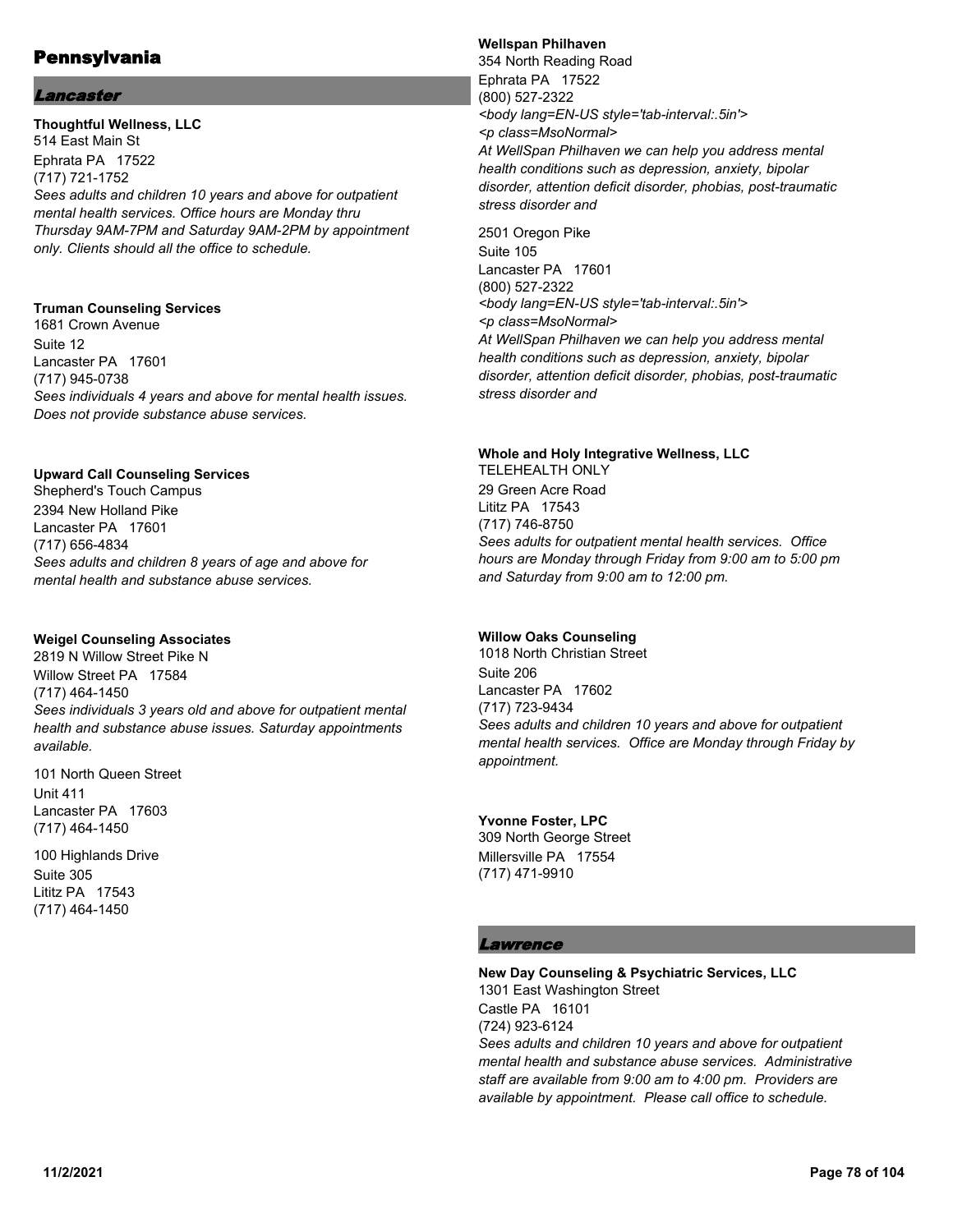#### Lebanon

**Breathe Easy Counseling** 809 E. Main Street Annville PA 17003 (717) 220-3495 *Sees adults and children 14 years and above for outpatient mental health services. Office hours are Monday thru Saturday 8AM-8PM by appointment only. Clients are to call office to schedule appointment.*

#### **Chris Taylor, LCSW** 1027 Villa Drive Lebanon PA 17042 (717) 273-1341

**COBYS Family Services**

The Palmyra Area Counseling Center 520 East Birch Street Palmyra PA 17078 (800) 452-6517

### **Cornwall Counseling Services**

101 Cedar Street Lebanon PA 17042 (717) 450-7228 *Sees individuals 14 years and above for outpatient mental health and substance abuse services.*

### **Debra Gray Felty, LPC**

3 Clearview Drive Lebanon PA 17042 (717) 272-8922 *Sees teenagers and adults for outpatient mental health issues. Does not see individuals for crisis situations, domestic violence or sucidial ideation. Clients should call the office to schedule.*

### **Empower the Mind, LLC.**

746 Cumberland St Lebanon PA 17042 (717) 304-2631 *See adults and children 3 year and older for outpatient mental health services. Office hours are 9AM-9PM Monday thru Friday and Saturdays by appointment.*

### **Horses and Healing, LLC** 7045 Bates Drive Annville PA 17003 (717) 454-3910 *Sees adults and children 5 years and above for outpatient mental health services. Office hours are days, evenings and weekends by appointment only. Clients should call the office to schedule.*

**Kelly Ozelski, LLC** 160 South 22nd Street Lebanon PA 17042 (717) 926-6760 *Sees individuals for outpatient mental health and substance abusse issues. Office hours Mon- Thur 10am-10pm and Friday and Sunday by appointment.*

**Life Strategy Consultants, LLC** 36 E Main St Palmyra PA 17078 (717) 376-3075

### **Lynda Hower, LCSW**

195 North Cornwall Rd. East Lebanon PA 17042 (717) 274-2025 *Sees individuals 6 years and above for Mental Health issues. Office is closed on Friday. M, Tu and Th - day and evening hours available.*

### **Marthalee Brod**

222 Harvard Avenue Box 155 Mount Gretna PA 17064 (717) 964-1850 *Sees individuals 9 years and above.*

**Pennsylvania Counseling Services - Lebanon** 350 North 6th St Lebanon PA 17042

**Pennsylvania Counseling Services-Renaissance** 618 Cumberland Street Lebanon PA 17042 (855) 272-1653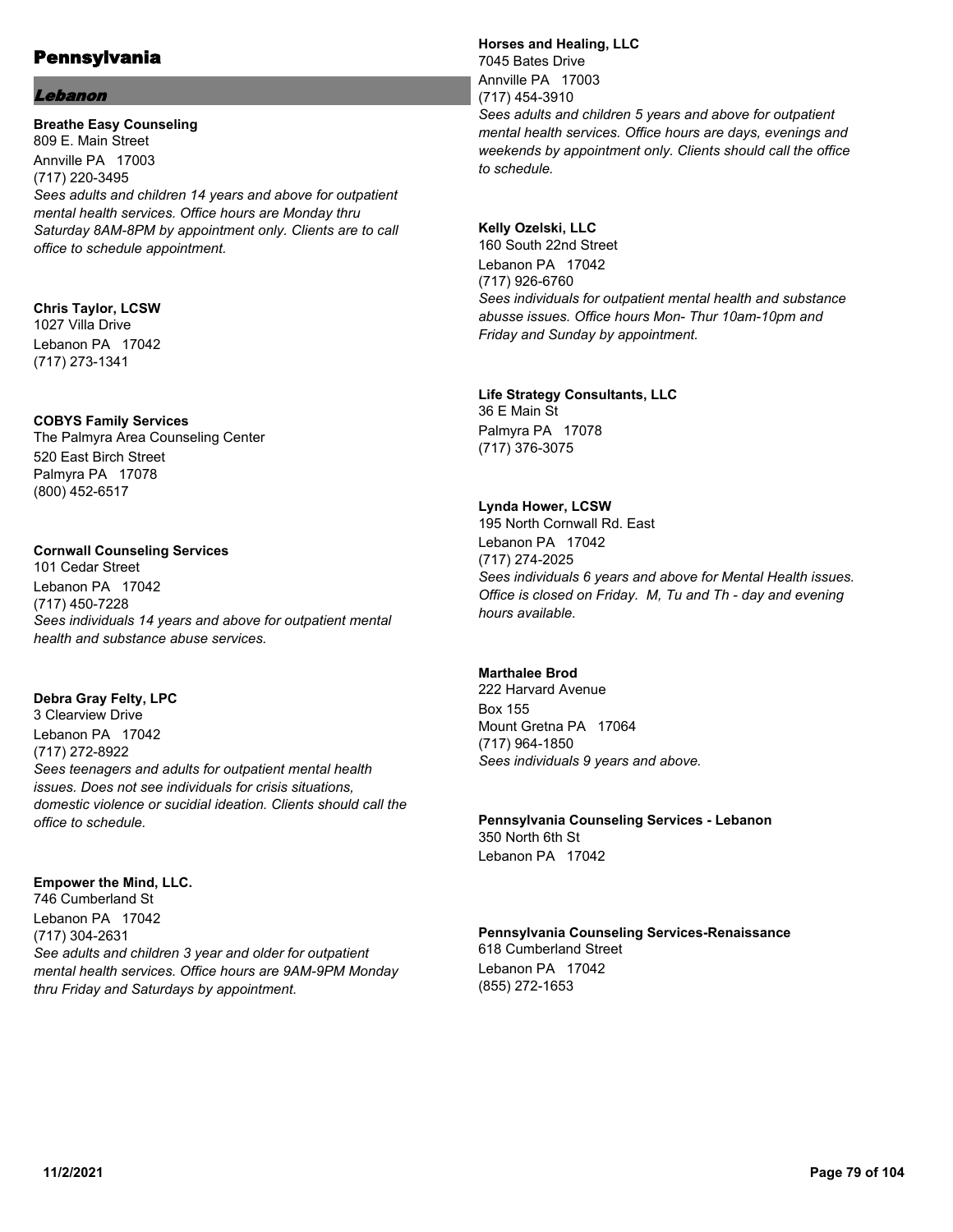#### Lebanon

#### **Recharge Your Life, LLC**

752 G Willow Street Lebanon PA 17042 (484) 269-6572 *Sees individuals 6 years and above for outpatient mental health or dual diagnosis.*

#### **Silver Lining Support Services**

282 Awol Road Jonestown PA 17038 (717) 256-2680 *Sees adults and children 5 years and older for outpatient mental health services. Office hours are Monday thru Friday 7AM-7PM by appointment only. Please contact the office to schedule.*

445 Mountville Drive Lebanon PA 17046 (717) 256-2680

### **Susan Farnsworth, LPC, SAP**

122 Tan Alley Fredericksburg PA 17026 (717) 926-7775 *Hours Fri- 9am-9pm and Sat 9am -1pm. Sees school age children when family is involved in treatment. Provides mental health and substance abuse services.*

### **The Healing Voice, LLC**

701 Cumberland Street Suite 211 Lebanon PA 17042 (717) 450-7221 *Sees adults and children 14 and above for outpatient mental health and substance abuse services. Office hours are 9:00 am to 6:00 pm, Monday through Friday.*

#### **Ventura Psychological Services**

511 Noble Street Lebanon PA 17042 (717) 270-8844 *Sees adults and children (with their parent present) for mental health services only.No Friday hours.*

**Weixler Consulting, LLC** 399 E. Rosebud Ave Myerstown PA 17067 (717) 821-7999 *Sees adolescents and adults for outpatient mental health issues. May provide telephonic counseling.*

### **WellSpan Philhaven**

283 South Butler Road Mt. Gretna PA 17064 (800) 527-2322 *<body lang=EN-US style='tab-interval:.5in'> <p class=MsoNormal> At WellSpan Philhaven we can help you address mental health conditions such as depression, anxiety, bipolar disorder, attention deficit disorder, phobias, post-traumatic stress disorder and*

964 Isabel Drive Lebanon PA 17042 (800) 527-2322 *<body lang=EN-US style='tab-interval:.5in'> <p class=MsoNormal> At WellSpan Philhaven we can help you address mental health conditions such as depression, anxiety, bipolar disorder, attention deficit disorder, phobias, post-traumatic stress disorder and*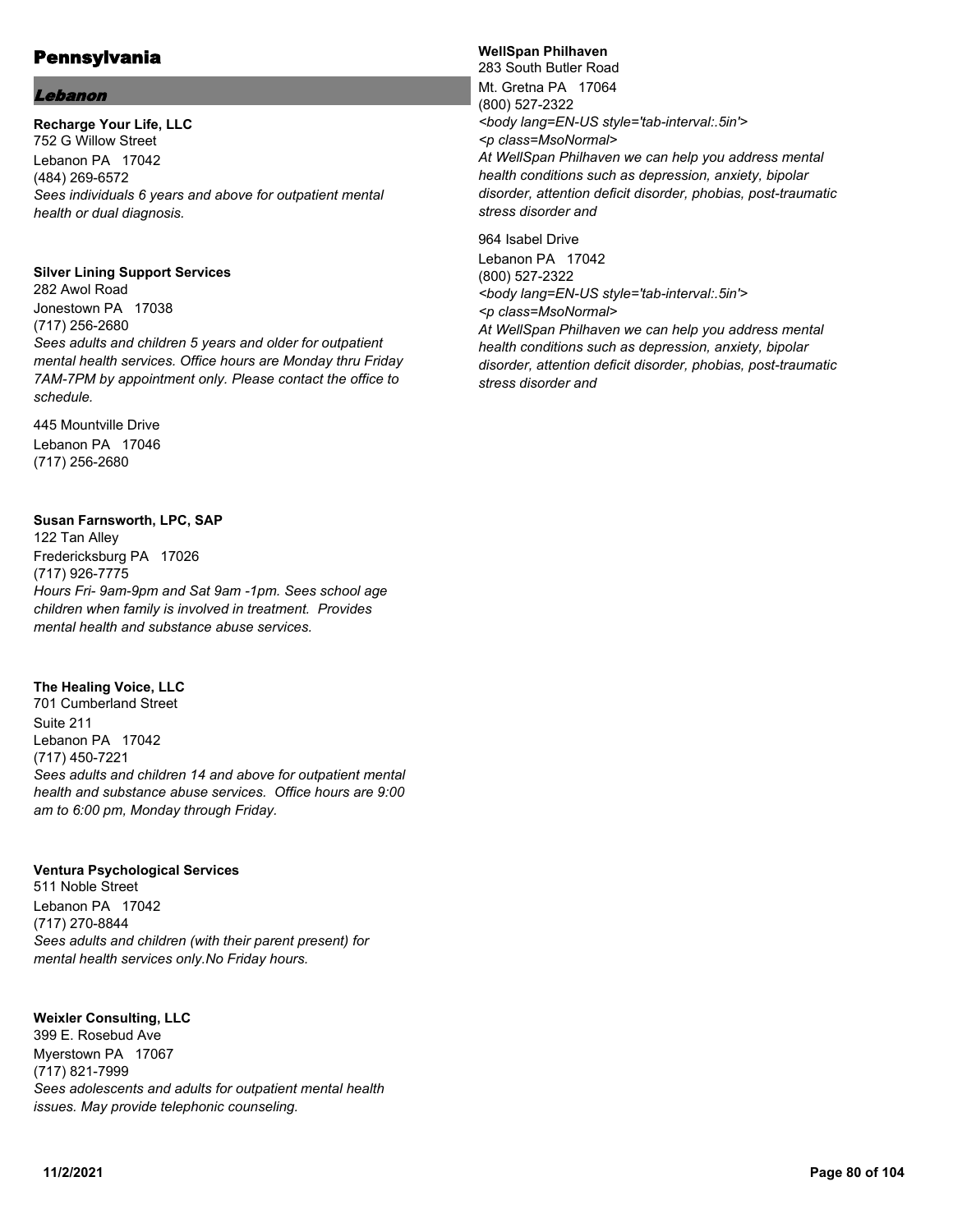#### Lehigh

**Context Counseling LLC** 4022 Clubhouse Cout Center Valley PA 18034 (610) 663-4248 *Sees adults and children 14 years old and above for outpatient mental health services. Office hours are Monday thru Friday - 9AM to 7PM by appointment only. Clients should call the office to schedule.*

### **Jane Evans, LPC**

2341 Walbert Avenue Allentown PA 18104 (610) 434-2431 *Sees individuals 6 years and above for mental health and substance abuse issues. Clients should call the office to schedule.*

### **Jeanette Egan, MS,LPC**

7463 Steinsburg Road Coopersburg PA 18036 (610) 965-3635

### **Lehigh Valley Counseling, LLC**

51 E. Elizabeth Ave. Bethlehem PA 18018 (610) 360-7526 *Sees adults and children 5 years and above for outpatient mental health and substance abuse services. Office hours are 10AM-6PM Monday - Friday. Clients should call the office to schedule.*

### **Phoenix Rising Counseling & Life Coaching Services**

35 E. Elizabeth Avenue Suite 6 Bethlehem PA 18018 (610) 442-7186 *Sees adults and children 9 years and up for outpatient mental health services and substance abuse services. Spanish speaking provider and staff available. Office Hours 9 AM - 9 PM*

### **Preferred EAP**

1728 Jonathan Street Suite 200 Allentown PA 18104 (800) 327-8878

#### Luzerne

**Advanced Psychological & Counseling Services** 562 Wyoming Avenue Kingston PA 18704

(570) 552-3760

### **Choices**

562 Wyoming Avenue Kingston PA 18704 (800) 762-9492

### Lycoming

#### **Community Services Group, Inc.** 1000 Commerce Park Drive

Suite 100 Williamsport PA 17701 (570) 323-6944

### **Cornerstone Counseling Services**

1205 River Ave, 2nd floor Williamsport PA 17701 (570) 326-4118

## **Diakon Child, Family & Community Ministries**

435 West Fourth Street Williamsport PA 17701 (570) 322-7873

### Mercer

**Paoletta Counseling Services Inc.** 456 North Pitt Street Mercer PA 16137 (724) 662-7202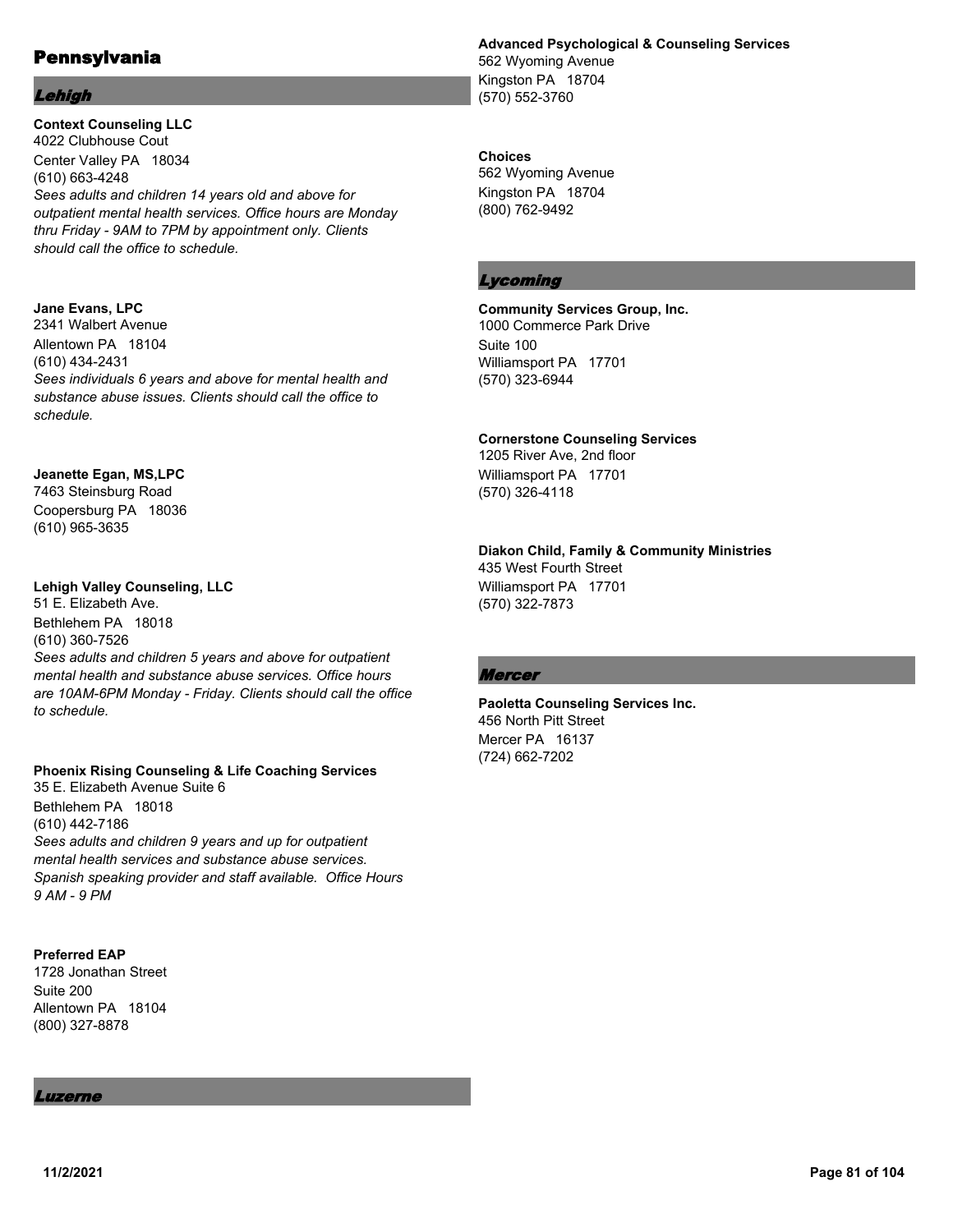#### Mifflin

## **Brighter Visions Counseling**

27 North Brown Street Suite B Lewistown PA 17044 (717) 242-1428 *Sees adults and children 14 years and above for mental health and substance abuse issues.*

#### **Enlighten Psychiatric Services**

134 West Market Street Lewistown PA 17044 (717) 437-9000

### **Wellspring Counseling Center**

516 W. 4th Street Lewistown PA 17044 (717) 363-4973 *Will see adults and children 4 years of age and above*

### Monroe

**Family Treatment Associates, LTD** 117 Broad Street Stroudsburg PA 18360 (570) 424-6049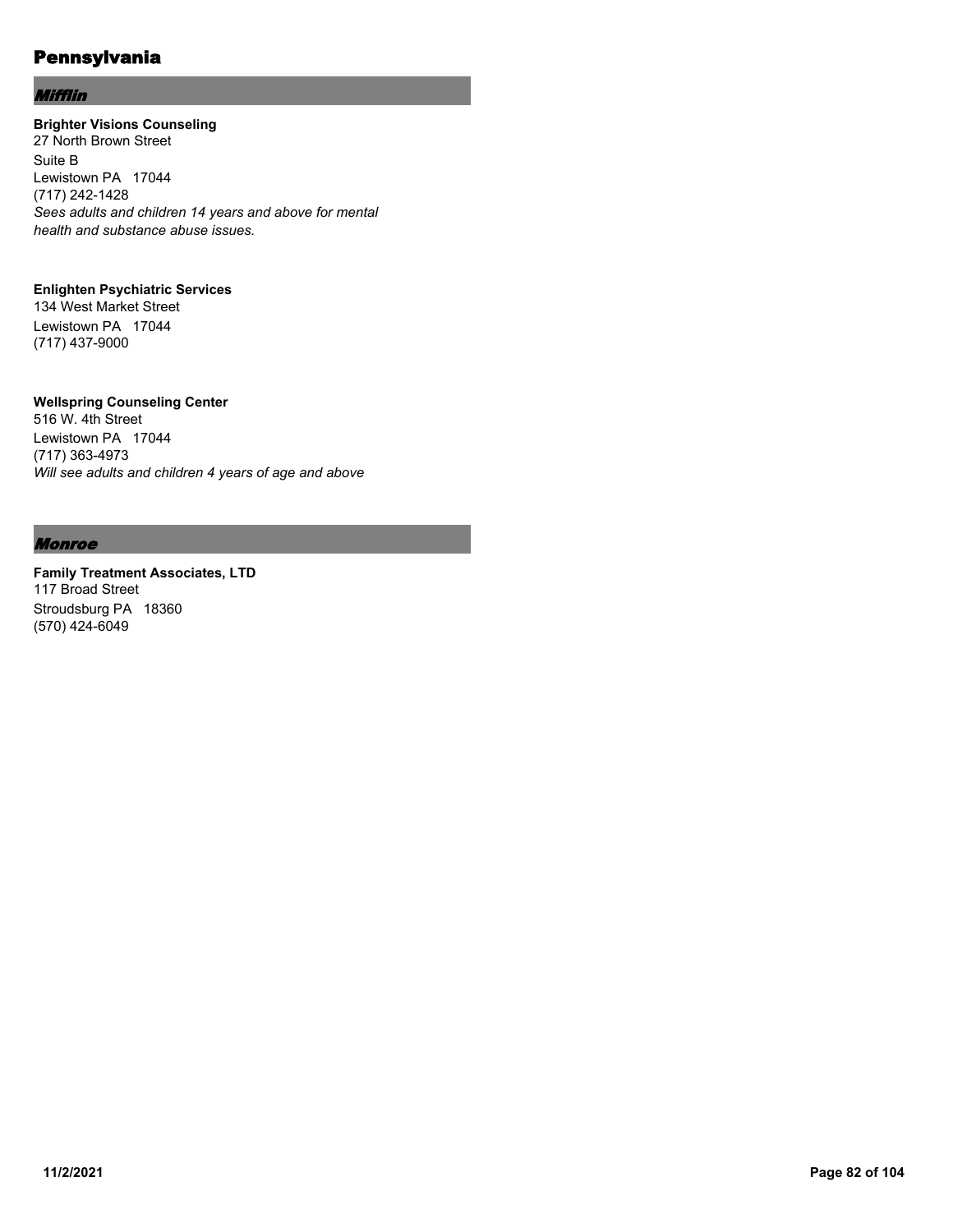#### Montgomery

**All In Solutions Counseling Center Willow Grove** 2300 Computer Rd., Bldg D 21 Willow Grove PA 19090 (561) 413-5755

#### **Chase Kneeland, LMFT**

2900 Germantown Pike Old Norrington Commons Norristown PA 19403 (215) 353-1455 *Sees individuals 14 years and above for outpatient mental health services. Office hours are 8am-6pm.*

#### **Gaudenzia, Inc.**

106 West Main Street Norristown PA 19401 (610) 239-9600

#### **Growing Within Counseling**

13 Zummo Way Norristown PA 19401 (757) 876-9641 *Sees adults and children 7 years and above for outpatient mental health and substance abuse issues.*

### **Jeffrey H. Carter, LPC**

119 S. Easton Rd #104 Glenside PA 19038 (610) 310-5622 *Sees adults only for outpatient mental health services. Office hours are Monday-Thursday 7:30AM-7:30PM and Fridays 7:30AM-6:00PM. Clients should call the office to schedule.*

#### **Karen Parker LCSW**

341 Sun Valley Drive Ambler PA 19002 (215) 901-5631

#### **Laura Fritts, LMFT**

201 Joan Drive Collegeville PA 19426 (610) 564-8381

#### **LifeWorks Counseling Center, LLC** 933 North Charlotte Street Suite 1-D Pottstown PA 19464 (610) 323-4673 *Sees adults and children 4 years and above for mental health issues. Clients should call the office to schedule.Spanish speaking provider available.*

#### **Malvern Institute**

1566 Medical Drive Suite 201 Pottstown PA 19464 (610) 800-4906 *Sees individuals 18 years and above for substance abuse issues.*

#### **Margaret J. McDonough, PsyD**

1032 Singer Lane Norriton PA 19403 (610) 584-5514 *Sees individuals 6 years and above for mental health issues. Does not provide substance abuse services. The office is a personal residence. Office hours Wed and Fri AM and Mon-Fri PM.*

#### **Professional Psychology Services**

1062 East Lancaster Avenue Suite 15-G Rosemont Plaza Rosemont PA 19010 (215) 545-7895

12 East Mill Road Flourtown PA 19031 (215) 545-7895

1823 West Main Street Norristown PA 19403 (215) 545-7800

504 Waldron Terrace Merion Station PA 19066 (215) 545-7895

651 Red Lion Road Huntingdon Valley PA 19006 (215) 545-7895

### **Robert Carter, LPC, CADC**

1816 West Point Pike Suite 109 Lansdale PA 19446 (267) 825-0623 *Sees individuals 18 years and above for outpatient mental health and substance abuse services. Appointment available only on Sundays from 10am- 2pm. Members should call to schedule.*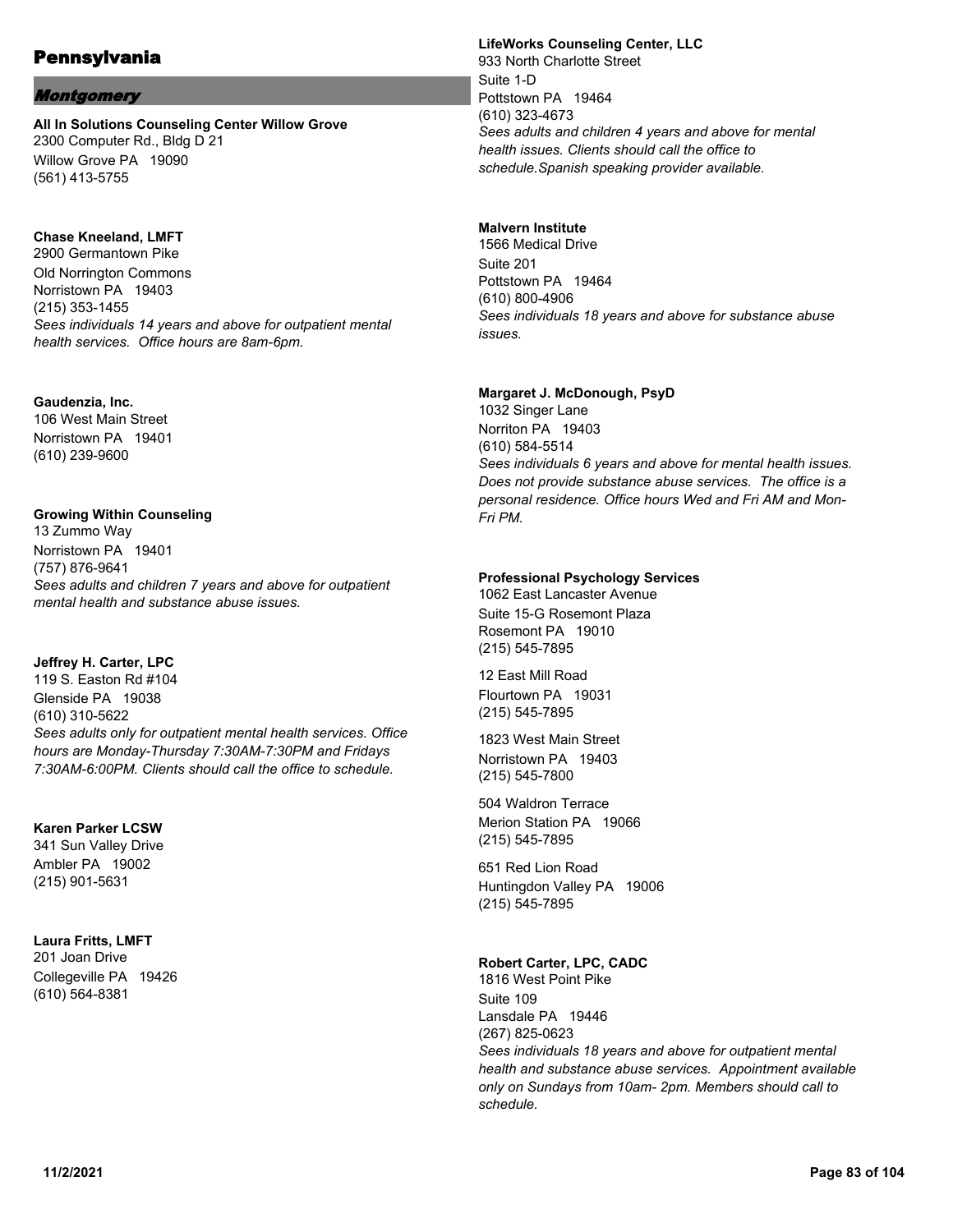#### Montour

**Darla Farr, LCSW** 342 Mill Street PO Box 7 Danville PA 17821 (570) 336-7963

#### Northampton

**Community Services Group, Inc** 54 South Commerce Way Ste. 170 Bethlehem PA 18017 (610) 866-7600

**Dana Greene** 3201 Highfield Drive

Suite J Bethlehem PA 18020 (610) 866-7558 *Sees adults and children 5 years and above for outpatient mental health and substance abuse issues. Clients should call the office to schedule.*

#### **Kathleen Coughlin & Associates, LLC**

308 East Broad Street Bethlehem PA 18018 (610) 861-8779 *Sees individual 4 years and above for outpatient mental health services. Members should call the office to schedule.*

417 Cattell Street Easton PA 18042 (610) 861-8779

#### **Malvern Institute**

2092 Stefko Boulevard Bethlehem PA 18017 (610) 800-4906 *Sees individuals 18 years and above for substance abuse issues.*

### **Wendy Littner Thomson, LPC**

408 North New Street Bethlehem PA 18018 (610) 730-1992 *Sees individuals 14 years and above for outpatient mental health issues. Members should call the office to schedule.*

#### Northumberland

**Community Services Group, Inc.** 330 North 2nd Street Sunbury PA 17801 (570) 323-6944

### **Weixler Consulting, LLC**

68 South Front Street Milton PA 17847 (717) 821-7999

#### Perry

**Laurel Life Services** 550 Shermans Valley Road New Bloomfield PA 17068 (717) 582-9922

#### **Newport Counseling Center, LLC**

28 West Shortcut Road Newport PA 17074 (717) 567-3524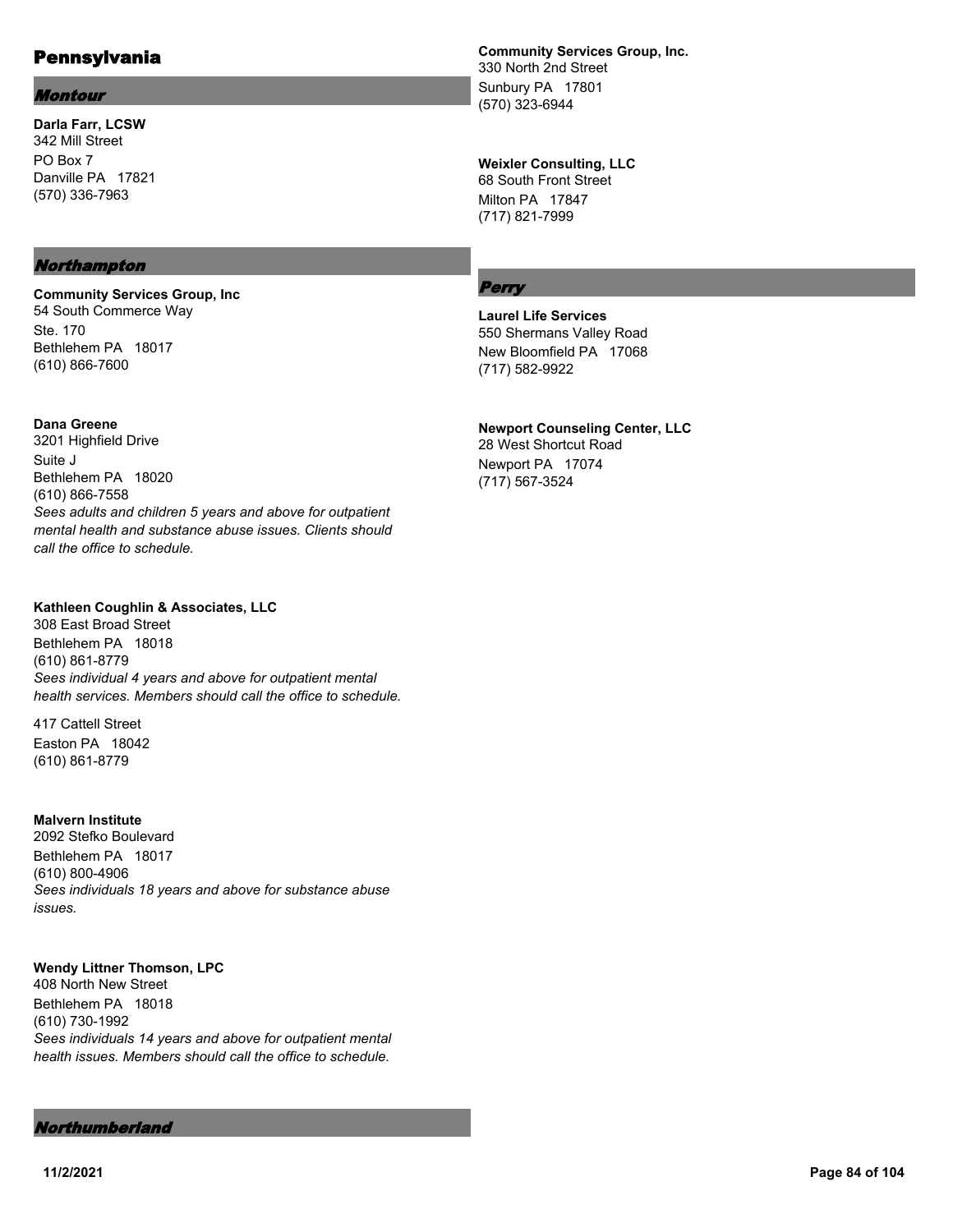### Philadelphia

**Care Connection** 2200 Michener Street Suite 20 Philadelphia PA 19115 (215) 331-3200

### **Deena Goldstein, LSW**

110 South 20th Street Suite 200 Philadelphia PA 19103 (610) 715-5503

#### **Mark Falango, LCSW** 1428 Bach Place

Philadelphia PA 19102 (215) 701-7127

## **Michael Kaltenbach, LCSW Counseling & Psychotherapy**

1315 Walnut Street Suite 1520 Philadelphia PA 19107 (323) 646-1139 *Sees individuals 10 years and above for outpatient mental heatlh and substance abuse issues.*

#### **Professional Psychology Services**

250 South 17th Street Suite 101 Philadelphia PA 19103 (215) 545-7895

1600 Stenton Avenue Philadelphia PA 19103 (215) 545-7895

2929 Arch St #1700 Philadelphia PA 19104 (215) 545-7895

### **SHARE Counseling & Therapy Services**

7137 Torresdale Avenue Philadelphia PA 19135 (267) 973-9399

**Thrive Counseling LLC** 1518 Walnut Street

Philadelphia PA 19102 (617) 326-3778

### Schuylkill

**Dana Sukeena, LCSW** 1840 West End Avenue Pottsville PA 17901 (570) 640-0837

#### **Empower the Mind, LLC.**

212 West Market St Pottsville PA 17901 (717) 304-2631 *See adults and children 3 year and older for outpatient mental health services. Office hours are 9AM-9PM Monday thru Friday and Saturdays by appointment.*

### **Pamela Tomko, LSW**

264 South Lehigh Avenue First Floor Frackville PA 17931 (570) 874-2643

### **Pennsylvania Counseling Services - Pottsville** 437 N Centre Street

Pottsville PA 17901 (570) 728-2600

### **Susan Farnsworth, LPC, SAP**

4 South 2nd Street Suite 208 Pottsville PA 17901 (570) 624-1148 *Sees school age children when family is involved in treatment. Provides mental health and substance abuse services. Office hours Tue, Wed & Thur 9am-9pm.*

### **Thompson Social Services, Inc.**

39 S. Tulpehocken Street Pine Grove PA 17963 (570) 617-4944 *Provides services to adults and children age 5 and older for outpatient mental health and substance abuse issues.*

# **Visualize Change LLC**

123 West Main Street Suite 3 Girardville PA 17935 (570) 875-2271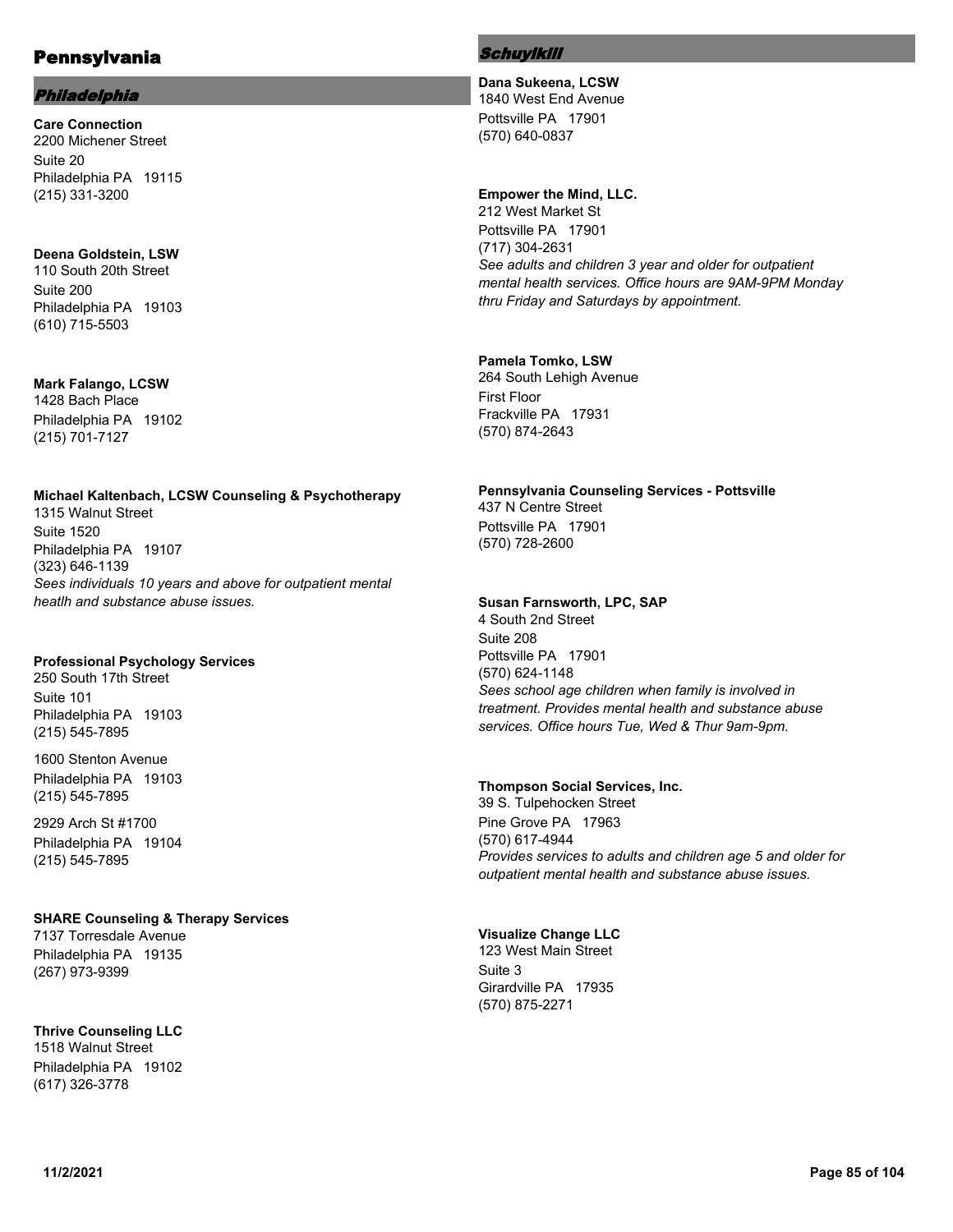### Snyder

**Beverly Kline-Lash, LPC** 18826 Route 522 Beaver Springs PA 17812 (570) 658-7710

#### Susquehanna

**Integrative Counseling Services** 52 Summitt Street New Milford PA 18834 (570) 465-2080 *Office hours 9am -7pm.*

#### **Pecosh Counseling and Consulting, LLC** 20 Old Plank Road Washington PA 15301 (724) 249-2829 *Sees adults and children age 5 and older for outpatient mental health services.*

## Westmoreland

**Jacqueline R. Sikora, LPC**

**Christian Counseling Associates of Western PA** 438 Pellis Road Suite 202 Greensburg PA 15601 (724) 396-1510 *Sees individuals for outpatient mental health and substance abuse issues.*

### Union

#### **Darla Farr, LCSW** 115 Farley Circle Suite 105 Lewisburg PA 17837 (570) 336-7963

**Diakon Child, Family & Community Ministries** 1800 W. Market St. Lewisburg PA 17837 (570) 524-9477

1800 W. Market Street Lewisburg PA 17837 (800) 395-8327

### Venango

**Paoletta Counseling Services Inc.** 300 Liberty Street Franklin PA 16323 (814) 437-5770

### Washington

**Lotus Hope Counseling, LLC** 87 E. Maiden Street Suite 32 Washington PA 15301 (724) 470-9910 *Sees adults for outpatient mental health and substance abuse services. Office hours are Monday through Friday 8:00 am to 7:00 pm and Saturday from 9:00 am to 12:00 pm. Clients should call to schedule.*

Teletherapy Only Greensburg PA 15601 (724) 834-0916 *Teletherapy only: sees adults 18 years and older for outpatient mental health services. Office hours are Mondays 10AM-5PM, Tuesdays Noon-3PM, Wednesdays 10AM-5PM, Thursdays 10AM-6PM and Fridays 10AM-1PM. Clients can contact provider directly to schedule.*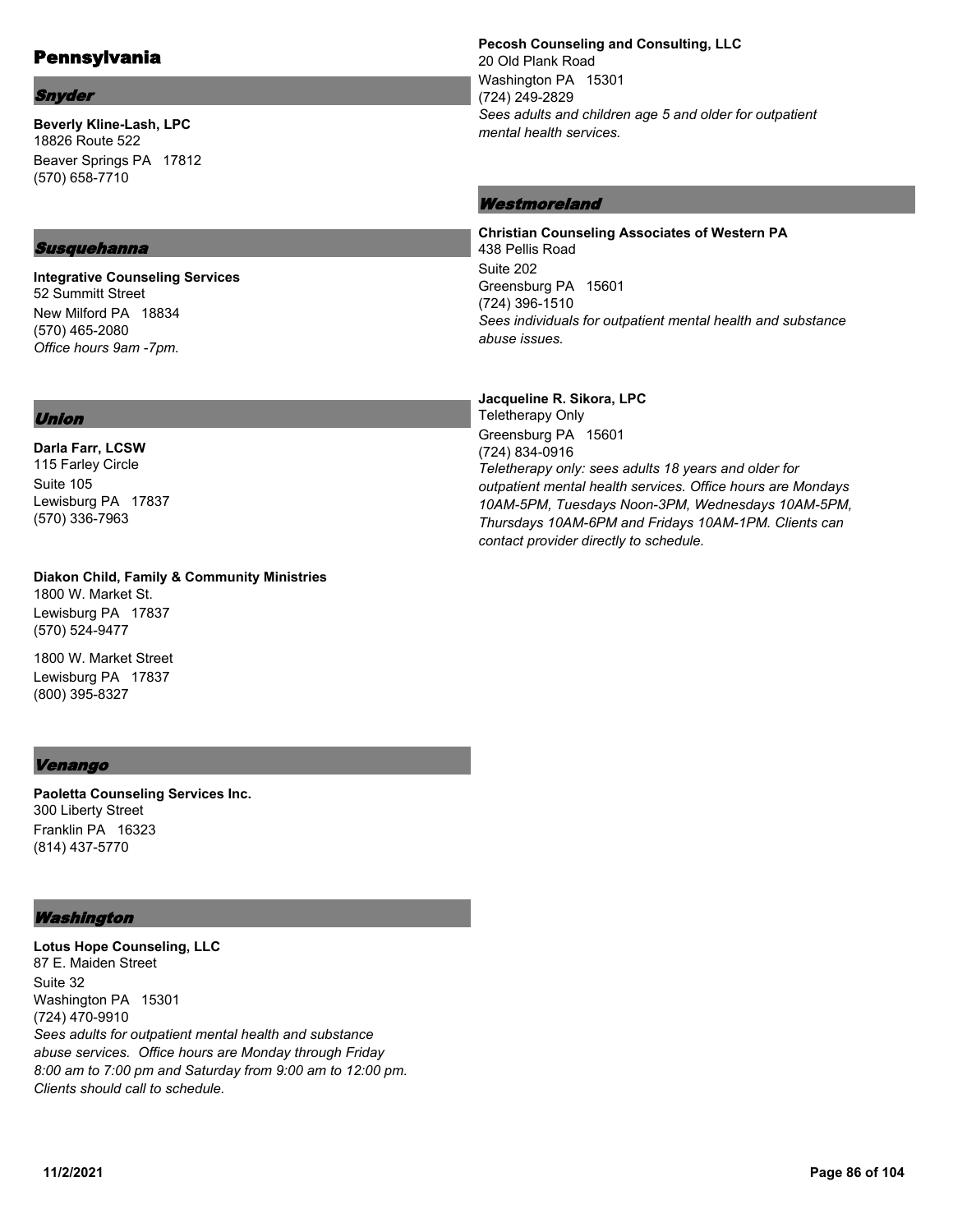### York

#### **A Better You Counseling & Wellness, LLC**

1000 Carlisle Street Suite 2225 Hanover PA 17331 (717) 219-3659 *Telehealth only. Sees adolescents and adults for Outpatient Mental Health. Some day time appointments available. Evening hours, and weekend hours available.*

### **Activating and Rejuvenating Counseling Services**

TELETHERAPY ONLY Emigsville PA 17318 (484) 442-0205 *Teletherpay only: Sees individuals ages 13 to 64 for outpatient mental health services. Office hours are Tuesday through Thursday 11:00 am to 7:00 pm and Friday from 11:00 am to 4:00 pm. Clients should call to schedule*

### **April Murphy, LCSW**

60 East Center Square Abbottstown PA 17301 (717) 578-6236

### **Arrow Counseling Services**

1427 East Market Street York PA 17403 (717) 755-0011 *Sees ages 2+ for mental health and substance abuse services.*

### **Awakened Mind Counseling Center**

62 Collins Circle Hanover PA 17331 (717) 630-3140 *Sees adults and children 12 years and above for oupatient mental health and substance abuse services. Office hours are Monday through Friday from 10:00 am to 6:00 pm.*

### **Behavioral Healthcare Consultants, P.C.**

2550 Kingston Road Suite 211 York PA 17402 (717) 755-5736 *Sees ages 5+ for mental health and substance abuse services.*

### **Brown and Associates Certified Counseling, LLC** 18 S. George Street Suite 228 York PA 17401 (717) 668-9306 *Sees adults and children 5 years and above for outpatient mental health. Spanish speaking provider available. Office hours 9AM-5PM with some evening hours available upon*

*request. Clients should call the office to schedule.*

#### **Cognitive Health Solutions LLC**

100 West Eisenhower Drive Suite A Hanover PA 17331 (717) 632-8400 *Sees ages 5+ for mental health services. Does not provide substance abuse services.*

1030 Plymouth Road York PA 17402 (717) 747-3659

### **Community Services Group--York**

200 West Market Street York PA 17401

### **CreateAbilities LLC**

150 Farm Lane Suite 105 East York PA 17402 (717) 747-6400 *Sees adolescents and children age 4 and older for outpatient mental health services. Office hours are Monday through Friday by appointment.*

### **Danielle Heist, MS, LPC, CAADC, SAP**

1600 Sixth Ave Suite 103 York PA 17403 (717) 873-6207 *See adults 18 year and above of outpatient mental health and substance abuse services. Office hours are Mondays, Tuesdays, Saturdays and Sundays by appointment only. Wednesdays, Thursdays and Fridays 8AM-4PM. Please call the office to schedule.*

### **Deborah Hill, LCSW**

580 Madison Avenue York PA 17404 (717) 818-6707 *Sees adults for outpatient mental health servcies. Members should call her to schedule their appointments. Office hours are Tue-Fri 10am-7pm.*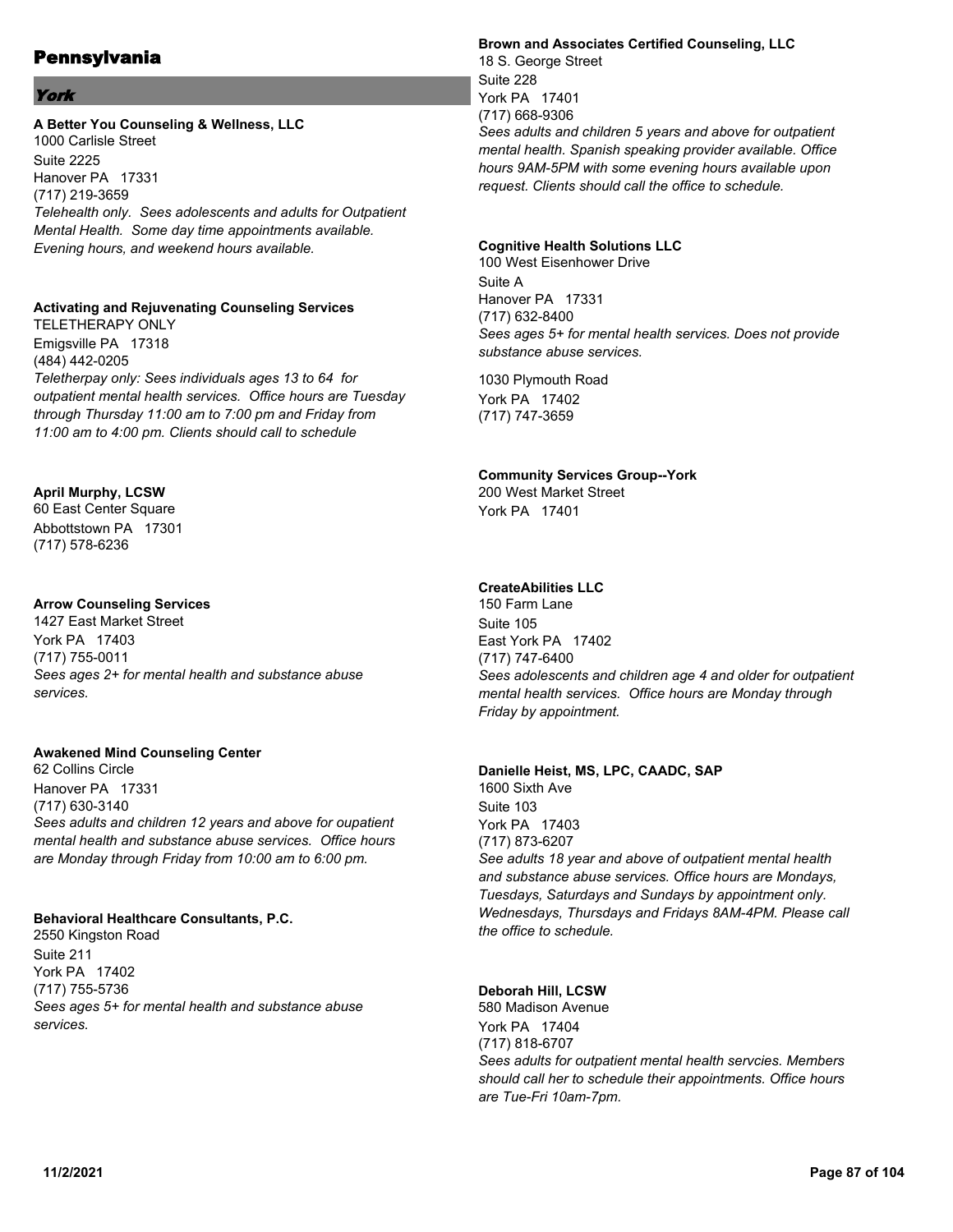### York

### **DK Watkins & Associates**

6 Wyntre Brooke Drive York PA 17403 (717) 741-0661 *Sees individuals 6 years and above for mental health EAP sessions only. Does not accept insurance. Private pay after EAP sessions.*

### **Elaine Lovelace & Associates**

3206 East Market Street York PA 17402 (717) 751-6851 *Sees ages 10+ for mental health services. Does not provider substance abuse services.*

### **Elizabeth S. Revell, PhD**

1120 Range Road York PA 17406 (717) 840-1356 *Works with adults and adolescents 12 and older for outpatient mental health servcies.*

### **Ellis Berkowitz, LCSW**

2 Waterford Professional Center Suite 6C York PA 17402 (717) 870-6563 *Sees ages 5+ for mental health services. Will do substance abuse evalaution for EAP sessions and then refer out for treatment.*

#### **Express and Connect Art Therapy and Counseling, LLC** 835 Edgewood Rd

York PA 17402 (717) 873-3084 *Sees adults and children 6 years and above for outpatient mental health. Office hours are Monday - Friday 8Am-8PM, weekend by appointment only. Clients should call the office to schedule. No Fax available.*

### **Gail Easton, LCSW**

3206 East Market Street York PA 17402 (717) 840-4445

### **GSC Counseling Associates**

2559 S. Queen Street 2nd Fl. Olde Tollgate Village York PA 17402 (717) 547-0307 *Sees adults and children 10 and older for outpatient mental health services.*

#### **Hanover Family Practice Associates**

112 Clover Lane Hanover PA 17331 (717) 637-7812 *Sees ages 4+ for mental health and substance abuse servcies. Office is closed on Thursdays. Press #3 after dialing number to schedule.*

#### **Healing Hearts Counseling Center, LLC**

3130 Grandview Rd Building F Hanover PA 17331 (717) 969-8894 *See adults and children 7 years and above for outpatient mental health issues. Does not provide substance abuse services.*

### **Heart Work & Play, LLC**

1800 East Market Street Suite B York PA 17402 (717) 379-2284

### **Jewish Family Services of York**

2000 Hollywood Drive York PA 17403 (717) 843-5011 *Sees adults for outpatient mental health issues. Specializing in Elder Care issues. Cleints should call the office to schedule. Office hours 9am-5pm.*

### **Joelle Shirk Counseling**

1000 Carlisle Road Suite 35 Hanover PA 17331 (717) 479-2048 *Sees adults and children age 5 and older for out patient mental health services.*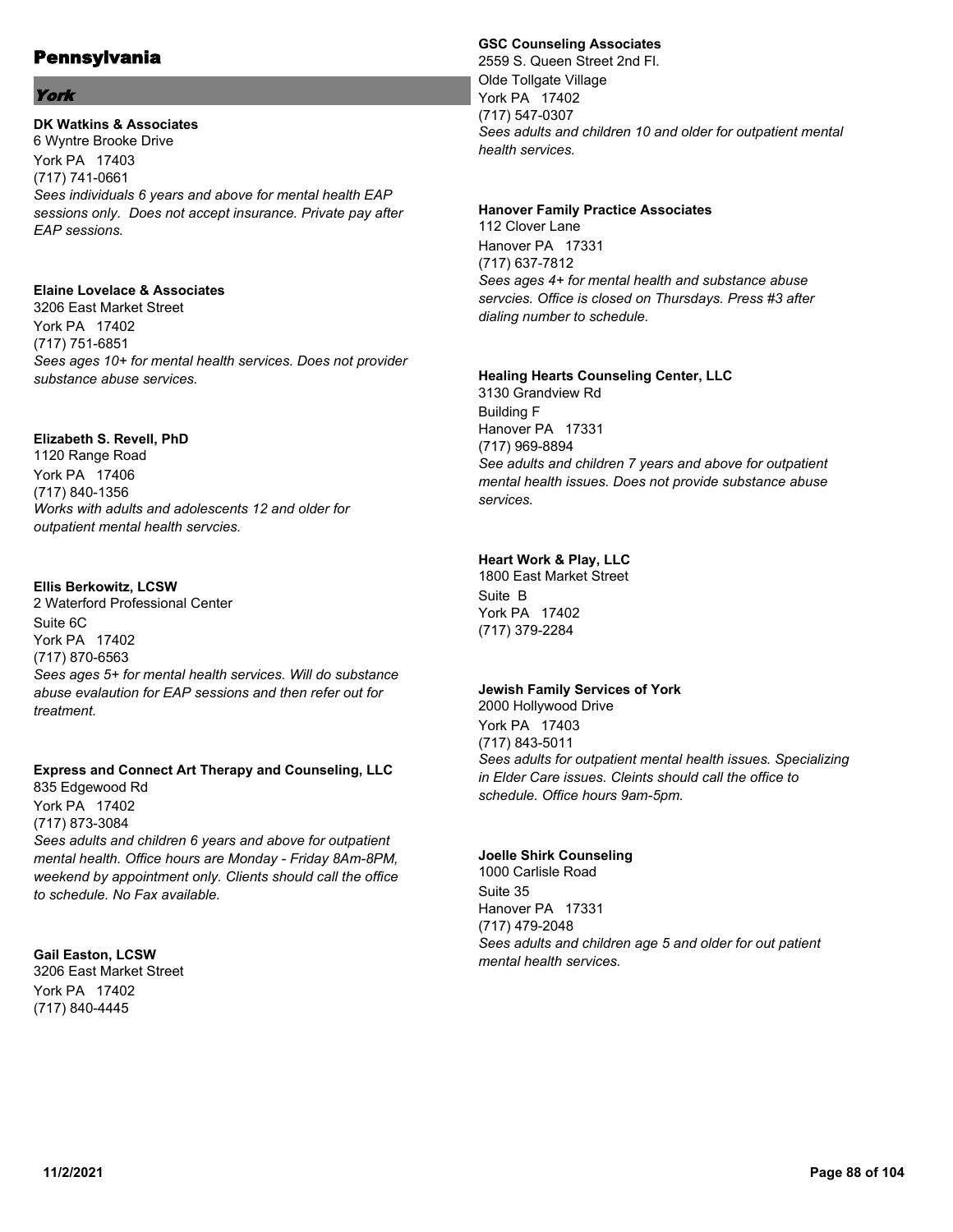### York

**Karen Lydon, LCSW** 268 West Beaver Street Hellam PA 17406 (717) 495-2616 *Sees adults and children 1 year and above for mental health servcies only. Sees and treats mainly older adults. Practices Rapid Resolution Therapy (RRT).*

#### **Kenien Counseling, LLC**

1330 Hillcroft Lane York PA 17403 (717) 668-1801 *Sees individuals 6 years and above for outpatient mental health issues. Hours Monday and Thursday evening 5-8pm and Saturday 8am-1pm.*

### **Kevin Behr, MS, LPC**

TELETHERAPY ONLY York PA 17403 (717) 870-4673 *Provides mental health and substance abuse services. Sees children of all ages.Hours Mon & Tue 9am-8pm, Wed & Thur 9am-6pm and Friday by appointment.*

### **Laura Frie Counseling, LLC**

2002 South Queen St York PA 17404 (717) 814-8678 *See adults and children 6 years and above for outpatient mental health services. Office hours are Mondays 1PM-5PM, Tuesdays 8Am-4PM, Wednesdays and Thursdays 11AM-8PM and Fridays 9AM-Noon. Clients should call the office to schedule.*

## **Laurel Life Services**

2020 South Queen Street York PA 17403 (717) 845-7652

### **Life Counseling Services**

45 Wyntre Brook Drive Lower Level York PA 17403 (610) 644-6464

### **Living Word Community Church Counseling Center**

2530 Cape Horn Road Red Lion PA 17356 (717) 893-2336 *Sees individuals for mental health issues. Client should call the office to schedule. Typical hours are Mon-Thur. 9a.m. -9p.m.*

#### **Munson Counseling Services LLC**

3837 Silver Spur Drive York PA 17402 (717) 478-1230 *services. Office hours are Tuesday, Wednesday, and Thursday 9:00 am to 9:00 pm. Friday 9:00 am to 1:00 pm. Also available two Saturdays per month from 9:00 am to 1:00 pm.*

### **Nancy Pendergast-Herbst, LCSW**

1791 Foxwald Lane York PA 17406 (717) 757-1111 *Sees ages 5+ for mental health servcies. Does not provide substance abuse services.*

### **New Insights II, Inc.**

517 Carlisle Avenue York PA 17404 (717) 845-2079 *Provides substance abuse services only.*

### **Peace of Mind Counseling Services**

228 Broadway 2nd Floor Hanover PA 17331 (717) 630-9179 *Sees individuals 3 years and above for mental health and substance abuse services. Office is located on the 2nd floor and is not handicap assessable. Clients should call to schedule. Office hours are 2pm-8pm M-Thur.*

### **Pennsylvania Counseling Services**

301 West Philadelphia Street York PA 17401 (855) 272-1653

#### **Peter Oscsodal, LPC - Christian Counseling & Ed. Svcs.** Teletherapy Only Hanover PA 17347 (717) 630-2255 *Teletherapy only*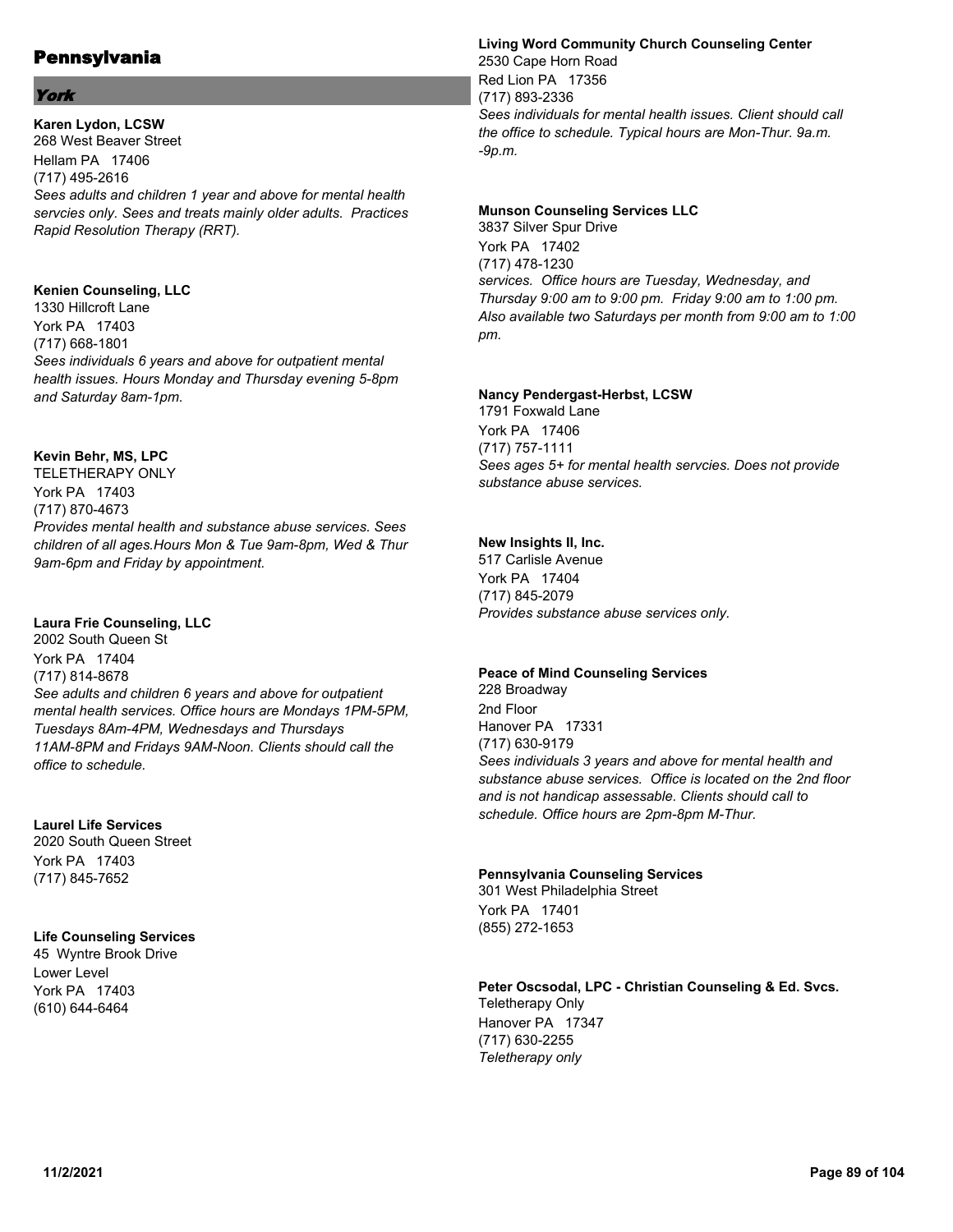### York

#### **Renewed Life Counseling Services, LLC**

705 South Ogontz Street York PA 17402 (717) 549-4020 *Sees individuals 7 years and above for outpatient mental health services.*

#### **Richard Carlson, PhD.**

401 Allegheny Ave. Hanover PA 17331 (717) 632-3886 *Sees individuals for mental health services. Does not provide substance abuse services. No appts available after 5PM.*

### **Rost & Associates**

807 S. George Street York PA 17403 (717) 843-6561 *Provides mental health and substance abuse services. Limited Saturday hours available.*

### **Ruthanne Wentz, LPC**

6 Forest Circle Hanover PA 17331 (717) 969-2538 *Sees individuals 5 years and above for mental health and substance abuse services. Clients should call the office to schedule.*

#### **Social Work Counseling Services, LLC**

924 Colonial Avenue Building N, Suite 304 York PA 17403 (717) 699-2222 *Sees adults and children age 6 and older for outpatient mental health services.*

#### **Sound Health Counseling Solutions, LLC**

835 Edgewood Road York PA 17402 (717) 373-1743 *Provides Outpatient Mental Health services for individuals 4 years and up.*

### **Spirit and Associates**

576 Old York Road Etters PA 17319 (570) 262-8751 *See adults for outpatient substance abuse servcies.*

#### **Spirit and Associates- Penny Pennachi** 2455 Brandywine Lane York PA 17404 (570) 262-8751 *See adults for outpatient substance abuse servcies.*

**Spirit and Associates-Gene Middleton** 2455 Brandywine Lane York PA 17404

(570) 313-3004 *See adults for outpatient substance abuse servcies.*

## **Susquehanna Valley Community Mental Health Services** 546 Broadway Hanover PA 17331

(717) 739-6576 *Sees individuals 14 years and above for outpatient mental health and substance abuse issues. Clients should call the office to schedule.*

#### **The Well - Red Lion Psychology, P.C.**

30 East Broadway Red Lion PA 17356 (717) 244-1082 *Sees adults and children 8 years and above for mental health issues. Clients should call the office to schedule.*

### **Thomas Murray, LCSW**

437 West Market Street York PA 17401 (717) 854-3746 *Sees individuals 12 and above for mental health and substance abuse services. Clients should call the office to schedule.*

#### **Tim F. Williams, LPC**

949 Broadway Hanover PA 17331 (717) 630-8570 *Sees individuals 5 years and above for mental health issues. Can do a substance abuse evaluation. Member should call the office to schedule.*

### **TREMITIERE Trauma & Recovery**

805 South George Street York PA 17403 (717) 855-5377 *Sees children and adults for outpatient mental heatlh and substance abuse issues. Clients should call the office to schedule.*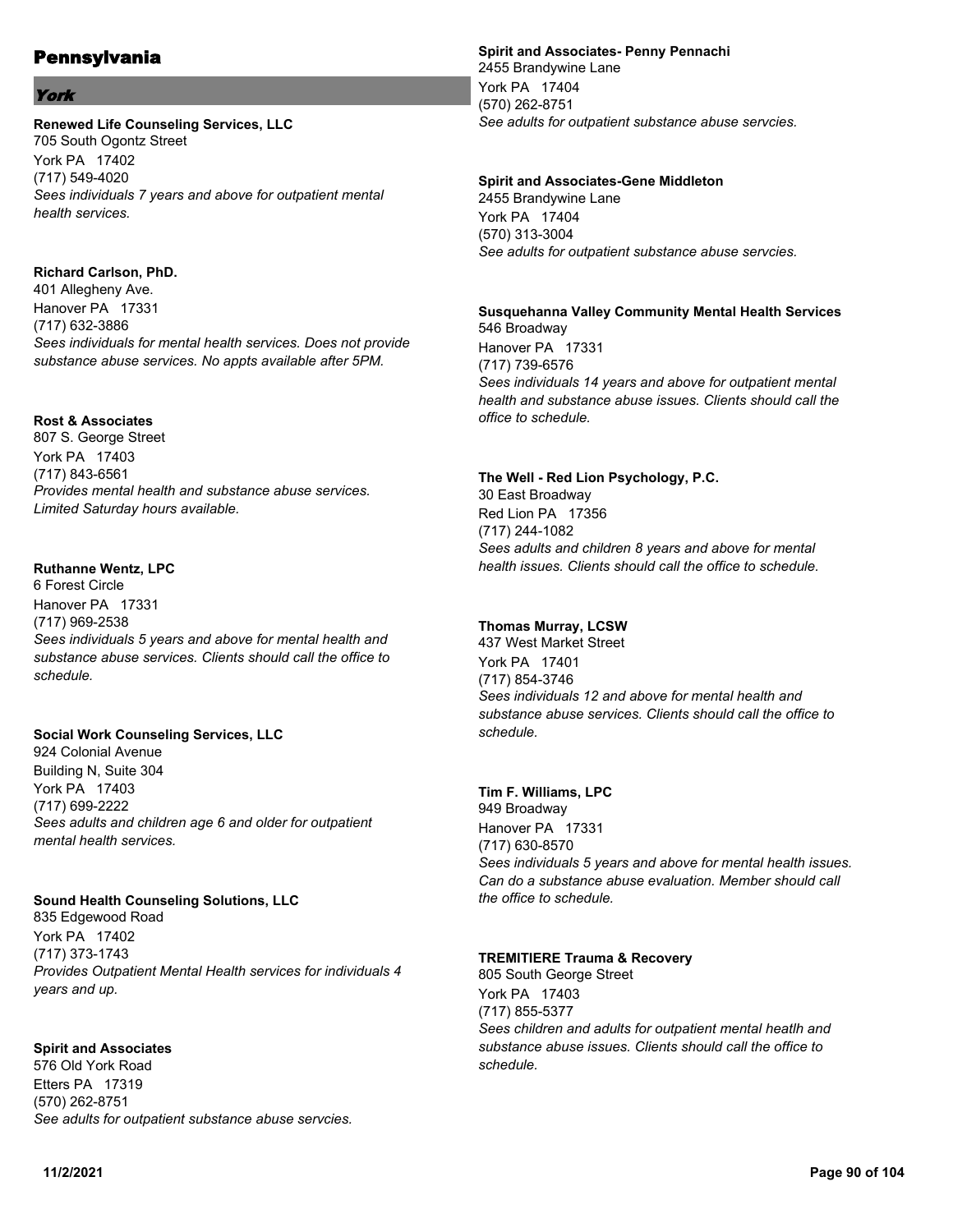### York

**TrueNorth Wellness** 625 West Elm Avenue Hanover PA 17331 (717) 632-4900 *All intakes call a main number- mention the location where you want to be seen.*

1195 Roosevelt Avenue York PA 17404 (717) 632-4900 *All intakes call a main number - mention the location where you want to be seen.*

73 E. Forrest Avenue Suite 340 Shrewsbury PA 17361 (717) 235-0199 *All intakes call a main number- mention the location where you want to be seen. Provides mental health and substance abuse servcies at this location.*

33 Frederick Street Hanover PA 17331 (717) 637-7633

#### **WellSpan Philhaven**

3550 Concord Road York PA 17406 (717) 851-6340 *<body lang=EN-US style='tab-interval:.5in'> <p class=MsoNormal> At WellSpan Philhaven we can help you address mental health conditions such as depression, anxiety, bipolar disorder, attention deficit disorder, phobias, post-traumatic stress disorder and*

781 Far Hills Drive Suite 600 New Freedom PA 17349 (717) 812-2560 *<body lang=EN-US style='tab-interval:.5in'> <p class=MsoNormal> At WellSpan Philhaven we can help you address mental health conditions such as depression, anxiety, bipolar disorder, attention deficit disorder, phobias, post-traumatic stress disorder and*

#### **Wike Counseling Services**

1000 Carlisle Street Suite 2225 Hanover PA 17331 (717) 465-2353 *Sees female adults only and children age 8 and older for outpatient mental health and substance abuse services.*

**Yorlan Psychological Associates, LLC** 3601 Concord Road York PA 17402 (717) 885-0503 *Sees adults and children 6 years and above for mental health and substance abuse issues. Clients should call the office to schedule.*

# Rhode Island

### Kent

**Robert A. Walker & Assoc. Counseling and Consulting Center** 1087 Warwick Avenue Warwick RI 02888 (401) 383-2200 *Sees adults and children age 4 and older for outpatient mental health and substance abuse issues.*

**Robin Chiang, LICSW** 335 Centerville Road Bldg. 4 Warwick RI 02886 (401) 338-0369 *Sees adults and children age 6 and older for outpatient mental health and substance abuse services.*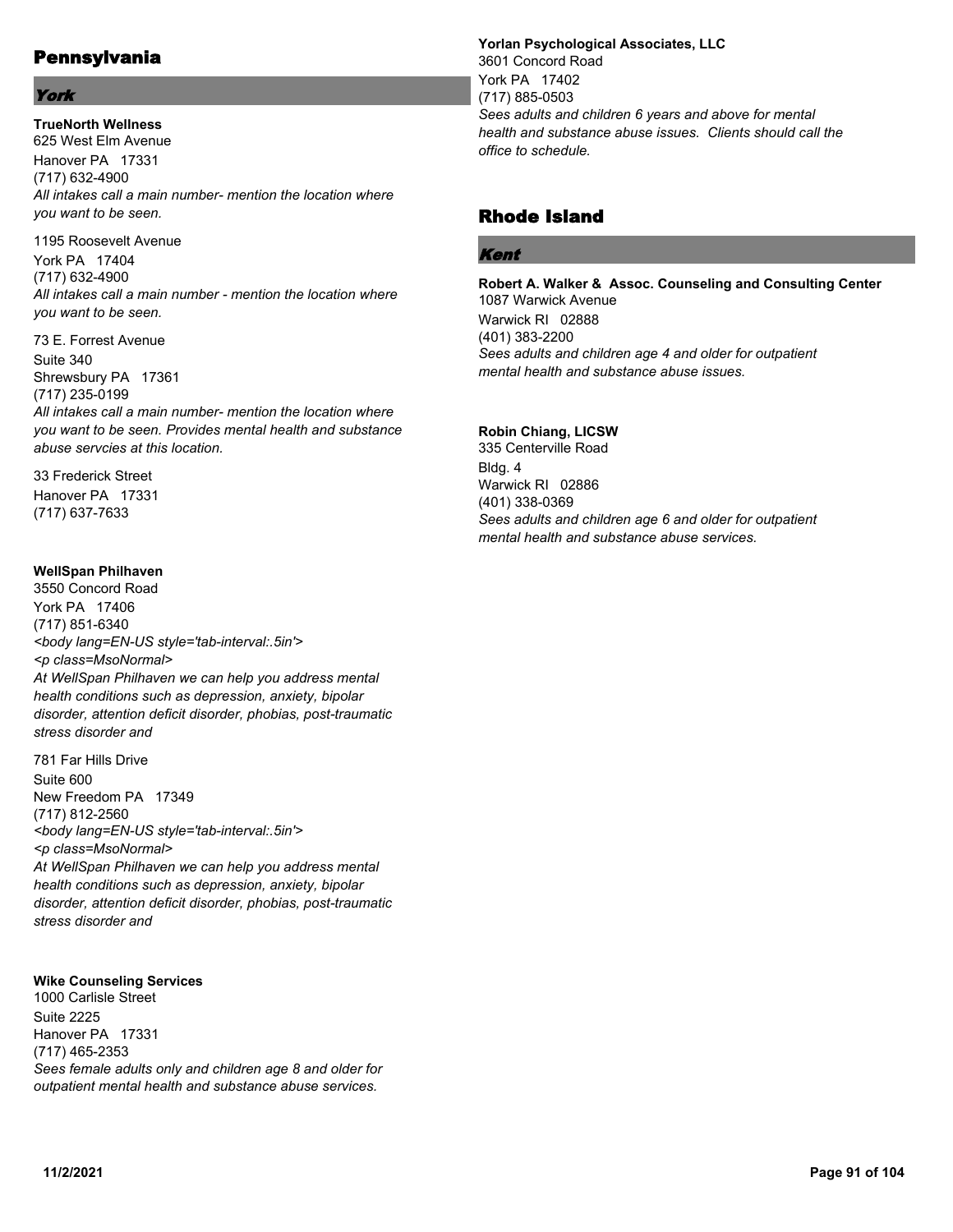## South Carolina

#### Beaufort

### **BAKERS Counseling Services, LLC** 12 Fairfield Road Suite B3

Beaufort SC 29907 (843) 379-1003

#### **Judy Lohr Consulting, LLC** 80 Ladys Island Drive Suite B

Beaufort SC 29907 (843) 575-8316

### Berkeley

**Covenant Counseling Center of South Carolina** 1851 Dawson Branch Road Summerville SC 29483 (800) 203-6053

#### Charleston

### **Charleston Family Center** 4 Carriage Lane Suite 100

Charleston SC 29407 (843) 763-2222

#### **Cynthia W. Williams, LPC**

655 Saint Andrews Boulevard Charleston SC 29407 (843) 327-3775 *See adults and children 13 years and above for mental health and substance abuse outpatient therapy. Office hours are by appointment only. Please call the office directly to schedule.*

#### **Diana O'Donnell, LISW**

1060A Cliffwood Drive Mt. Pleasant SC 29464 (843) 810-2455

### **Family Services Inc.**

4925 Lacross Road Suite 215 Charleston SC 29406 (800) 232-6489

**Your Counseling Services Inc** 3236 Landmark Drive North Charleston SC 29418 (843) 260-5361

#### Colleton

**Charleston Family Center** 303 Maxey Street Walterboro SC 29488 (843) 549-7664

## **Covenant Counseling Center of South Carolina**

141 Wildwood Drive Walterboro SC 29488 (800) 203-6053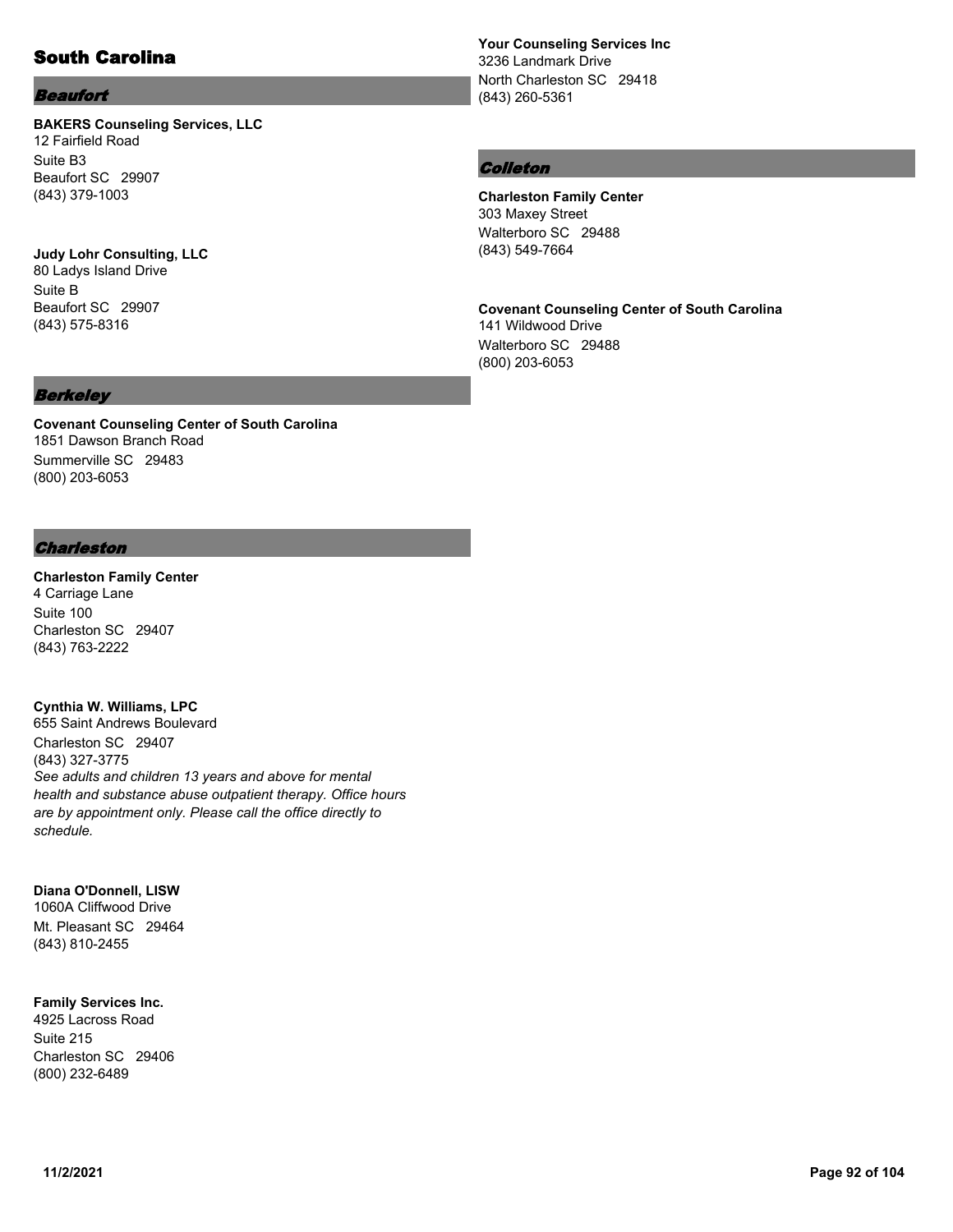# South Carolina

### **Greenville**

**Addcare Couseling** 413 Vardry Street Suite 7 Greenville SC 29601 (864) 467-1319

#### **Aligning Life's Responsibilities, LLC**

Telehealth Only Greer SC 29650 (864) 485-5716 *Sees adults ages through 60 for outpatient mental health and substance abuse services. Office hours are Monday, Tuesday and Wednesday 4 pm to 7 pm, and Friday and Saturday 10 am to 1 pm.*

#### **Amanda Conner Counseling, LLC**

at Eastside Family Therapy Associates 28 Parkway Commons Way Greer SC 29650 (828) 919-1158 *Sees adults for outpatient mental health services.*

#### **Bennefield & Associates**

309 South East Main Street Suite 206 Simpsonville SC 29681 (864) 313-9032

### **Carlene Roberts Counseling Services, LLC**

110 Hospital Dr Suite B Simpsonville SC 29681 (864) 609-7461

# **Journey to Truth Counseling, LLC**

302A Trade Street Greer SC 29651 (864) 214-5155 *Sees adults only for outpatient mental health services. Office site is not ADA accessible.*

**Renewal Life Counseling, LLC** 123 Commons Way Greenville SC 29611 (864) 416-4560 *Sess adults and children 5 years and above for outpatient mental health. Office hours are Monday 9AM-7PM, Tuesday - Thursday 9AM-5PM, Friday 9AM-5PM and Saturday 9AM-Noon. Clients should call office to schedule appointment.*

## Spartanburg

**Intrinsic Therapy, LLC** 101 N. Pine Street Suite 303 Spartanburg SC 29302 (864) 314-4537 *Sees adults and adolescents 15 and older for outpatient mental health services.*

## South Dakota

### Yankton

**Lewis & Clark Behavioral Health** 1028 Walnut St. Yankton SD (605) 665-4606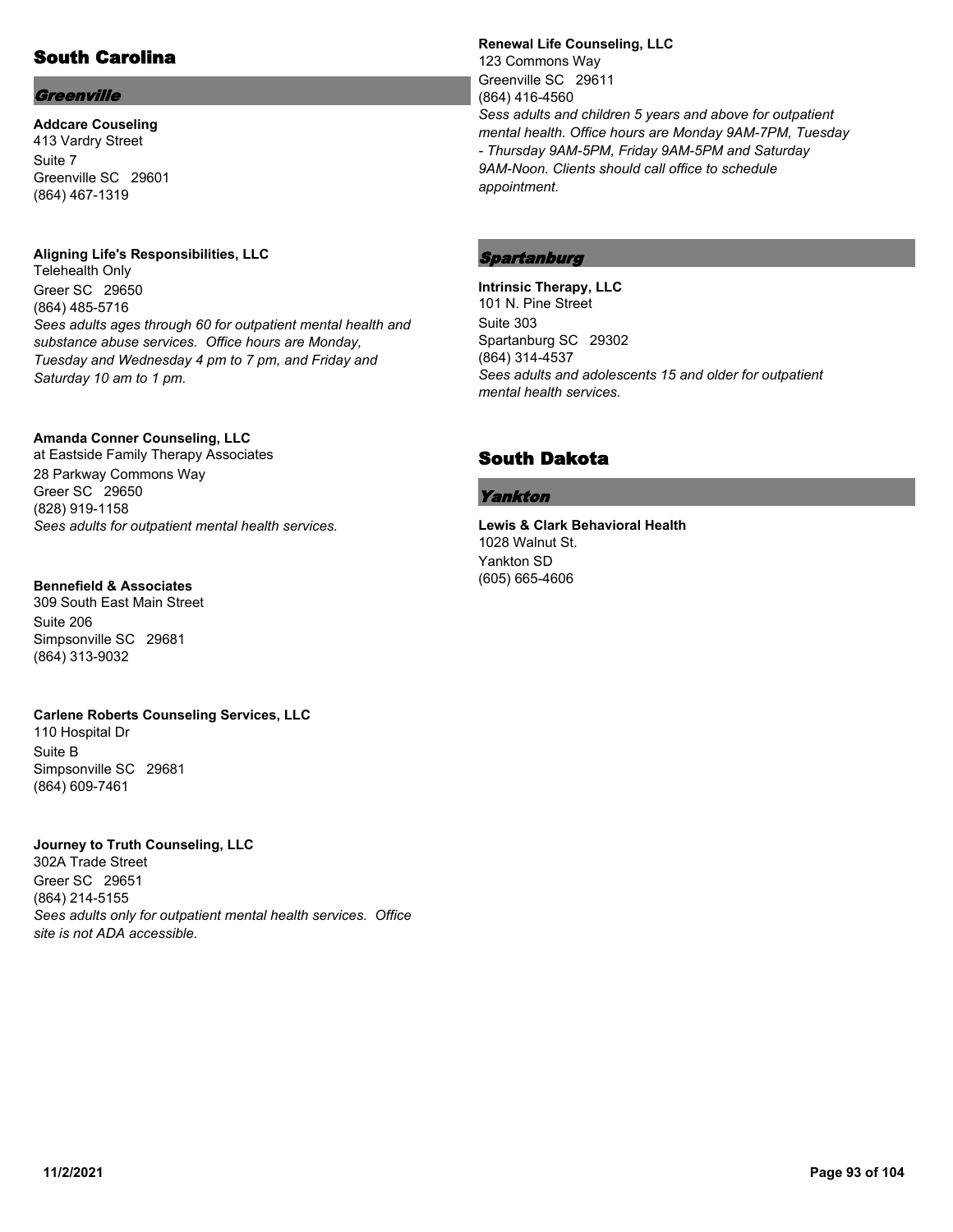### Tennessee

#### Knox

**Nita Byrne, LCSW** 4428 Sutherland Avenue Knoxville TN 37919 (865) 300-0415 *Sees individuals 9 years and above for outpatient mental health and substance abuse services.*

#### Shelby

#### **Concern EAP**

2670 Union Ave. Ext. Suite 610 Memphis TN 38112 (800) 445-5011

## **Rhonda Hidaji, LCSW**

2010 Exeter Road Suite 2 Germantown TN 38138 (901) 324-2586

#### **Sumner**

### **Mindful Journey Therapeutic Services** 1509 Hunt Club Blvd. Suite 600 Gallatin TN 37066 (615) 474-9012 *Sees adults and children 13 years and above for outpatient mental health and substance abuse services. Office hours*

### **Restore Life Behavioral Health, PLLC**

100 Country Club Drive Suite 200 Hendersonville TN 37075 (615) 348-5806 *Sees adults and children 4 years and above for outpatient mental health and substance abuse services. Office hours are Monday through Friday from 9:00 am to 5:00 pm.*

*are Monday through Wednesday from 8:30 am to 7:30 pm. Clients should call the office to schedule. No FAX available.*

## **Roth Center**

156 W. Harbor Drive Hendersonville TN 37075 (615) 822-1116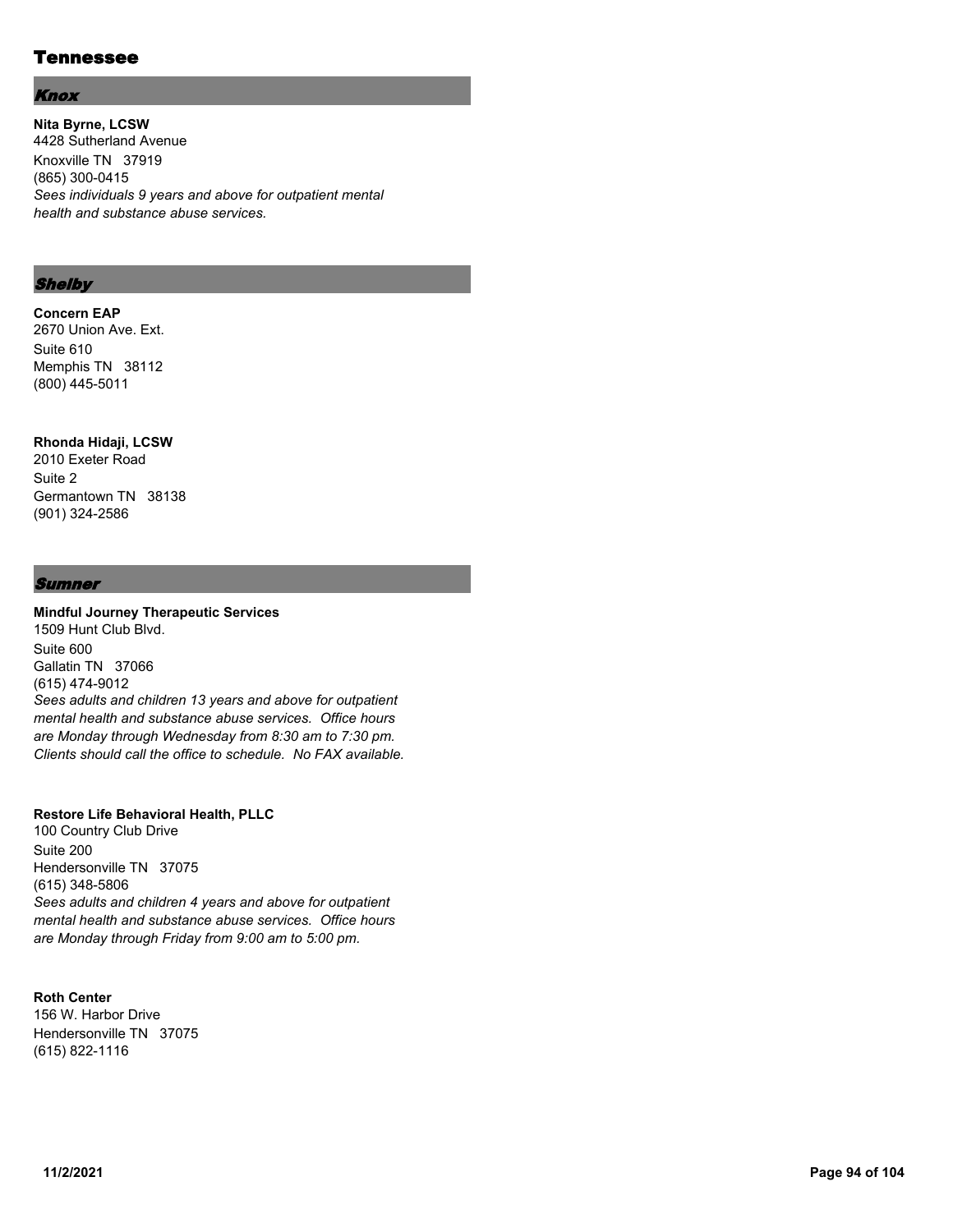### Texas

#### **Bexar**

**Gary Avignon** 4242 Woodcock Drive San Antonio TX 78228 (210) 733-9929

#### **Michelle Klein, LPC**

4722 Shavano Oak Suite 102 San Antonio TX 78249 (210) 995-5472

#### Cameron

**Bienestar Counseling Center** 2035 E. Price Rd #D Brownsville TX 78521 (956) 542-2536

## **Cascadas Counseling**

2350 Central Blvd Brownsville TX 78520 (956) 621-2043 *Sees adults and children 3 years and older for outpatient mental health and substance abuse services. Spanish speaking provider. Office hours are Mon and Tues 9AM-8PM, Thurs 9AM-4PM, closed Wednesdays & Fridays. Clients should call office to schedule.*

### Collin

**Kathleen M. Bass, LPC-S** 520 Central Parkway E. Suite 303 Plano TX 75074 (817) 915-0359 *Sees adults and children age 6 and older for outpatient mental health and substance abuse services.*

#### **Stonebriar Counseling Associates - Robert Good, LPC-S** 101 E. Park Blvd. Suite 1160 Plano TX 75074 (972) 943-0400 *Sees adults and children age 3 and older for outpatient mental health and substance abuse services.*

### **Candace Marlowe**

43 Gruene Park Drive New Braunfels TX 78130 (830) 625-0599

### **David Bennett, LPC, LCDC**

262 North Union Avenue New Braunfels TX 78130 (830) 433-5835

#### **Gary Avignon**

43 Gruene Park Drive New Braunfels TX 78130 (830) 625-0599

#### **Living Tree New Braunfels Counseling Center, PLLC** 252 Mist Flower New Braunfels TX 78130 (252) 764-1154 *Sees adults and children 6 years and above for outpatient mental health and substance abuse services. Office hours are Tuesdays and Wednesdays and weekends by appointment only. Clients should call the office to schedule. No fax available.*

#### **Lupita Martinez-Goller**

43 Gruene Park Drive New Braunfels TX 78130 (830) 625-0599

### **Martha Ward**

43 Gruene Park Drive New Braunfels TX 78130 (830) 625-0599

### **Cornal**

**Loretta Trost** 43 Gruene Park Drive New Braunfels TX 78130 (830) 625-0599

Comal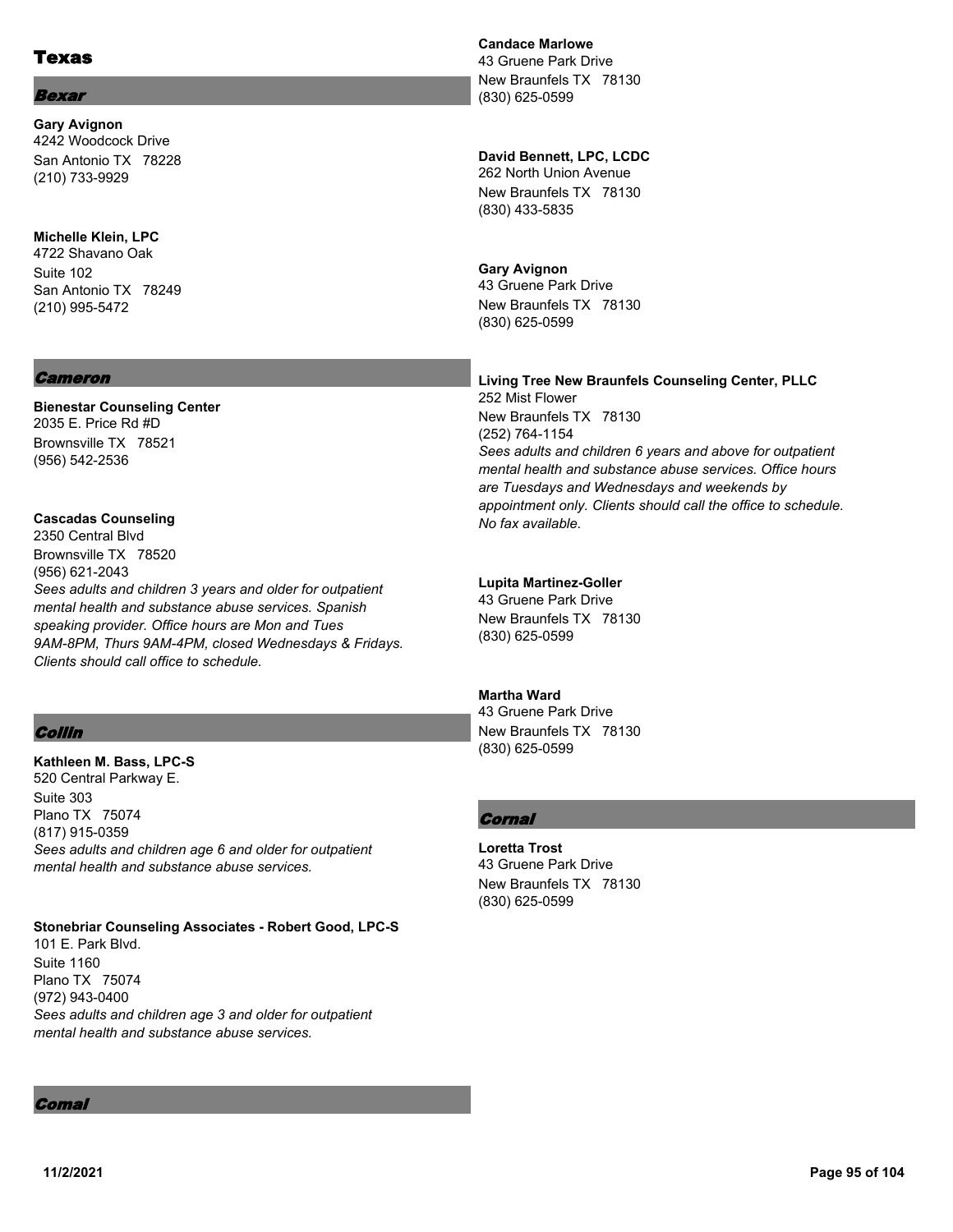### Texas

#### Dallas

#### **Christian Family Services** 310 E. Interstate 30

Suite M107 Garland TX 75043 (972) 226-8846

#### **Serenity of Life Counseling Services**

2911 Turtle Creek Blvd Suite 300 Dallas TX 75219 (972) 774-8947 *Sees adults and children 4 years and above for outpatient mental health. Office hours are Mondays-Fridays 5:30PM-9:30PM and Saturdays & Sundays 8AM-4PM. Clients should call the office to schedule.*

### **Shawn Hughes, LPC**

3200 Southern Drive Suite 107 Garland TX 75043 (214) 542-2348

### Harris

**Liason Counseling Services** 5311 Kirby Drive Ste 101 Houston TX 77005 (713) 320-9166 *Sees adults and children 14 years old and above for outpatient mental health. Has evening and Saturday hours available. Clients should call the office to schedule appointment.*

#### **Montrose Counseling Center Inc.**

401 Branard Street Houston TX 77006 (713) 529-0037

#### **Park Ten Counseling DBA Frank Simcik**

16350 Park Ten Place Houston TX 77084 (281) 578-5838

414 Governors Place Drive Katy TX 77450 (281) 578-5838

**The Center for Relationship Wellness** 1560 W. Bay Area Blvd Suite 270 Friendswood TX 77546 (281) 480-0200

### Lampasas

**Charles Hill, LMFT** 501 S. Broad Street, #2 Lampasas TX 76550 (512) 423-1080

### **Montgomery**

**Jan Hofer, LPC, CEAP** Counseling Center of the Woodlands Pines Crossing 431 Nursery Road Suite B-500 The Woodlands TX 77380 (281) 363-1633

#### **Margaret Bruce, LPC**

431 Nursery Road Suite B500 The Woodlands TX 77380 (832) 724-7982

1110 North Loop, 336 West Suite 530 Conroe TX 77301 (832) 724-7982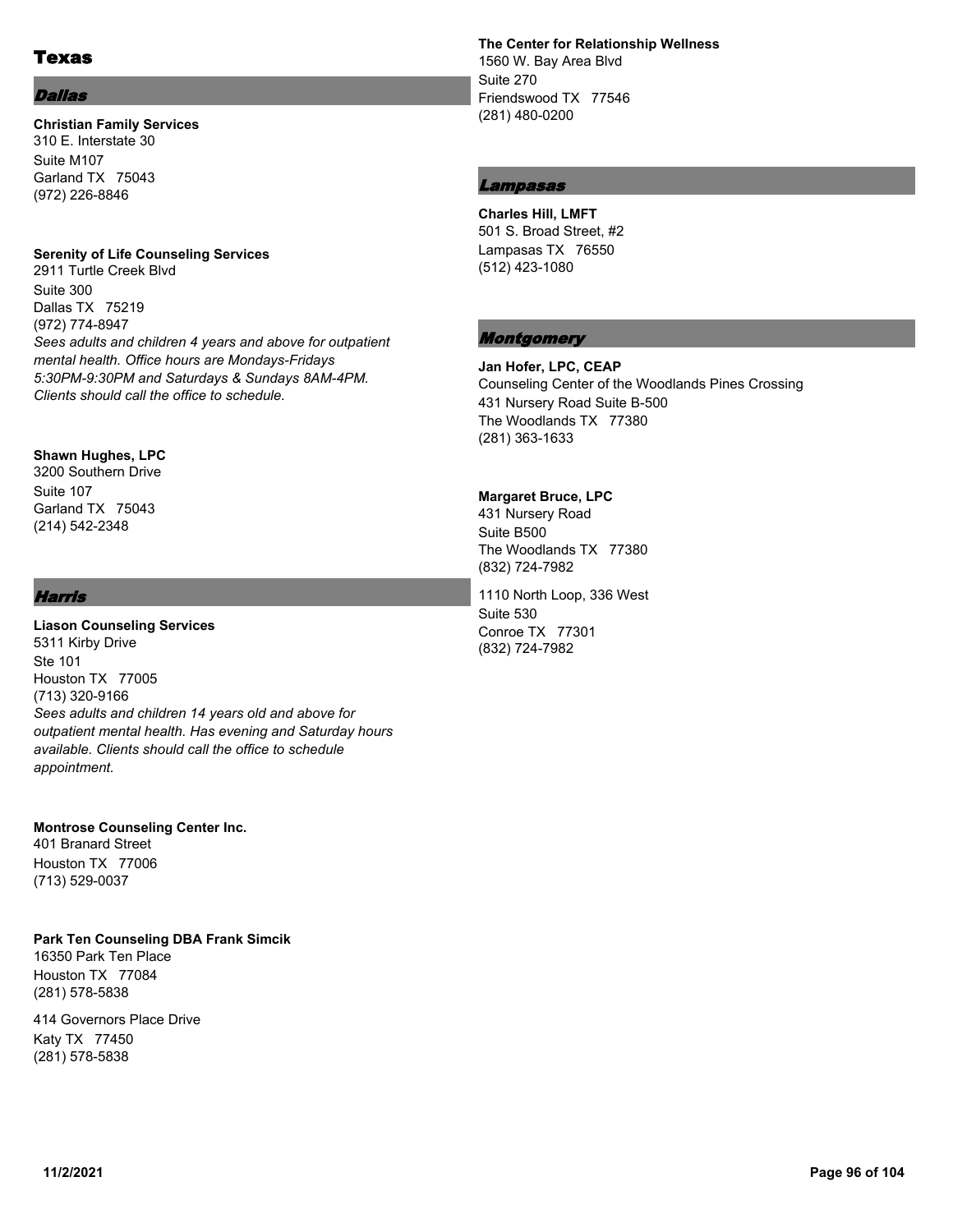## Texas

### **Tarrant**

### **Aqueelah R. Collier, LCSW** 2364 Hwy 287 N Suite 101 Mansfield TX 76063 (817) 504-7660 *Sees adults and children 16 years and above for outpatient*

*mental health services. Office hours are by appointment only on Monday, Tuesday, Thursday and Friday 8AM-8PM. Saturday hours are available. Clients should call the office to schedule.*

### **Better Tomorrows Begin Today Counseling, PLLC**

4275 Little Road Suite 205-6 Arlington TX 76016 (817) 210-5674 *See adults and children 3 years and above for outpatient mental health services. Office hours are Sundays 10AM-5PM, Mondays & Tuesdays 9AM-6PM, Wednesdays 9AM-7PM, Thursdays 9AM-4PM. Clients should call the office to schedule.*

#### **Darlene Vanchura, LPC**

5751 Kroger Drive Suite 235 Keller TX 76244 (817) 371-4312

### **Whole Heart Solutions LLC**

2706 Meadow Hill Lane Arlington TX 76006 (817) 688-7431 *Sees children and adults for outpatinet mental health counseling.*

### Travis

**Hilary M. Deweerd, LCSW** 3810 Medical Parkway Suite 235 Austin TX 78756 (512) 577-6020 *Sees adolescents (13 and older) and adults for outpatient mental health services.*

#### **Sandi Wilcox, LPC** 5503 Mapleleaf Drive Austin TX 78723 (512) 585-6457 *Sees adults and children 3 years and above for outpatient mental health issues. Clients should call to schedule the*

*appointment. Office hours 11a.m. - 8p.m.*

## Utah

### Davis

**Agueda L. Skinner, LLC** 447 N 300 W Suite 6 Kaysville UT 84037 (801) 828-5189 *See adult and children 16 years and above for outpatient mental health services. Office hours are Monday - Thursday 7AM - 6PM at the Salt Lake City location, Fridays by appointment only at the Kaysville location. Call office to schedule appoinement.*

### Salt Lake

**Agueda L. Skinner, LLC** 1399 S 700 E Suite 12 C Salt Lake City UT 84105 (801) 828-5189 *Sees adult and children 16 years and above for outpatient mental health services. Office hours are Monday - Thursday 7AM - 6PM at the Salt Lake City location, Fridays by appointment only at the Kaysville location. Call office to schedule appoinement.*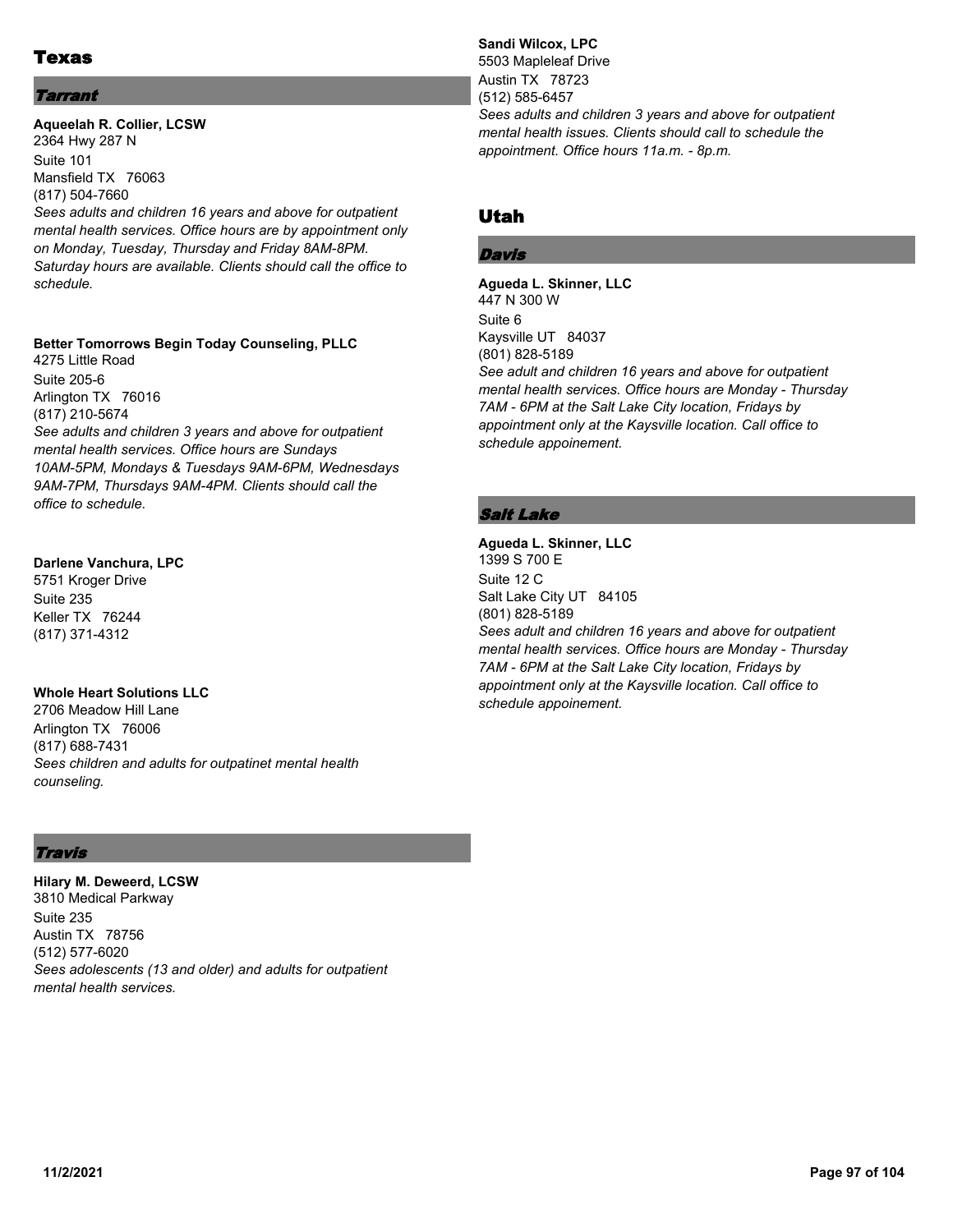# Vermont

### **Chitttenden**

**Associates at the Gables** 183 Talcott Road Suite 206 Williston VT 05495 (802) 876-1100

### **Orange**

**Clara Martin Center** 11 Main St. P.O. Box G Randolph VT 05060 (802) 728-4466

1483 Lower Plain P.O. Box 278 Bradford VT 05033 (802) 728-4466

39 Fogg Farm Road PO Box 816 Wilder VT 05088 (802) 728-4466

24 S. Main St Randolph VT 05060 (802) 728-4466

### Washington

**Charles Keinath** 614 Higuera Road Barre VT 05641 (802) 479-1759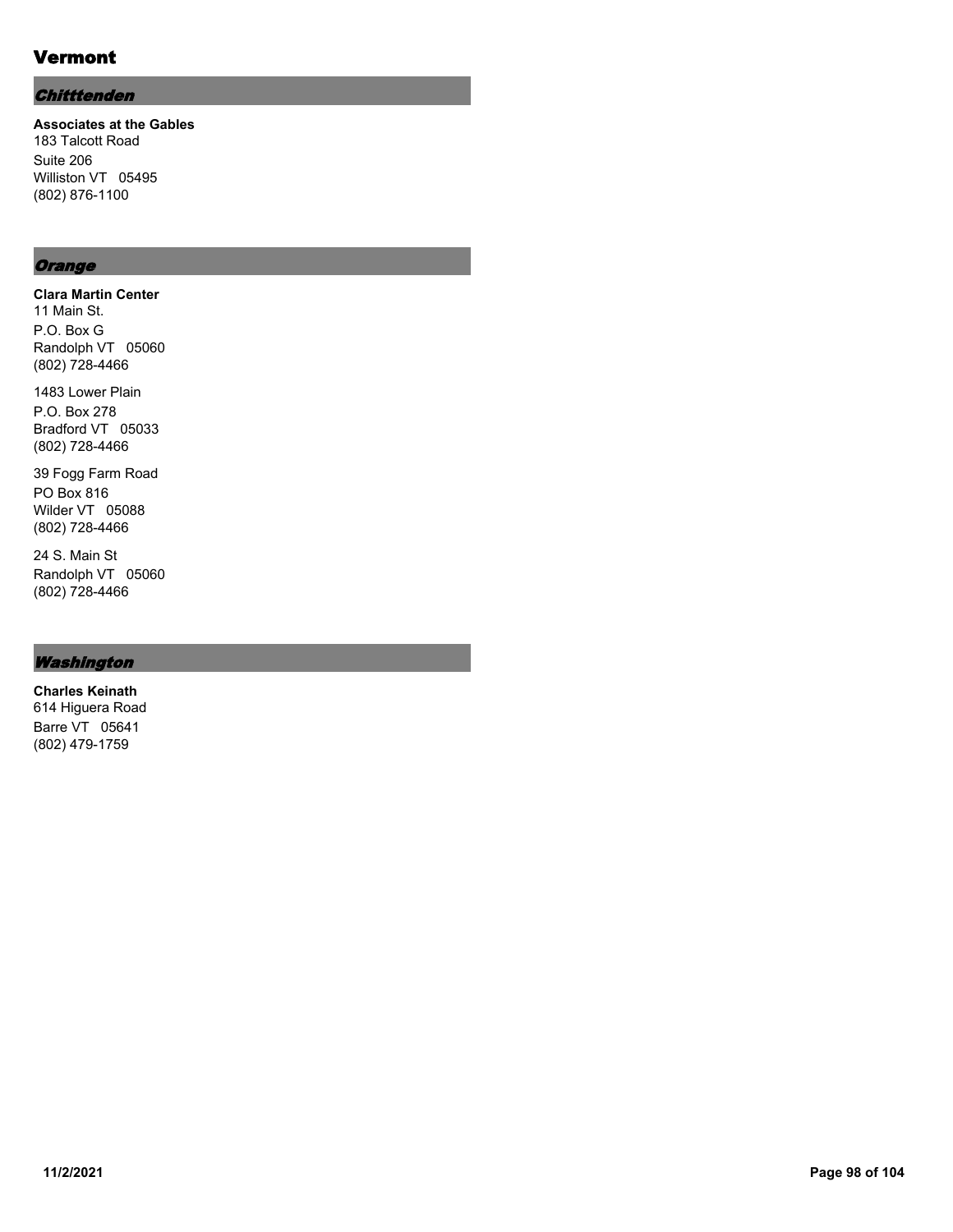# Virginia

### *<u> Ilexandria</u>*

**Elizabeth Anderson, LCSW** 316 Commerce Street Alexandria VA 22312 (703) 549-9554

### Alexandria City

**Eric G. Dittmeier, LLC** 505 Wythe Street Alexandria VA 22314 (703) 489-0728 *See adults and children 10 years and above for outpatient mental health and substance abuse services. Office hours are Monday through Friday from 9:00 am to 5:00 pm.*

**Finding Clarity Counseling** 205 South Whiting Street Suite 312 Alexandria VA 22304 (703) 249-5160 *Sees adults and children 6 years and above for outpatient mental health issues. Office hours 7 days a week.*

### Amherst

**Peace of Mind** P.O. Box 128 Monroe VA 24574 (434) 929-0355

**Serenity Hills, Inc.** P.O. Box 128 Monroe VA 24574 (434) 929-0355

**Trillium Counseling, Inc.** 3742 S. Amherst Highway Madison Heights VA 24572 (434) 929-0355

### Augusta

**Valley Hope Counseling Center** 20 Stoneridge Drive Suite 202 Waynesboro VA 22980 (540) 941-8933

#### Chesapeake

**Coastal Counseling Center PC** 1417 North Battlefield Blvd. Suite 260 Chesapeake VA 23320 (757) 436-0605

### **Culpepper**

**Mary O'Meara, LCSW** 214 N. East Street Suite 102 Culpepper VA 22701 (540) 825-1215

## Fairfax

#### **Christine Alam**

207 Park Avenue Suite B-3 Falls Church VA 22042 (571) 224-8436

#### **Terry Jacob, LCP, CEAP**

297 Herndon Parkway Suite 202 Herndon VA 20170 (703) 481-6130

### **Frederick**

**Martha Neely, LCSW** 532 Eagle Place Winchester VA 22601 (540) 722-0560

**Michelle Laporte - Centered on Change, LLC** 31 South Braddock Street Suite 208 Winchester VA 22601 (540) 662-7900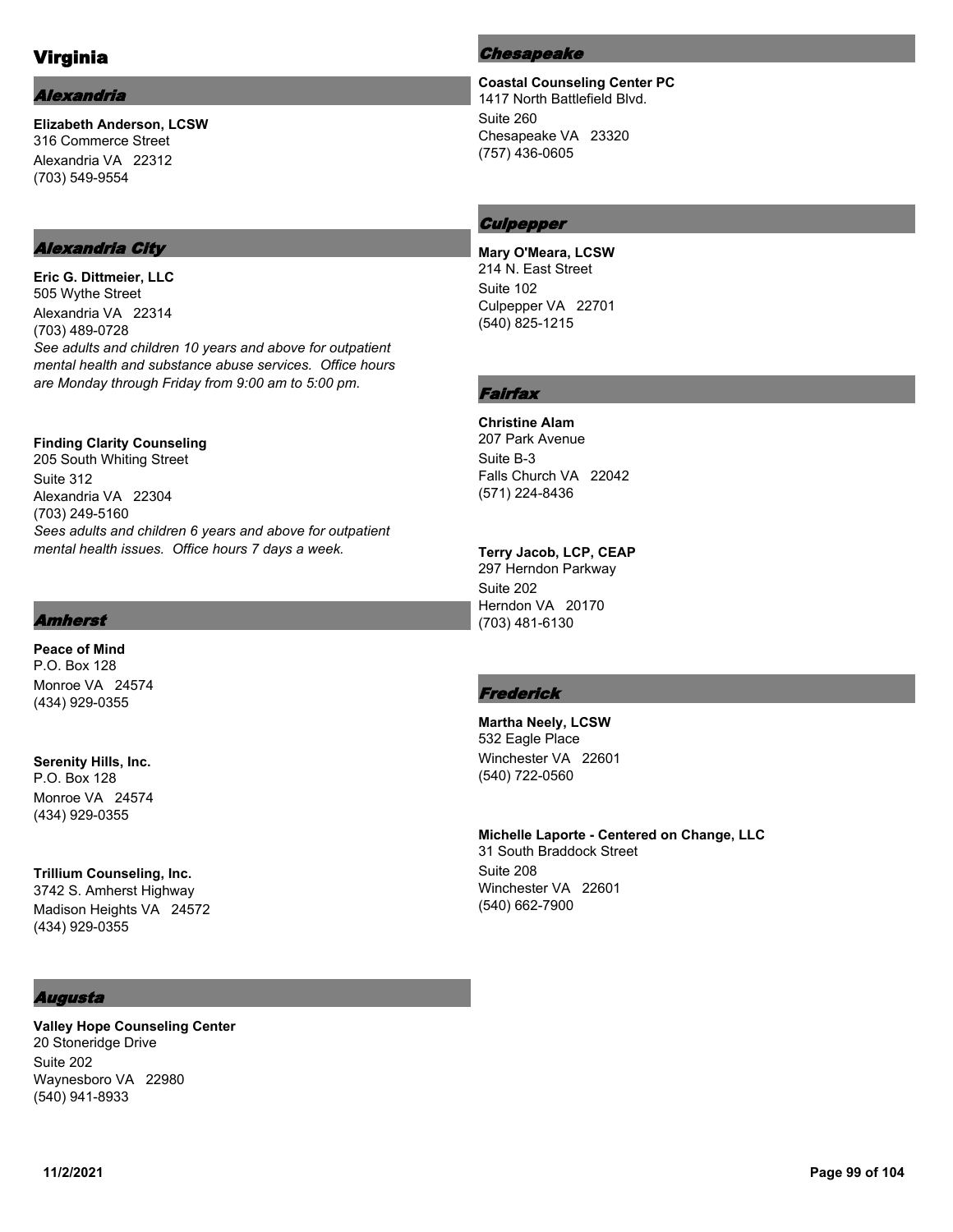# Virginia

#### Henrico

**Associated Family and Group Counseling** 1419 West Main Street Richmond VA 23220 (804) 270-4068

## **First Light Counseling**

8010 Ridge Road Richmond VA 23229 (804) 357-3331 *Sees individuals 8 years and above for mental health and substance abuse issues. Members should call the office to schedule.*

### **Jewish Family Services of Richmond**

*Fridays and Saturdays by appointment.*

6718 Patterson Avenue Richmond VA 23226 (804) 282-5644

### James City

#### **Abundant Life Partners, LLC** 1158 Professional Drive Suite K Williamsburg VA 23185 (757) 603-4603 *Sees adults and children age 3 and older for outpatient mental health and substance abuse services. Office hours*

### **Helen Henrich, LCSW**

1158 Professional Drive Suite K Williamsburg VA 23185 (757) 634-1780 *Sees adults and children age 4 and older for outpatient mental health services.*

### Petersburg City

**Threatt Counseling Services** 700 S. Sycamore Street Suite #6 Petersburg VA 23803 (804) 265-0053 *Sees individuals 10 years of age and above for outpatient mental health issues. Office is open Monday through Friday.*

#### Prince William

### **Northern Virginia Clinical Services**

7230 Heritage Village Plaza Suite 202 Gainesville VA 20155 (703) 303-0238

### Roanoke

#### **Adult Child & Family Therapy** 422 Elm Avenue Roanoke VA 24016 (540) 344-4600

### **Elizabeth Gilmore, Ph.D.**

415 South Pollard Street Vinton VA 24179 (540) 977-1102

### **Mindful Energetics, LLC**

2545 Sanford Avenue SW Roanoke VA 24014 (540) 521-9597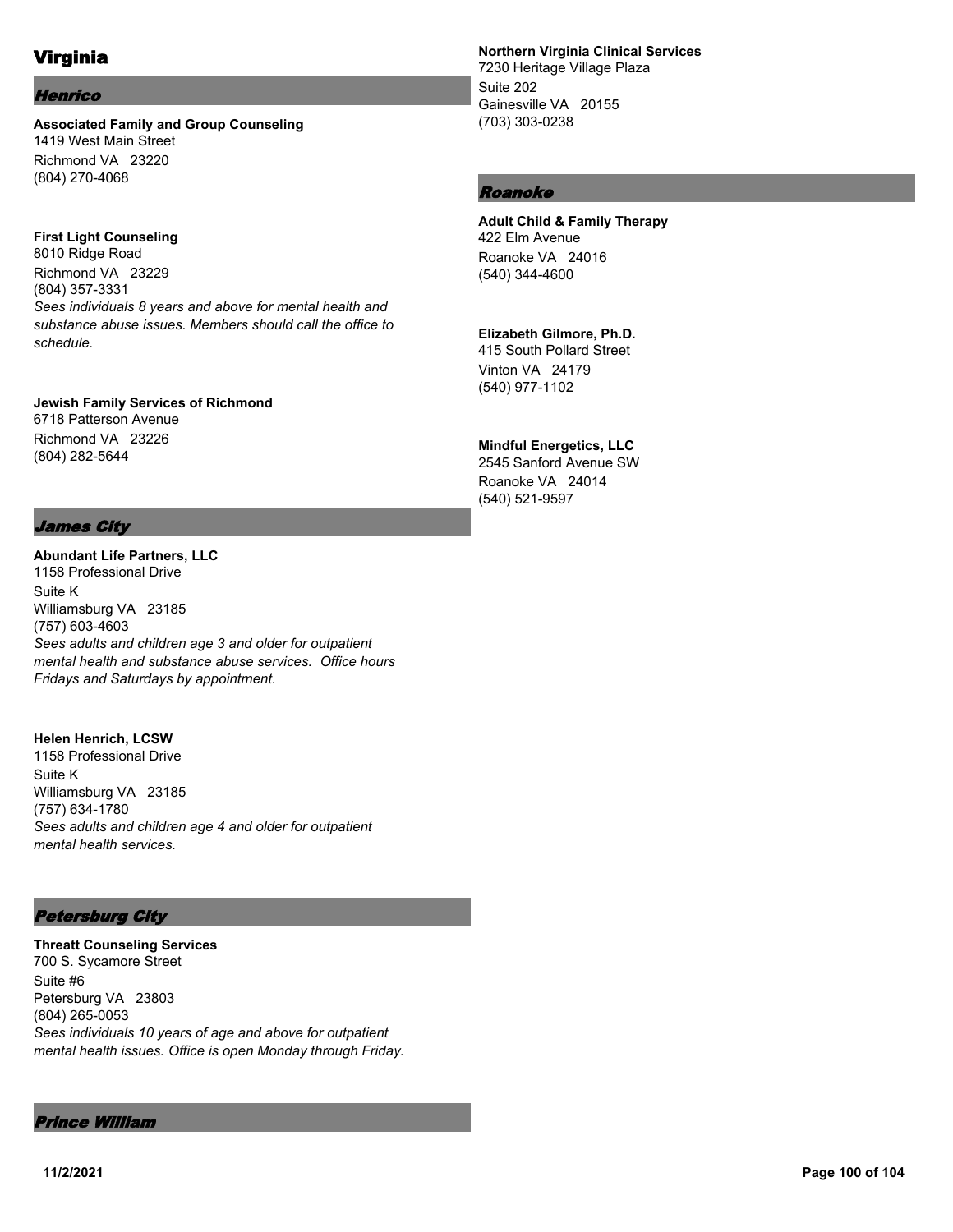# Virginia

### Rockingham

**Anne Fisher, LPC** 1820 Country Club Road Harrisonburg VA 22802 (540) 434-7025 *Sees adults for outpatient mental health services Office hours are Monday through Thursday from 11:00 am to 6:00 pm.*

**Center for Marriage & Family Counseling** 96 Campbell Street Harrisonburg VA 22801 (540) 433-1546

### **Family Life Resource Center**

273 Newman Avenue Harrisonburg VA 22801 (540) 434-8450 *Sees adults and children 3 years and above for outpatient mental health and substance abuse issues. Members should call the office to schedule.*

### **Helen Hudson, LCSW**

1416 Valley Street Harrisonburg VA 22801 (540) 434-4057 *Sees adults for outpatient mental health issues.*

**Leigh Thomas, LLC** 481 E. Market Street Harrisonburg VA 22801 (540) 383-7980 *Works with adults and children 3 and older for outpatient mental health services.*

### **Stafford**

**J. Gayle Wolfe, LPC** 3100 Fall Hill Avenue Fredericksburg VA 22401 (540) 371-9957

**Kimberly Elias, MA, LPC** 406 Chatham Square, Office Park Suite 102 Fredericksburg VA 22405 (907) 831-1243

#### **Mental Health Resources/Tim Vinson** 412 Chatham Square Office Park

Fredericksburg VA 22405 (540) 899-9826

## Washington

### King

**Lutheran Counseling Network** 25105 132nd Ave., SE Kent WA 98042 (253) 839-1697

2415 S. 320th Street Federal Way WA 98003 (253) 839-1697

1316 Garfield Street Enumclaw WA 98022 (253) 839-1697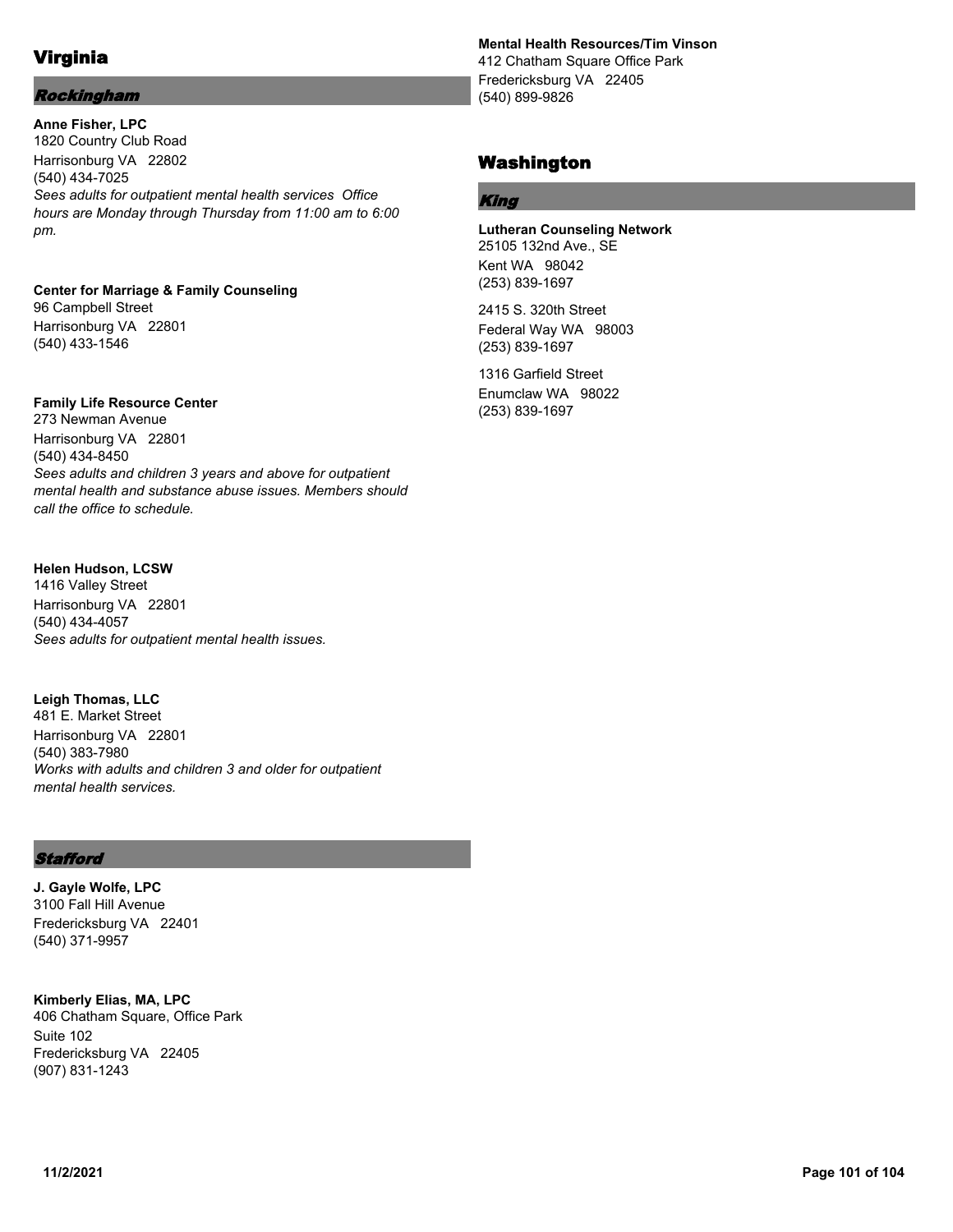## West Virginia

### Kanawha

**Elizabeth Michelle Fizer, LPC** 405 Capitol Street Suite 210 Charleston WV 25301 (304) 552-4356

**Peoplework Solutions Corporation** 497 First Avenue South Nitro WV 25143 (800) 823-6029

**Randall Clifford** 4501 MacCorkle Avenue SW Suite 103 Charleston WV 25309 (304) 768-1401

### Morgan

**Gail Shade** 640 Fairfax Street Suite 3 Berkeley Springs WV 25411 (304) 258-5353

### **Wood**

**New Beginnings** 3501 Emerson Avenue Suite 2 B Parkersburg WV 26104 (304) 420-0940

**The Counseling House, LLC** 3017 Emerson Avenue Parkersburg WV 26104 (304) 865-5444